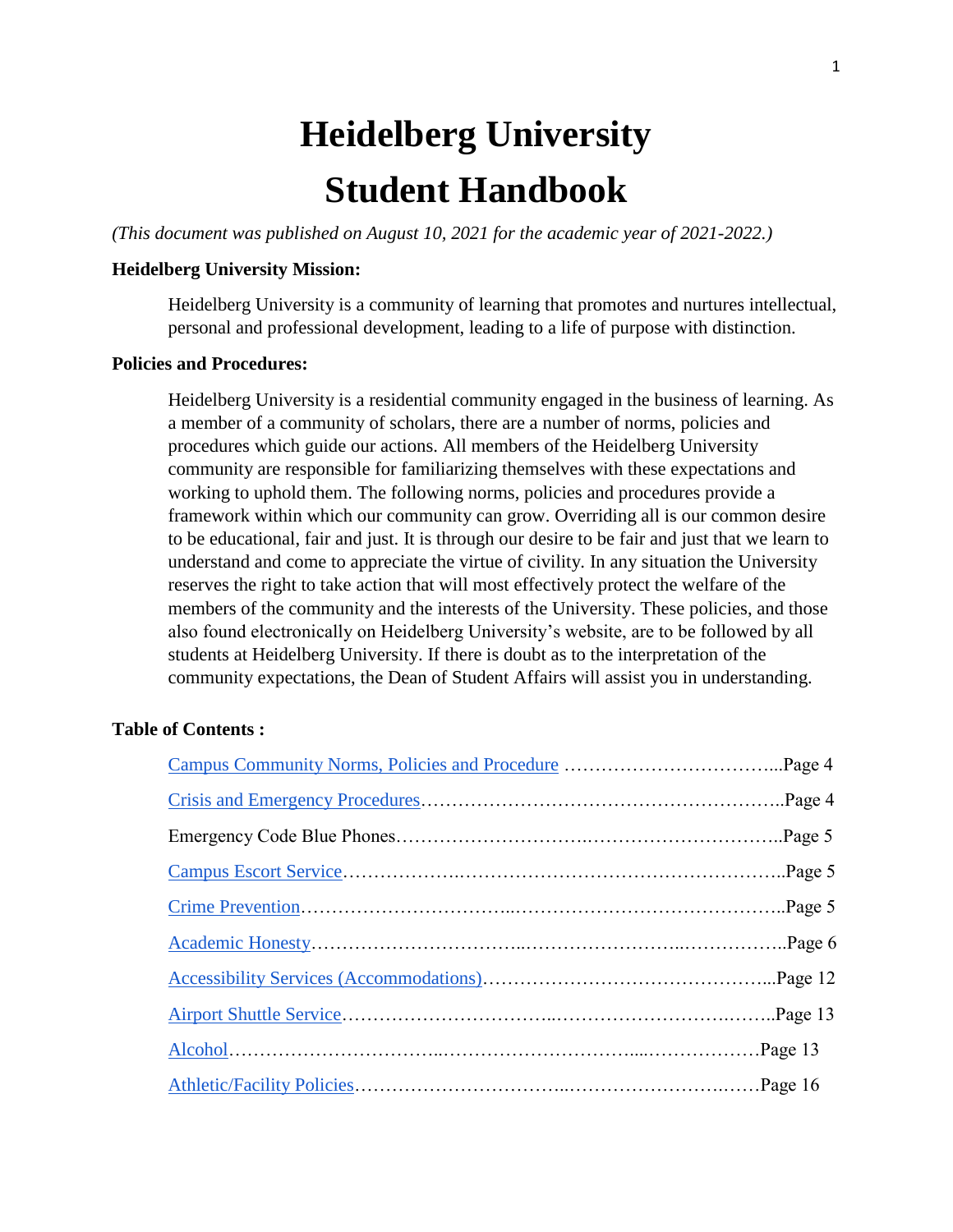| <b>Cleaning and Maintenance</b> |  |
|---------------------------------|--|
|                                 |  |
|                                 |  |
|                                 |  |
|                                 |  |
|                                 |  |
|                                 |  |
|                                 |  |
|                                 |  |
|                                 |  |
|                                 |  |
|                                 |  |
|                                 |  |
|                                 |  |
|                                 |  |
|                                 |  |
|                                 |  |
|                                 |  |
|                                 |  |
|                                 |  |
|                                 |  |
|                                 |  |
|                                 |  |
|                                 |  |
|                                 |  |
|                                 |  |
|                                 |  |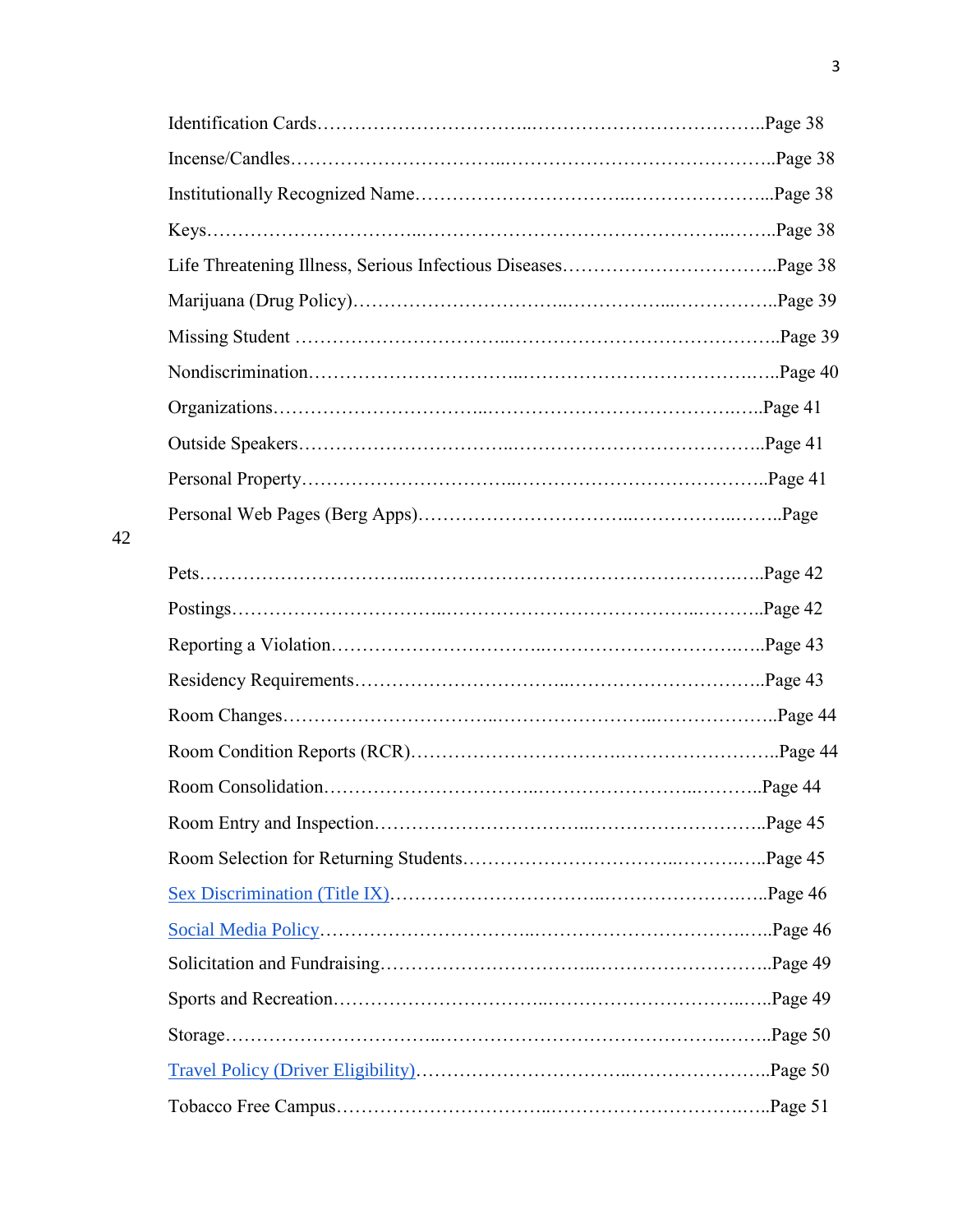## **Campus Community Norms, Policies, and Procedures:**

Upon enrollment at Heidelberg University, all students are expected to be aware of and are required to comply with all University policies, procedures and standards. It takes every student's effort to provide everyone in the Heidelberg University community with a positive experience. Lack of awareness of the items contained in this publication or on the Heidelberg University website does not excuse actions or behaviors that violate norms, policies or procedures. Heidelberg University is a community engaged in the business of learning. As a member of a community of scholars, there are a number of norms, policies and procedures that guide our actions. All members of the Heidelberg University community are responsible for familiarizing themselves with these expectations and working to uphold them.

The following norms, policies and procedures provide a framework within which our community can grow. Overriding all is our common desire to be educational, fair and just. It is through our desire to be fair and just that we learn to understand and come to appreciate the virtue of civility.

If there is doubt as to the interpretation of the community expectations, the Dean of Student Affairs will assist you in understanding. In any situation, the University reserves the right to take action that will most effectively protect the welfare of the members of the community and the interests of the University.

## **Crisis and Emergency Procedures:**

The Office of Campus Safety & Security is staffed 24 hours a day 365 days a year. Campus Security can be contacted by dialing (419) 448-2211. To report University conduct violations and incidents occurring either on or off campus, log into [Incident](https://heidelberg.guardianconduct.com/incident-reporting/new)  [Communication Form.](https://heidelberg.guardianconduct.com/incident-reporting/new)

For a complete list of emergency policies, please consult **[Emergency Response](https://inside.heidelberg.edu/departments-offices/safety-security/crisis-emergency-response-summary)  [Procedures](https://inside.heidelberg.edu/departments-offices/safety-security/crisis-emergency-response-summary)**.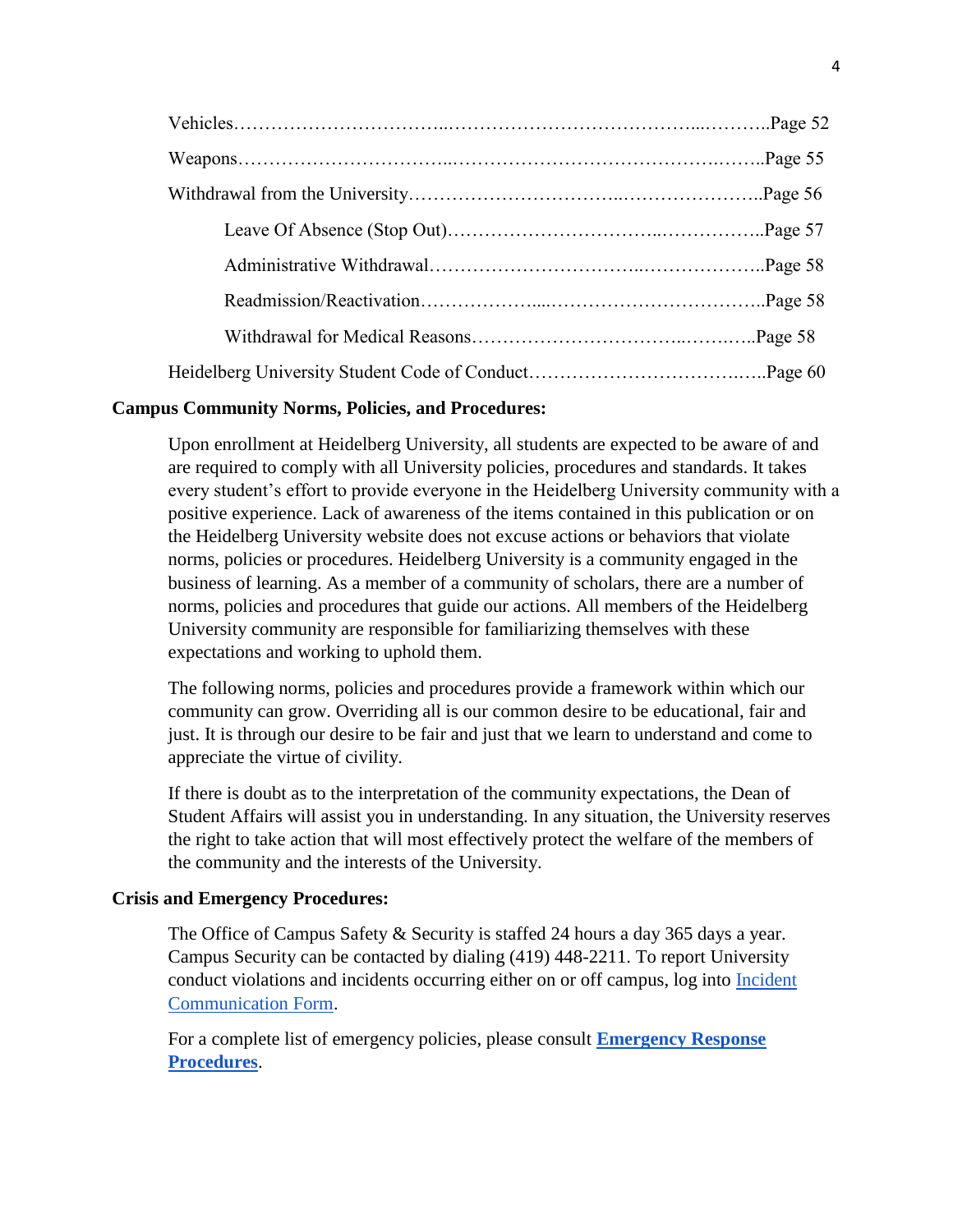#### **Emergency Code Blue Phones:**

Heidelberg University has Emergency Code Blue Phones located on campus. Students may call the Tiffin Police (9-1-1) by pressing the red button in an emergency. The red button should only be used in an emergency. Students may call campus security for any non-emergency situation by pressing the black button and dialing 2211.

#### **Campus Escort Services:**

The Heidelberg University [Safety and Security Department](https://inside.heidelberg.edu/departments-offices/safety-security) provides safety escorts 24/7 all year round for students, faculty, staff, and guests on campus. A member of the Security staff will walk or drive you to and from your destinations on campus. All Security staff members carry a cell phone, which can be used in case of an emergency. Students with disabilities or temporary disabilities that may include, but are not limited to, injured limbs, surgeries, and short-term illnesses, may also request escort accommodations. Accommodations should be arranged through Stoner Health Center and the Student Accessibility Services Office. Stoner Health Center will notify Security of the necessary accommodations.

What are the boundaries?

Any place on the Heidelberg University campus, including the outlying areas, i.e., the athletic fields and Senior Apartments.

What type of escort is available?

A Security staff member will walk with you or drive you to your destination on campus.

How do I arrange an escort?

Call Campus Security at 419-448-2211 and request an escort. No appointment is required. However, if there is an emergency happening on campus, you may have to wait. Wait in a safe place (building or your car) until someone is free to escort you. Escorts are a high priority call. Whenever possible, do not walk alone at night. Call Security for an escort. Dial 911 if you feel you are in danger.

#### **Crime Prevention:**

#### TIPS TO REMEMBER WHEN WALKING AND TRAVELING CAMPUS AT NIGHT

- Never travel alone at night. Groups of two or more are preferred.
- If you have a cell phone, talk on it even if no one is on the line.
- Call the Office of Safety and Security for a security escort.
- Avoid interaction with suspicious persons or someone you don't know.
- Avoid dark or secluded places. (i.e. unlit alleys, perimeters of parking lots.)
- Trust your instincts. Your personal intuition is the best defense against an attack.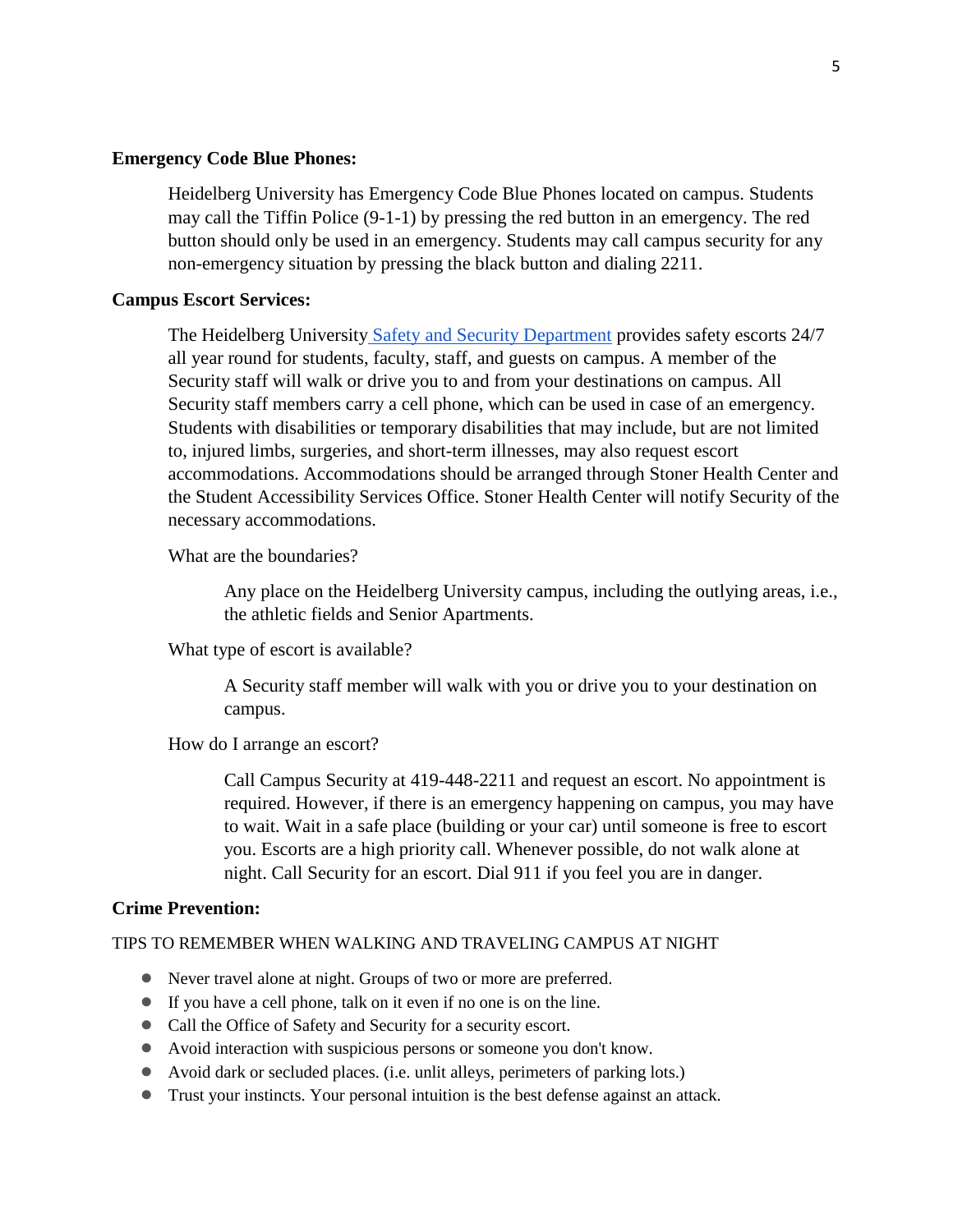● Keep your vehicle door locked at all times.

#### TIPS TO REMEMBER TO PREVENT AUTOMOBILE THEFT AND BURGLARY

- Never leave your vehicle running or leave the keys in it unattended.
- Always lock your vehicle.
- If equipped, remember to use your vehicle's alarm at all times.
- Do not ignore a vehicle alarm. Call the campus security office immediately.
- Do not leave valuables (i.e. cell phones, purses, CD's, laptops) in plain view inside your vehicle. Keep these items in the trunk or your room.

## TIPS TO PREVENT LOSS OF PERSONAL PROPERTY

- Be alert! Never leave personal items unattended.
- Never leave a personal item in a public area.
- Never leave your vehicle unlocked when returning to your room.
- Never leave your room unlocked when using the restroom or shower.
- Engrave personal items like appliances and electronics. These are high theft items on campus.
- Lock bicycles at all times with a hard lock. Cable locks can be easily cut with a bolt cutter.

## **Academic Honesty:**

The University values honesty and integrity as fundamental to learning and personal success. All members of the University should respect the integrity of another's work and recognize the importance of acknowledging and safeguarding intellectual property.

Submitting the work of another person or resource as your own, allowing another person to submit your work as their own, or assisting another person to do either are all behaviors considered violations of the Academic Honesty Policy.

## Further examples include:

- 1. Plagiarizing. Plagiarism is quoting from a source or using ideas paraphrased from a source without proper documentation according to the standard set by the instructor. The source material can be in oral, written, digital, or online format, including another student's work- for example a test, lab report, or paper. Duplicating your own work from a previous assignment or another course is also considered plagiarism.
- 2. Giving or receiving unauthorized assistance during homework, quizzes, tests, or examinations.
- 3. Using unauthorized materials, including personal technology, during any quizzes, tests, or examinations.
- 4. Acquiring copies of an exam dishonestly.
- 5. Using other dishonest methods to complete course work.

Guidelines for Violations and Sanctions: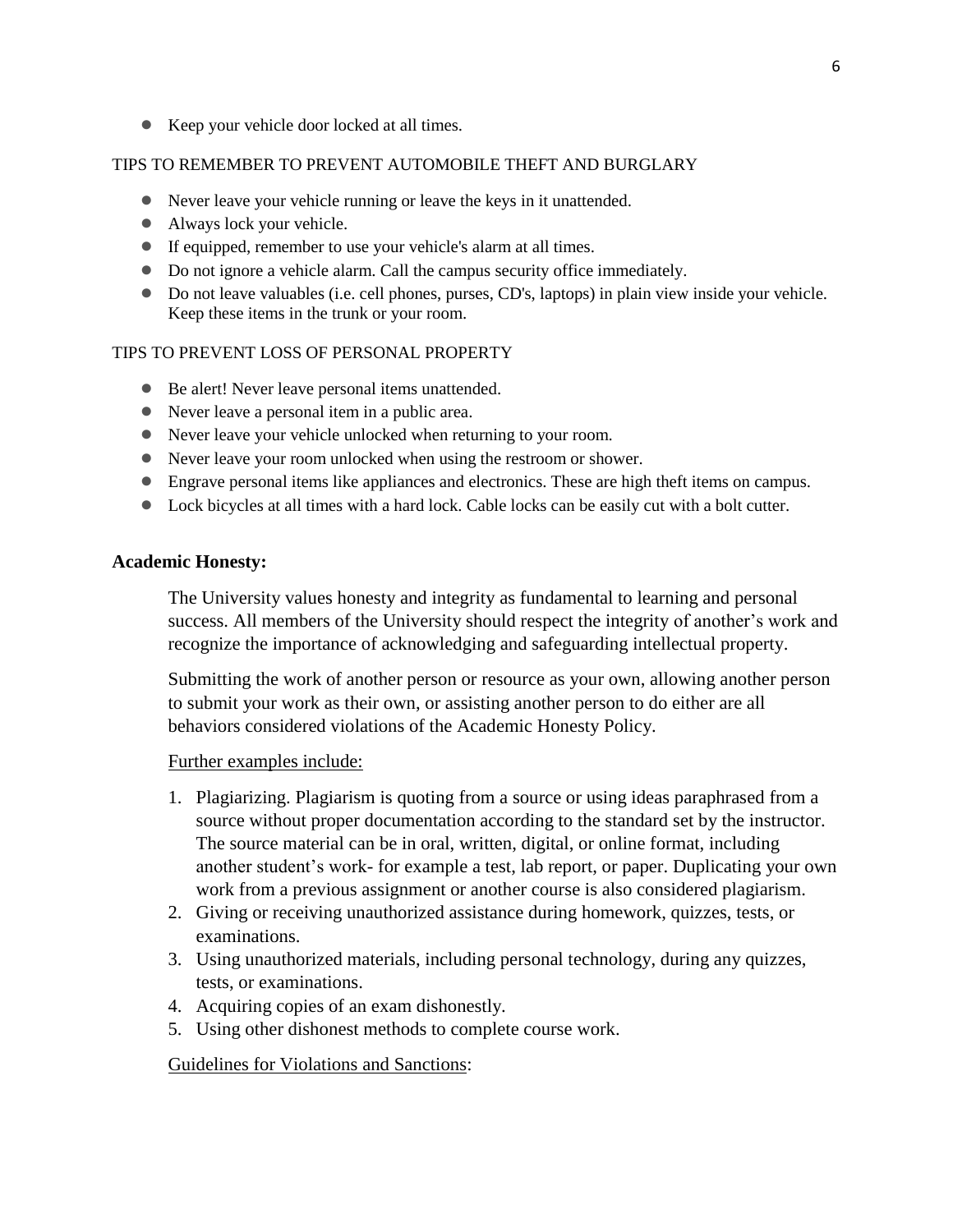Heidelberg University recognizes that not all violations of the Academic Honesty Policy are committed with the same intent, and the University's response to policy violations should be commensurate with offenses and educate students on the value of academic integrity. For consistency, all parties engaged in determining consequences for documented violations of academic honesty will follow the guidelines suggested in the Academic Honesty Policy.

## **Academic Honesty Warning**

Student behavior that results from scholarly negligence or inexperience with academic integrity principles and policies will result in an Academic Honesty Warning. This behavior is properly handled and remedied primarily by the faculty member teaching the course in which they occur.

What constitutes scholarly negligence will vary by course and instructor, particularly in courses where students are introduced to college-level scholarship. The following are examples of behavior that constitute scholarly negligence:

- 1. Single incidence of paraphrasing quoted material without citation.
- 2. Omitted citation in the final draft of a paper.
- 3. Copying on a small homework assignment or short quiz.
- 4. Engaging in unauthorized collaboration on an assignment, especially when the assignment instructions are unclear.
- 5. Signing in an absent student for class attendance/participation without instructor permission.

When an incident is identified, the instructor will notify and meet with the student as soon as possible to discuss the behavior and consequences. Using the online reporting procedure (described below), the instructor will notify the Executive Director of the Owen Center about the incident, a summary of the conversation with the student, and any additional actions taken. The student is then issued an Academic Honesty Warning.

In addition to reporting the incident, the instructor could take any of the following actions:

- 1. Set additional meetings with the student.
- 2. Reduce the grade for an assignment.
- 3. Require resubmission of the assignment with a grade reduction.
- 4. Other course-appropriate actions.

Sanctions for all behaviors receiving an Academic Warning will be determined by the course instructor and reported to the Executive Director of the Owen Center. At the end of each semester, the Executive Director of the Owen Center and two elected faculty representatives will review accumulated Academic Honesty.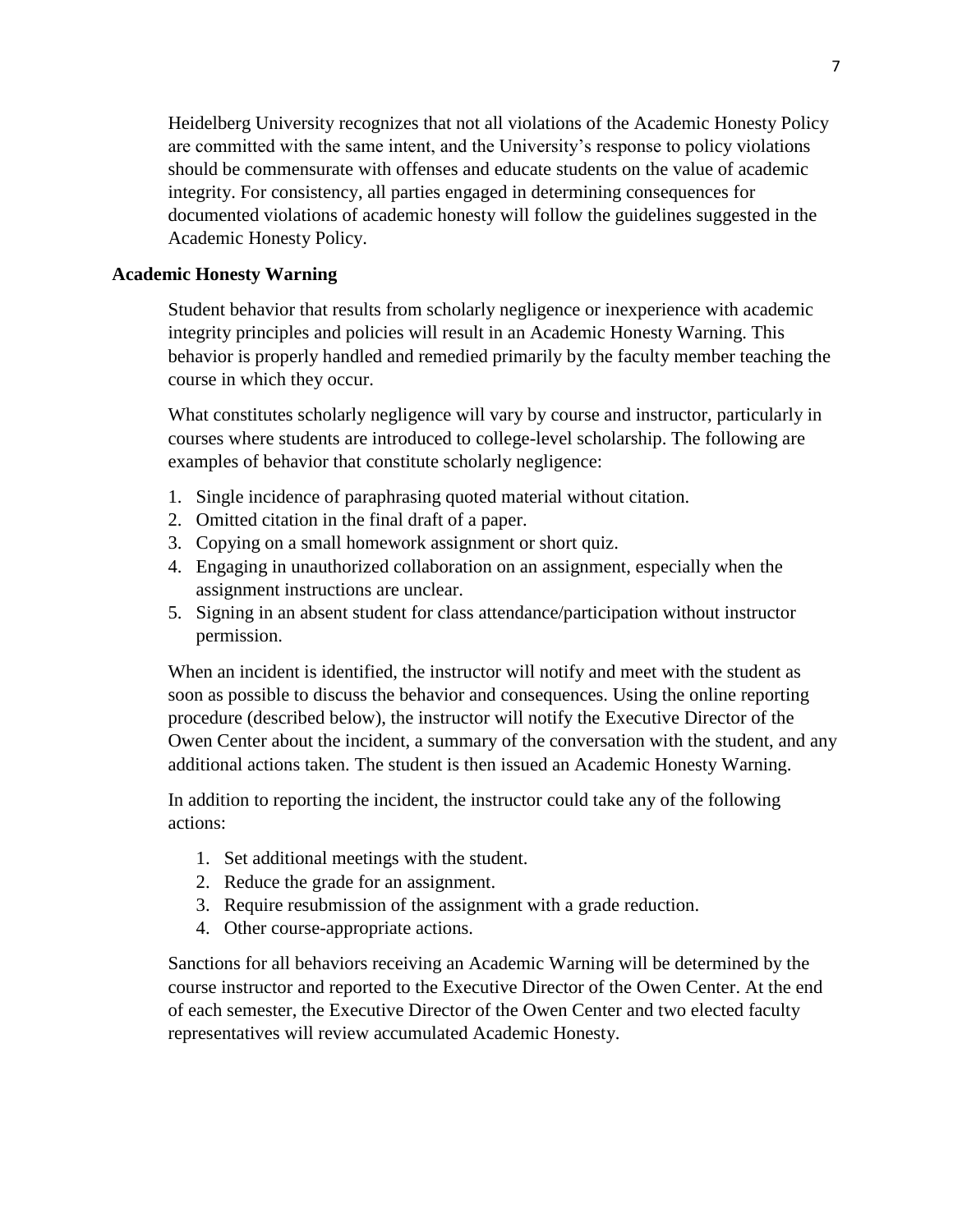Warnings. Students who have two or more warnings for the same behavior or four or more warnings of different behaviors may, at the discretion of the reviewers, be placed on Academic Honesty Probation in the following semester.

Academic Honesty Probation. Student behavior that violates the Academic Honesty Policy with intent or who have accumulated sufficient Academic Honesty Warnings will be placed on Academic. Honesty Probation for a minimum of one complete semester. The nature and impact of a student's behavior, a student's prior disciplinary record, and a student's motivation at the time of the incident determine the appropriate level of sanctions issued to a student on Academic Honesty Probation, see below.

Sanctions may be issued by the course instructor, Executive Director of the Owen Center, and/or an Investigative Panel consisting of elected representatives of the faculty, students, and administration.

## **Level One Violations**

Policy violations are characterized as Level One when the actions are dishonest in character and/or may impact grades on significant assignments.

The following list contains examples of behavior that would qualify as Level One violations:

- 1. Copying entire homework assignments or labs from others.
- 2. Collaborating with others on an independent assignment when guideline explicitly forbid it.
- 3. Reusing the same material in different courses, without permission of both instructors.
- 4. Intentionally providing another student with one's own assignment, paper, exam or quiz.
- 5. Making lab data available to a student without instructor permission.
- 6. Fabricating a citation in a paper.
- 7. Limited copying and pasting from sources without citation.
- 8. Possession of unauthorized aids when it cannot be determined if the aid was used.
- 9. Limited copying from another student during an exam or substantial quiz.
- 10. Allowing another student to copy during an exam.
- 11. Presenting a false excuse to miss an assignment, test/exam, class, etc. or to receive unfair accommodation.
- 12. Pattern of repeated behavior that would otherwise be considered scholarly negligence.

Examples of sanctions for Level One violations include any or all of the following:

1. Ineligibility to hold a student leadership role in any university recognized organization.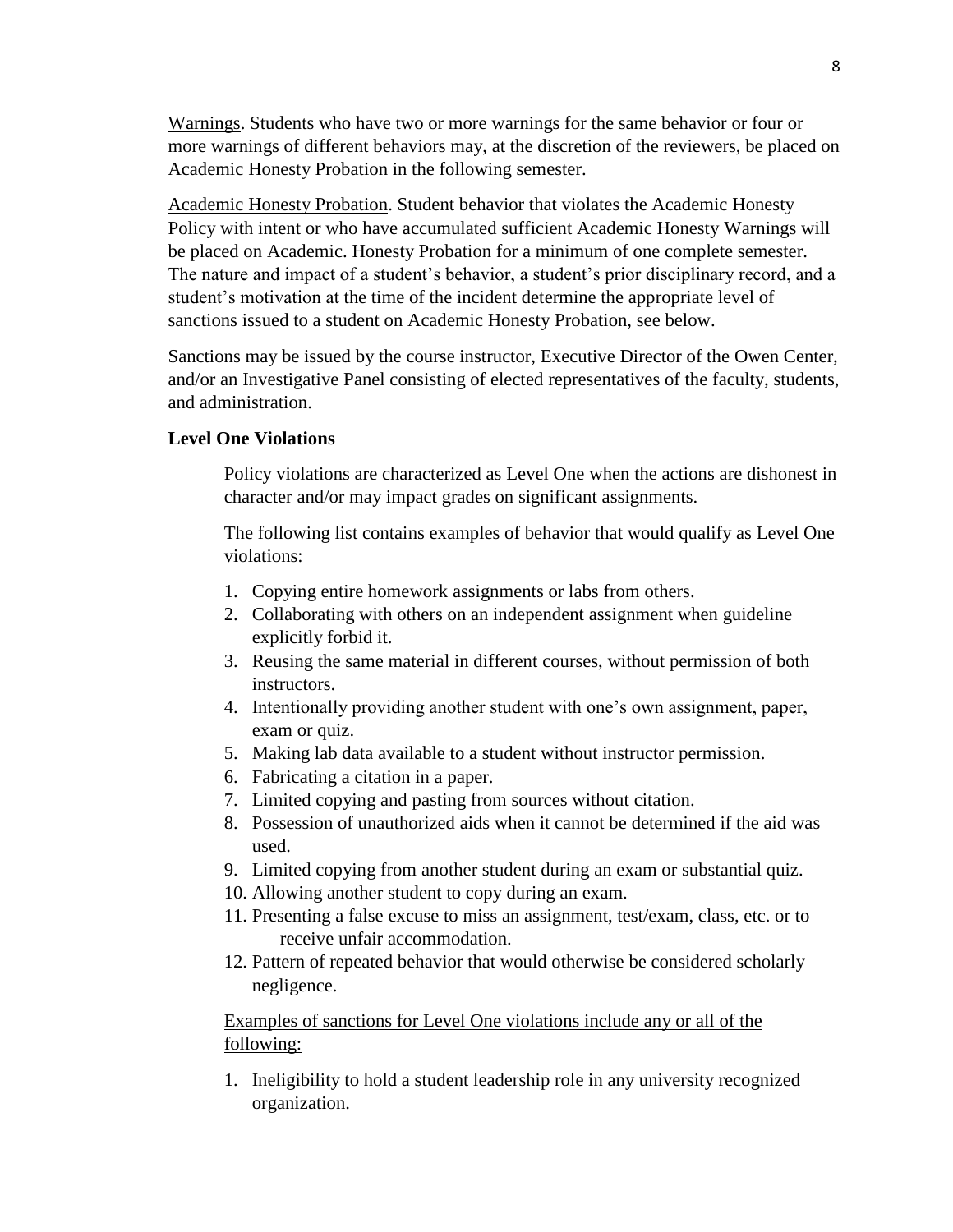- 2. Mandatory attendance at an educational program related to the violation type.
- 3. Failing grade (0%) for the assignment or exam.
- 4. Re-submission of an assignment as requirement for course completion although the original assigned grade does not change.

# **Level Two Violations**

Policy violations are characterized as Level Two when the actions are one or more of the following: flagrantly dishonest in character, impact a major or essential portion of the course grade, involve significant planning and deliberation, or serious breaches of professional and personal integrity.

The following list contains examples of behavior that would qualify as Level Two violations:

- 1. Any level of violation committed by a graduate student.
- 2. Copying from others where the copied material represents a significant part of the course grade.
- 3. Splitting up large assignments and copying parts from each other without instructor permission.
- 4. Providing another student with an assignment when explicitly prohibited.
- 5. Extensive copying and pasting from sources without attribution.
- 6. Possession and obvious use of unauthorized aids.
- 7. Extensive copying during an exam or quiz.
- 8. Fabricating data for a lab or research paper.
- 9. Taking an exam for another person (or vice versa).
- 10. Stealing or fraudulently obtaining answers, or an advance copy of an exam.
- 11. Submitting an entire paper or assignment written by another person or for another class.
- 12. Replacing the name on another's assignment and handing it in as one's own. Pattern of repeated behavior that would otherwise be considered Level One violation.

Examples of sanctions for Level Two violations include any or all of the following:

- 1. Ineligibility for membership or participation in any university recognized organization.
- 2. Failing grade in the course.
- 3. Failing grade in the course with a transcripted academic dishonesty designation that cannot be replaced by retaking the course (on or off campus).
- 4. Academic suspension.
- 5. Dismissal from the institution.
- 6. Revocation of degree and withdrawal of diploma.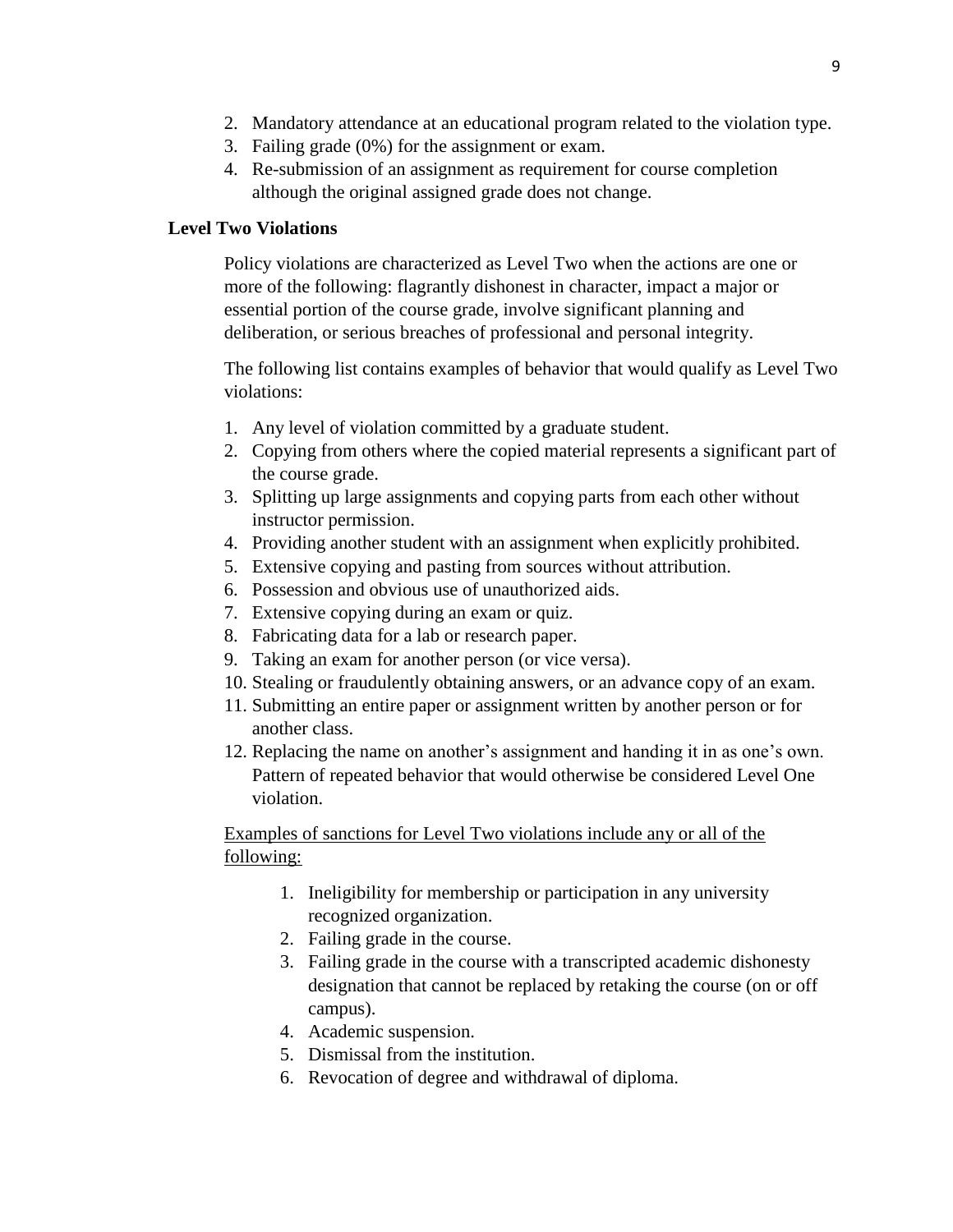#### **Reporting Violations of Academic Honesty**

The University expects members of the academic community to complete their work honestly and to report suspected violations of the Academic Honesty policy using an [online complaint form.](https://inside.heidelberg.edu/departments-offices/academic-affairs/academic-honesty-incident-report-form) Instructors who suspect or observe a violation of the Academic Honesty Policy are required to report the incident within a week of when the incident was first suspected.

#### **Student Reporting**

Students are encouraged to report any behavior they observe that appears to violate the Academic Honesty Policy using the online complaint form. The Executive Director of the Owen Center will review the report in consultation with the instructor of record to determine the appropriate action.

#### **[Complaint Form](https://inside.heidelberg.edu/departments-offices/academic-affairs/academic-honesty-incident-report-form)**

The online complaint form for reporting complaints is digitally filed with the Executive Director of the Owen Center, who will oversee all actions pertaining to the reported incident.

#### **Determination of Sanctions**

Course instructors have the authority to assign grades; therefore, any sanctions that pertain to grades are at the discretion of the course instructor. For all behaviors reported as Level One violations, the Executive Director of the Owen Center, course instructor, and student will meet to discuss the incident. The Executive Director of the Owen Center and course instructor will determine appropriate sanctions based on guidelines for Level One violations. Students may request review of the incident, report, and/or sanctions by a full Investigative Panel (described below) to assess the incident and determine sanctions.

For all behaviors reported as Level Two violations, the report and all related documentation will be reviewed automatically by an Investigative Panel (described below). The Investigative Panel will review all existing documentation and may request to interview any parties involved in the case as part of their investigation, and/or collect additional information. Involved parties may choose to appear before the investigative panel and/or submit a written statement. The panel will determine by simple majority if the student violated the standards of academic honesty. When an academic honesty violation is upheld, the panel will assign an appropriate set of sanctions according to the sanctions guidelines.

All reporting forms, evidentiary documentation, sanctions, and student information letters associated with violations of the Academic Honesty Policy will be placed on file in the student's academic record for the remainder of the student's enrollment at Heidelberg University. In cases where additional sanctions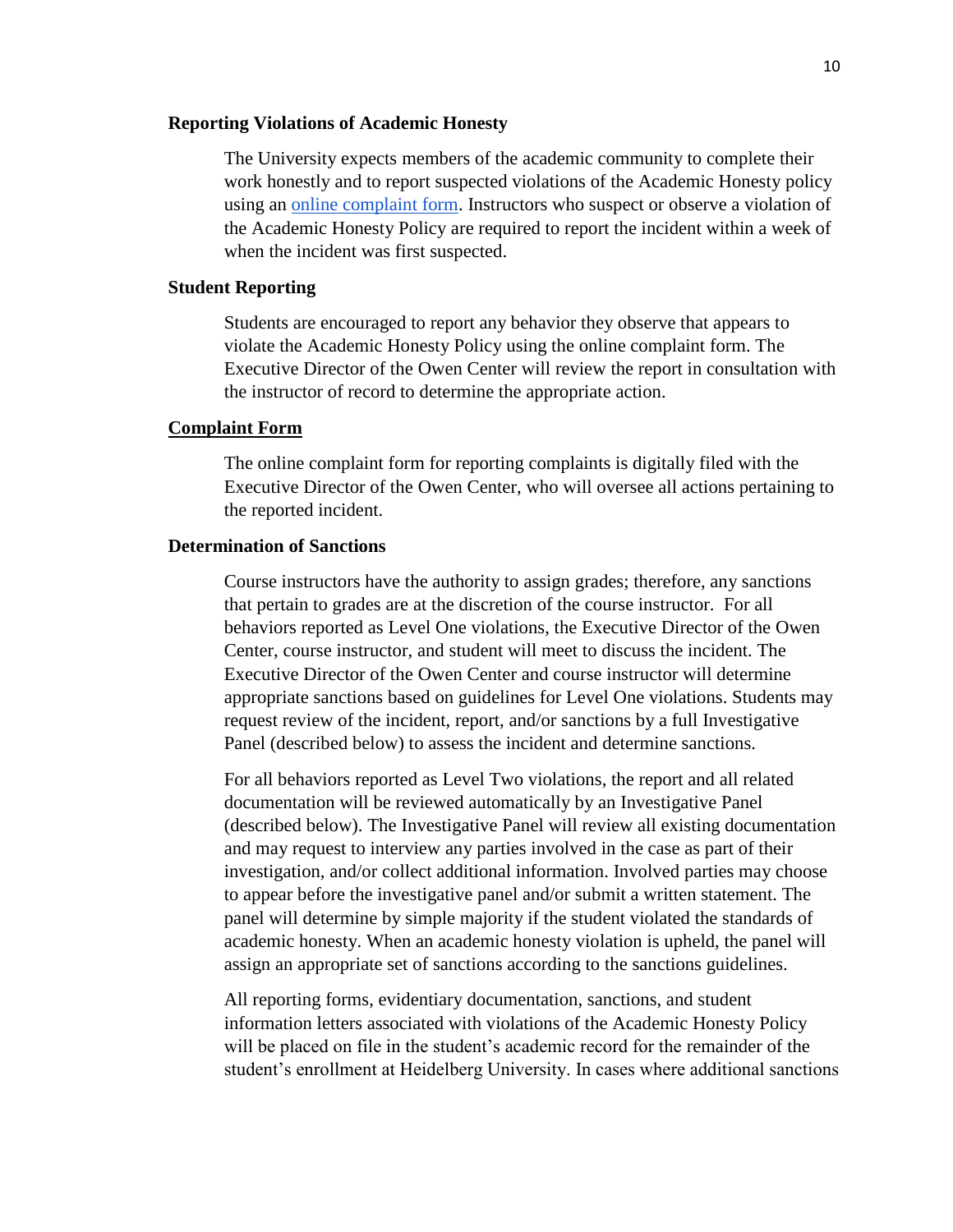have been assigned, the instructor of record and the student's adviser will receive a copy of the student's notification letter.

With the exception of permanently transcripted sanctions, a student may request to have any reports or action statements be removed from their academic file upon graduation, see Level Two Sanction for exceptions. Students should address requests to the Executive Director of the Owen Center.

#### **Investigative Panel**

All alleged violations of the Academic Honesty Policy will be directed to the Director of Academic Assessment and Effectiveness. The Director, with the assistance of the Director of the Honors Program, will determine whether a violation has occurred. If an investigative panel is necessary per the policy, the Director will call the panel together to discuss sanctions and review warnings consistent with the level of the violation. For the 2021-2022 academic year, this panel will consist of faculty members, including one faculty member from a program related to the student's major and a faculty representative of UAPC or GSC; the Director of Academic Assessment and Effectiveness will sit on each panel in an exofficio role. The panel will not include student representatives for the 2021-2022 academic year.

Investigative Panels that review reports of Academic Honesty Violations will consist of a representative of the Undergraduate Academic Policy Committee (UAPC) or the Graduate Studies Committee (GSC), an elected faculty member from the student's academic school, and two students from a trained pool of 10-15 members representing a range of academic standing, co-curricular involvement, and degree program. The Executive Director of the Owen Center, or designee, will attend the investigative panel in an ex-officio role. To provide a timely response, the panel may need to convene using a virtual platform.

#### **Appeals**

Students wishing to appeal the decision of the Executive Director of the Owen Center and/or Investigative Panel should submit an appeal form online through the Office of the Registrar within 30 business days. An appeal may be made when there is new evidence, when proper procedures were not followed, or when the penalty involves suspension or dismissal from the University. The appeal will be reviewed by the Undergraduate Academic Policy Committee (UAPC) or Graduate Studies Committee (GSC); the representatives for UAPC or GSC that served on the original investigative panel will recuse themselves from all discussion of the appeal. The Executive Director of the Owen Center, or designee, will inform the student and instructor of the outcome within 30 business days of the receipt of the appeal.

#### **Accessibility Services (Accommodations)**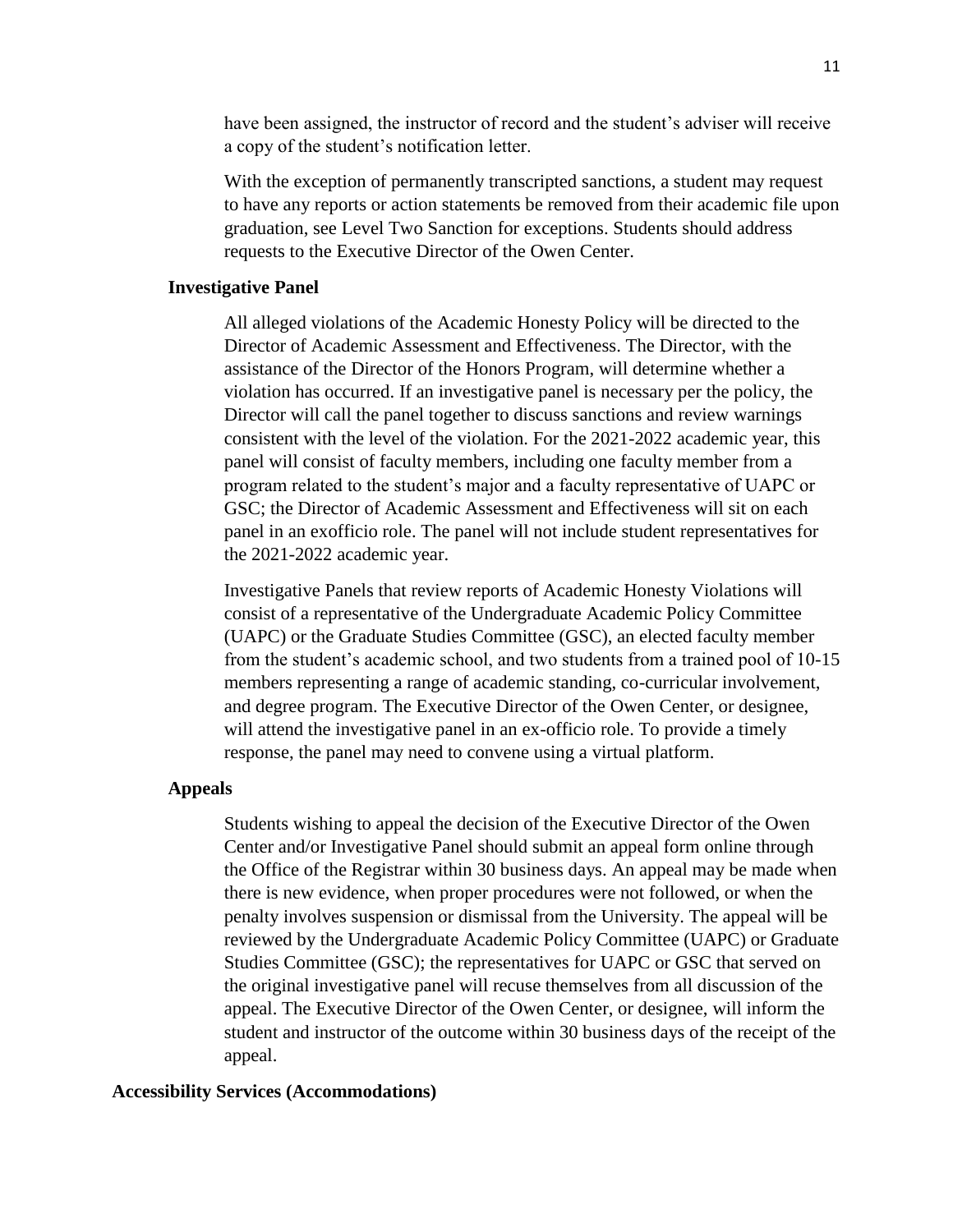Heidelberg University welcomes all of its students, including students with disabilities and other accessibility needs. To help these students meet their unique and individual needs, Heidelberg University operates an Office of Student Accessibility Services. The mission of Student Accessibility Services is to provide the student with disabilities and/or accessibility needs the services and support to achieve equal access while pursuing higher education. Student Accessibility Services also serves the wider campus community as a resource in understanding disability, accessibility, and inclusivity. Students with disabilities and other accessibility needs who require housing, dining, and/or academic accommodations to overcome barriers to their educational experience are encouraged to contact the Coordinator of Student Accessibility Services. The Coordinator will review the student's rights and responsibilities, and guide them through the confidential, interactive process of arranging appropriate accommodations. This process includes an interview with the Coordinator and the student providing documentation. Specific requests are not guaranteed, and the interactive process may reveal alternative accommodations that are more appropriate for each individual student. Unlike primary schools, in colleges and post-secondary education it is the student's responsibility to notify the University and request appropriate accommodations. Accommodations cannot be made retroactively. If you feel you need accommodations, please contact the Office of Student Accessibility Services to start the process. For more information about the rights and responsibilities of students with disabilities in higher education, please review this pamphlet from the [U.S. Department of Education.](https://www.ed.gov/) Refer here for more information about **[Student Accessibility Services.](https://inside.heidelberg.edu/departments-offices/student-accessibility-services/applying-accommodations)** 

#### **Housing Accommodations:**

1. Student Accessibility Services works closely with Residence Life & Housing to coordinate housing accommodations for students with disabilities, severe environmental allergies, chronic medical conditions, or with other housing-related accessibility needs. These accommodations include, but are not limited to

- i. Single rooms;
- ii. Air Conditioning;
- iii. Centralized housing;
- iv. Private Restroom;
- v. Elevator;
- vi. Off campus approval;
- vii. Any need that requires an exception to the established room selection or assignment process.

2. Requests for housing accommodations must be submitted to the Coordinator of Student Accessibility Services. The Coordinator will guide students through the process, which includes an interview and documentation. The Assistant Dean for Residence Life & Housing, or designee, following approval and direction from the Coordinator of Student Accessibility Services, will provide reasonable residential accommodations.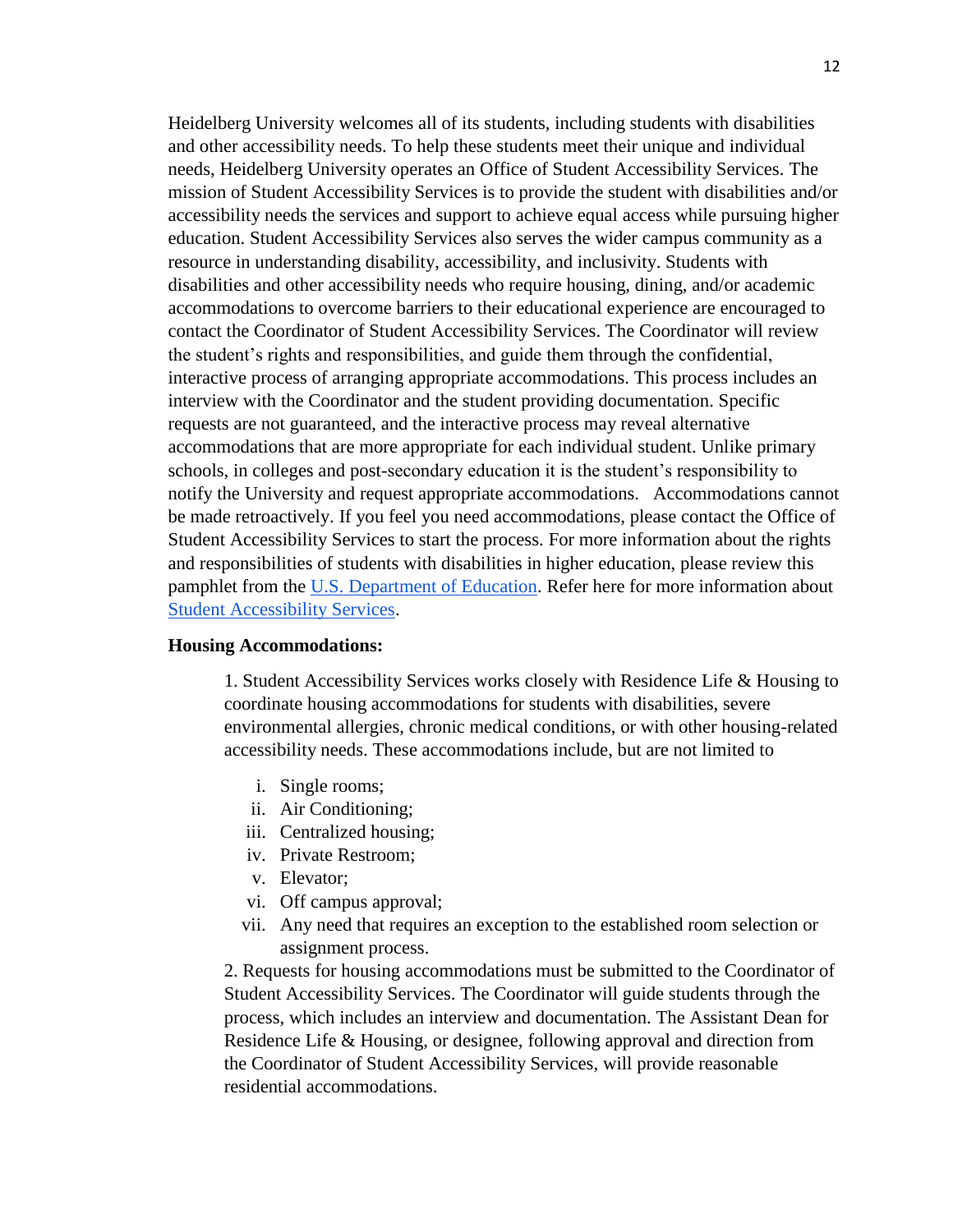3. For more information and to begin the process, please contact the Coordinator of Student Accessibility Services.

#### **Airport Shuttle Service:**

Heidelberg offers a shuttle to the Columbus, Cleveland, Toledo, and Detroit airports. There is a cost for the shuttle, which is payable at the time the student makes the shuttle reservation. To reserve a seat, students must register on-line by the deadline prior to the shuttle departure. The shuttle deadlines, as well as, departure and arrival dates and times are listed [here.](https://inside.heidelberg.edu/departments-offices/student-affairs/airport-shuttle-service) When making reservations for the shuttle, students must provide the flight information as to the arrival and/or departure time and date, airline and flight number, as well as a contact phone number. Students, who cannot schedule their air transportation to match the shuttle times, will be responsible for arranging their own transportation to the airport.

## **Alcohol:**

The University expects all students to comply with the [Ohio law r](https://codes.ohio.gov/orc/4301.69)egarding possession and consumption of alcoholic beverages.

To comply with state and local laws and University policies, the following guidelines are established:

- 1. The possession of empty alcohol containers in University-owned facilities is prohibited. Prohibiting empty containers supports the enforcement of the University alcohol policy, combats health and odor issues in Universityowned housing, and helps to maintain a higher image of Heidelberg University and its students. For the purpose of consistently meeting these goals, all empty containers, including but not limited to alcohol, beer and wine containers, alcohol boxes, or other alcohol paraphernalia, are prohibited, and may not be used as room decorations.
- 2. No one under the legal drinking age is permitted to possess or consume alcohol on the University campus.
- 3. Students who are under the legal drinking age may not possess alcohol in their rooms. This includes alcohol brought to the room by any guest or visitor.
- 4. Students who are under the legal drinking age are not restricted from choosing to live with another student who is of legal drinking age. However, students of legal drinking age will be held responsible for policy violations if they do not take reasonable measures to ensure that underage residents do not gain access to the alcohol.
- 5. Students who are of legal drinking age may not bring or consume alcohol in another room where a student who is under the legal drinking age resides.
- 6. Those of legal age may possess only reasonable quantities of beer or wine for their personal use in their rooms. No large quantities (greater than one 12 oz. 6-pack per person) of beer or its equivalent will be permitted on Universityowned property. Kegs, party balls, cases, and other large quantities of alcohol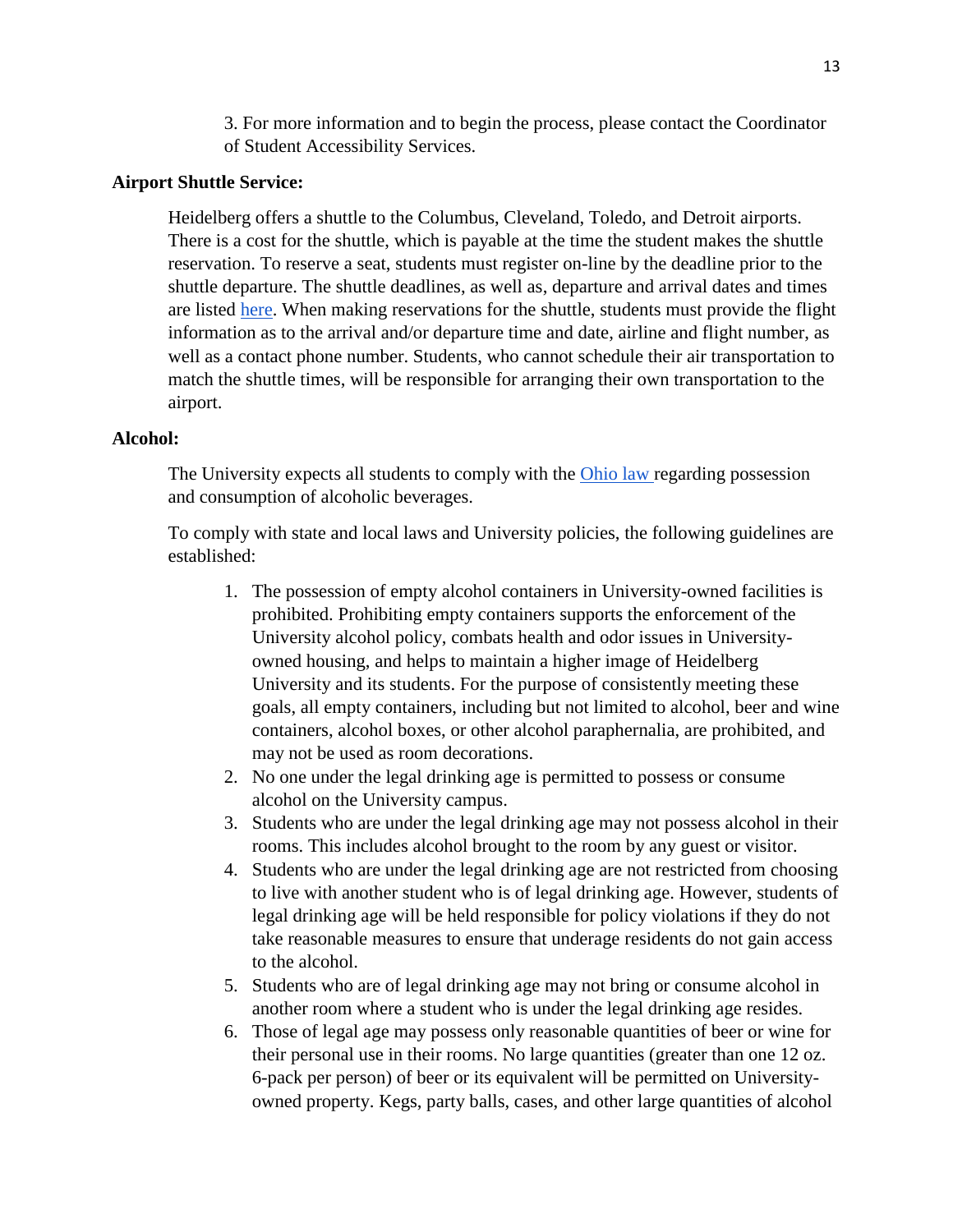are not permitted on University-owned property. No other forms of alcohol (liquor, champagne, etc.) are permitted on campus.

- 7. No alcohol is permitted to be possessed or consumed in any public area without the express permission of the Dean of Student Affairs or their designee. Public areas are defined as areas, indoors and outdoors, that are used in common by the University community, such as lounges, hallways, parking lots, green spaces, porches, decks, garages, and athletic facilities. In some instances, private spaces, such as residence hall rooms, may become public by action of the occupants.
- 8. Any student, who appears at a University function or on campus in an intoxicated condition, or who creates a disturbance, when it is apparent the student has been consuming alcoholic beverages, will be documented and may be subject to disciplinary action.
- 9. Under no circumstances is a person of legal drinking age permitted to furnish alcoholic beverages to a minor.
- 10. Hosts of private social gatherings are responsible for ensuring adherence to state law and University regulations. Hosts are responsible for all guests and their behavior. Hosts may include anyone assigned to the room/apartment/house regardless of presence or absence.
- 11. No activity shall include any form of alcoholic drinking contest in either its promotion or its program. Drinking games are prohibited. This includes beer pong, beer bongs, or any other activity that promotes drinking.
- 12. Hosts of overnight and weekend guests assume all responsibility for their guest(s). (See ["Guests & Student Visitors"](https://inside.heidelberg.edu/departments-offices/residence-life-housing/guest-check-form) for further information.)
- 13. No recognized student organization, club, group, or individual student using the school name, shall obtain an F-1 permit in order to sponsor an off-campus activity at which alcoholic beverages are served.
- 14. Any recognized student organization, club, group or individual student sponsoring an on-campus activity at which alcoholic beverages are served shall adhere to the following guidelines:
	- a. Have all alcohol provided and served by the University's food service provider.
	- b. Coordinate with food service providers to check identification of individuals who are being served alcoholic beverages to ensure that alcoholic beverages are not accessible or served to persons under the legal age of consumption.
	- c. Coordinate with the food service provider to ensure that alcoholic beverages are not served to individuals who appear to be intoxicated.
	- d. Provide non-salty snacks and food when alcohol is present.
	- e. The consumption of alcoholic beverages shall occur only within the approved area for the activity.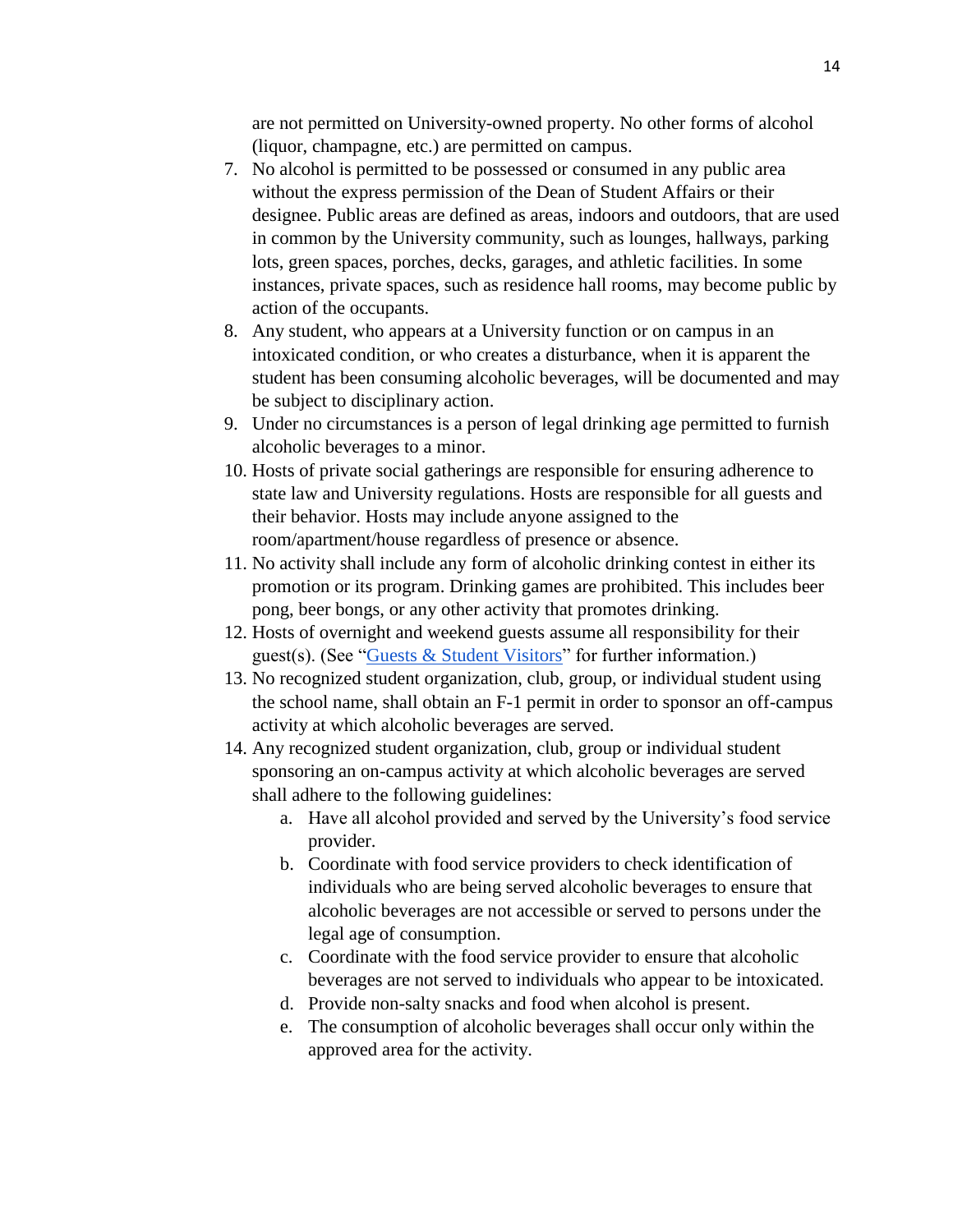- f. Non-alcoholic beverages shall be available at the same place as alcoholic beverages and shall be featured as prominently as alcoholic beverages.
- g. A reasonable allotment of the budget for an activity shall be designated for the purchase and serving of food.
- h. No activity shall include any form of alcoholic drinking contest in either its promotion or its program. Drinking games are prohibited.
- i. Organizations shall not use alcohol as the predominant feature in advertisements or promotions. For example, a picture of alcohol should not be your only or largest graphic and any text detailing alcohol being served should not be your only or largest text. Additionally, no promotions can include the unauthorized use of trademarked images.
- 15. Any recognized student organization, club, group or individual student that sponsors an off-campus activity at which alcoholic beverages are served under the alcohol permit of another agent (e.g., a hotel, a country club, or a restaurant) shall observe the following guidelines:
	- i. Checking identification of individuals who are being served alcoholic beverages to ensure that alcoholic beverages are not accessible or served to persons under the legal age of consumption.
	- ii. Ensuring that alcoholic beverages are not served to individuals who appear to be intoxicated.
	- iii. Arranging transportation for those individuals who consume alcohol and/or appear to be intoxicated.
	- iv. Arranging for the presence of security personnel at all times during the activity.
	- v. Providing non-salty snacks and food when alcohol is present.
	- vi. No one in the sponsoring organization shall be designated as a server of alcoholic beverages.
	- vii. The consumption of alcoholic beverages shall occur only within the approved area for the activity.
	- viii. Non-alcoholic beverages shall be available at the same place as alcoholic beverages and shall be featured as prominently as alcoholic beverages.
	- ix. A reasonable allotment of the budget for an activity shall be designated for the purchase and serving of food.
	- x. No activity shall include any form of alcoholic drinking contest in either its promotion or its program. Drinking games are prohibited.
	- xi. No advertisements promoting the serving of alcoholic beverages at off-campus activities shall be displayed or distributed on campus.
	- xii. Informational materials (e.g., invitations, memoranda, or advertisement fliers) used by student organizations to announce off-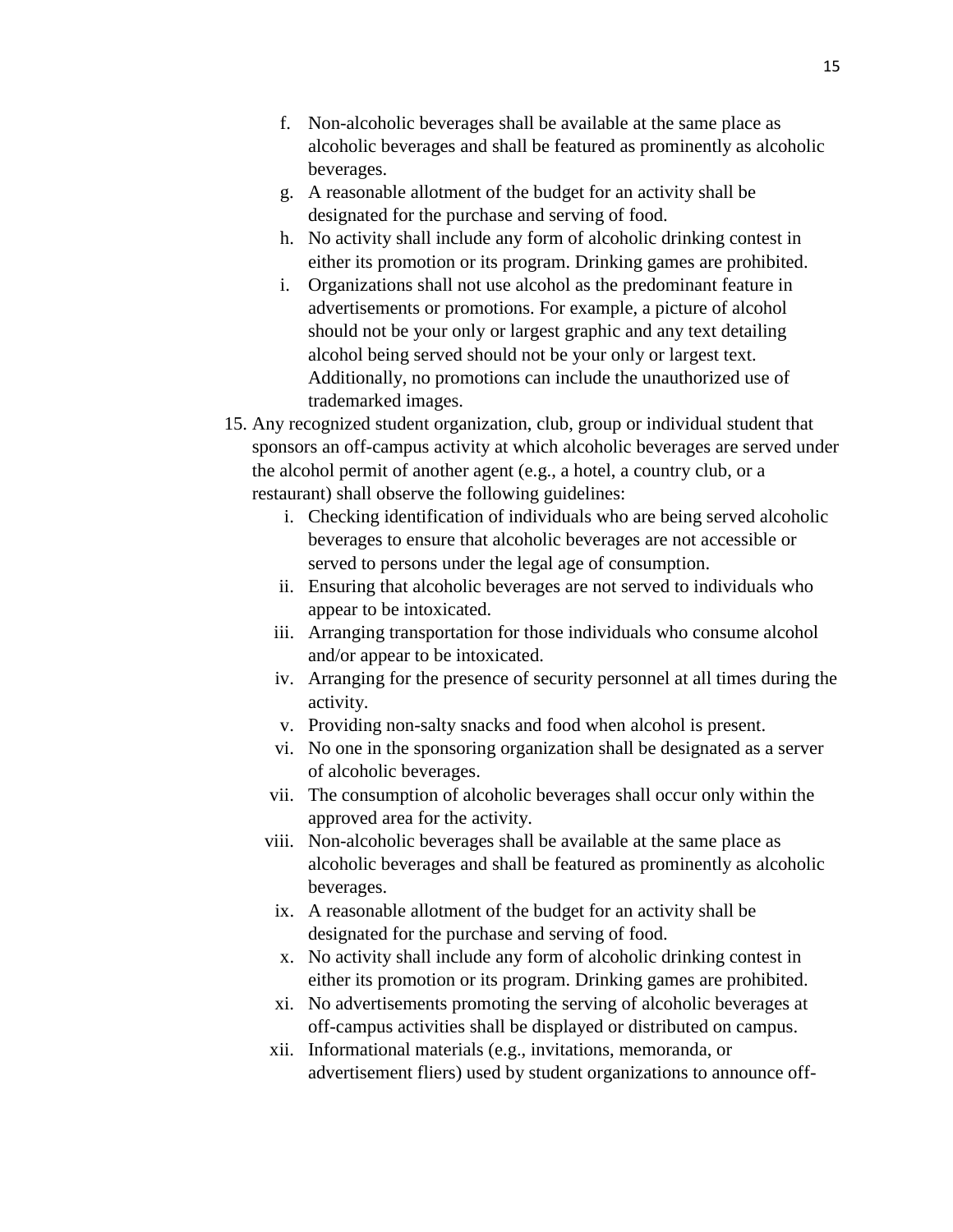campus activities shall not make reference to the amounts of alcoholic beverages (e.g., the number of kegs of beer) to be served.

- 16. No recognized student organization shall use alcoholic beverages as a recruitment tool, at new member education events, or at initiation activities.
- 17. The only exception to these policies are for religious observances of wellestablished, historically verified, religious institutions that use alcohol during a religious ritual.

## **Athletic/Facility Policy**

Heidelberg offers a variety of programs and spaces to promote and support recreation and wellness. The facilities include Seiberling Gymnasium, Riesen Field, Hoernemann Stadium and Saurwein Health and Wellness Center. Saurwein contains a multi-room for fitness classes, a ping-pong lounge space, weight equipment and cardio equipment. For more information, refer to the [Saurwein Health and Wellness Center w](https://inside.heidelberg.edu/departments-offices/saurwein-health-wellness-center/facility-policies-procedures)ebsite.

#### **Board/Meal Plan:**

All on-campus residential students (those that live in Heidelberg owned or managed residence halls, houses, and apartments) are required to participate in the meal/board plan provided by the University. Further information on board plans can be obtained from [Campus Dining Services.](https://inside.heidelberg.edu/departments-offices/dining)

#### **Cleaning and Maintenance:**

The following are expectations and responsibilities for all students at Heidelberg University regarding cleaning and maintenance on campus:

- 1. It is the responsibility of students to clean and maintain their room, apartment, and/or house. Keeping the common spaces clean within one's building is also part of the living experience at Heidelberg.
- 2. Vacuum cleaners and brooms are provided in each residence building for student use. Damaged or missing vacuums/brooms will be charged to all residents within that community for replacement.
- 3. All trash must be bagged and carried to the closest dumpster outside of the Residence Halls/Apartments. Outside dumpsters are marked either Trash or Recycling. Please place discarded items in the appropriate outside dumpsters. Campus Houses have individual disposal bins for trash and recycling that must be taken to the curb each week. Students are responsible for retrieving trash/ recycling bins from the curb and returning them next to the house/apartment before the end of the day after pick up.
- 4. Residents cannot leave personal items or trash outside their room, in hallways, or in common area (i.e.; lounges, kitchens, laundry rooms, bathrooms) trash bins. It is the responsibility of the student to take personal and/or bagged trash to the outside dumpsters. Community damages may apply to all residents if personal trash cannot be identified.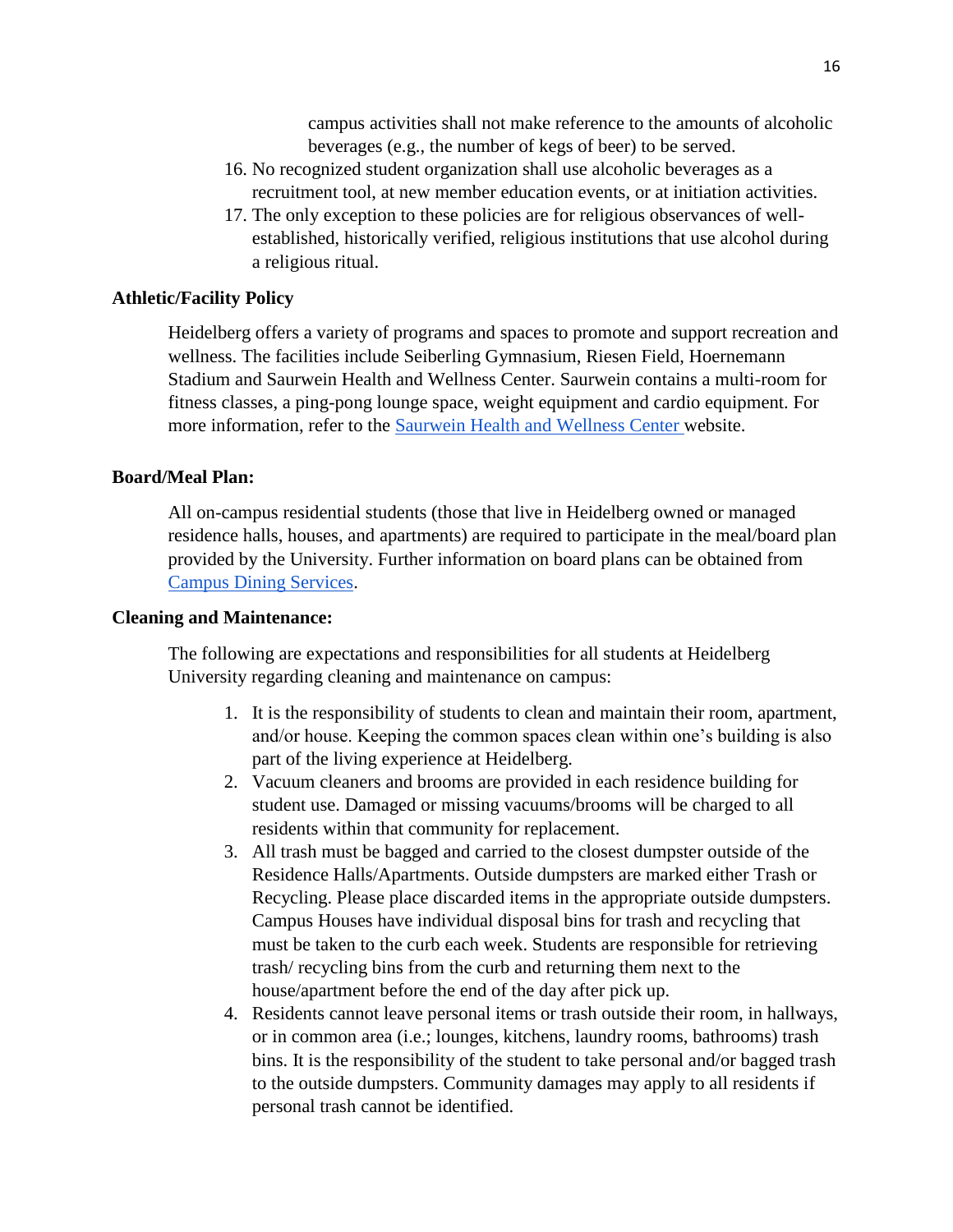- 5. Rooms, apartments and/or houses must be left in a clean condition at the end of the contract period and at holiday and break closings. Hall staff will conduct regular health and safety inspections throughout the year to ensure these areas are in compliance.
- 6. Hosts of events in residence halls, houses and/or apartments are responsible for cleaning up after their guests.

# **Closing of University Housing:**

The following information outlines the process for closing at Heidelberg University.

# 1. University Breaks

- a. All University residence halls are closed during fall, Thanksgiving, winter, spring and summer breaks. Closing and reopening hours for residential properties will be specified and published in advance. Students are not permitted to reside in or enter the residence halls during break periods without permission from the Residence Life and Housing Office.
- b. Students may leave personal possessions in their rooms, apartments, and/or houses during specified breaks during the academic year (fall, Thanksgiving, winter and spring breaks). The University will not assume responsibility for lost, stolen, or damaged property.
- c. Students who require housing during University breaks should consult with the Residence Life & Housing Office. Arrangements will be made to assist students in extenuating circumstances only. For students who utilize break housing, an additional cost to stay may be assessed to their student account.

# 2. End of the Year

- a. Students are required to check out of University housing within 24 hours after their last exam or prior to the specified closing times. Seniors must check out of University housing following the graduation ceremony.
- b. For proper checkout to occur, the room must be completely vacated of personal items, left clean, and a room condition report must be completed with the Residence Life staff. The room should be returned to the same, if not better, condition as it was when you checked in. Further instructions will be provided by Residence Life and Housing staff regarding appropriate checkout procedures.
- c. Fees are charged directly to the student's account for damage to rooms/houses/common areas and for any unusual cleaning or repair that is required.
- d. Students may be charged a fee for improper check-out if they:
	- 1. fail to set-up a check-out time;
	- 2. are not prepared to check-out at their chosen check out time;
	- 3. fail to sign the Room Condition Report and/or return keys/student ID.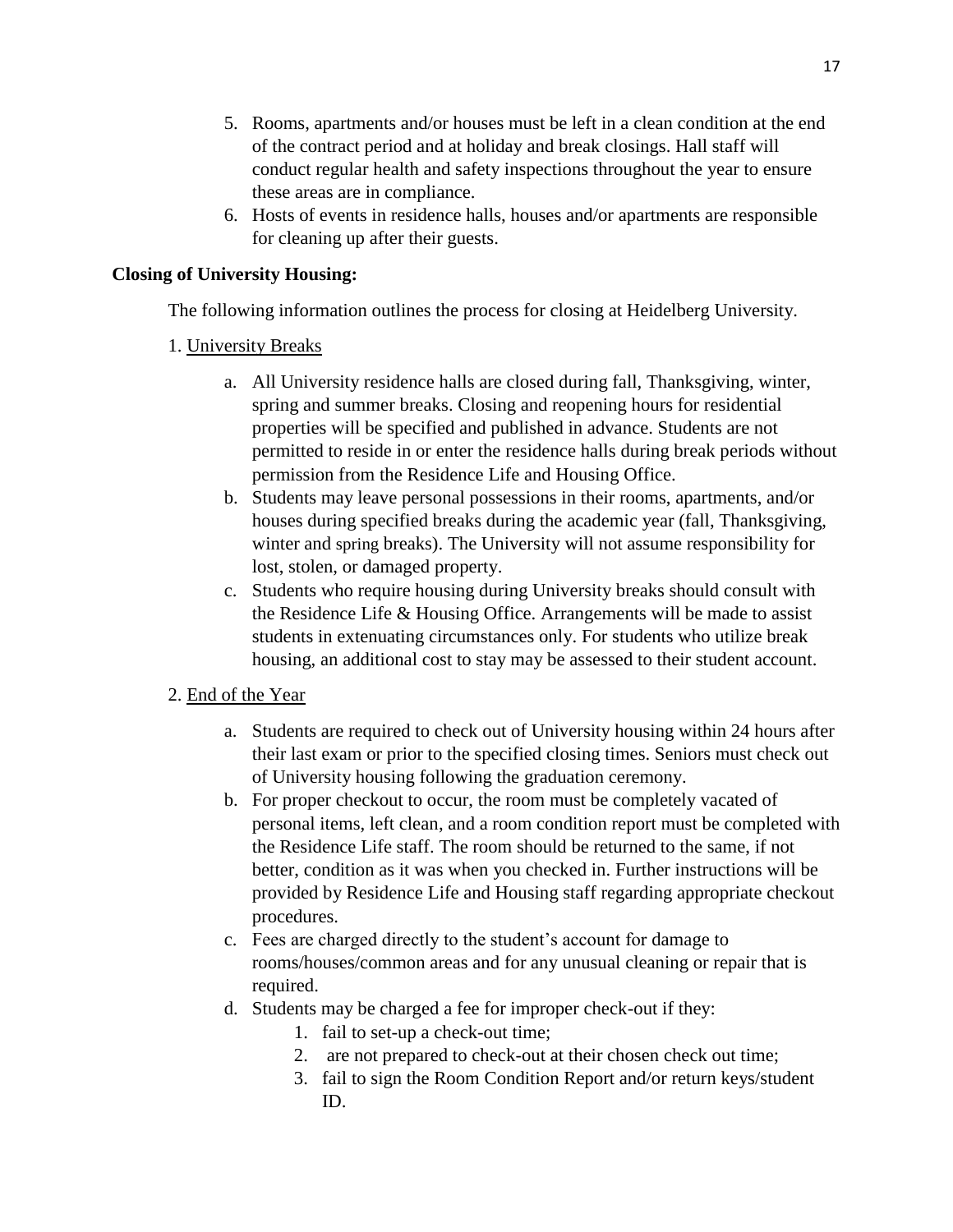e. All residential students are responsible for any damage found in the room during inspections. Each space will be inspected by the RA, SRA, and fulltime staff member of Residence Life and Krammes Maintenance. Damages found in the room during inspection will be added to the student's campus account.

## **Cohabitation:**

Students assigned to a room, apartment, or house are the only individuals permitted to reside there. If the Residence Life and Housing staff observes evidence or is informed of cohabitation between two or more people other than the assigned person(s) of the room, loss of guest and student visitation privilege, room reassignment, or other university processes may result.

Students may be documented for conduct purposes to determine if a violation occurred. (Please read the [Guest and Visitors policies](https://inside.heidelberg.edu/departments-offices/residence-life-housing/guest-check-form) for further information).

#### **Common Area Spaces in Residence halls:**

- a. Residence Hall common spaces are primarily intended for the use and accessibility of the building residents assigned to those locations. Common spaces, such as lounges, meeting halls/spaces, computer rooms, study rooms, etc., are not designed for overnight accommodations. Students found sleeping in or using such spaces as not intended will be documented and processed through the conduct system.
- b. Talmage, Miller, Brown, King and Krieg Main Lobbies, France Great Hall and Williard Conference Room may be reserved by University-approved campus organizations (not affiliated with a particular residence hall) with permission from the Residence Life staff of the building. A campus organization interested in reserving common area space in any residence hall or building should initially contact Conferences and Events at 419-448- 2193 to see if the space is available. The Residence Life and Housing staff must approve any room reservation that is requested in those locations. Once approved, space reservation processes (Event form, or other approval methods) must be followed.
- c. Floor lounge space cannot be reserved by any group other than the students of the living unit, hall council representative, or Residence Life staff.
- d. Common area space in campus houses and apartments is the responsibility of all residents assigned to that unit.

## **Commuter and Off-Campus Living:**

Heidelberg University requires all traditional-aged college students to live on campus. Students may be permitted to live off campus by meeting one of two sets of qualifications listed below. Please note that students must re-apply to continue their status each year.

#### Commuter Status

An application for commuter living is required of all students who wish to travel to school from the primary home of a parent or legal guardian. Students who wish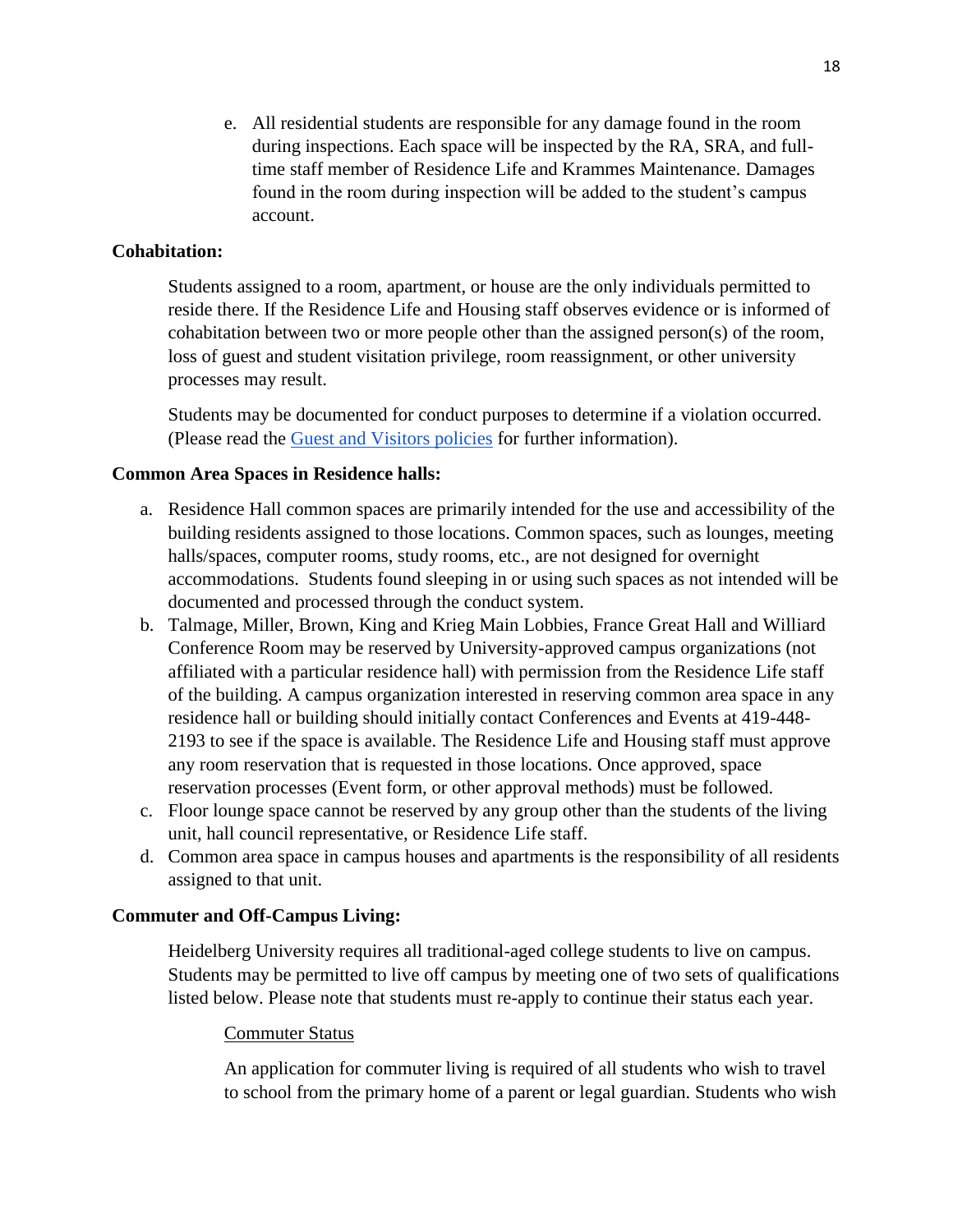to apply for commuter status must re-apply each year and meet both of these requirements:

- a. Reside with their parent(s) (legal guardian)
- b. Reside within a 35-mile radius of Heidelberg University, determined by Google Maps, from 310 E. Market St., Tiffin, OH 44883

#### Off-Campus Status

Off-campus living is a special privilege granted to a limited number of students enrolled at Heidelberg University. An application/contract for this living arrangement is required of all interested students. A student may apply for offcampus housing if they meet one or more of the following requirements:

- a. Student is 23 years of age or older before Aug. 20. Age will be verified with University records.
- b. Student is married. Copy of marriage license must be submitted with offcampus request.
- c. Direct care of a legal dependent. Copy of the birth certificate must be submitted with an off-campus request.
- d. Participation in required full time credit-based internship or full time student teaching, and placement is further than 50 miles from campus. Documentation of location of internship and approval to participate in internship must be submitted with off-campus request.

There will be a cap of 60 on the number of students approved to live off campus; therefore, approval to live off campus cannot be guaranteed, even if a student qualifies. Once a student is approved to live off campus by the Residence Life and Housing Office, a landlord agreement form must be submitted. Landlord agreement forms are due by Aug. 1. Room and board charges will be assessed if all documentation is not complete.

#### **Consent:**

Consent is any informed and freely given agreement, communicated by clearly understandable words or actions, to participate in each form of sexual activity.

General guidance for consent:

- a. Consent cannot be inferred from silence, passivity, or lack of active resistance.
- b. A current or previous dating or sexual relationship is not sufficient to constitute consent, and consent to one form of sexual activity does not imply consent to other forms of sexual activity.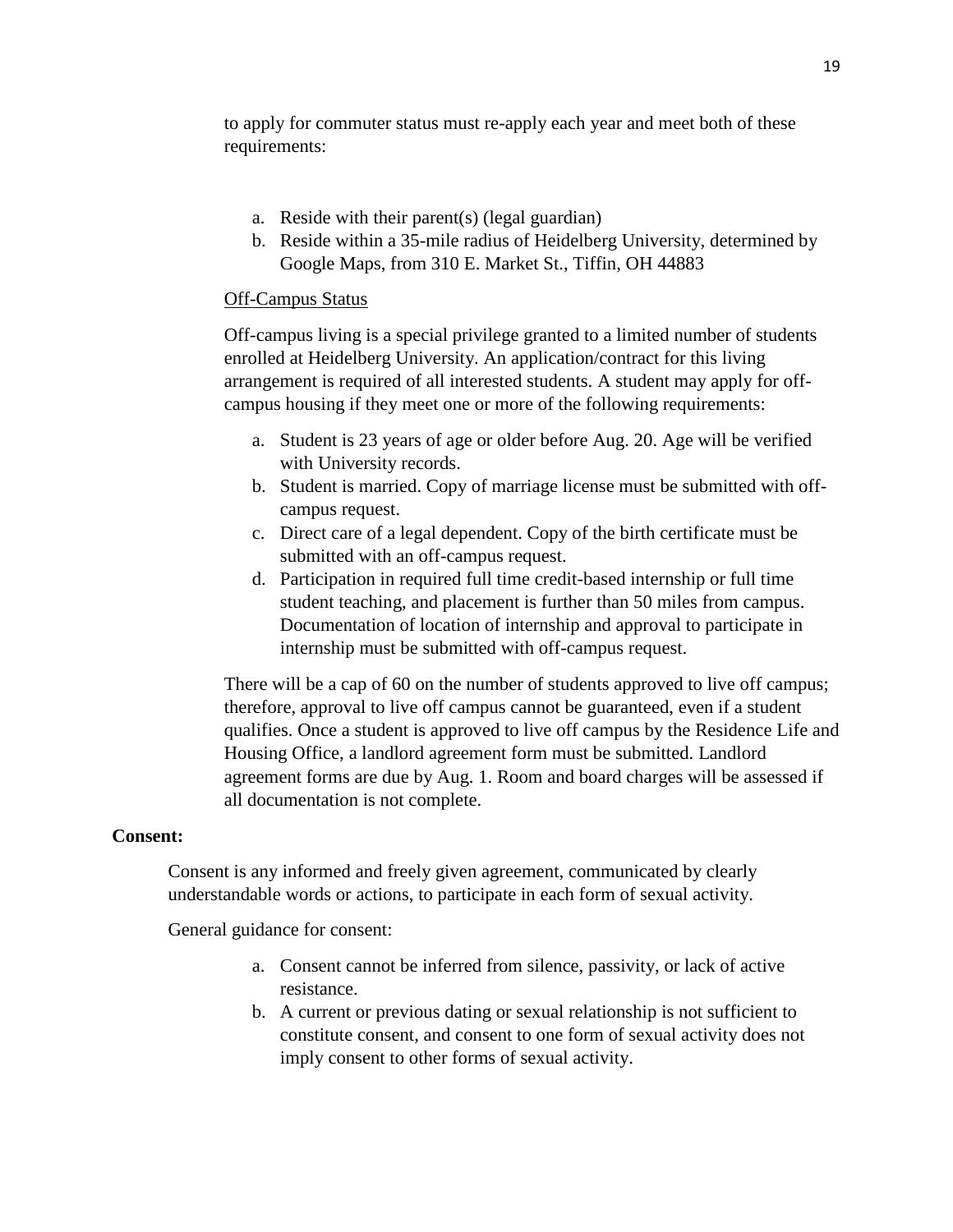- c. When consent is requested verbally, absence of any explicit verbal response constitutes lack of consent. A verbal "no" constitutes lack of consent, even if it sounds insincere or indecisive.
- d. By definition, there is no consent when there is a threat of force or violence or any other form of coercion or intimidation, physical or psychological.
- e. Either person may withdraw consent at any time. Withdrawal of consent should be outwardly demonstrated by words or actions that clearly indicate a desire to end sexual activity. Once withdrawal of consent has been expressed, sexual activity must cease.
- f. A person who is the object of sexual aggression is not required to physically or otherwise resist the aggressor; the lack of informed, freely given consent to sexual contact constitutes sexual misconduct.
- g. Intoxication is not an excuse for failure to obtain consent.
- h. A person incapacitated by alcohol or drug consumption, or who is unconscious or asleep or otherwise physically or mentally impaired, is incapable of giving consent.
- i. A person who is below the legal age of consent is incapable of giving consent.

(Refer to [Title IX Sex Discrimination & Gender-Based Misconduct Policy.](https://inside.heidelberg.edu/departments-offices/title-ix))

# **Courtesy and Quiet Hours:**

# 1. Courtesy Hours

- a. Courtesy Hours are in effect 24 hours a day, 7 days a week both inside and outside the residential buildings. Consideration for others is a primary component of community living and students agree to uphold this expectation when they choose to become residents.
- b. The volume of stereos/TVs/voices/etc. must be kept at a level that cannot be heard outside the student's room with the door closed or outside the building.
- c. Noise level must not deter students who want/need to study or sleep at any time.
- d. Speakers may not be placed on or played from window sills or doorways.
- e. Amplified speakers must be appropriate to the student's room size and volume kept at a conversational level of sound.
- f. Students must comply with any student or staff member's request to be quiet or turn down/off sound equipment. Equipment may be confiscated if a student does not comply.

# 2. Quiet Hours

- a. When quiet hours are in effect, stereo, voice, and television volumes must be kept low and room doors must be closed when there is any noise in the student's room.
- b. Quiet Hours are 10pm to 10am Sunday night through Friday morning, and midnight to 10am Friday night through Sunday morning.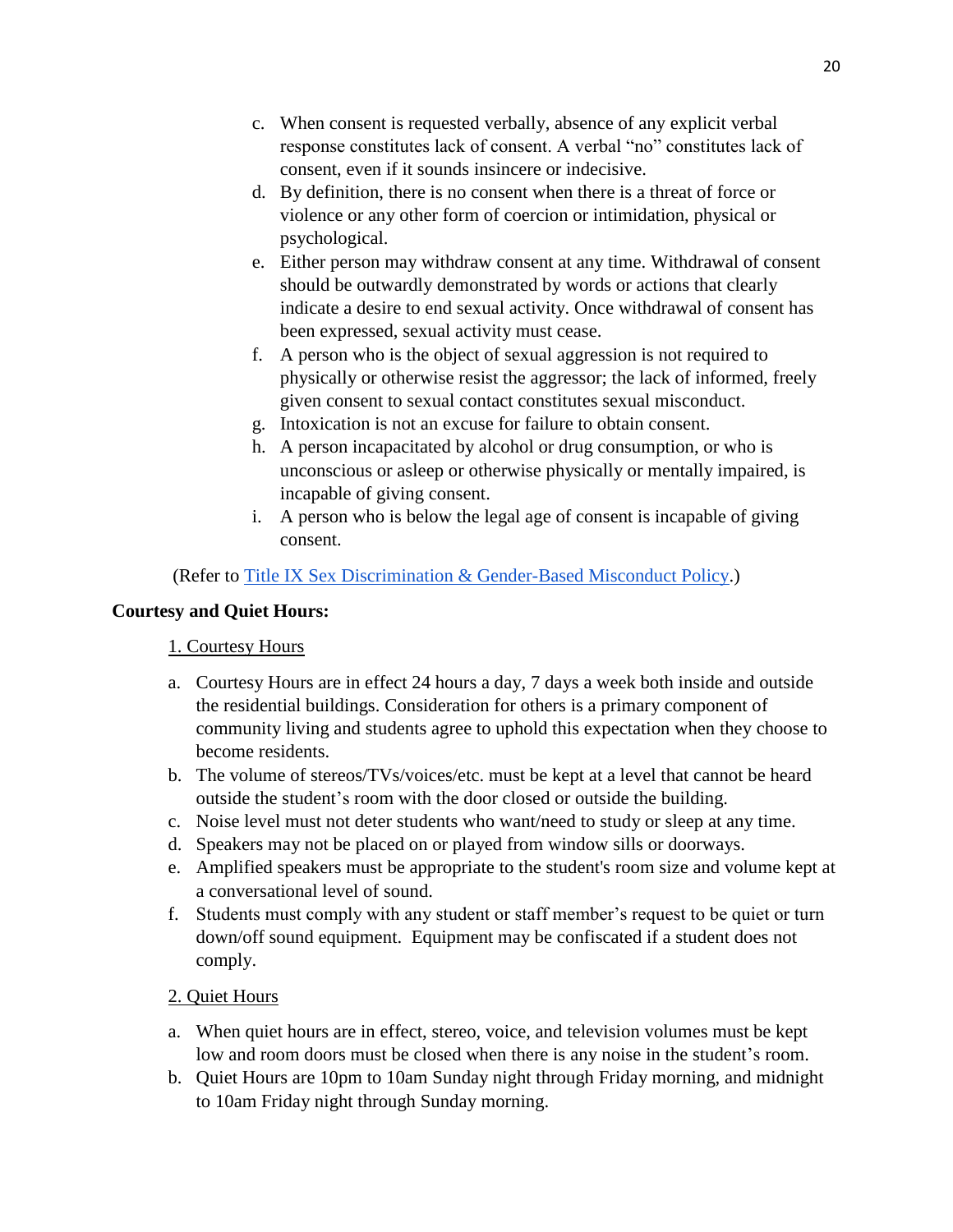c. During finals week, 24-hour quiet is in effect.

Failure to comply with Courtesy and/or Quiet Hours may result in a conduct documentation where a requirement that sound equipment may be confiscated and stored in a designated area until it can be taken home and/or further sanctions.

## **Damages:**

Heidelberg University students are expected to use care in the use of University facilities, furnishings and property. When damage occurs in the residence halls, University owned apartments, houses, or any other university facility or property, repair and/or replacement costs will be billed to the student(s) responsible. If individual responsibility for damage cannot be determined, the cost is divided among the residents of the room, floor, building, apartment, house, and/or club/organization/group. Charges will be assessed on the student(s) account.

## **Decorations:**

Students may decorate their assigned residence hall rooms, apartments and houses with the following guidelines and policies:

- a. Students will be charged for damage caused by adhesives, tacks or nails.
- b. Painting or other like alteration of student rooms, facilities or equipment is not permitted.
- c. Decorative lights must be UL approved and used as intended.
- d. Carpeting must meet DOC-FF specifications. The use of carpet tape, duct tape and foam or rubber-backed carpeting is prohibited.
- e. Nothing should be hanging from or covering the ceiling, sprinkler heads, lights, or any other life safety equipment in the room.
- f. Room doors may be decorated as long as it does not hinder the function of the door. Items placed on the door must be easily removable without causing damage to the door/frame finish.
- g. Any offensive decorations posted in or near a room will be removed.
- h. Room decorations must not be visible from outside through windows or doors.
- i. All empty alcohol containers, including but not limited to alcohol, beer and wine containers, alcohol boxes, or other alcohol paraphernalia, are prohibited, and may not be used as room decorations.

## **Disabilities:**

## (see [STUDENT ACCESSIBILITY SERVICES\)](https://inside.heidelberg.edu/departments-offices/accessibility)

## **Dissent and Assembly Policy:**

#### Policy on Dissent

By its very nature, the University is a place where diversity of thought is embraced, civility is cultivated, and freedom of speech is protected through ideas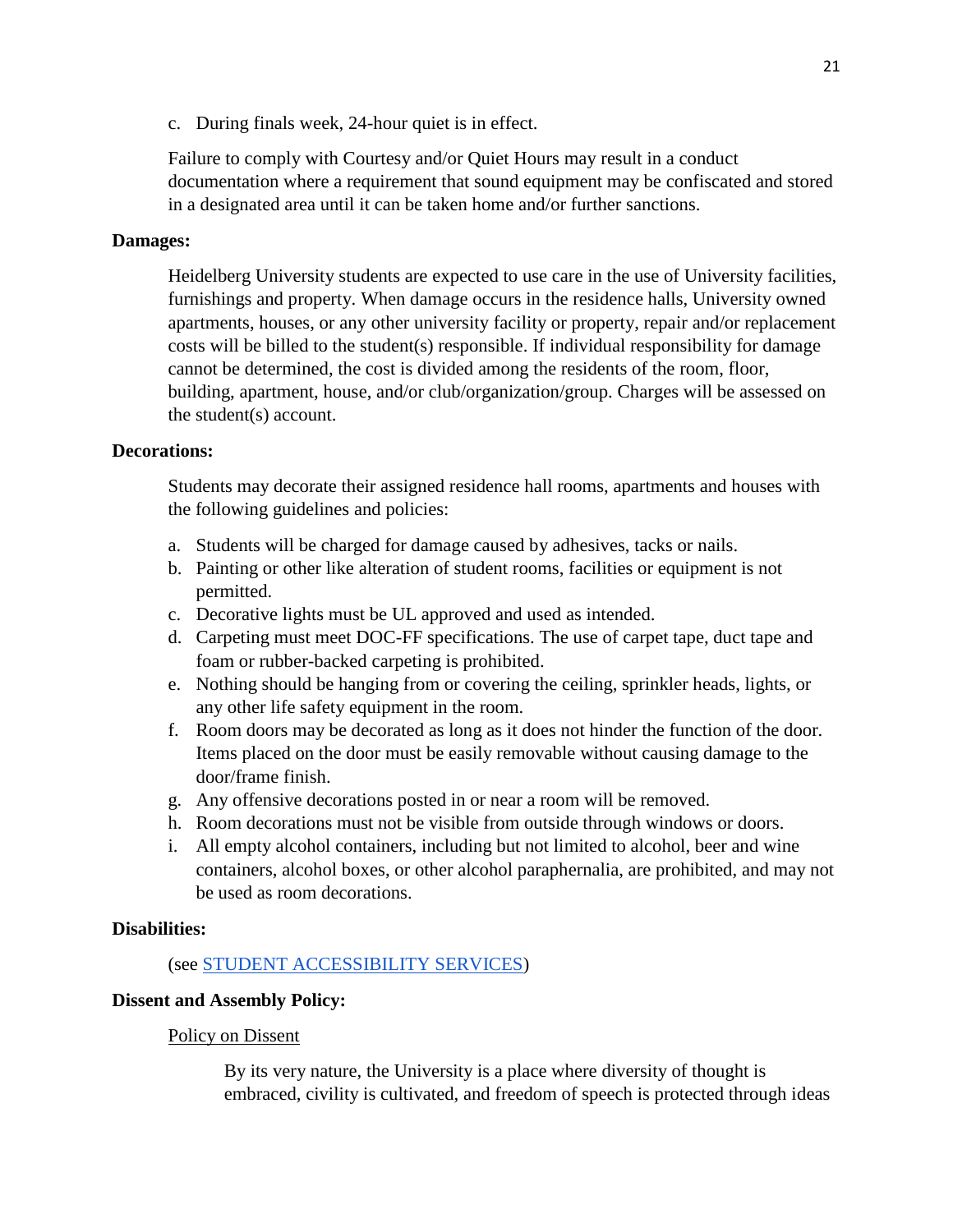and opinions being formulated and exchanged. Members of the University have a right to freely express their position and to engage in constructive dialogue with others whether they assent to or dissent from existing situations in the University or society. To ensure that freedom is maintained, expressions of assent or dissent cannot be permitted to infringe on the rights of the members of the University community or the community itself – not only their freedom to express positions, but their freedom to engage in other legitimate activities. Actual or threatened coercion or violence are abhorrent in a University because they can destroy those rights and freedoms that are necessary for the existence of the University.

#### All Forms of Assembly

All forms of assembly are permissible forms of freedom of speech for recognized Heidelberg student organizations, groups of Heidelberg students that do not hold official organizational status, or for individual Heidelberg student(s) with the agreed upon understanding that participants create an environment that shows care and consideration for the institution. They must respect those who work at and attend Heidelberg ensuring their ability to pursue their work and/or academic endeavors.

To this end, Heidelberg expects all groups or individuals who assemble to:

- 1. Gather in such a fashion as to refrain from physically hindering entrances to, exits from, or passageways within any University building or other structure, or hinder the normal flow of pedestrian or vehicular traffic on or through the campus.
- 2. Manage volume of noise that ensures members of the University can carry on their normal activities.
- 3. Ensure the physical safety of all members of the campus community and care for campus property.
- 4. Enter a private office only when invited, and then not in excess of the number designated or invited by the occupant. Passage through reception areas leading to a private office must not be obstructed.
- 5. Keep to normal closing times for each building unless other arrangements are approved in advance by the Dean of Student Affairs.
- 6. Individuals who assemble outside the agreed upon policies and understanding articulated above could be subject to the appropriate University judicial process and face possible disciplinary sanction.

#### **Doors:**

It is a violation of university policy to prop any residence hall exterior, hallway or stairwell door. These doors assist in security and serve to slow the spread of fire. Exiting through a fire door is prohibited unless it is a fire emergency. Fire doors are indicated as such by signs and/or alarms. Students may only prop their room door open when they are in their room. Doors must be shut/locked when students are not in their room.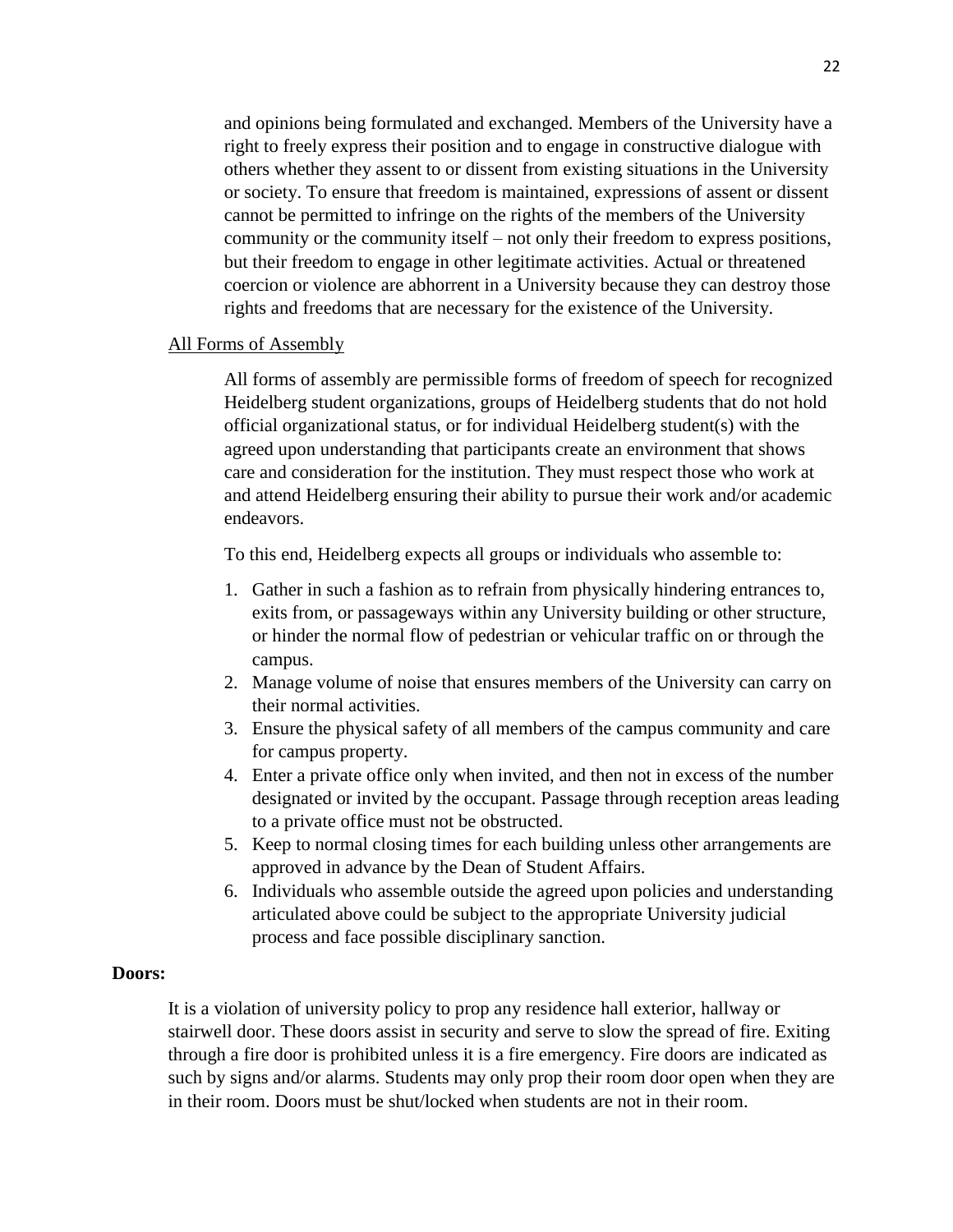#### **Dress Standards (Dress Code):**

Heidelberg University encourages attire that is clean, neat, and appropriate. Members of Heidelberg University faculty, staff, and administration may prescribe certain forms of dress at any time and/or for any area of campus.

## **Drug Free Campus:**

The unlawful possession, use, or distribution of illicit drugs and alcohol by students and employees is prohibited by Heidelberg University. The University adheres to the [Safe](https://www2.ed.gov/policy/elsec/leg/esea02/pg51.html)  [and Drug-Free Schools and Communities Act.](https://www2.ed.gov/policy/elsec/leg/esea02/pg51.html) Violations (e.g., possession, sale, use, transfer, purchase and/or delivery of illegal drugs or drug paraphernalia) will result in documentation leading to an administrative hearing and/or a hearing before a Conduct body. Refer to the Student Code of Conduct section of this handbook for information on the social conduct system process and the disciplinary sanctions.

In addition to the University's disciplinary sanctions, violators are subject to legal sanctions under local, state, or federal law. The University recognizes drug abuse not only as a likely safety and security problem, but as an illness and major health problem. Consistent with the concern related to all life threatening illnesses and serious diseases, the University offers a range of resources and services as follows:

- 1. Student education and information, counseling and support services, and referral to agencies and organizations that offer supportive services are available through Stoner Health and Counseling Center, as well as the office of the Dean of Student Affairs.
- 2. Education programs dealing with controlled substance abuse are sponsored by the Student Affairs staff.

## **Electrical Appliances:**

Heidelberg University may require restrictions on any type of appliance brought onto campus. To ensure the safety and sustainability of resources on campus, Heidelberg allows the following items on campus:

- a. Residents are permitted to have a 4.5 cubic foot or less refrigerator in their residence hall/apartment/house (unless provided by the University). Only one refrigerator per assigned space.
- b. With the exception of air corn poppers, microwaves, and auto-off coffee makers, all other cooking appliances that have a heat source are prohibited.
- c. Multiple taps (plug expanders) and electrical extension cords are prohibited. Only one UL approved power strip with surge protector is acceptable for use (1 per resident only).
- d. All electrical equipment must be UL approved.
- e. Window air-conditioning units are not permitted. (For air conditioning required due to medical need, see [Accessibility Services policies.](https://inside.heidelberg.edu/departments-offices/accessibility))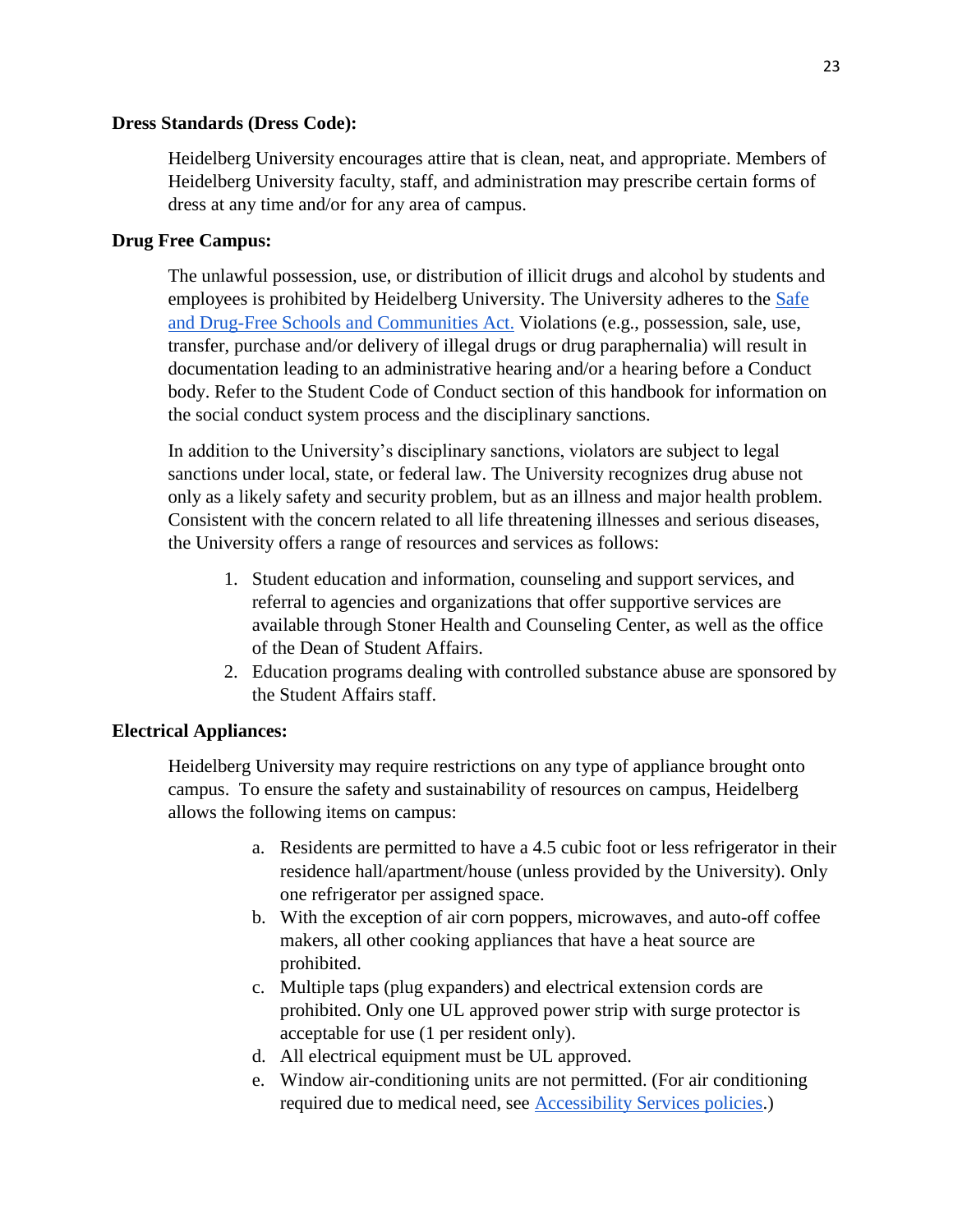- f. Space heaters are not permitted in any residential facility, unless specifically issued by Krammes Service Center on an emergency basis.
- g. Halogen Bulbs are not permitted in any residential facility, due to the high risk of fire associated with them.

# **Emotional Support Animal and Service Animal Policy:**

Heidelberg University recognizes and supports students who require an animal to assist with an accommodation/disability. Approved animals include both Emotional Support Animal (ESA) and Service Animal. Students requiring an animal on campus must coordinate this through the Office of Student Accessibility Services. Students approved to have an animal on campus are required to follow all Student Code of Conduct policies.

# Emotional Support Animal (ESA)

An Emotional Support Animal (ESA) is an animal selected to play an integral part of a person's ongoing treatment process. This is not a Service Animal. The ESA must demonstrate a good temperament and reliable, predictable behavior. An ESA is not a Service Animal. Unlike a service animal, an ESA does not assist a person with a disability with activities of daily living, nor does it accompany a person with a disability at all times. An ESA is incorporated into a treatment process to assist in alleviating the symptoms of that individual's disability. This treatment occurs within the person's residential room and therefore may be considered for access to university housing.

# Service Animal

A Service Animal is an animal individually trained to do work or perform tasks for the benefit of an individual with a disability. These tasks include but are not limited to: guiding individuals with impaired vision; alerting individuals who are hearing impaired to intruders or sounds; providing minimal protection or rescue work; pulling a wheelchair; or fetching dropped items. (Outlined in [ADA Policies\)](https://www.dol.gov/general/topic/disability/ada#:~:text=The%20Americans%20with%20Disabilities%20Act,local%20government)

An Animal (as the term is used in these guidelines) refers to an approved Emotional Support Animal or Service Animal. A pet is an animal kept for ordinary use and companionship. A pet is not considered a service animal or an ESA, and therefore, it is not covered by these guidelines. Pets are not permitted in University buildings, residence halls, houses, or apartments unless otherwise stated within the student code.

# **Emotional Support Animal Guidelines and Requirements:**

To be allowed to have an ESA reside in campus housing, the student must first contact the Office of Student Accessibility Services and complete the appropriate documentation requirements. The following guidelines and requirements outline the ESA process:

- A. A person may keep an animal in a university residence hall, house, or apartment as a reasonable accommodation if:
	- 1. the person has a disability and has provided appropriate documentation to Accessibility Services;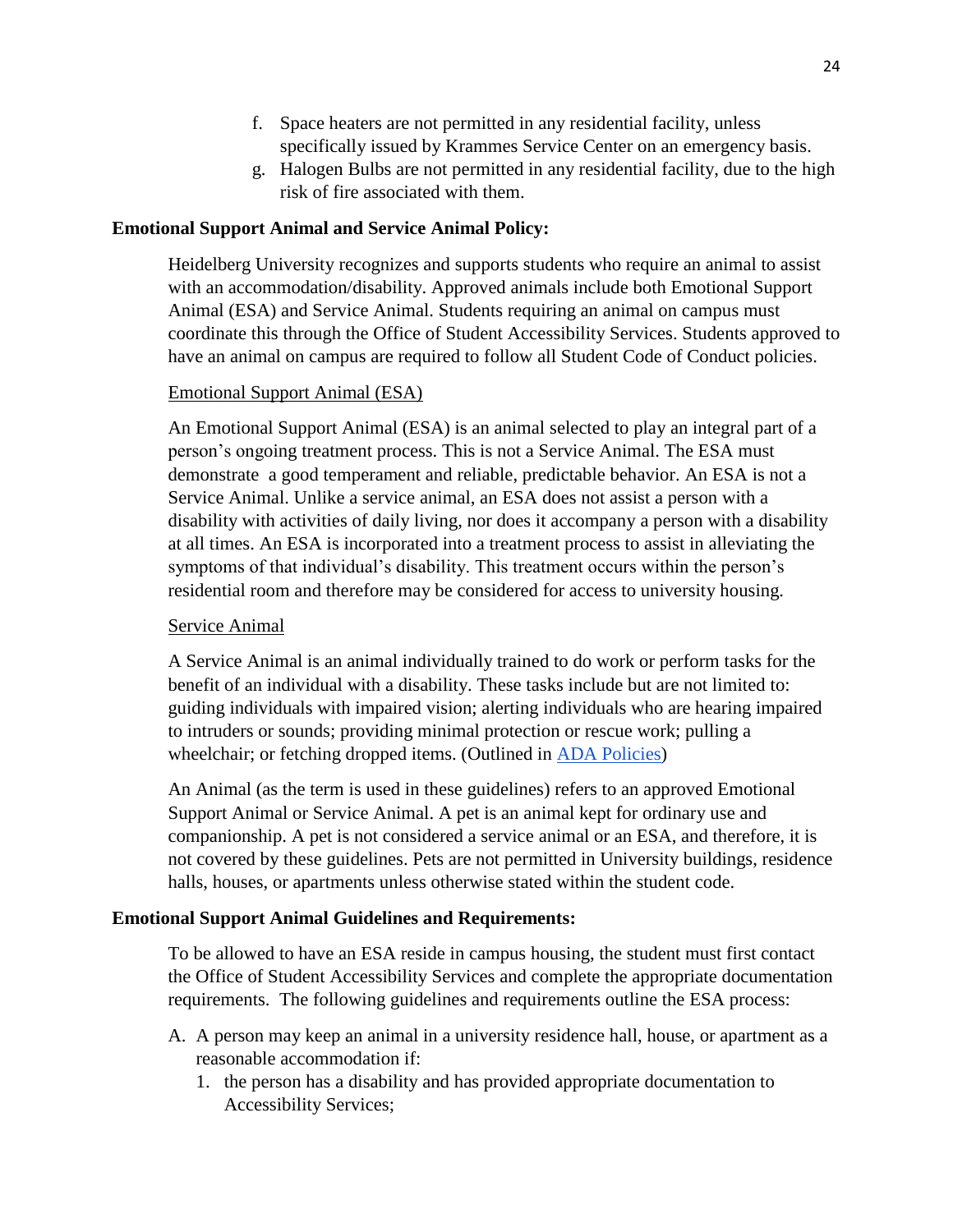- 2. the Animal is necessary to afford the person with a disability an equal opportunity to use and enjoy a dwelling; and
- 3. there is an identifiable relationship or nexus between the disability and the assistance the Animal provides.
- B. An Animal must be prescribed to an individual with a disability by a psychiatrist and approved by the University Office of Student Accessibilities Services.
- C. Permission for an Animal in residence is granted for an approved Animal provided that its behavior, noise, odor and waste do not exceed reasonable standards for a wellbehaved animal and that these factors do not create unreasonable disruptions for other residents. If the noise (crying, barking or meowing especially when student is not around) is excessive as judged by Residence Life staff, it may be grounds for the student to lose their accommodation to keep their animal on campus.
- D. The Animal must be contained within the student's room at all times, except when transported outside the private residential area. While student is away from assigned bedroom, the Animal must be contained using appropriate means (i.e. cage, kennel, aquarium, etc.). It may not be taken into hallways, lounges, bathrooms, laundry facilities, or other areas of the residence hall or apartment. It also cannot be taken into classrooms or other buildings on campus. Animals cannot be left alone in the room for extended periods of time, including overnight, school breaks, or other periods of leave. Owner is responsible for making off campus accommodations for Animal during such time. Alternative plans will be documented with the Disability Service Office.

## **Contractual Agreement for Emotional Support Animal**

Once a student has been determined to qualify to have an Animal by Disability Services, the following additional requirements must be met:

- A. The student is responsible for ensuring that all veterinarian-recommended vaccinations are completed and documented. Proof of vaccination must be provided to Residence Life and Housing before moving the Animal into the residence. Heidelberg University reserves the right to request an updated verification at any time during the Animal's residency. Students with an Animal must adhere to all state, local and municipal statutes, codes and guidelines regarding animal care, vaccination, licensure, leash control, cleanup rules animal health, etc. Any animal found on campus not in compliance may be subject to removal or impounding by Residence Life or Security. Owners and/or handlers may be subject to disciplinary action.
- B. The student is responsible for properly containing and disposing of all animal waste in appropriate outside trash dumpsters. Litter boxes should be placed on mats on tiled or vinyl bathroom floor so that feces and urine are not tracked onto carpeted surfaces. All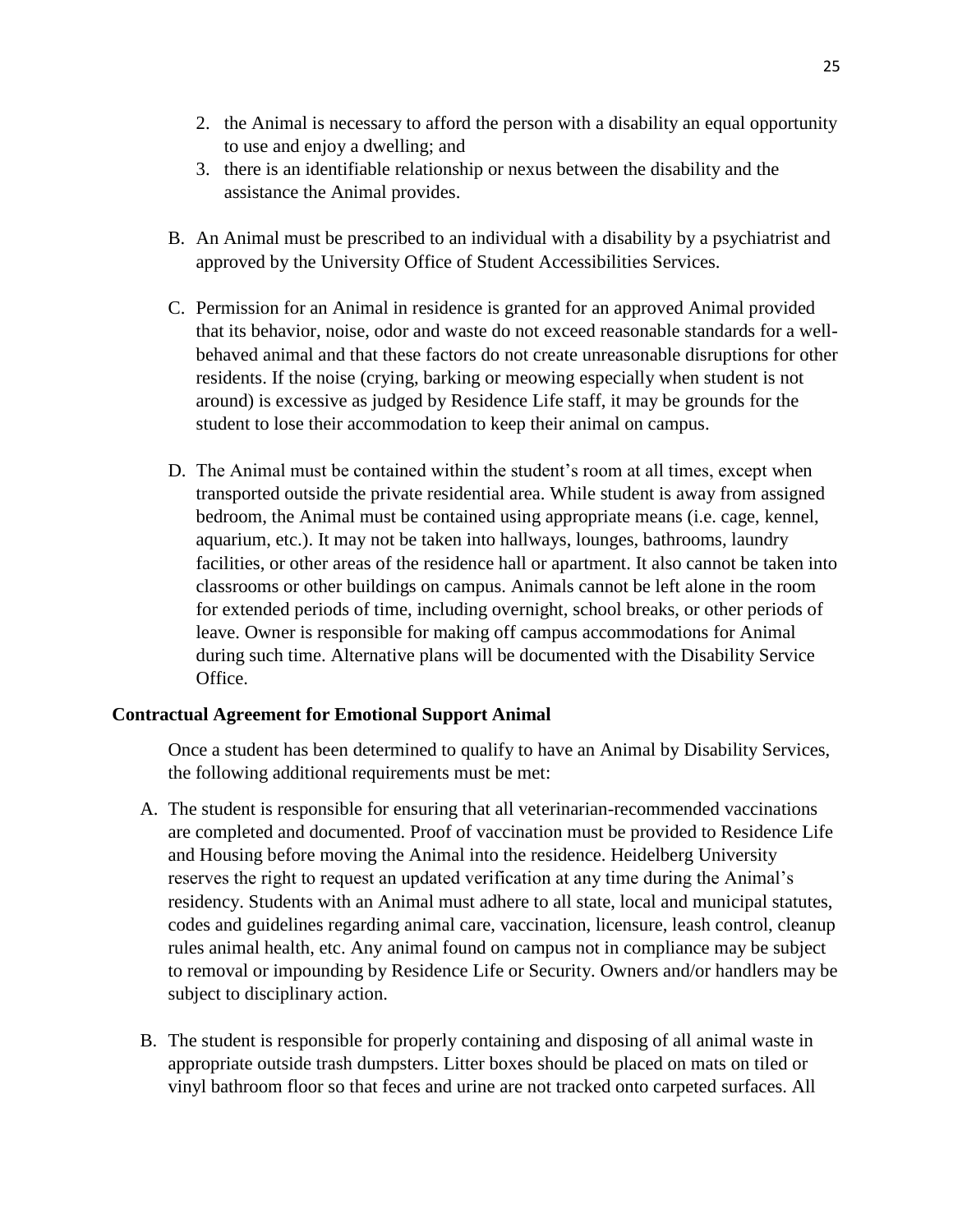animal waste must be disposed of immediately into outside trash dumpsters. Animal waste found outside the residential facility where an Animal is living could be grounds for removal or impounding by Residence Life or Security. Owners and/or handlers may be subject to disciplinary action.

- C. The student residence may be inspected for fleas, ticks or other pests as needed by Krammes or Pest Control personnel. Residence Life & Housing staff will schedule the inspection. If fleas, ticks or other pests are detected through inspection, the residence will be treated using approved fumigation methods by a University-approved pest control service. The student will be billed for the expense of any pest treatment. If the problem reoccurs, the student may lose their accommodation to keep their animal on campus.
- D. The student must register the approved Animal with Disability Services and Residence Life by providing all necessary documentation.
- E. The student is responsible for assuring that the Animal does not unduly interfere with the routine activities of the residence or cause difficulties for students who reside there. Sensitivity to residents with allergies and to those who fear animals is important to ensure the peace of the residential community. Disability Services and Residence Life  $\&$ Housing will work with students in situations where an accommodation for an Animal negatively impacts another student covered by the Americans with Disabilities Act.

Housing relocation may be utilized to resolve such conflicts. The student is responsible for instructing others on appropriate interactions with the animal and setting clear expectations.

- F. The student is financially responsible for the actions of the Animal and for all claims involving bodily injury or property damage. This includes, but is not limited to any replacement of furniture, carpet, window or wall covering as well as cleaning costs considered above the normal cleaning provided for rooms.
- G. The student must notify Residence Life and Accessibilities Services in writing if the Animal is no longer needed as an emotional support animal or is no longer in residence. To replace one Animal with a different Animal, the student must file a new request.
- H. The student agrees to continue to abide by all other residential policies. An exception to the policy that otherwise would prohibit having an Animal does not constitute an exception to any other policy. Students may be charged with violations to the University Code of Conduct and or Residence Hall Regulations for significant residence hall disruptions caused by an Animal in their care.
- I. Should the Animal be removed from the premises for any reason, the student is expected to fulfill their housing obligations for the remainder of the housing contract.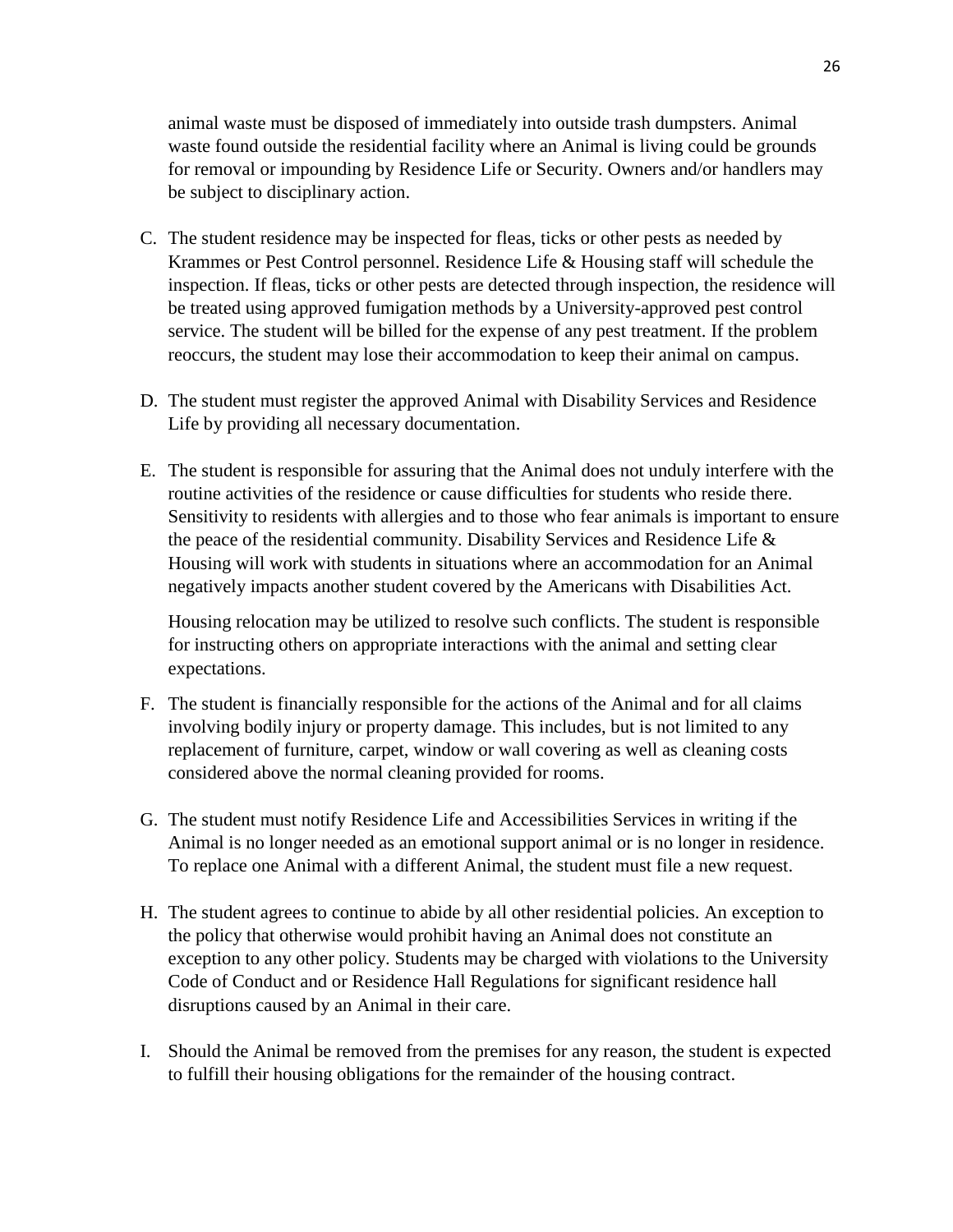- J. Residence Life has the authority to relocate a student and the Animal as necessary per current contractual agreements.
- K. Students must meet priority housing deadlines required for all students, and make request with reasonable advance notice to ODS and HU Residence Life & Housing in order for accommodation to occur.
- L. Any violation of the above rules may result in immediate removal of the Animal from Heidelberg University. If this occurs, the student has a right to appeal the decision through Accessibilities Services.

#### **Service Animal Policy:**

Heidelberg University understands the importance of supporting students, faculty, staff, and visitors who possess a disability and strives to provide the most accessible environment possible. Therefore, it is the policy of Heidelberg University and in accordance with Federal and State Laws, as well as within the guidance of the Council for the Advancement of Standards in Higher Education to allow Service Animals on campus including, buildings, classrooms, dorm rooms, dining areas, and into campus events. Heidelberg University does distinguish Service Animals from Emotional Support Animals (ESA), as an ESA is prohibited from all areas outside of a student's bedroom. Service Animals may be prohibited from specific areas due to health or safety concerns. These considerations will be made on a case by case basis. Service animals must also meet the requirements of the state of Ohio and Seneca County regarding licensing of a dog.

# **Definition:**

Service Animal – a Service Animal or Assistance Animal under Ohio Law, henceforth referred to as a Service Animal, is a dog individually trained to do work or perform tasks for the benefit of an individual with a disability, including a physical, sensory, psychiatric, intellectual, or other mental disability. The work or tasks performed by a service animal must be directly related to the person's disability. Examples of tasks include but are not limited to: guiding individuals with impaired vision; alerting individuals who are hearing impaired to intruders or sounds; providing minimal protection or rescue work; pulling a wheelchair; or fetching dropped items. Dogs who only provide comfort or emotional support are not considered Service Animals. Other species of animals, whether wild or domestic, trained or untrained, are not considered service animals. Assistance Animals under ORC § 955.011, are defined as a guide dog that has been trained or is in training to assist a person who is blind, deaf or hearing impaired, or who is mobility impaired, including a person diagnosed with autism. The dog must have been trained by a nonprofit special agency and be covered by the liability insurance provided by the nonprofit special agency. In accordance with ADA regulations, a miniature horse, trained to do work or perform tasks for people with disabilities, can also be considered a Service Animal. Miniature horses must range in height from 24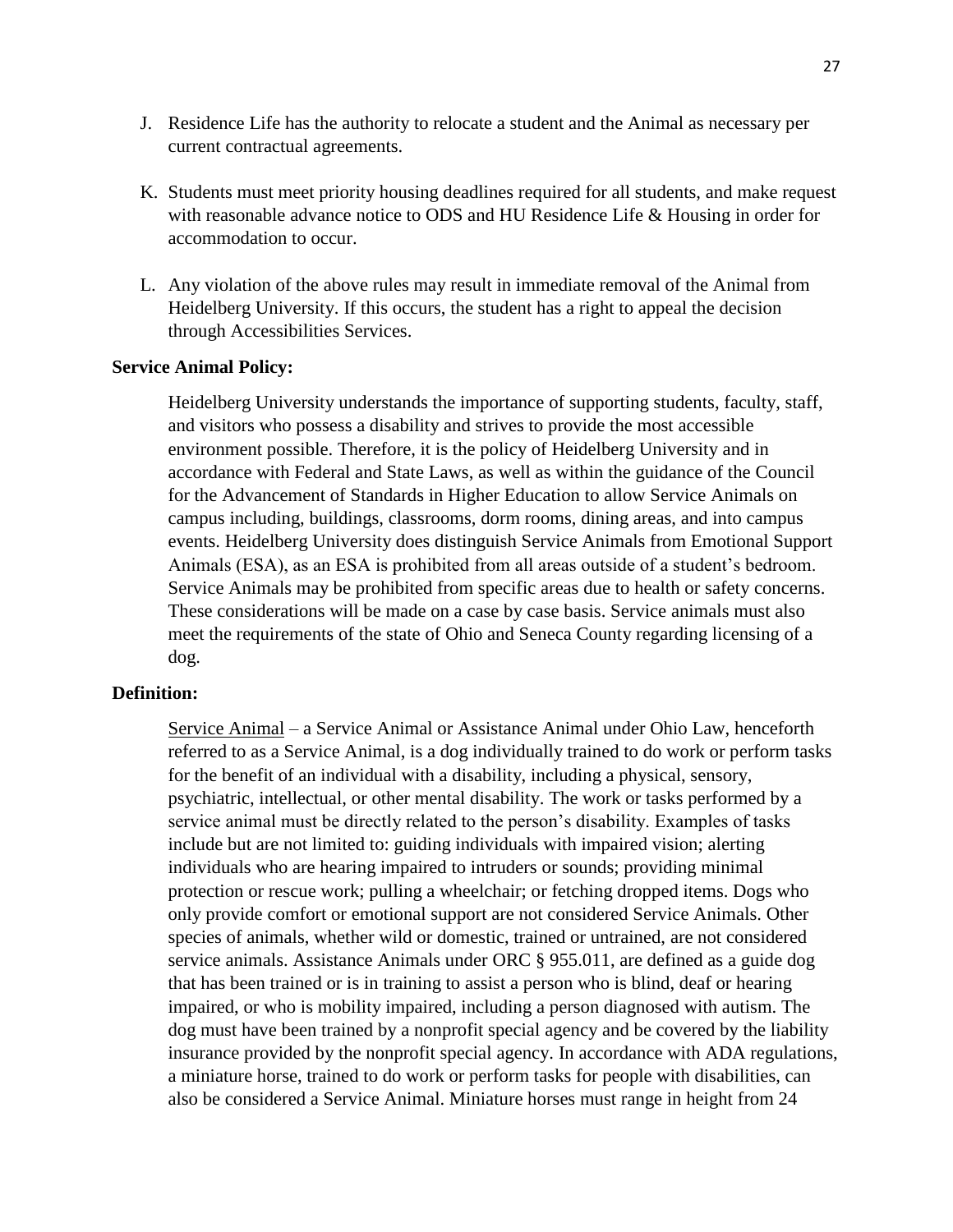inches to 34 inches, measured to the shoulders, and can weigh between 70 pounds and 100 pounds.

Handler – the individual utilizing the Service Animal for assistance due to a disability.

# **Procedure:**

Individuals requiring the use of a Service Animal on campus should:

- 1. Contact the Disability Services Office
	- a. Individuals will speak with a Heidelberg University employee. If the need for a Service Animal is not visibly apparent, the individual will be asked two questions:
		- i. Is the Service Animal required due to a disability?
		- ii. What work or task has the animal been trained to perform?
	- *b. \*The individual does not have to disclose the specific disability requiring the use of a Service Animal. Additionally, documentation proving the animal is certified as a Service Animal is not required.*
- 2. Receive University approved identification for the Service Animal
	- a. Individuals are not required to publicly display the identification
	- b. Individuals can utilize the identification to inform others of the approval to have the Service Animal on campus
- 3. Check with their insurance provider to determine coverage for potential liability regarding any injuries, fees, or charges due to the Service Animal.
- 4. Handler must also:
	- a. Maintain control of the Service Animal at all times by using a harness, leash, tether, or through using voice, signal, or other effective controls.
	- b. Maintain up to date shots and vaccinations for the Service Animal, in accordance with the policy identified in the Administrative Provisions of the Seneca County General Health District
	- c. Adhere to all state, local, and municipal statutes, codes, and guidelines regarding animal care
	- d. Properly contain and immediately dispose of all animal waste in appropriate outside trash dumpsters. Heidelberg University retains the right to designate a specific area for dogs to be toileted.
	- e. Maintain proper hygiene of the Service Animal. Students are prohibited from cleaning Service Animals in residence hall shared bathrooms. Poor animal hygiene due to weather conditions is understood.
	- f. Assure the Service Animal does not unduly interfere with the routine activities of other residents or cause difficulties for students who reside in or around the Service Animal.
	- g. Instruct others on appropriate interactions with the Service Animal.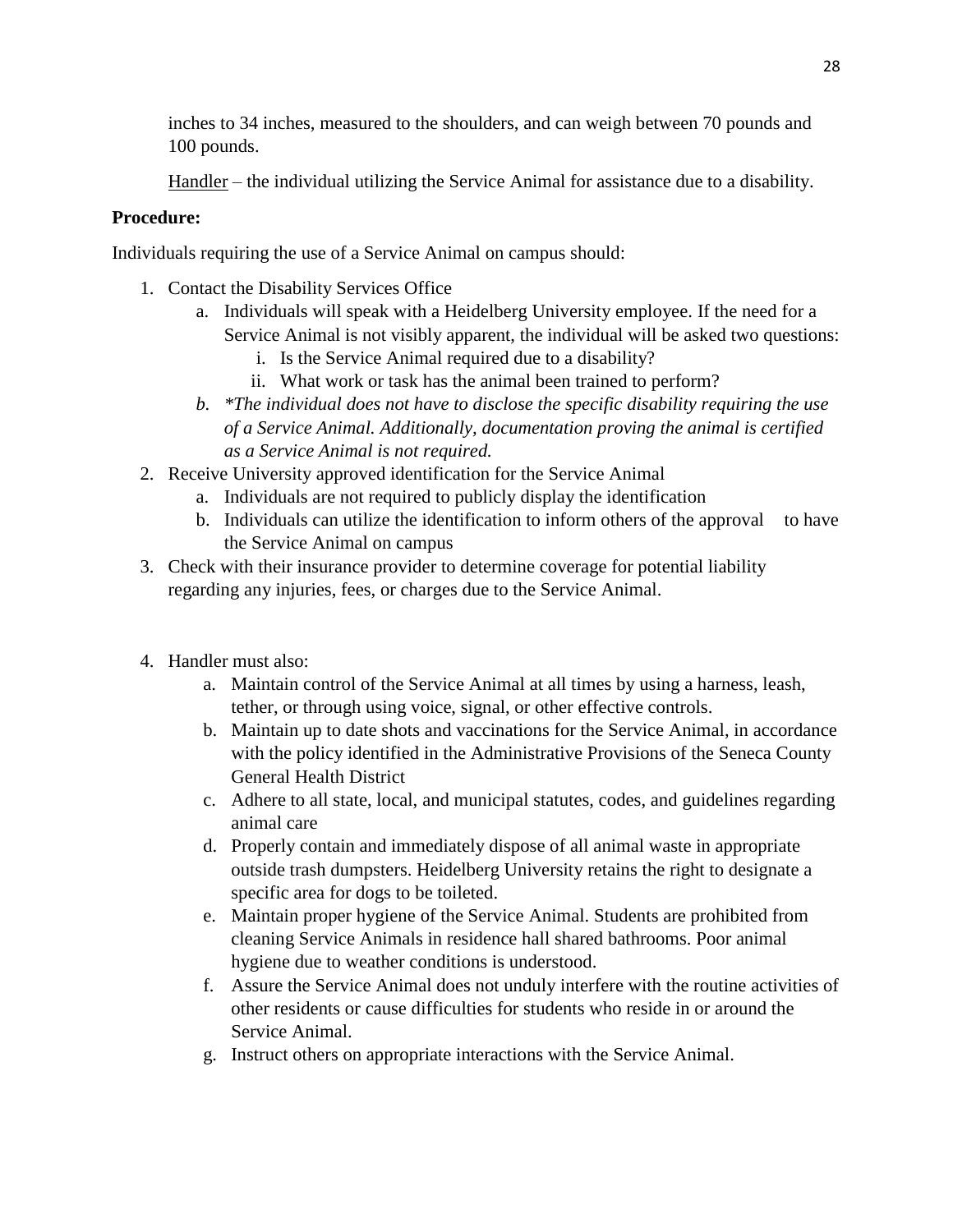- h. Be financially liable for actions of the Service Animal, involving but not limited to, bodily injury or property damage beyond normal wear or leading to above normal cleaning costs.
- 5. Student/Individual requesting to live on campus with a Service Animal, in addition to the above steps:
	- a. By June 30, prior to the upcoming academic year, submit request for housing, in order to provide the Department of Campus Life ample time to appropriately place the student in a housing assignment. Requests submitted after the deadline are subject to current availability of housing.
	- b. Create a contingency plan for the Service Animal, to be cared for off campus, in case of emergency and/or the handler is unable to care for the Service Animal

# **Student Rights:**

- 1. Students have the right to take their Service Animal to any locations open to the public, other students, or visitors of the campus that includes dining locations.
- 2. Students have the right to be free from disclosing the nature of their disability as well as free from undue inquiries.
- 3. Students have the right to appeal a decision to remove the Service Animal. This must be done within 7 days of the decision to remove, put in writing and submitted to the Dean of Student Affairs Office.
- 4. Students have the right to receive reasonable accommodations if the Service Animal is removed.

# **University Responsibilities:**

- 1. Allow the Student/Handler and Service Animal access to all areas of the campus. Some areas may be deemed "off limits" due to health and safety concerns. These will be determined on a case-by-case basis.
- 2. Members of the Heidelberg Community are not to touch, pet, feed and/or view the Service Animal as a pet.
- 3. Questions regarding the Service Animal will be directed to the Disabilities Coordinator in Stoner Health, Counseling & Disabilities Center.

# **Removal of the Service animal from campus:**

Heidelberg University may remove the Service Animal from campus due to the following stipulations:

- a. The Service Animal is out of control and the handler does not take effective action to control it.
- b. The Service Animal is not house broken.
- c. The Service Animal unduly interferes with the routine activities of students, faculty, or staff.

## **Accommodating a miniature horse:**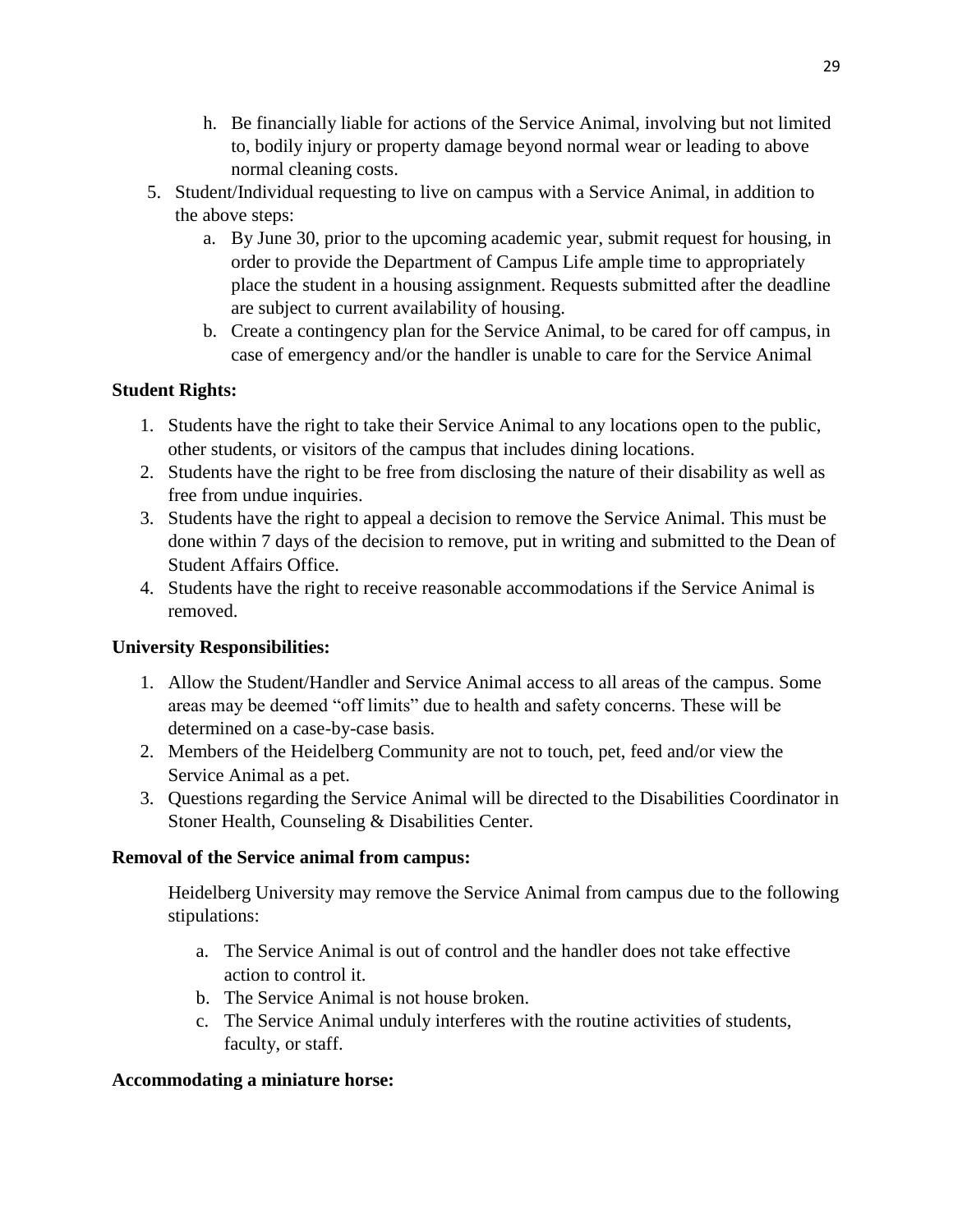Heidelberg University will determine the ability to accommodate a miniature horse by assessing:

- a. Whether the miniature horse is housebroken
- b. Whether the miniature horse is under the owner's control
- c. Whether the facility can accommodate the miniature horse's type, size, and weigh
- d. Whether the miniature horse's presence will not compromise legitimate safety requirements necessary for safe operation of the facility.

#### **Explained Absence**

Individual faculty members may determine the attendance policy for their classes and should have them clearly stated in their syllabi. However, there are some circumstances that warrant special consideration to determine whether an accommodation is possible. These cases are referred to as explained absences.

There are two types of explained absences:

1. Absences due to co-curricular activities and out-of-classroom curricular activities. A co-curricular or out-of-classroom activity is when a student is representing Heidelberg University in a sanctioned event. University sanctioned events are those that are approved by the Provost as contributing to the overall erudition of the student as well as for the benefit of the institution. Examples include, but are not limited to, an athletic contest, a fine arts performance, or an academic field trip. Missing a regularly scheduled class for practice or other non-sanctioned events is not an explained absence.

Verified moral obligations or physical conflicts. There are many instances when a student has moral obligations that preclude their attendance of a class session. Examples include, but are not limited to, taking a sick child to the doctor or reporting for duty as required for the military reserve. Also, students may be unable to attend class due to serious illness or medical necessity, or death in the family. In these cases, undergraduate students will present evidence within ten (10) academic days after the absence to the Dean of Student Affairs who will verify the evidence of the moral obligation or physical conflict, and then contact the professors of the student's classes. Graduate students will present evidence to their instructor or director, if necessary. It is important to note that an explanation of absence does not imply that the student is excused from the obligations of a course or the classwork missed. It is the individual student's responsibility to consult with their instructor as to the effect of explained absences. Professors are expected to do their best to accommodate explained absences. This accommodation should in no way sacrifice academic rigor, and the University recognizes that there are cases for which there is no satisfactory make-up possible.

If prior to the end of the academic term, a student and instructor are in disagreement over accommodations for an explained absence, the student may seek mediation through the Department Chair or Director. Chairs or Directors may request additional mediation through the University Academic Policy Committee. To minimize potential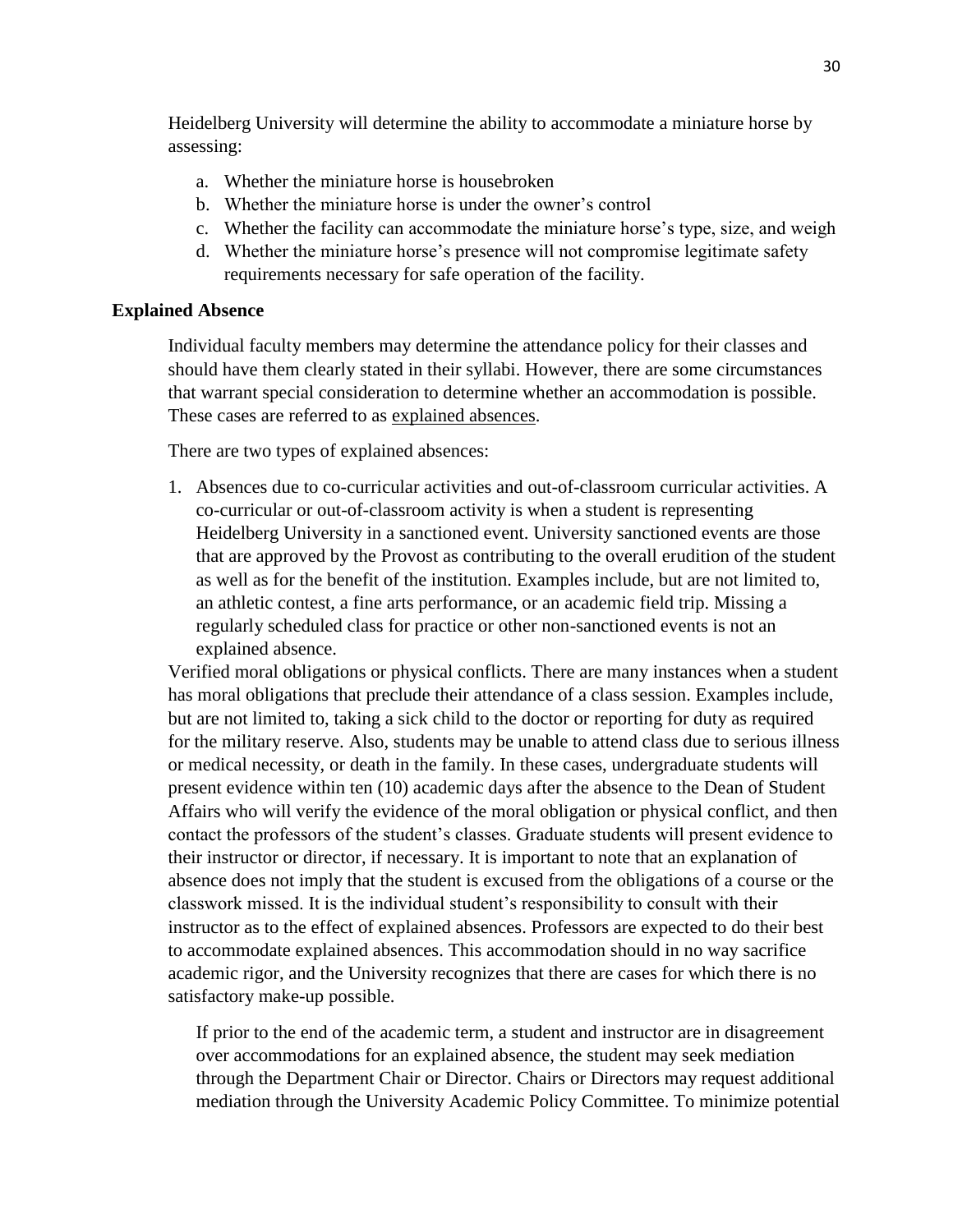problems, it is advised that the following protocol be observed for scheduled absences due to co-curricular activities and out-of-classroom curricular activities:

- a. Instructors, coaches, and advisors must provide a list of known events that may conflict with the academic day to students during the first week of each term. Documentation should include the dates and times of events, and should instruct students to contact each of their professors to identify any potential conflicts.
- b. Whenever possible, students should identify conflicts with their scheduled classes and notify professors the first week of class.
- c. Professors should identify work that will be missed based on these conflicts and make a sincere attempt to find a solution.
- d. Whenever possible, professors should present the student with a clear decision on the accommodations for missed work by the last day to add classes. Some cocurricular events (notably winter or spring activities and national events, e.g., NCAA tournaments) may not be scheduled prior to the first week of classes. It remains the students' responsibility to approach their instructor with appropriate documentation as soon as the schedule is set to make arrangements regarding missed work. Again, instructors are expected to make a sincere attempt to accommodate for these absences and communicate their decisions in a timely manner.

Similarly, coaches/advisors are expected to accommodate students' academic endeavors and may not deliberately punish students for missing a co-curricular event to attend a class or course-required learning opportunity. If the student and the coach/advisor are in disagreement over accommodations for schedule conflicts, they may seek mediation through the Dean of Student Affairs or their designee.

## **Family Educational Rights and Privacy Act (FERPA)**

[The Family Educational Rights and Privacy Act of 1974](https://www2.ed.gov/policy/gen/guid/fpco/ferpa/index.html) (commonly referred to as FERPA) guarantees a student (1) access to his or her educational record, (2) the right to challenge the accuracy of the record, and (3) the right to limit release of information from the record.

The Educational Record includes all records, files and documents directly related to the student and maintained by Heidelberg University. These records include, but are not limited to, biographical data and address information; the admission application and supporting documents; the academic record including departmental files, class schedules, grade reports, and transcript of record; athletic records; disciplinary records; financial records; placement credentials; public safety records; and residence life records. Not covered under FERPA are medical and counseling records, and security records. Under FERPA, contents of a student's academic record can be distributed on a "need to know" basis within the University. Recipients might include faculty and peer facilitators, department chairpersons, staff and administrators, individuals conducting institutional research, student employees, etc. Directory Information, as designated by Heidelberg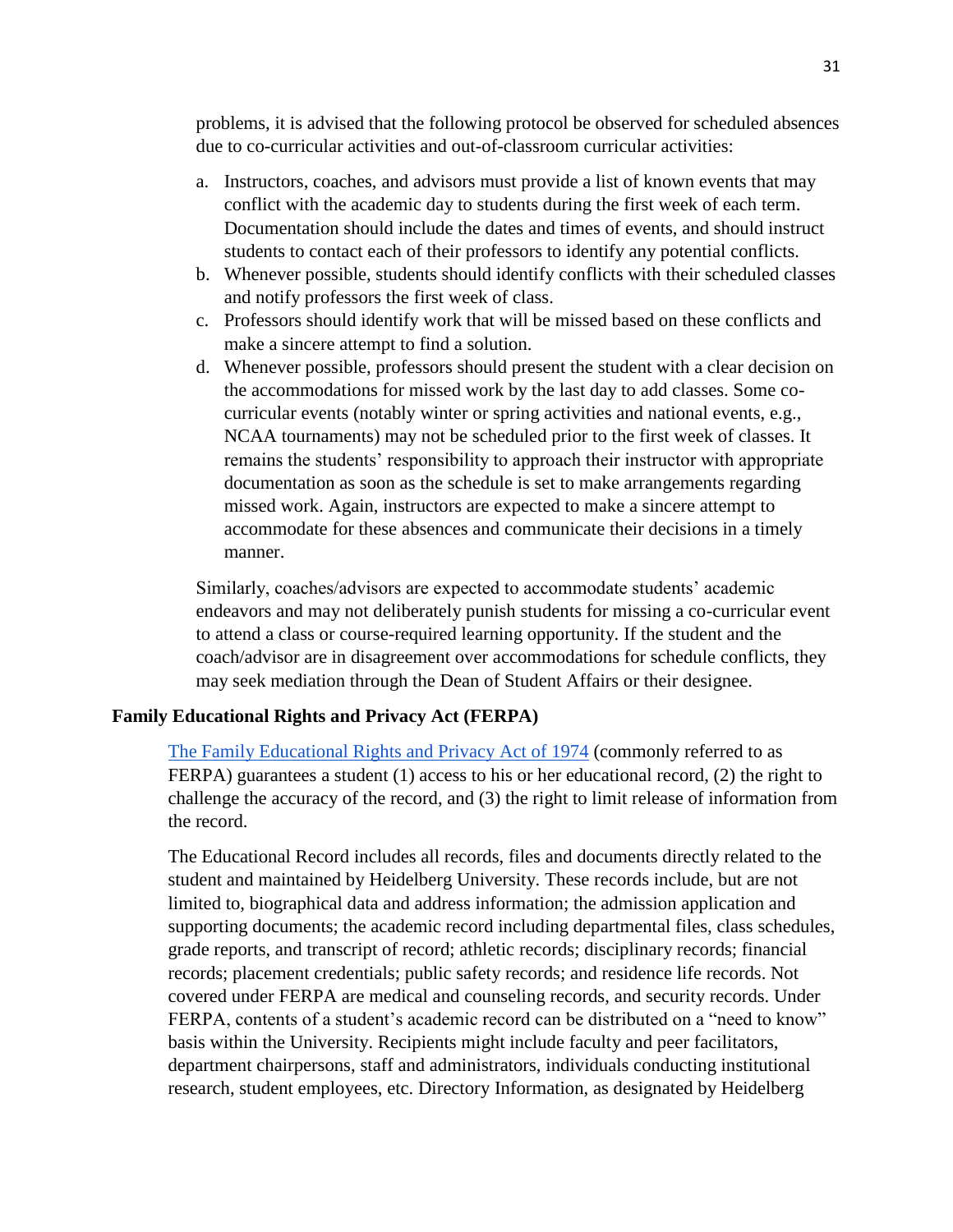University, includes: name, enrollment status, Heidelberg assigned email address, Campus Center mailbox, photo, dates of attendance, class (Gr, Fr, So, Jr, Sr), major field of study, degrees at this institution, date of graduation, and honors and awards. In addition, for athletes, participation on specific teams, height and weight are also released.

NOTE: All items of Directory Information are subject to release without prior written consent unless the student notifies the Office of the Registrar in writing during the first week of the academic year of their objection to release of the information. This objection is good until the student provides in writing the expiration date. The Directory Information list is purposely brief to allow maximum comfort to students, and ease of processing standard inquiries. A student should think carefully about the consequences of requesting that this list not be released. Students should understand that if they are listed as a dependent on a parent(s) most recent income tax return, and if the parent(s) provides a copy of that information to the Registrar, the University is legally able to provide the parent(s) information from the academic record without consent, but is not required to do so. Access to Educational Records is provided under FERPA. Within 45 days of receipt of a written request to the Office of the Registrar, the appropriate University official will make arrangements for access, and will notify the student of the time and place where the record may be viewed (copies are not required by law). If the records are not maintained by the Registrar, the request will be forwarded to the appropriate University official. Depending on the record in question, the request will likely be processed by one of the following individuals: Registrar, Dean of Student Affairs, Provost, VP for Enrollment, Honors Program Director, Athletic Director, or the academic department chair.

FERPA also guarantees the right to request amendment of the student's educational records that the student believes is inaccurate. After inspecting the record, if a student wishes for the University to consider an amendment to their record, they should complete the Request for Record Amendment form available in the Office of the Registrar. This written request should clearly identify the specific part of the record a student wishes to have changed and should specify why it is inaccurate or misleading.

If the University decides not to amend the record as requested, the University will notify the student of the decision and advise the student of his or her right to a hearing regarding the request for amendment. Additional information regarding the hearing procedures will be provided to the student when notified of the right to a hearing.

Please be aware that if a student objects to any part of the directory information, all will be withheld. This means that the student will be required to provide a signed, written release for each legitimate need for information to be released. This would include standard reporting to loan agencies for deferral of loan payments, reporting to athletic eligibility offices, verification of enrollment for insurance purposes, scholarship and award inquiries, etc. It becomes the responsibility of the student to determine when these requests must be submitted.

Please visit [FERPA](https://www2.ed.gov/policy/gen/guid/fpco/ferpa/index.html) or the [U.S. Department of Education](https://www.ed.gov/) for additional resources.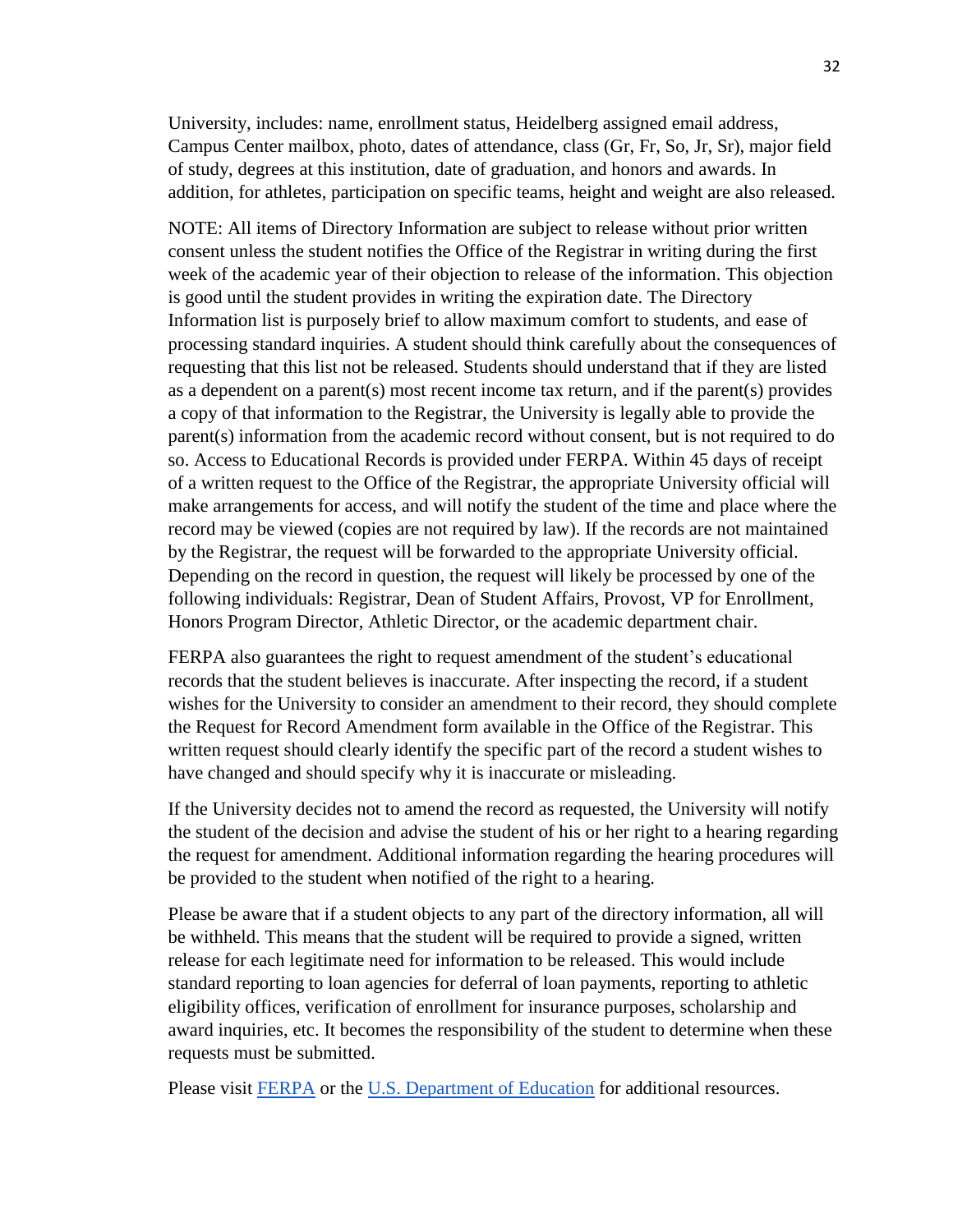# **Fire Safety:**

- 1. Fire Drills and Alarms Fire drills are conducted in the Residence Halls one time each semester by Campus Security Staff and the Tiffin Fire & Rescue Division. When a fire alarm sounds, all students, visitors and guests must evacuate the hall and defer to the directions of Residence Life staff, Campus Security Staff, and Tiffin Fire & Rescue Division personnel. Campus Security staff review evacuation procedures and fire safety equipment with all students living in campus houses and apartments during the first 10 days of the fall semester.
- 2. Fire Equipment Tampering with fire equipment is a violation of state law and university policy.
- 3. Smoke Detectors Residence Life staff will check smoke detectors quarterly to ensure fire safety. Tampering with smoke detectors is a violation of university policy.
- 4. Students who violate fire safety policies will be processed through the conduct system and may face federal, state, or local law enforcement.

# **Furnishings**

Furniture is provided in designated areas of campus for the use as intended. The university will provide some furniture in residence hall rooms, house/apartment locations, lounges, or other inside/outdoor locations. Students may not remove or exchange furniture from common areas of the residence hall (apartment or house) or from any residence hall rooms, lounges, common spaces, etc. Students will be documented for moving/relocating furniture without University personnel permission.

All bedrooms at Heidelberg should have a bed, mattress, dresser, desk, desk chair, and closet/wardrobe. Some residence halls/apartments/houses may have additional furnishings provided by the university. Please refer to the [What to Bring/What Not to](https://inside.heidelberg.edu/sites/default/files/documents/whattobring2020.pdf)  [Bring](https://inside.heidelberg.edu/sites/default/files/documents/whattobring2020.pdf) section of the Heidelberg website for further information about furnishings.

Additionally, the following expectations regarding furnishings are expected:

- 1. Homemade or non-university rented lofts are prohibited in all residential buildings, apartments, or houses. Only beds provided by Heidelberg can be used in residential buildings except when accommodations are approved by the Student Accessibility Service office.
- 2. Screens are not to be removed from windows. Screens must be down at all times except in emergency situations.
- 3. Waterbeds are not permitted unless a serious medical condition requires it and permission is received from the Student Accessibility Services office.
- 4. Furniture, including couches, chairs, tables, and futons, are not permitted outside of campus owned apartments or houses, including porches or patios. Outdoor designed furniture may be approved upon inspection of a Residence Life and Housing staff member. All University furniture must stay in the designated rooms in which it was intended at all times.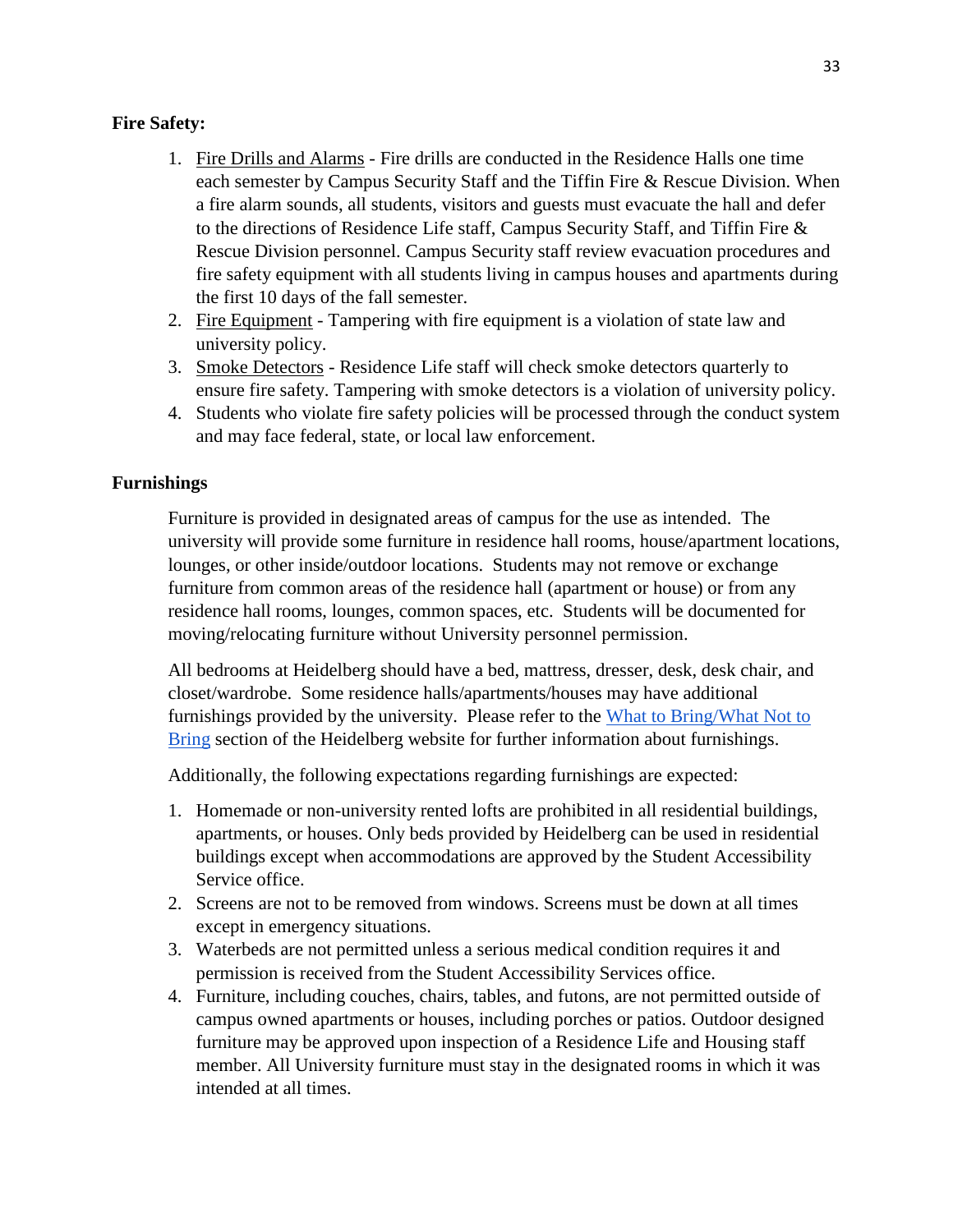5. Damages caused by violating the above policies will be charged to students assigned to such furnishings. Charges for damages will be placed on the student(s) accounts.

## **Good Samaritan Medical Amnesty**

To safeguard students so they receive the help they need without fear of consequences or retribution, the Good Samaritan Medical Amnesty Policy has been adopted. Students who seek emergency medical attention for themselves, or for a student who needs medical assistance, as a consequence of consumption of alcohol, drugs, and/or substances will not be held accountable for violations of the Heidelberg University Code of Student Conduct, providing they do the following:

- 1. Contact and obtain assistance from Residence Life staff, Campus Security, medical professionals, and/or local law enforcement;
- 2. Complete an assessment/evaluation with a licensed mental health professional or substance abuse counselor or an approved educational workshop in a timely manner and be responsible for any associated costs;
- 3. Meet with the Dean of Student Affairs or their designee to discuss the incident. To honor the culture of respect of self and others, this policy is only for those students who initiate the assistance and not for those discovered by the University employees or other emergency personnel or law enforcement.

## **Grade Appeals**

If a student believes that a final course grade has been assigned in an erroneous, capricious, or discriminating manner, the student may appeal the grade. No grade appeal may be initiated until the Registrar has released the official grade to the student. The grade appeal process must be started within the first regular semester following assignment of the final course grade. Grade appeals must move through the following stages until a satisfactory resolution to the problem is reached.

A. Appeal to the Instructor

The appeal process begins with the instructor who assigned the grade. The student should meet with the instructor and attempt to resolve the dispute informally. Any such resolution of a grade appeal must be approved in writing by the instructor's Department Chair and the Provost.

#### B. Appeal to the Department Chair

Should an informal resolution of the grade appeal be inconvenient or undesirable to either the student or the instructor, the student shall submit a written letter of appeal to the Department Chair. The student's written appeal shall state the basis (or bases) of the appeal--i.e., error in computation or recording, capriciousness, or discrimination—and provide evidence in support of the appeal. The latter two of these three claims are very serious and should be undertaken only in cases where the student has considerable evidence to substantiate the claims. Appeals must be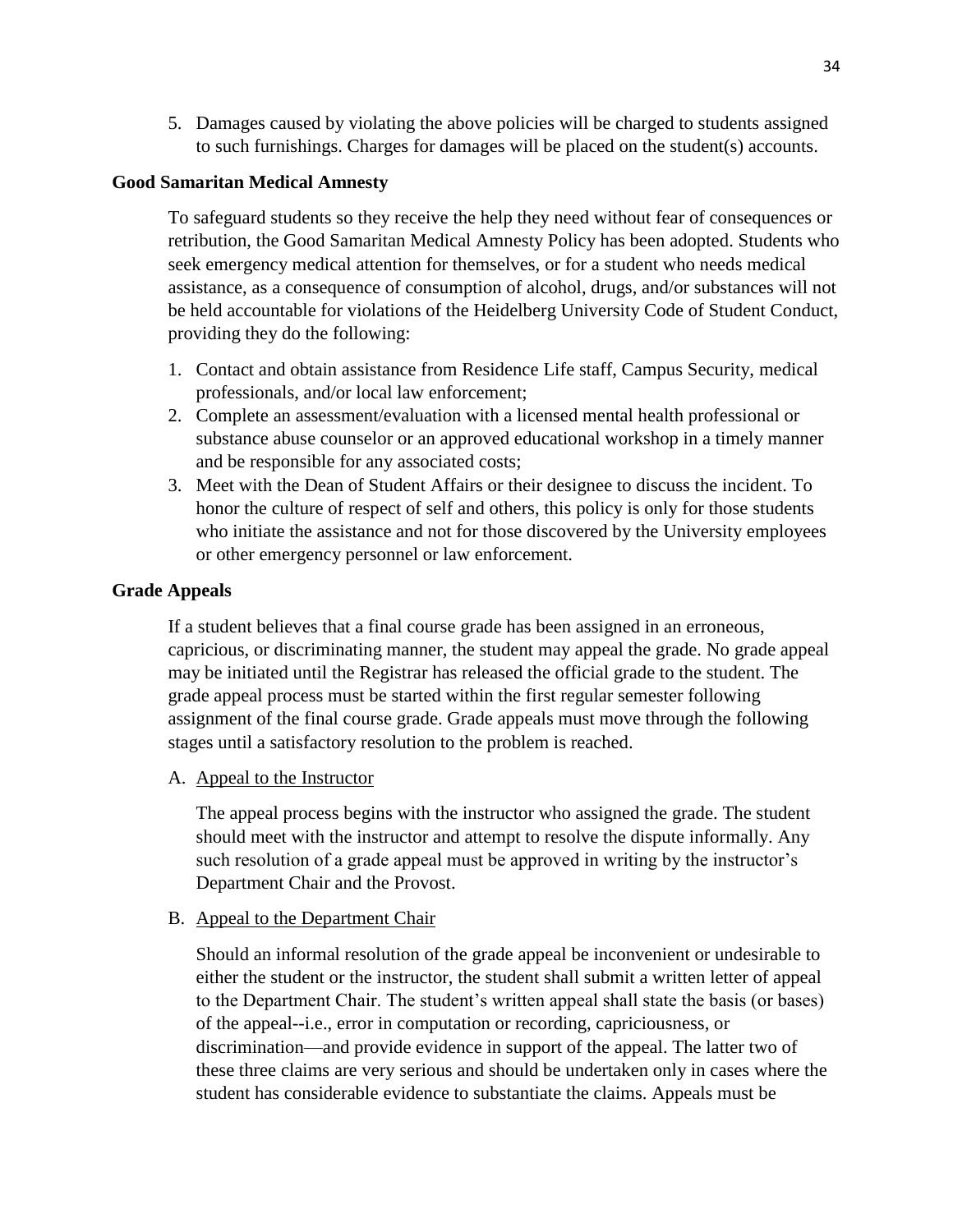accompanied by copies of all pertinent graded work, the course syllabus, and any relevant course handouts (such as assignment prompts). The letter(s) of appeal and supporting evidence will comprise the appeal portfolio and will remain in the custody of the Department Chair or the Provost, or a designee, until the dispute is resolved, at which time all materials belonging to the student will be returned. The student should keep a copy of all appeal materials.

Upon receipt of the appeal letter, the Department Chair will notify the instructor and provide the instructor with a copy of the materials from the appeal portfolio. The Department Chair will conduct an investigation, including a review of the student's work included in the appeal portfolio and interviews of the student and the instructor, within 15(fifteen) class days of the receipt of the appeal letter. The Department Chair's ruling shall indicate either that the instructor's grade shall stand or that the instructor's grade shall be changed to a different grade. In the latter case, the Chair will obtain grade change approval from the Provost and then submit a change of grade form to the Registrar, indicating that the grade has been changed on appeal.

#### C. Appeal to the Provost or the designee

If either the student or the instructor believes that the Department Chair has erred in their decision, the student or the instructor may submit a written appeal of the Department Chair's decision to the Provost or the designee. The letter of appeal must state specifically how the Department Chair erred in their decision and must be accompanied by evidence to substantiate that claim. The

Provost or the designee shall investigate the charge of error and respond in writing to the student, the instructor, and the Department Chair, within 15 (fifteen) class days of the receipt of the appeal. The Provost's or the designee's ruling shall indicate either that the instructor's original grade shall stand or that the instructor's grade shall be changed to a different grade. In the latter case, the

Provost or the designee will submit a change of grade form to the Registrar, indicating that the grade has been changed on appeal.

#### D. Appeal to the Academic Policy Committee or Graduate Studies Committee

If the student or the instructor believes that the Provost or the designee has erred in their decision, the student or instructor may submit a written letter of appeal to the Academic Policy Committee or Graduate Studies Committee. The letter of appeal must state specifically how the Provost or the designee erred in their decision and must be accompanied by evidence to substantiate that claim. The committee shall investigate the charge of error and respond in writing to the student, the instructor, the Department Chair, and the Provost or the designee, within 15 class days of the receipt of the appeal. The committee's ruling shall indicate either that the instructor's original grade shall stand or that the instructor's grade shall be changed to a different grade. In the latter case, the Chair of the committee will submit a change of grade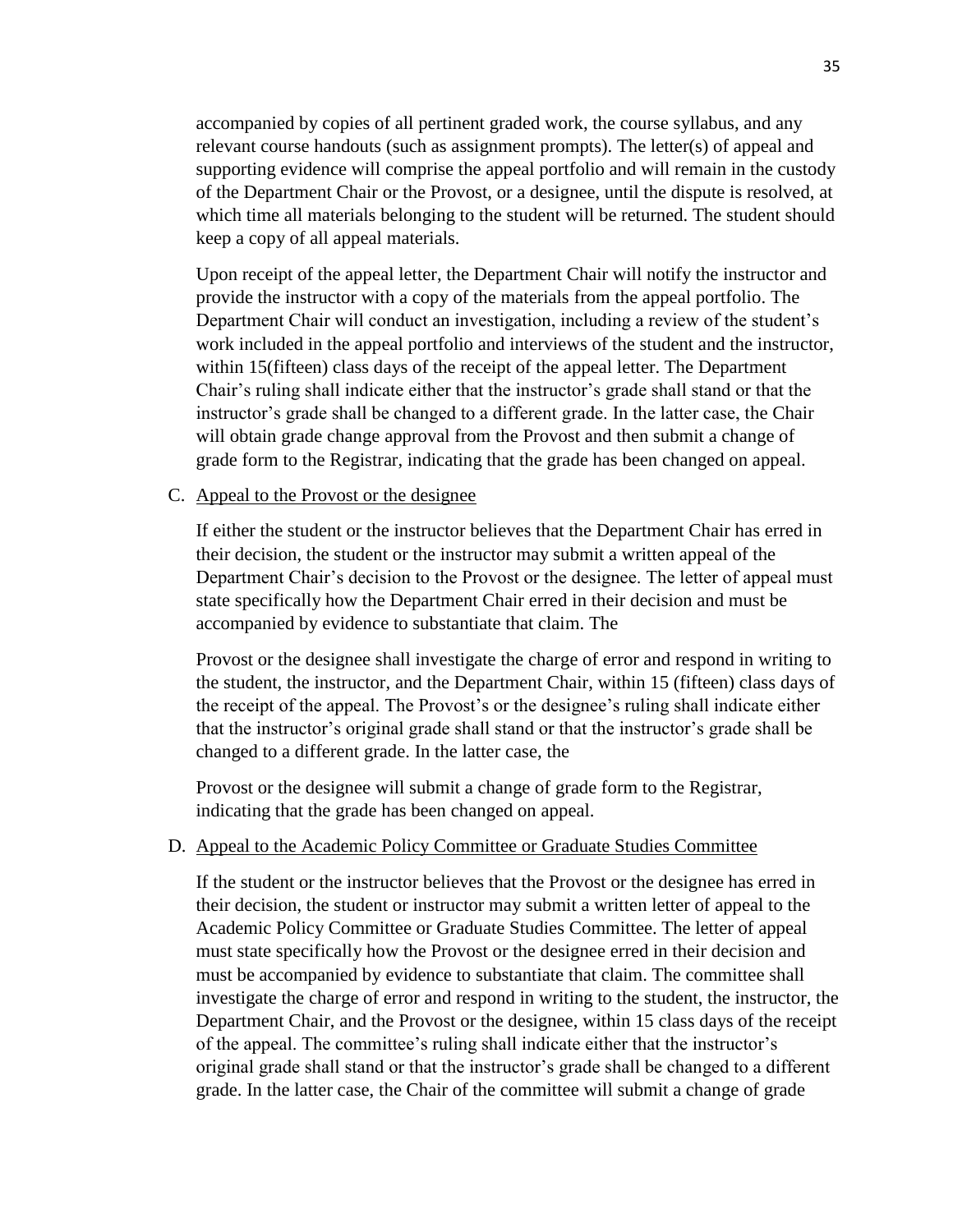form to the Registrar, indicating that the grade has been changed on appeal. The decision of the committee is final.

Should the Department Chair, Provost or the designee, or a member of the Academic Policy Committee or Graduate Studies Committee be the instructor of record of the course under appeal, the Office of Academic Affairs will name an alternate to hear the appeal, if necessary. The alternate shall be either a faculty member within the department or in a related discipline, or another Department Chair.

## E. Absent Faculty

In a case where the instructor is absent from campus or is no longer employed by the university, the appeal shall begin directly with the Chair of the department in which the course was taken. The chair will attempt to notify the instructor of the appeal, in writing, within five class days of the receipt of the appeal. The instructor will have 30 (thirty) calendar days from the date of the Chair's notice to respond. It is the responsibility of the instructor to ensure that the Chair receives the response in 30 days. After 30 days, the Chair will follow the procedure above, if necessary.

## F. Working Days Defined

In counting time, "working days" are Monday through Friday when the University is in session during the regular Fall and Spring semesters. The grade appeal process must be started within the first regular semester following assignment of the final course grade.

#### G. Extensions

Requests for an extension of a deadline shall be made in writing to the Provost or the designee. Interpretation of this appeal process shall be conducted by the Provost or the designee in consultation with the Academic Policy Committee or Graduate Studies Committee. The Provost's or the designee's decision shall be final in extending deadlines and interpreting this policy.

#### **Guest and Visitors**

- 1. Guests A guest is defined as anyone not enrolled at Heidelberg University. Students are permitted to host overnight guests in University-owned housing provided that:
	- i. consent is obtained from the roommate(s) or housemates. The privacy and safety of the roommate(s) or housemates takes priority over the presence and behavior of guests. In all cases, the rights of the residents of the room or house to uninterrupted use of the space take precedence over the privilege of guest visitation.
	- ii. the guest is officially registered with the Residence Life and Housing Office. Guest registration can be obtained from the [Residence Life and Housing Office](https://inside.heidelberg.edu/departments-offices/residence-life-housing/guest-check-form) website. Admission visitors will register with the Admission Office. Admission hosts are responsible for their guests.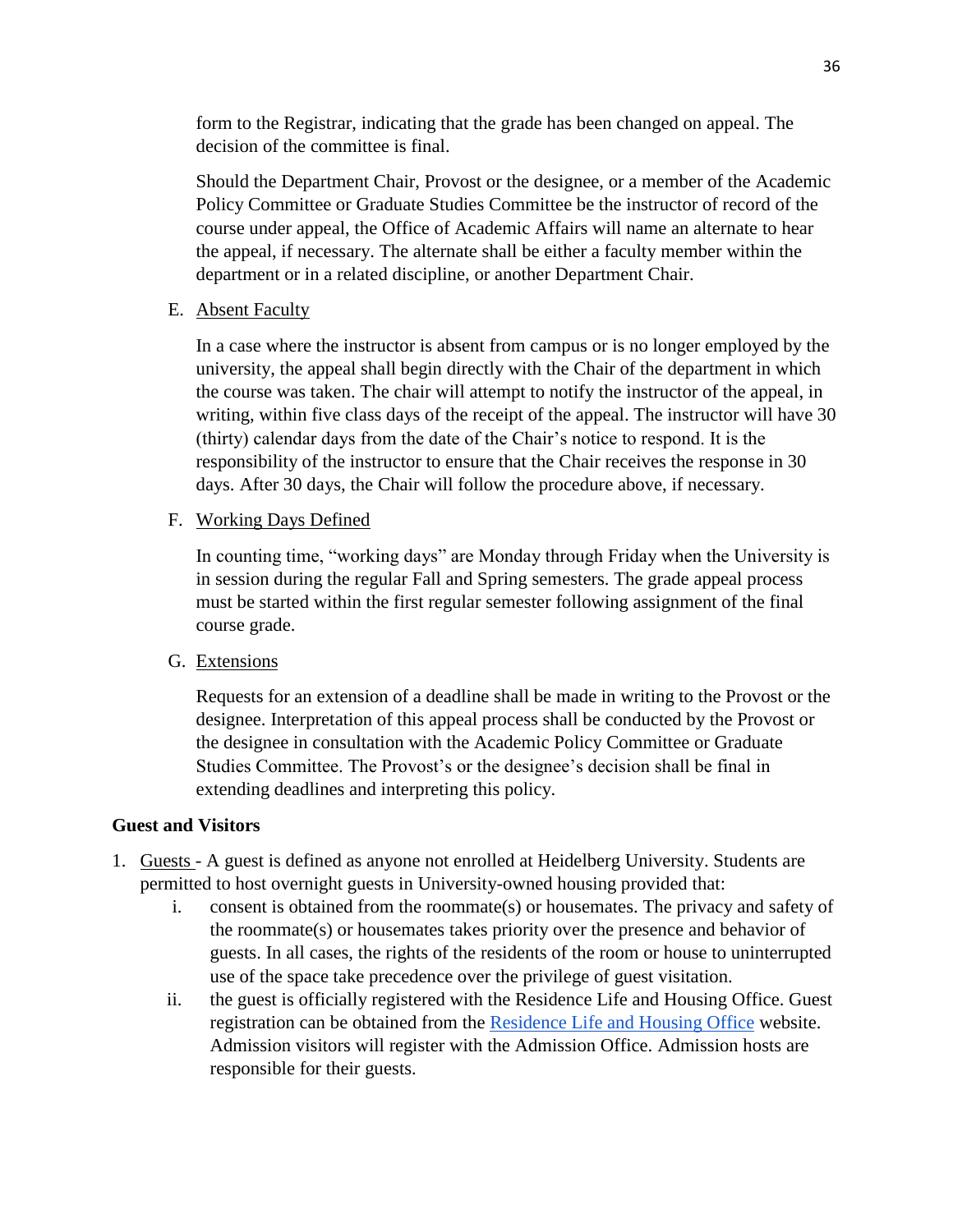- iii. Residents are responsible for ensuring that their guest(s) comply with all University policies and procedures. A resident can be held accountable for any policy violations, damage, etc., attributed to a guest that a resident may be hosting.
- iv. Failure to register an overnight guest is a violation of the guest and visitation policy and may result in loss of guest and visitation privileges.
- v. One room may not exceed two overnight guests per night.
- vi. Overnight guests must carry a picture ID and a copy of the guest registration form at all times.
- vii. Guests must be escorted at all times while in the residential buildings by host.
- viii. Guests are permitted to stay on campus for no more than a total of four days during a one-month period.
- 2. Student Visitors A visitor is defined as a student who is enrolled at Heidelberg University that is visiting another student on campus. Residential Visitation hours for students enrolled at Heidelberg are 24 hours per day, 7 days per week under the following conditions:
	- i. consent is obtained from the roommate(s) or housemates. The privacy and safety of the roommate(s) or housemates takes priority over the presence and behavior of a student visitor. In all cases, the rights of the residents of the room or house to uninterrupted use of the space take precedence over the privilege of student visitation.
	- ii. Unescorted student visitors are not permitted in residence halls between the hours of 12:00AM (midnight) and 10:00AM Monday through Friday, and between the hours of 2:00AM and 10:00AM Saturday and Sunday. Resident hosts must escort their visitors during these times.
	- iii. Residents are responsible for ensuring that their visitor(s) comply with all University policies and procedures. A resident can be held accountable for any policy violations, damage, etc., attributed to a student visitor that a resident may be hosting.
	- iv. Student Visitors are permitted to stay in the resident host's room overnight for no more than a total of 4 (four) days per month.
	- v. A Visitor must have approval of all residents prior to using a shared bathroom facility.

# **Harassment**

Heidelberg University does not and will not tolerate harassment of our students on the basis of race, color, sex, sexual orientation, religion, national origin, age or disability. The University recognizes the adverse impact of harassment on academic and residential success, and recognizes that those being harassed may personally suffer adverse effects. All students are entitled to an environment free from all forms of unlawful discrimination and harassment. In order to properly educate the University about harassment and sexual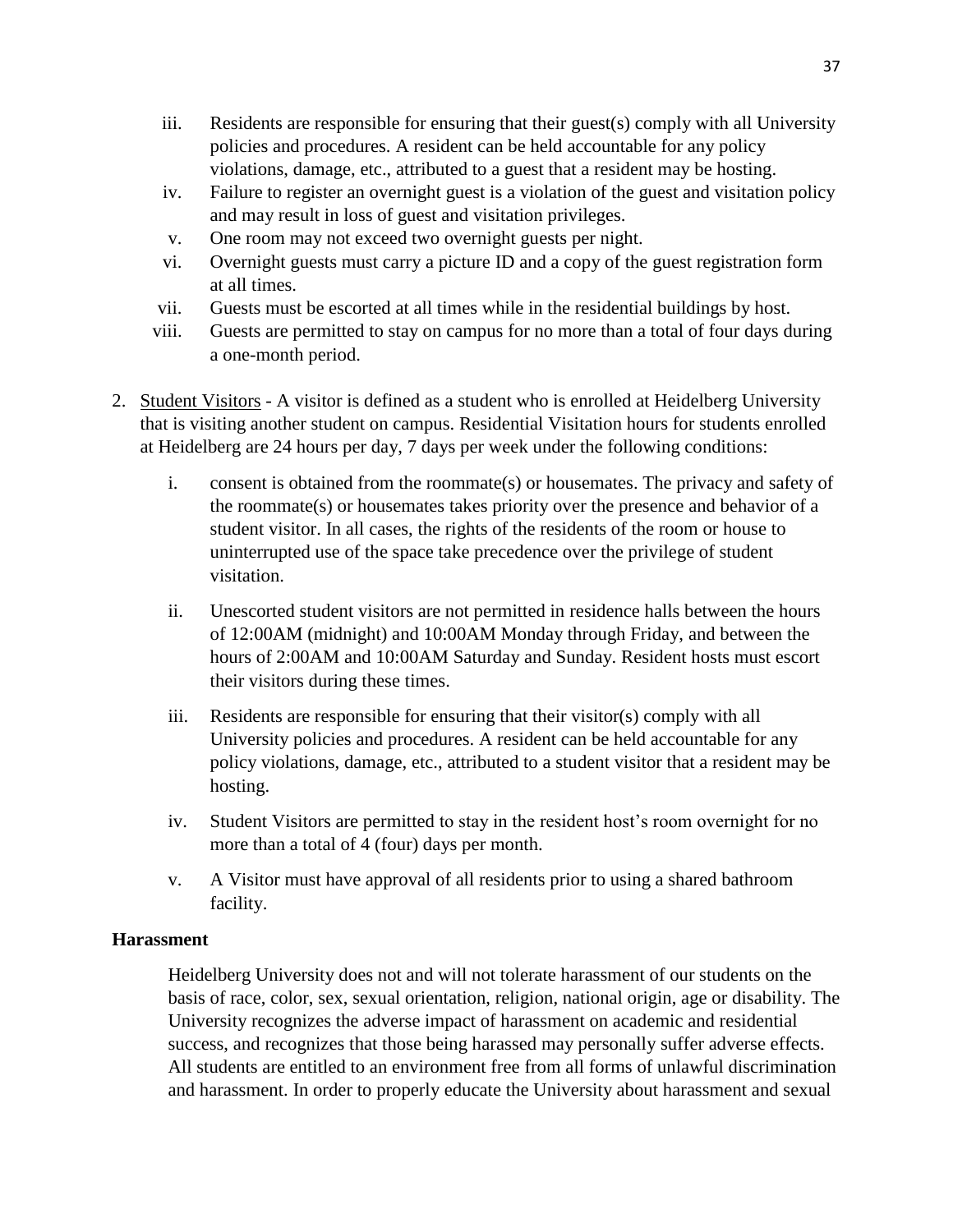misconduct, programming is offered by the University. This policy demonstrates the University's commitment to addressing this important concern.

Harassment is physical conduct, verbal conduct or other expressive behavior, including written, pictorial, or electronic expression that explicitly demeans any person(s), and 1) interferes with education, employment or other University authorized activity; or 2) creates an intimidating, hostile or demeaning environment for education, Universityrelated work, or other University-authorized activity. It is a violation of University policy to engage in harassment, or to retaliate against anyone bringing forth an honestly perceived complaint of harassment.

Verbal harassment includes, but is not limited to, name calling, slurs, and epithets, jokes or other remarks that demean the victim and/or discourage the individual's full participation in the University's community. Physical harassment occurs when a person's body, possessions, or residence are threatened or abused.

In addition to the preceding definition, harassment refers to behavior that is not welcome, which is particularly offensive, which debilitates morale and which therefore interferes with the work, academic effectiveness, or living environment of its victims, their coworkers or peers.

Harassment of students will not be tolerated. Students who have questions about harassment or who wish to discuss a complaint should contact the Dean of Student Affairs Office. Students are also free to contact the Tiffin City Police Department to file appropriate charges. If the case cannot be resolved at this level, the appropriate grievance procedure will be employed. Students charged with harassment will be referred to the appropriate conduct body.

### **Health and Safety Inspections**

Health and Safety Inspections will be conducted by the Residence Life and Housing staff quarterly at a time posted and announced 24 hours in advance. Inspections are intended to insure residents are maintaining safe furniture placement and equipment in accordance with fire code and that the room is a clean and healthy environment free of trash. Residents have 24 hours to rectify any health and safety concerns discovered and communicated by Residence Life and Housing staff. Repeated health and safety violations may result in fines, reassignment or referral to the conduct system.

### **Health Insurance**

Unexpected accidents and illnesses can result in the need for health care that is beyond the scope of the Stoner Health and Counseling Center and results in additional costs to the student. It is because of these unexpected expenses that all Heidelberg University students registered/enrolled for 12 or more semester hours are required to hold current health insurance. For answers to other health care questions, please refer to Health Care.

#### **Housing Contract**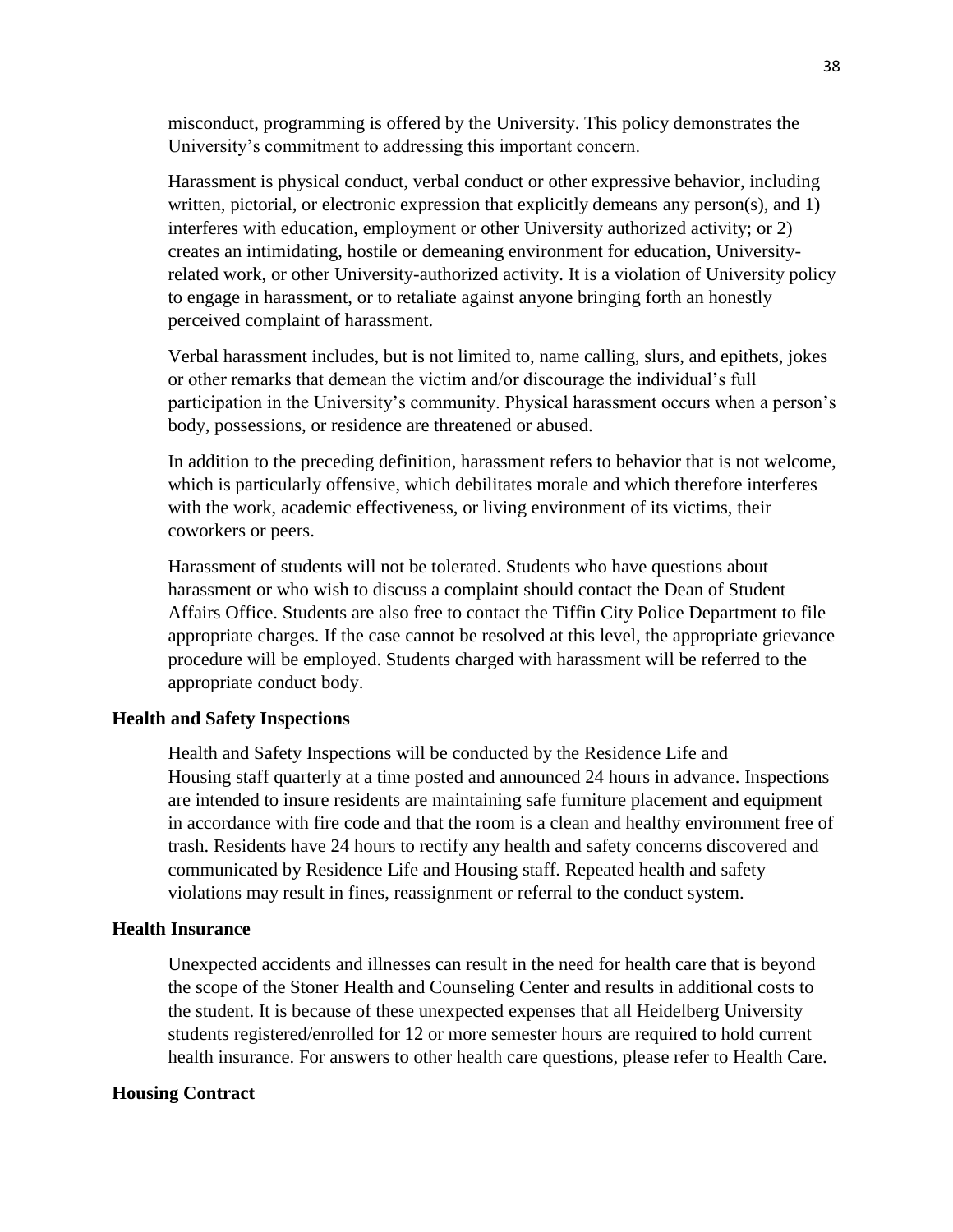All full time (12+ credit hours) students are required to live on campus. Exceptions to this policy can be found in the [Commuter/Off-campus Policy.](https://inside.heidelberg.edu/departments-offices/residence-life/commuting-living-campus) All students residing in University-owned housing must sign and submit to the Residence Life and Housing Office a Housing Contract Housing contracts may be in written or electronic form. The housing contract must be renewed yearly. Housing Contracts are full academic year contracts only. Students will not be released from a housing contract unless they have officially withdrawn from the University. Students will not have any appeal rights once the housing contract is completed. Any changes initiated by the student may result in additional charges to the student account.

### **Identification Cards (ID Cards)**

The University will issue each employee and student a Heidelberg University identification card. Students are responsible for carrying their University ID card at all times and presenting it, upon request, to any University official. Students should report lost or stolen cards to the Residence Life and Housing Office. Lost cards will be replaced at a cost of \$35. The Heidelberg University ID card is the property of the University and can be confiscated at any time. Students who leave the University must return their ID cards to the Residence Life and Housing Office or designated ID Card office. Use of someone else's ID card will result in a documentation and charges will be filed through the conduct system.

#### **Incense, Candles and Infusers/Diffusers**

All types of incense, candles, heating elements, and open flames are prohibited in the University-owned houses, apartments, and residence hall rooms. This includes any candle warmers, potpourri heaters, or any type or incense device that plugs into an electrical outlet or contains a heating element.

### **Institutionally Recognized Name**

The University recognizes that any faculty, staff, or student may choose to identify themselves within the University community with a preferred name, Institutionally Recognized Name (IRN), that differs from their legal name. As long as the use of a preferred name is not for the purpose of misrepresentation, the University acknowledges that a preferred name should be used whenever possible in the course of University business and education.

Please note that some records may require the use of legal names only, such as federal and medical documentation. Individuals who are utilizing an IRN should always be prepared to reference their legal name as well as provide their University identification when necessary.

### **Keys**

Keys to residents' assigned house, apartment, or residence hall & room are issued upon the signing of the Room Condition Report. It is the responsibility of residents to return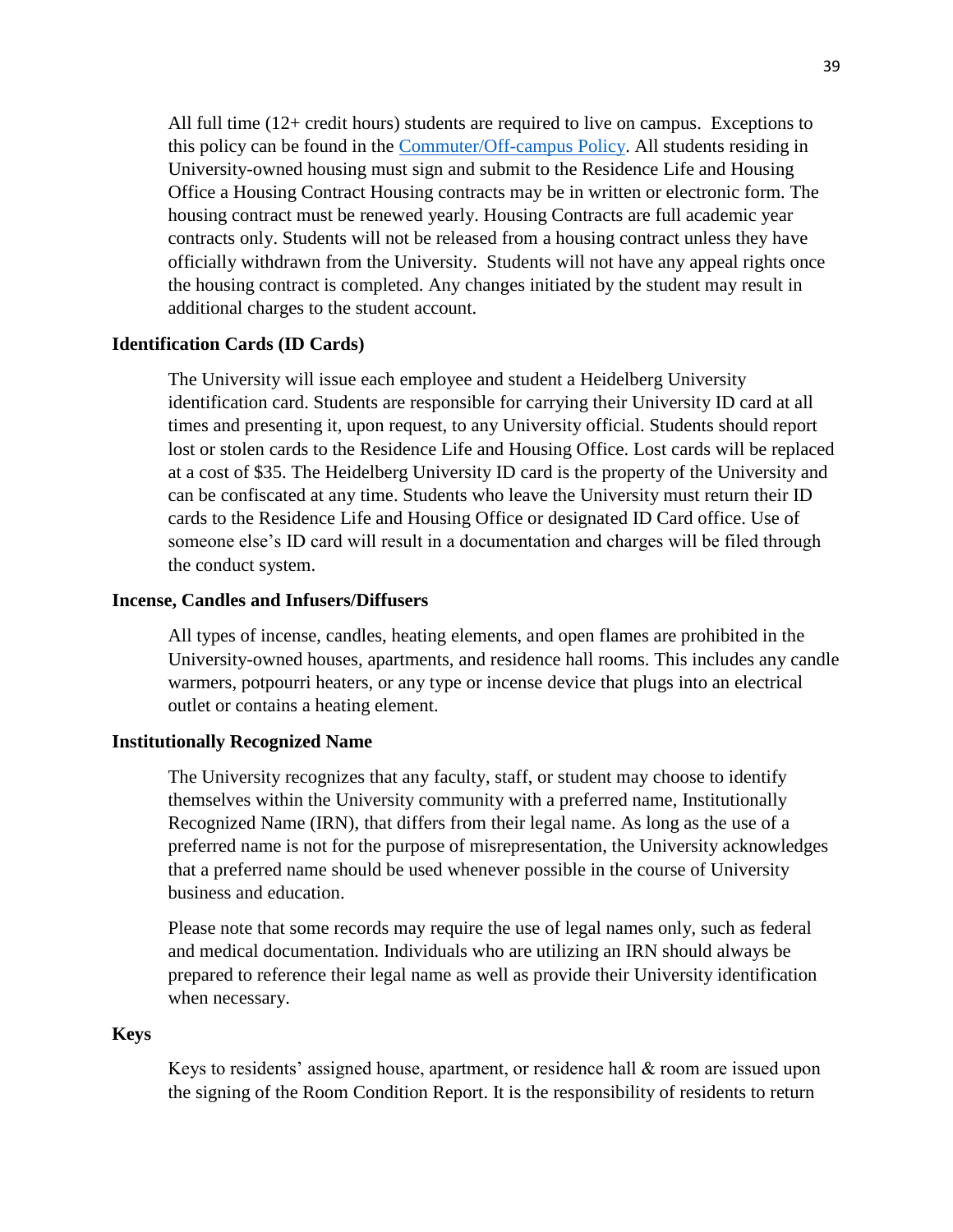their key(s) to a Residence Life and Housing staff member after moving out of any residence hall, house or apartment. Failure to return keys will result in a minimum charge of \$100 per key. Duplication of any University key is prohibited. Lost or stolen keys must be reported to the RA immediately. A minimum \$100.00 charge for each lost key will be assessed to the student. Residents may not lend their residence hall, house, or apartment keys to anyone. The only individual authorized to use a residence hall, house, or apartment key is the individual to whom it is issued. Keys must be carried with the student at all times. Residents who become "locked-out" of their buildings or rooms may be subject to fines or disciplinary action.

### **Life Threatening Illness or Serious Infectious Diseases**

Heidelberg University recognizes that students with life-threatening illnesses or serious infectious diseases may wish to continue to engage in as many of their normal pursuits as their condition allows, including academic pursuits. As long as these students are able to meet acceptable performance standards, and medical evidence indicates that their condition is not a threat to others, the University will be sensitive to their conditions and ensure that they are treated consistently with other students. In order to help the University ensure the safety and well-being of an individual student and the University community as a whole, students are encouraged to report cases of life-threatening illness or serious infectious diseases to the Stoner Health and Counseling Center (419-448- 2041). The Director of Health & Counseling Services will act in accordance with the guidelines of the Health Insurance Portability and Accountability Act of 1996 (HIPAA) in developing a plan of support for the student and ensure that the student's condition does not present a health or safety threat to others.

#### **Marijuana**

Marijuana is the most commonly used illicit drug in the nation. It is considered a Schedule I drug in the United States, which means it is illegal under federal law, although some states have legalized its use. Marijuana is also referred to as pot, weed, herb, grass, bud, Mary Jane, ganja, and many other slang terms. It is a greenish-gray mixture of the dried flowers of the plant Cannabis sativa. Delta-9- tetrahydrocannabinol (THC) is the main psychoactive chemical found in marijuana that produces intoxicating effects that people seek. Marijuana can be smoked in hand-rolled cigarettes (joint), in pipes, water pipes (bongs), or in blunts (rolled in cigar wraps). Marijuana can also be consumed when mixed with foods such as brownies or cookies (edibles). Although Ohio State law now permits the use of medical marijuana under certain conditions, federal law prohibits all use, possession, and/or cultivation of marijuana at U.S. educational institutions. Federal law also requires any institution of higher education, which receives federal funding to have policies in place and prohibit possession and use of marijuana on campus. Therefore, the use, possession, and/or cultivation of marijuana for medical purposes is not allowed in any Heidelberg University residence hall or on any other Heidelberg University property. No exceptions will be made for any student based on their possession of a medical marijuana certification, registry ID card, or any other proof of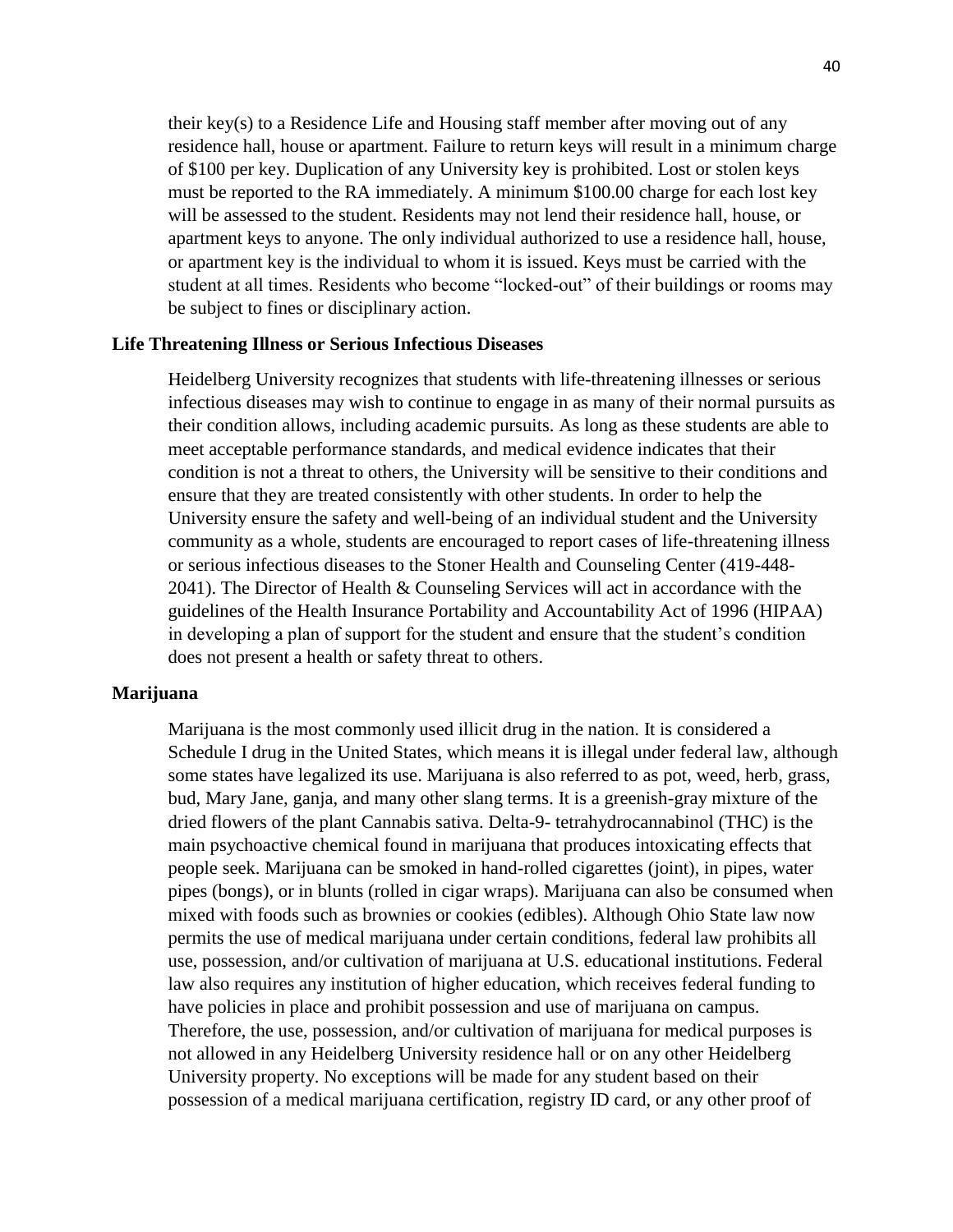medical marijuana eligibility. Students found violating the marijuana policy may risk losing their federal financial aid funding. This policy is in accordance with the following federal and state acts: The Safe and Drug-Free Schools and Communities Act, Federal Drug-Free Workplace Act, and The Federal Controlled Substances Act. See the Safe and Drug Free Campus Policy above for further information.

### **Missing Student Policy:**

If any member of the Heidelberg University community has reason to believe a Heidelberg University student who resides in on-campus housing has been missing for at least 24 hours, they should promptly contact Campus Security at 419- 448-2211. All students have the option to identify an individual to be contacted by the University within 24 hours after the student is determined to be missing in accordance with this policy. Student contact information will be registered confidentially and only authorized campus officials and law enforcement officers in furtherance of a missing person investigation may have access to this information. Confidential contact information can be registered by the student in OASIS. If Campus Security makes an official determination that a student is missing, the Tiffin Police Department will be notified and emergency contact procedures will be initiated within 24 hours in accordance with the student's designation. In addition, the Dean of Student Affairs will be notified. If a missing student is under 18 years of age and is not emancipated, Heidelberg University is required to notify the missing student's custodial parent or guardian within 24 hours after the student is determined missing, in addition to notifying any additional contact person designated by the student.

### Procedure:

- 1. Any report of a missing student, from whatever source, should immediately be directed to Campus Security.
- 2. When a student is reported missing:
	- a. Campus Security will notify the Director of Campus Safety & Security.
	- b. Campus Security will initiate an investigation to determine the validity of the missing person report.
	- c. Campus Security will contact the Dean of Student Affairs if the student cannot be located.
	- d. The Dean of Student Affairs shall notify the individual identified by the missing student as the emergency contact within 24 hours of making a determination that the student is missing.
	- e. If the missing student is under the age of 18, the Dean of Student Affairs will notify the student's custodial parent or guardian as contained in the records of the University within 24 hours of the determination that the student is missing.
	- f. Campus Security will notify the Tiffin City Police within 24 hours after determining that the student is missing.
- 3. The Dean of Student Affairs will notify the President of the University.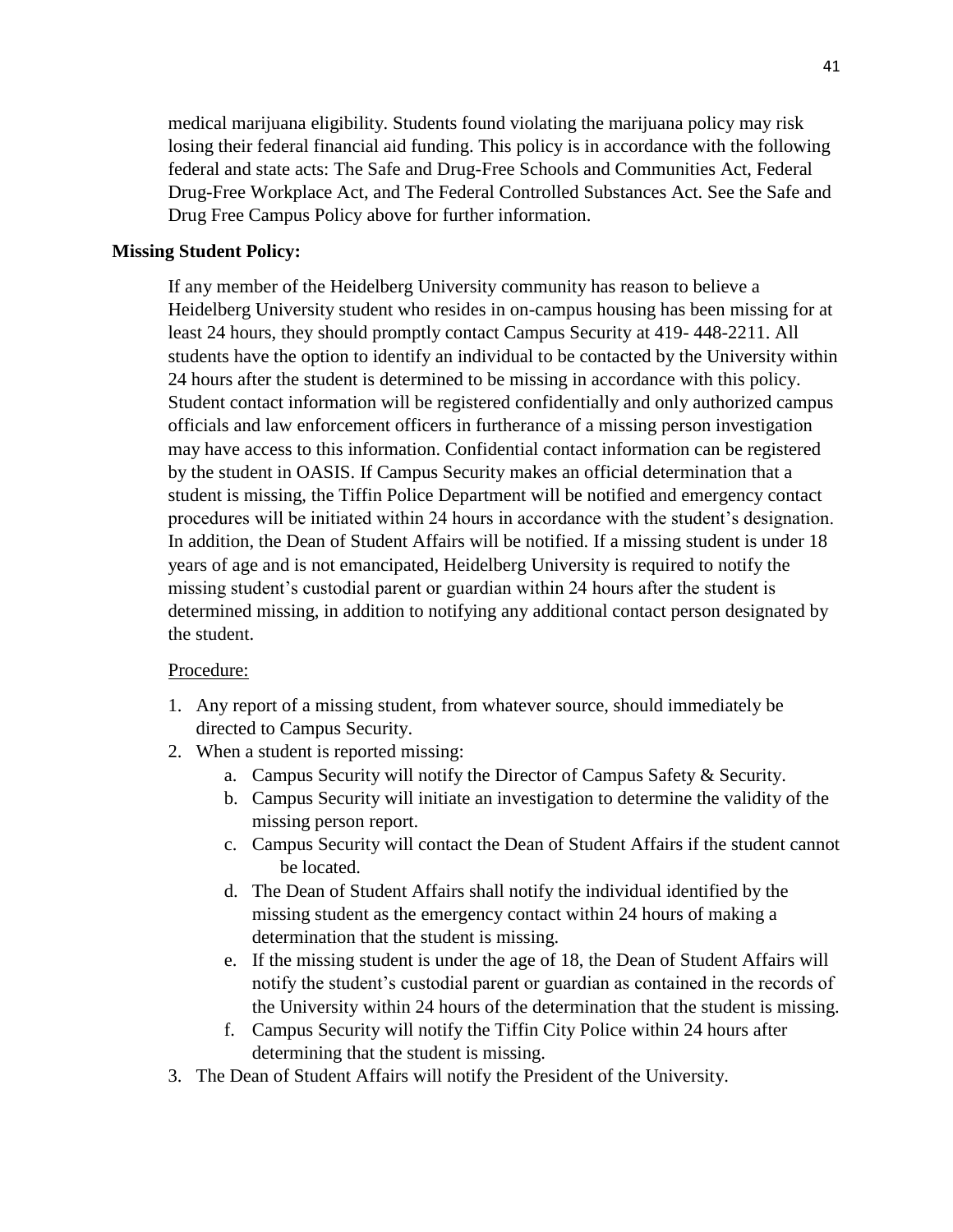4. The Dean of Student Affairs shall initiate whatever action he deems appropriate, under the circumstances, is in the best interest of the missing student.

### **Nondiscrimination**

The current nationwide emphasis on nondiscrimination, equal employment opportunity, and affirmative action is entirely in keeping with Heidelberg's belief in the dignity of each individual. Throughout its history, Heidelberg University has been a nondiscriminatory institution. Any student or employee who at any time has questions about discrimination or wishes to discuss a complaint should see the appropriate contact person listed below. Every attempt will be made to resolve the problem at the personal level. If that is impossible, the appropriate grievance procedure will be employed.

- For Students, contact the Dean of Student Affairs.
- For Faculty, Contact the Vice President of Academic Affairs/Provost
- For Non-teaching Employees, contact the Office of Human Resources

### **Organizations**

Membership - Student organizations must keep up-to-date membership records in Google Drive and be able to provide them to Student Senate or the Office of Student Engagement upon request. Changes in leadership must be immediately reported to the Student Senate Liaison to Student Organizations.

Starting a New Organization – Undergraduate student organizations must be chartered by Student Senate in order to be officially recognized by the University. New organizations must be founded on an ideal/premise that is broad enough or attractive enough to recruit members beyond the founding group and not conflict with the policies and core values of Heidelberg, must have at least seven members that are full-time, undergraduate students at the University, and must have a faculty or staff member as an advisor to the organization. Students interested in starting a new organization that meets the parameters above are encouraged to contact the Student Senate Liaison to Student Organizations to start the charter process. In order for student organizations to remain in good standing, they must submit a roster of all members to the Student Senate Liaison to Student Organizations each semester, attend SOLiD annually, and host a minimum of two events and meetings each semester.

Contractual Agreements - Contractual agreements made by a campus organization must be in writing and on file with the Office of Student Engagement. Any contractual agreement over \$100 or which creates a long-term relationship between an outside party and the University or campus organization must be approved by the Office of Student Engagement, the campus organization's student representative, and the campus organization's faculty or staff advisor.

### **Outside Speakers**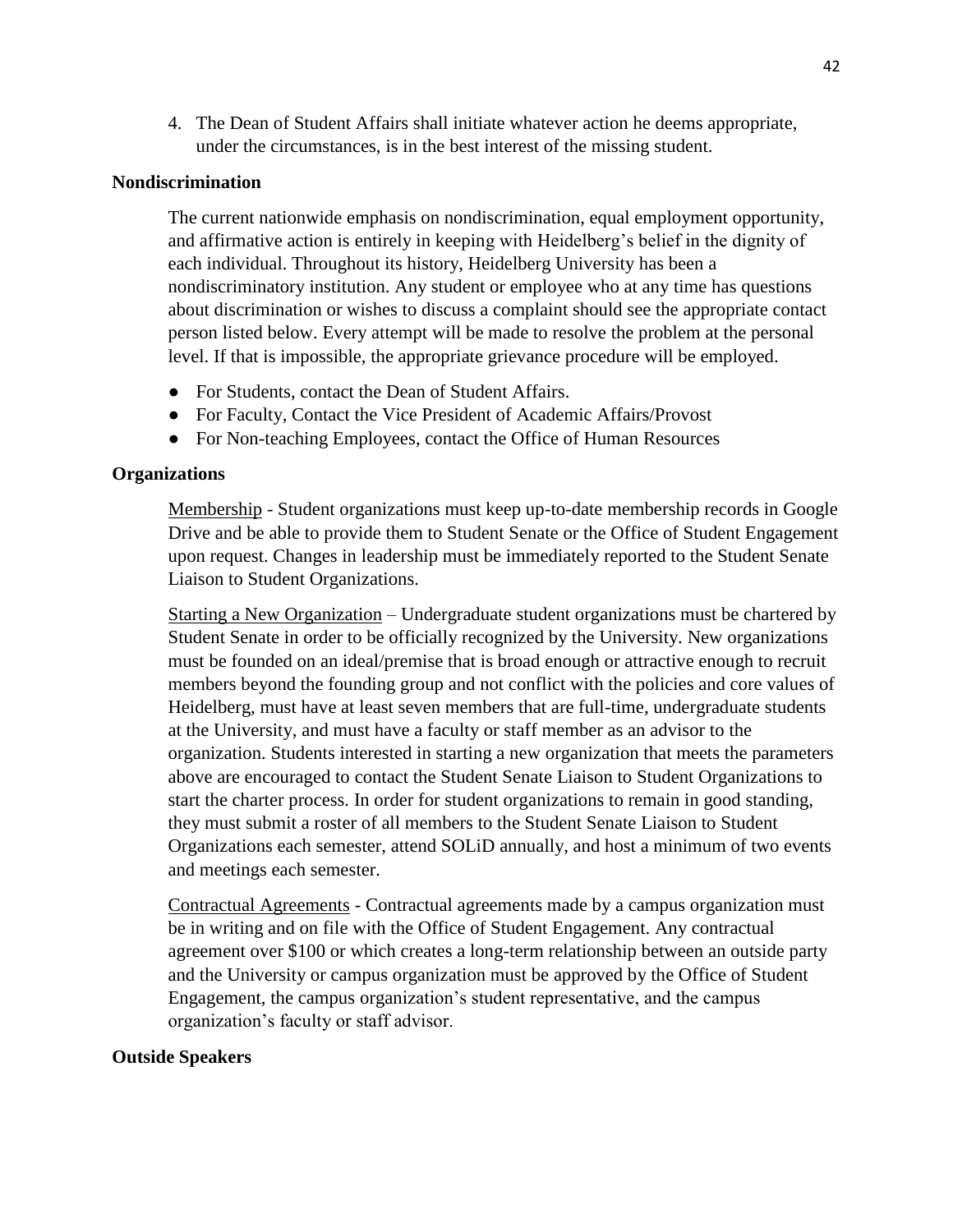Outside speakers scheduled to address a Heidelberg University audience must be invited and sponsored by a campus organization, academic department, or administrative division with advance approval from the group's faculty or staff advisor(s). Guests from outside the University community are expected to adhere to University policy while on campus or otherwise representing Heidelberg University. The sponsoring organization is responsible for making arrangements for publicity of, scheduling of, preparation for, and conduct of the speaking event in a manner appropriate to this campus.

### **Personal Property**

The University will not accept responsibility for the theft, damage, or loss of property of a student. It is strongly recommended that students secure insurance coverage under their family homeowner's policy or other sources. Personal property that violates Federal, State, Local laws or University policy may be confiscated and disposed of as determined by the University administration.

### **Personal Web Pages**

Personal pages are the home pages of any faculty, staff or student and are housed in the Berg Apps suite. However, space in Berg Apps is a privilege, and all users are expected to follow established website policy:

- 1. Personal pages will carry navigational links to the University's home page, the author's name, how to contact them (either an email address, a telephone number or both) and the most recent date of the page's modification.
- 2. Personal pages will be governed by the Heidelberg University's Acceptable Use Policy and all other applicable policies of the University. (Examples: University policies concerning sexual harassment and hate crimes/incidents). Anyone violating University policy on a Web page will be subject to the appropriate disciplinary actions described in the relevant policy.
- 3. Personal Web pages may not violate copyright, libel, obscenity or other local, state or federal laws.
- 4. Personal Web pages may not be used for commercial uses, sales or moneymaking ventures except those authorized by the University administration.

#### **Pets**

Pets are not permitted to live in student rooms or University-owned housing with the exception of non-carnivorous fish in aquariums of 10 gallons or less capacity. Fish may be kept in private rooms, with the agreement of all roommates/housemates. Students may be assessed a non-negotiable charge for the disinfecting or cleaning of a room or residential area where a pet has lived.

### **Posters, Banners, Fliers, and Signs**

Rules for hanging posters, banners, fliers and signs: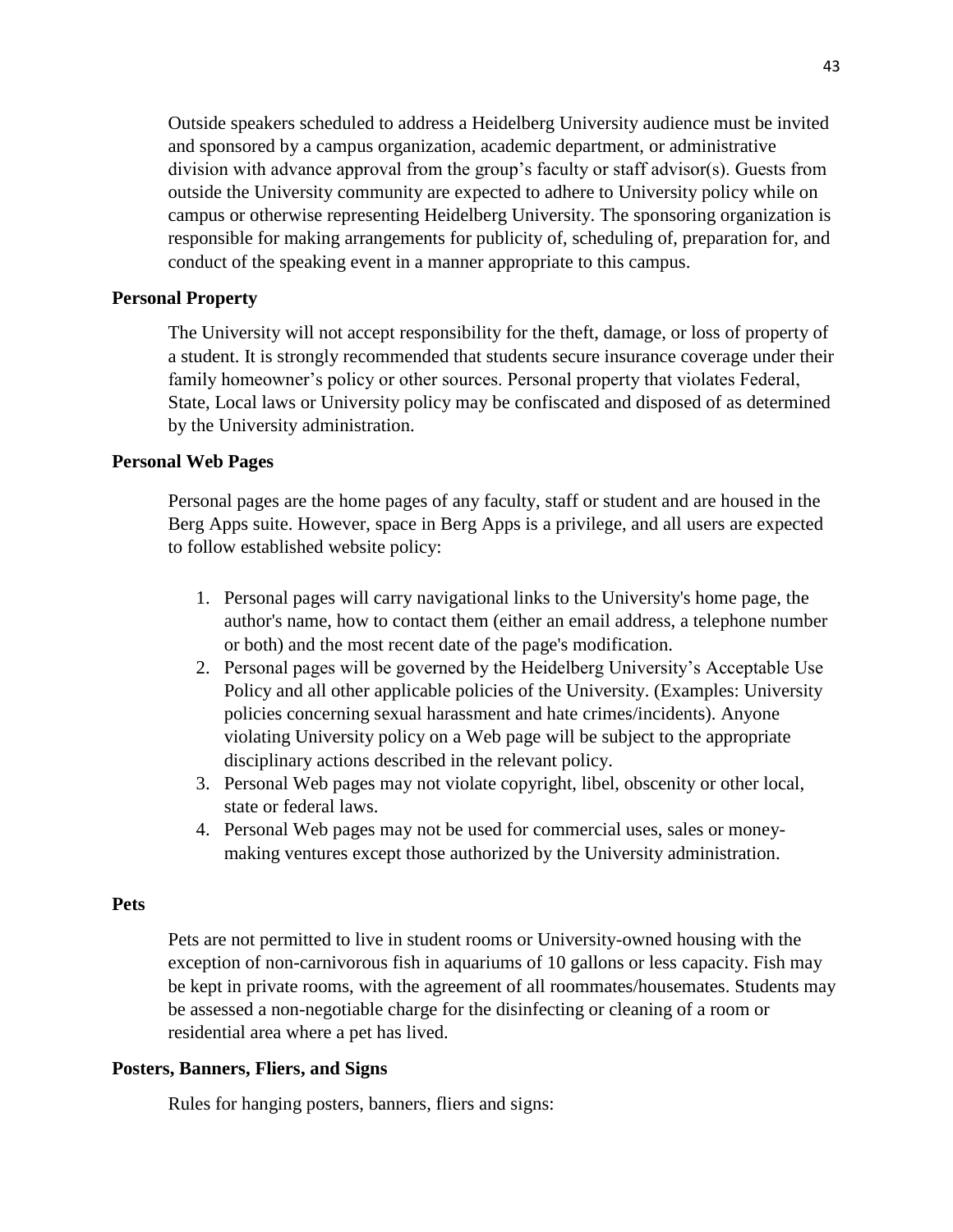- 1. Only members of recognized student organizations and departments of the Heidelberg University community are allowed to post fliers and hang signs on the designated bulletin boards and stairwells inside campus buildings.
- 2. All posters, fliers, signs and other notices must clearly state the name(s) of the sponsoring organization(s), date, time, venue, contact information and if they are open and free to both the Heidelberg and Tiffin communities.
- 3. Fliers and signs must be approved by the Office of Student Engagement before they are posted.
- 4. Fliers must not exceed 11 inches by 17 inches, and they may be push-pinned, thumbtacked or stapled to bulletin boards.
- 5. Banners must not exceed 4 feet by 8 feet in size.
- 6. Please be considerate, and observe the limit of one poster or flier per bulletin boards.
- 7. Fliers not stamped (i.e. approved) will be removed without warning. Please note that stamping a flier is for posting purposes only and does not in any way reflect approval of content.
- 8. All fliers, signs and banners may be stamped during the normal office hours of 9AM to 5PM.
- 9. Recognized student groups are responsible for removing their fliers, signs and banners within 24 hours after the event. Fliers, signs and banners that are not removed will be discarded.
- 10. Do not post fliers, signs or banners on walls, doors, windows, trees, lampposts, sidewalks, University signage or traffic and street signs. Fliers, signs or banners found in these locations will be removed immediately.
- 11. Fliers, signs or banners are not permitted in Hoernemann Refectory.
- 12. Community-based fliers can only be posted on the designated Community Bulletin Boards located by the mailboxes on the lower level of Campus Center.

*\* See [On Campus Publicity & Fliers](https://inside.heidelberg.edu/departments-offices/student-engagement/campus-publicity-fliers) website for further information.*

### **Reporting a Violation**

Students who have first-hand knowledge of any violation should report it to the appropriate entity. Do not assume that someone else will report it. To report any violation of the student code of conduct, local/state/federal law, or any behavior that is concerning, please access the online [Incident Communication Form \(ICF\).](https://heidelberg.guardianconduct.com/incident-reporting/new) This form will provide you with step-by-step instructions. You can also contact the Office of Campus Safety  $\&$ Security at (419) **448-2211**, or a hall staff member (Resident Assistant or Senior Resident Assistant) to report a violation. If it is a medical or life-threatening issue, please contact 911 immediately.

### **Reporting Violent or Criminal Behavior**

Everyone on campus will be expected to assist in providing a safe environment by being alert to suspicious behavior and promptly reporting the situation to Campus Security at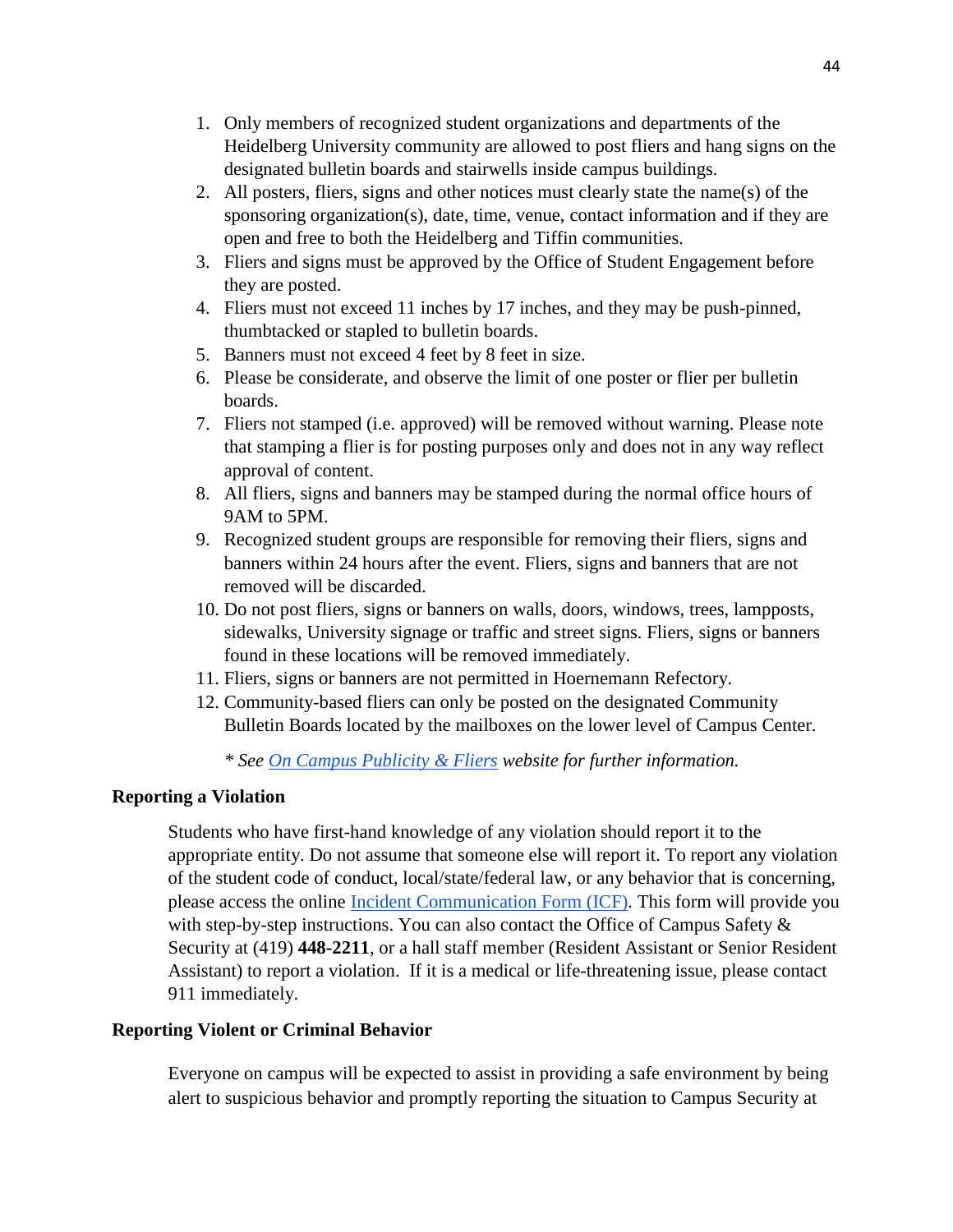the designated emergency response number. If you are a victim, observe a criminal act, or observe a suspicious person on campus, immediately notify the Tiffin Police Department at **419-447-2323 or 911** for an emergency and then Campus Security **419-448-2211** and report the incident, including the following:

- Your name
- Nature of the incident
- Location, date, and time of incident
- Description of person(s) involved Description of property involved

Assist the officer(s) when they arrive by providing additional information upon request.

Take the following action if you are a victim of a property crime:

- Go to a safe place and notify the Tiffin Police Department then Campus Security
- Do not touch anything.
- Meet with the officer at the location the officer requests.
- Explain to the officer everything you observed, including telling the officer if you did touch or move anything. Follow the officer's instructions.

Take the following action if you are a victim of a violent/personal crime:

- Be observant! The more information you can provide; the better chance the criminal will be apprehended. Remember: *Whatever you decide to do, you must be prepared both mentally and physically. Your safety is the most important thing to remember during any attack.*
- As soon as possible get to a safe place and notify the Tiffin Police Department and then Campus Security at the designated emergency response number. Advise officers of the nature of the incident, location, if medical assistance is needed, and a description of the person(s) involved.
- Meet with the officer. Follow the officer's instructions.

# **Residency Requirements**

Heidelberg University requires all full-time (12+ credit hour) undergraduate students to reside in University-owned housing during their time at Heidelberg. For those in Heidelberg residentially owned housing, students have the right to a residential living environment that is conducive to study, sleep and social interactions.

Commuter Students - Students must meet all of the following criteria to commute from their parent or legal guardian's home to campus:

- 1. Residency with a parent or legal guardian within a 35-mile driving radius of the University;
- 2. Parent or Legal Guardian Verification of at-home residency will be confirmed.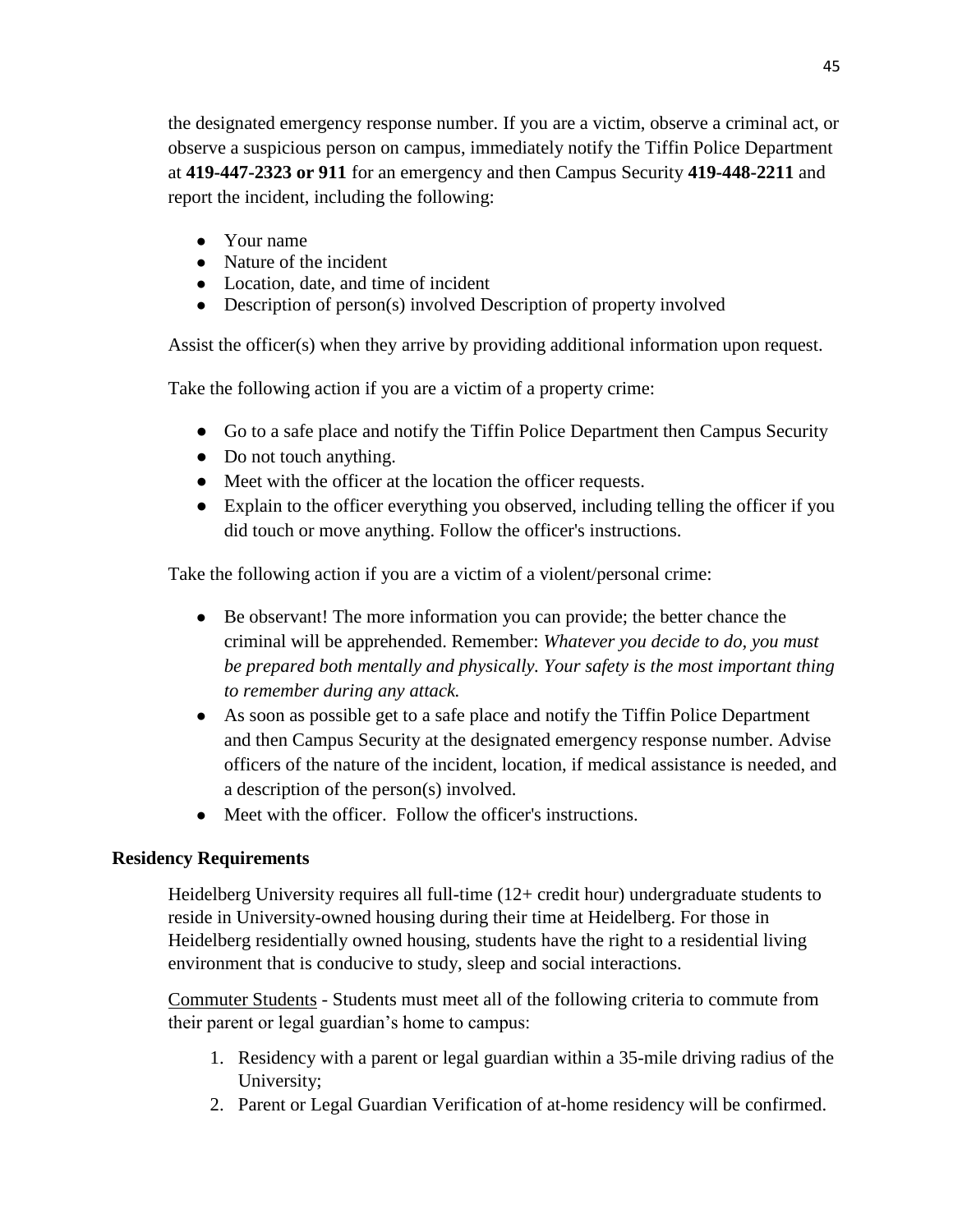Commuter Status will not be granted mid-year unless extenuating circumstances exist. Students must re-apply for commuter authorization each academic year. The cost of a double room and a meal plan will be applied to a student's account until approval is granted. Additional charges may be applied to students account for breaking a housing contract to move to commuter status.

Off Campus Student - Students must meet one or more of the following criteria to live off campus:

- 1. 23 years old or older on or before the first day of Fall classes.
- 2. Married or a single parent of a dependent minor child. Proof of dependency is required.
- 3. Approved student teaching assignment, full-time approved internship/assistantship further than 35 mile driving radius of the University. Status will be verified with the Education Department and/or Internship Office. Off Campus status will not be granted mid-year. Students must re-apply for offcampus status each academic year if they qualify based on the above criteria. The cost of a double room and meal plan will be applied to a student's account until approval is granted. Additional charges may be applied to students' accounts for breaking a housing contract to move to off-campus status.

Students who complete a housing contract are not eligible to apply for offcampus or commuter status once the contract has been submitted. If a housing contract is broken, by initiation from the student, additional charges may be applied to the student's account. Students who sign a lease with an off-campus landlord/owner prior to receiving permission to live off campus may be charged room and board charges at the discretion of the University administration.

### **Room Changes**

A room change from an assigned room is permitted only as space or circumstance allow. Room change requests will not be granted during the first two weeks of classes of any semester (referred to as "Room Freeze"). Students may not move to a new residence hall room, apartment, or University-owned house without the prior authorization of the Residence Life and Housing Office. Students who wish to request a room change must first contact their Resident Assistant to start the room change process. Before obtaining approval for a room change, students are required to communicate their intention to change rooms to their building staff, roommate and future roommate. Students, who change rooms or exchange keys without authorization, will be subject to fines and disciplinary action, which may include loss of future room selection privileges. Students will be charged a \$25 administrative fee for any approved room change. Additional protocol for room changes can be obtained by contacting the Residence Life and Housing Office.

### **Room Condition Reports (RCR)**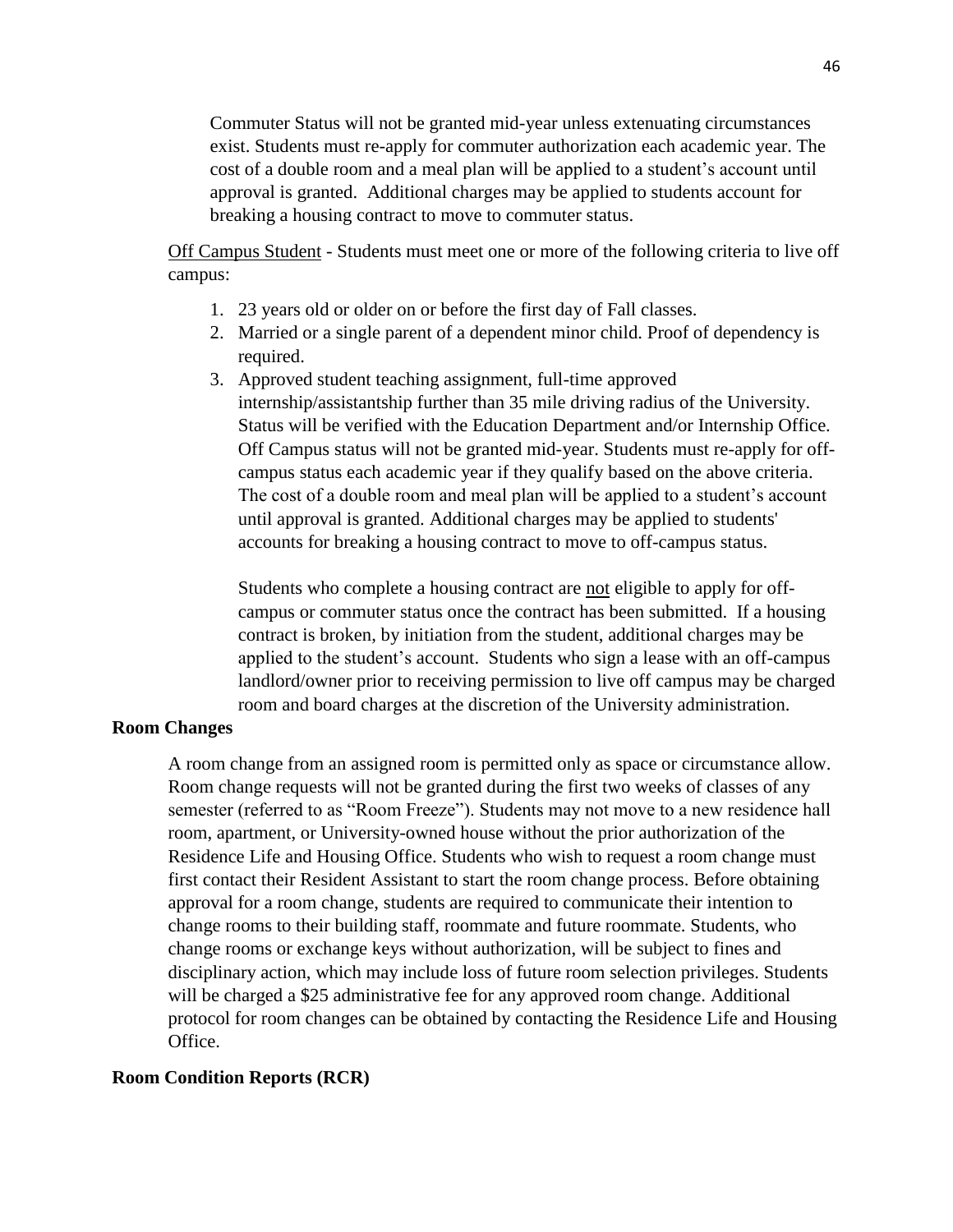An RCR is a record of the condition of a room and its furnishings (beds, chairs, walls, windows, etc.) at the time a student moves into or out of University-owned housing. Review and signature of RCRs is a part of proper check-in and checkout procedures for University-owned housing. Students should review the Room Condition Report thoroughly for accuracy and completeness. RCRs will be used by the Residence Life and Housing Office, in coordination with Krammes Service Center, to assess any damage charges. It is the responsibility of the student to ensure the accuracy of the RCR at checkin. Residence Life and Housing, Maintenance, Custodial and Computer Services staff will charge residents for room damages that are discovered during closing procedures.

# **Room Consolidation**

The Residence Life and Housing Office reserves the right to consolidate vacant spaces, assign new resident students, and/or make changes in housing assignments when it deems necessary. Students in a room with a vacant space must be ready to accept a roommate at any time or be prepared to move into another room where a vacancy has occurred.

### **Room Entry and Inspections** (also see Health and Safety Inspections)

The University reserves the right to inspect University-owned housing as a function of its responsibility to protect the safety and health of all residents and to ensure that University property is properly maintained. University officials will inspect each student room, apartment, or house prior to or at the time a resident initially occupies it and will inspect the room prior to a student's departure. The University reserves the right to allow entry by Maintenance, Security, and Residence Life and Housing staff to inspect or make repairs to University-owned housing at any time during the year, with reasonable consideration of the occupants. The University reserves the right to enter and inspect University-owned housing when:

- A staff member has reasonable grounds to believe that some condition exists that constitutes a clear and present danger to the health, safety or security of the occupants of any unit.
- A staff member has reasonable grounds to believe that unauthorized equipment or University property is present.
- There is probable cause to believe that a University housing unit contains contraband items such as drugs, drug paraphernalia, weapons, firearms, and quantities of alcohol, such as kegs, party balls, etc.
- A fire alarm is sounding. Residence Life and Housing staff may enter housing units to ensure that the unit is unoccupied. Closets may be opened. If Residence Life and Housing staff discovers contraband items through ensuring that rooms are vacant during fire alarms or other normal functions, they will confiscate the item(s) and document the violation.
- A quarterly Health and Safety Inspection has been advertised at least 24 hours in advance of the inspection. Residence Life and Housing staff will enter and conduct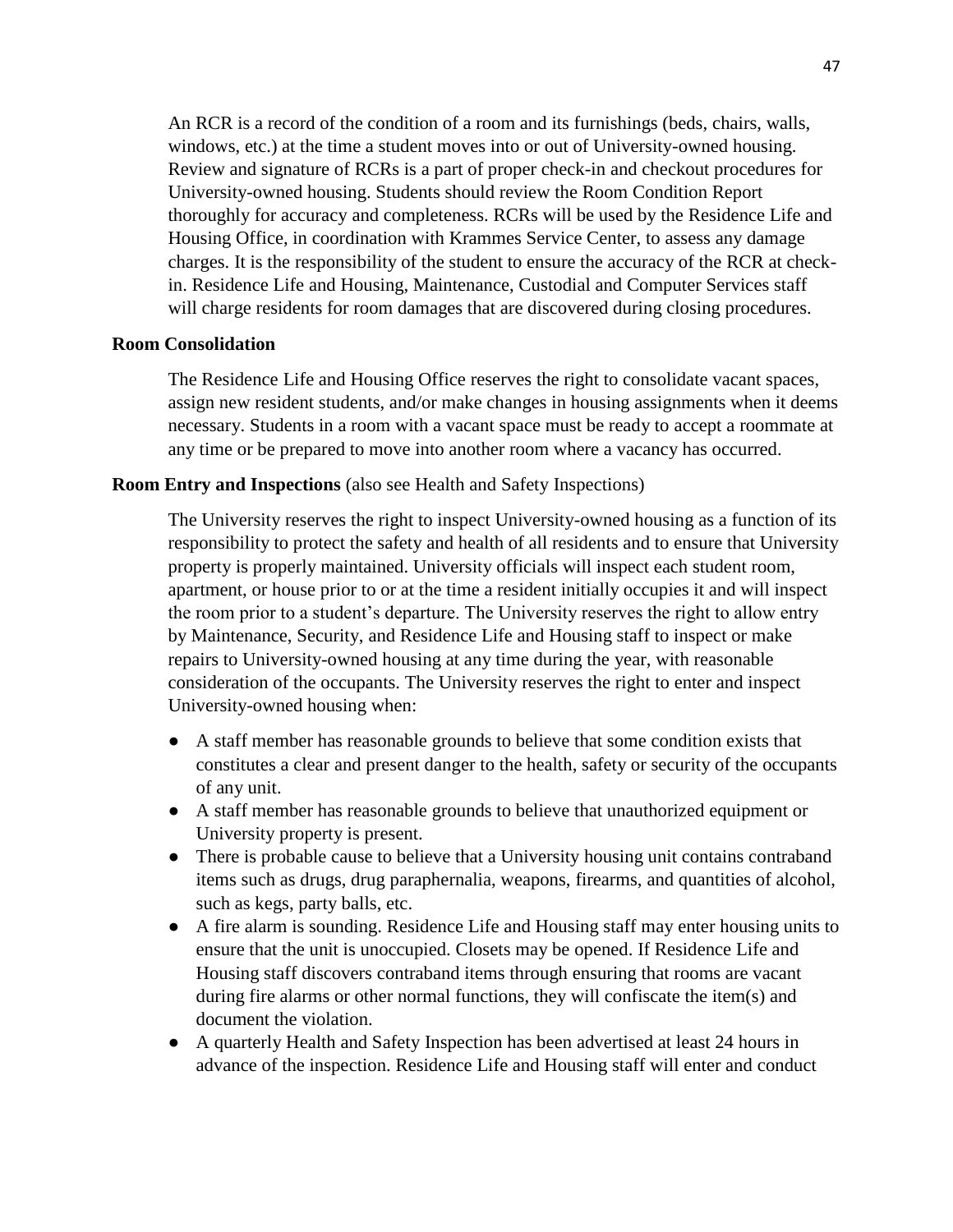smoke detector and health and safety inspections quarterly and/or prior to any University break period.

- A staff member has reasonable grounds to believe that unauthorized person(s) are living there.
- A staff member has reason to believe a specific violation of University or Residence Life and Housing policies is taking place.

Searches of rooms may be conducted by a University official only with specific authorization from the Dean of Student Affairs or their designee. Prohibited items discovered during a search will be confiscated and documented.

### **Room Selection for Returning Students**

Room Selection for the following academic year will occur during the Spring semester after class registration. For additional information, see [Room Selection Guidelines and](https://inside.heidelberg.edu/docs/housing-selection-guidebook)  [Policies](https://inside.heidelberg.edu/docs/housing-selection-guidebook) website for more information.

### **Sex Discrimination (TITLE IX)**

Heidelberg University does not discriminate on the basis of race, color, sex, gender, gender identity, sexual orientation, religion, national origin, age or disability in its education programs or activities. Further, it is our policy to support and abide by all legal requirements assuring nondiscrimination in employment and admission for all qualified persons without regard to race, sex, disability, religion, national origin, color, age, veteran status, sexual orientation, marital status, parental status, socio-economic status, gender identity, and gender expression, or any other characteristic protected by law. The Sex Discrimination policy addresses all forms of sexual discrimination, including sexual misconduct and sexual harassment.

*\* See here for the full [Title IX Sex Discrimination & Gender-Based Misconduct Policy.](https://www.google.com/url?q=https://inside.heidelberg.edu/departments-offices/title-ix&sa=D&source=editors&ust=1620657678997000&usg=AOvVaw2Fw8QDsfT_bndiPR7iuc5Z)*

Copies may also be obtained in the Dean of Student Affairs Office, Office of Human Resources & Title IX Coordinator, or the Office of Academic Affairs.

### **[Social Media Policy](https://inside.heidelberg.edu/departments-offices/marketing-communication-services/guidelines-policies/social-media)**

Social media is an ever-evolving communication tool that has a significant impact on both organizational and professional reputations. Social media blurs the lines between personal and institutional voice, therefore, Heidelberg University has drafted the following policy to define best practices for usage of social media and protect personal and professional reputations.

Social media is the online tool that individuals use to create interactions and share content, profiles, opinions, insights, experiences and perspectives (Brian Solis, FutureWorks PR). Examples of social media sites include, but are not limited to: Facebook, YouTube, Twitter, MySpace, Flickr, Digg, Tumblr and Delicious.

As with all professional and institutional roles, employees must conduct themselves in the same manner online as they would in real life. Employees are liable for anything they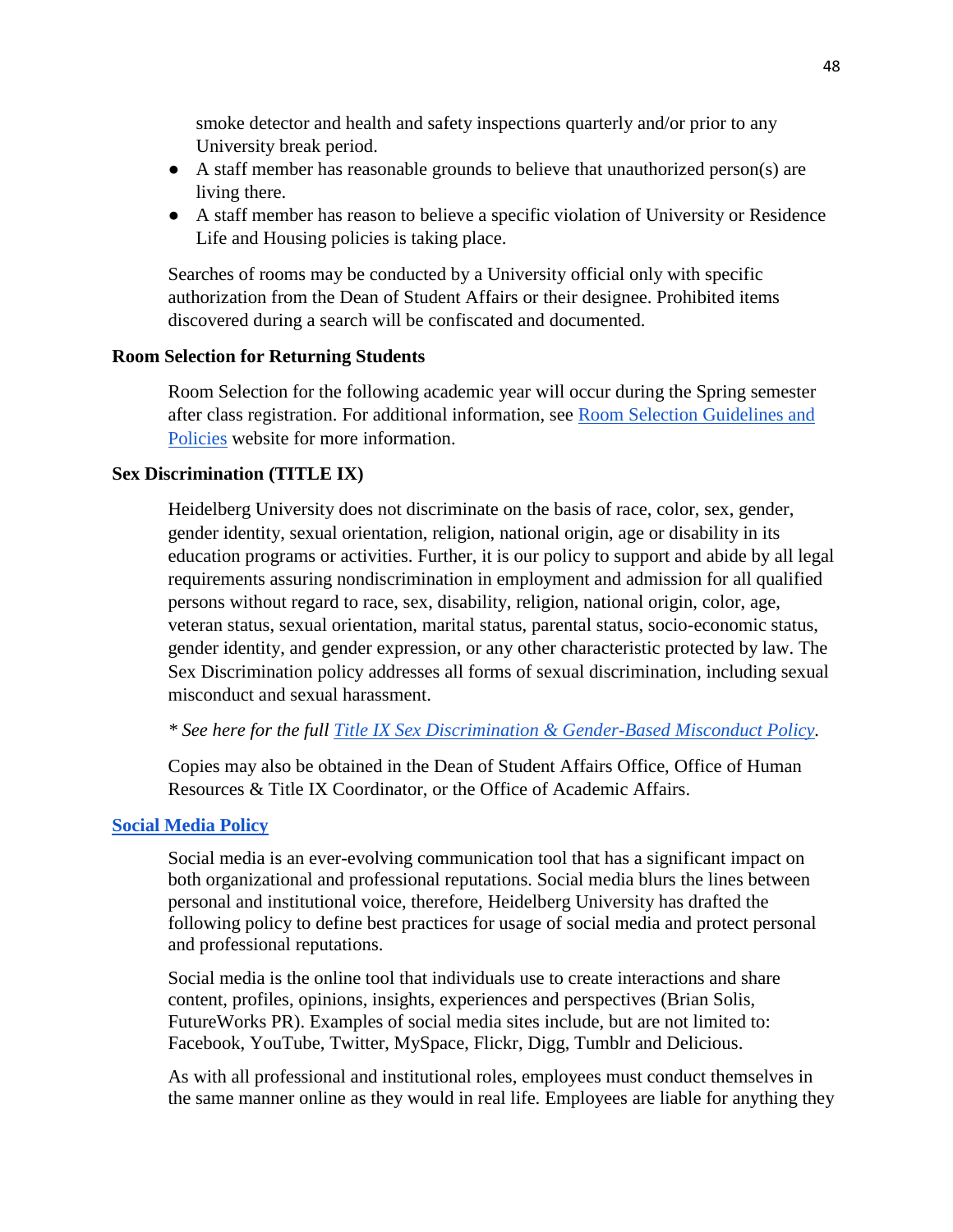put on social media sites, therefore, the same laws, guidelines and professional expectations that are applicable for interacting with students, parents, alumni and other University constituents apply to online usage.

# Section 1: Policies for all social media sites

- Protect confidential information: Do not post confidential information about Heidelberg University, students, employees or alumni on social media sites. Employees are required to follow federal requirements for information sharing such as Family Educational Rights and Privacy Act, NCAA Regulations, and all University privacy and confidentiality policies. Employees who choose to share confidential information accept the risk of disciplinary action, including termination.
- Respect copyright and fair use: When using social media sites, be aware of the copyright and intellectual property rights of the University and other individuals. For more information, consult Heidelberg University's [Computing Policies.](https://inside.heidelberg.edu/offices/cnit/it-policies-and)
- Don't use Heidelberg University logos for personal pages: Do not use any of the Heidelberg University logos or any other University images on personal social media sites. Do not use any Heidelberg logo to promote a product, cause or political party and/or candidate.
- Respect University time and property: University computers and time are to be used for University related business as approved by supervisors and in accordance with the Heidelberg University Computer, Network and Information Technology [Acceptable Use Policy.](https://docs.google.com/document/d/1-AUsKeuWd3CAECMUd0oVoS6dMbUOM-oVM9iA5qgMZ7I/preview)

# Section 2: Best Practices

The following guidelines are intended for those who will be posting on behalf of Heidelberg University; however, they are also helpful for anyone utilizing social media in any capacity.

- Think twice before posting: There is no privacy within the realm of social media. Anything posted on the Web and/or through a social media site becomes public. Search engines can turn up posts years after they are published. Furthermore, the Library of Congress is archiving tweets to keep a record of history. If you wouldn't feel comfortable saying something in a conference or to a member of the media, chances are you should not post it online either. If you are unsure whether or not you should post something, or how you should respond to a comment please contact the social media coordinator.
- Strive for accuracy: Be sure you have all of your facts straight prior to posting something through a social media site. Carefully review all content for spelling, grammatical errors, etc. It reflects very poorly on the institution to have errors in posts.
- Be respectful: Be mindful that content posted on a social media website encourages comments, feedback and discussion. All posted comments should be considered very carefully in light of the situation and how they will in turn reflect on the institution.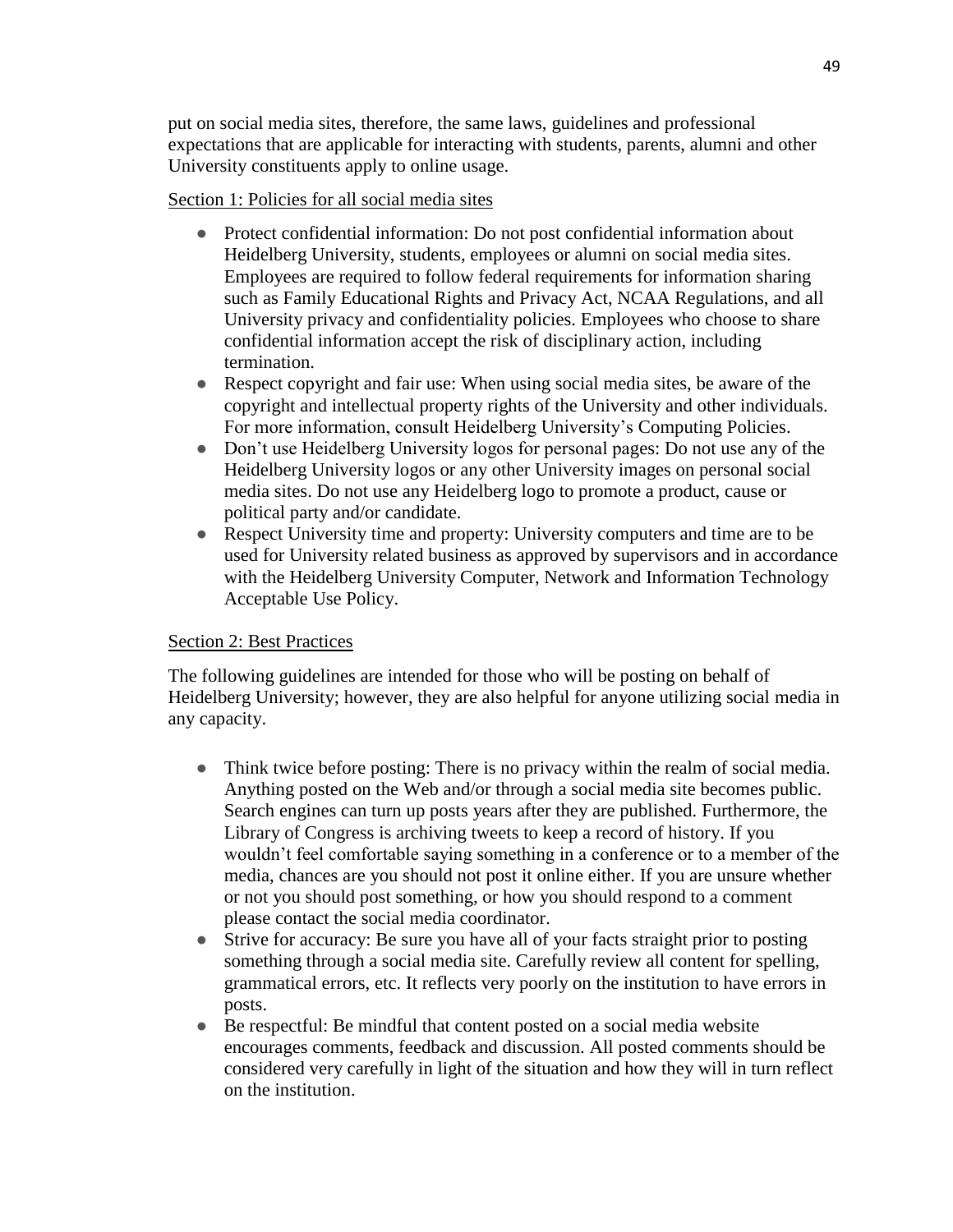- Remember your audience: Understand that your presence on a social media site is, or easily can be made, available to the public, which includes current and prospective students, employees, colleagues and peers. Consider this prior to posting to ensure that your post will not alienate, harm or provoke any of these groups.
- Personal sites: If you are active on a social media site and maintain the page in a personal capacity, please identify your views as your own. If you identify yourself as a Heidelberg University faculty or staff member online, you must make it clear that the views expressed through the site are your own and not necessarily those of the institution.
- Photography: Photographs posted on social media sites can easily be used by visitors in a manner other than their intended use. In order to protect your images, consider adding a watermark and/or posting images at 72 dpi and a resolution of approximately 800x600. Images posted at this size are not suitable for printing but satisfactory for viewing on the Web. Do not post photographs of children that are not your own.

### Section 3: Institutional Social Media

If you are posting on behalf of Heidelberg University, or any official University unit, you must adhere to the following policies in addition to all of the policies and guidelines listed in Sections 1 and 2.

- Notify the University: Departments or University units that either have a social media page or are interested in starting one should contact the social media coordinator at 419-448-2318 or by email. We aim to ensure that all institutional social media sites coordinate with other Heidelberg University sites and their content. All institutional pages must have a full-time employee appointed to be responsible for the content of the page.
- Acknowledge who you are: If you are representing Heidelberg University on a social media site, acknowledge this.
- Have a plan: Departments and University units who have a presence on social media sites should be mindful of their messages, audiences and goals. It is also imperative to develop a strategy to keep information up to date on all social media sites. Plan to add content at regular intervals.
- Link back to the University: Whenever possible, link back to the Heidelberg University website. Posts on social media sites should be brief, directing visitors to the content contained on the Heidelberg University website. When linking to a news article about Heidelberg, check first to see if there is a news article on the website that will satisfy your need. Heidelberg news articles can be located at [www.heidelberg.edu/news.](http://www.heidelberg.edu/newsevents)
- Protect our institutional voice: Anything that is posted on a social media site should protect the institutional voice of Heidelberg University. All posts must be composed in professional tone and remain in good taste. No individual Heidelberg University entity should create a social media site and represent the University as a whole. When naming pages and accounts, selecting profile pictures and icons, and choosing content, be sure to identify your particular department or unit rather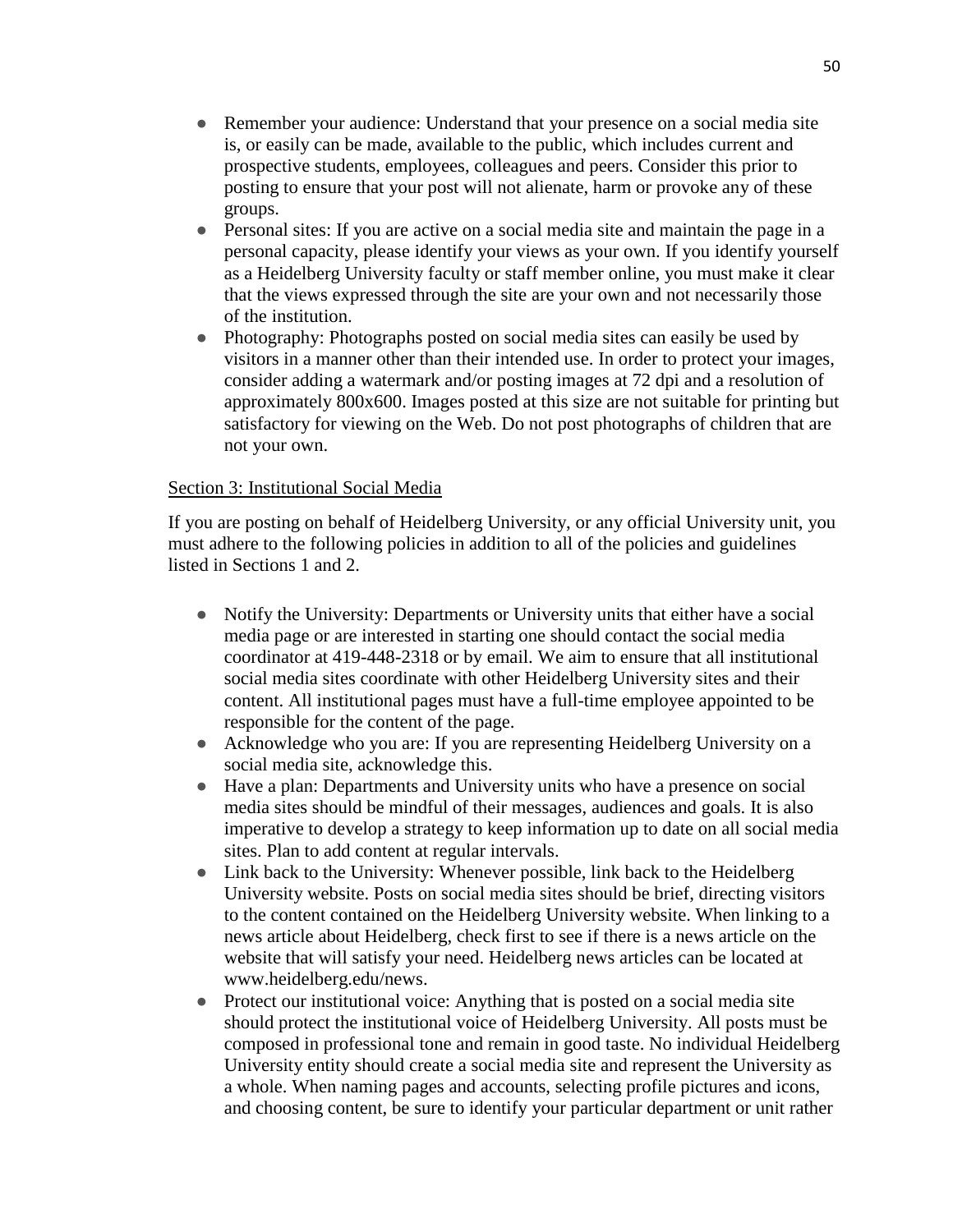than the University as a whole. If you need graphics or advice on graphics, contact the social media coordinator.

• Be respectful of the University: Again, know you are representing the University at all times when operating accounts or pages with Heidelberg University branding. Any defamation to the University and/or community will not be tolerated.

The technology that drives social media and Web communication is ever changing; therefore, this policy may be adjusted as issues arise to effectively protect and ensure that Heidelberg University's presence on social media sites remains professional and upholds the Heidelberg mission.

#### Section 4: Official Facebook Page Guidelines

Heidelberg University encourages interaction from Facebook users but is not responsible for comments or wall postings made by visitors to the page. Comments posted also do not in any way reflect the opinions or policies of the University. Heidelberg asks that people making comments on the page show respect for their fellow users by ensuring the discussion remains civil, especially since Facebook allows individuals 13 and older to join. Comments are also subject to [Facebook's Terms of Use.](https://www.facebook.com/legal/terms) Remember that your name and photo will be seen next to your comment, visible to all visitors to the page. We reserve the right, but assume no obligation, to remove comments that are racist, sexist, abusive, profane, violent, obscene, inappropriate, spam, that advocate illegal activity, contain falsehoods or are wildly off-topic, or that libel, incite, threaten or make ad hominem attacks on Heidelberg students, employees, guests or other individuals. We also do not permit messages selling products or promoting commercial, political or other ventures. Facebook encourages all users to utilize the "Report" links when they find abusive content. Additional rules apply to posts involving prospective student-athletes. If you have questions about the Heidelberg University Facebook Page, please contact the social media coordinator.

### **[Solicitation and On Campus/Off Campus Fundraising](https://inside.heidelberg.edu/sites/default/files/documents/fundraisingpolicy.pdf)**

To protect members of the campus community from annoyance, soliciting is not permitted on campus without the written authorization of the Office of University Advancement & Alumni Affairs (UAAA). Solicitation includes any form of business operation where funds and/or services are obtained through services provided. Students may not sell anything on campus without permission from the Office of University Advancement & Alumni Affairs (UAAA) and are prohibited from using any third-party payment platforms e.g. PayPal, Venmo, Eventbrite, Kickstarter, and the Square etc. as a means of collecting donated funds. In general, solicitation requests involving personal gain or by agencies or individuals from outside the University are not approved. In addition, door-to-door solicitation in residence halls by campus clubs, organizations, or individuals is prohibited. Heidelberg University depends upon the ongoing, increasing and generous financial support it receives each year from alumni, friends, parents, local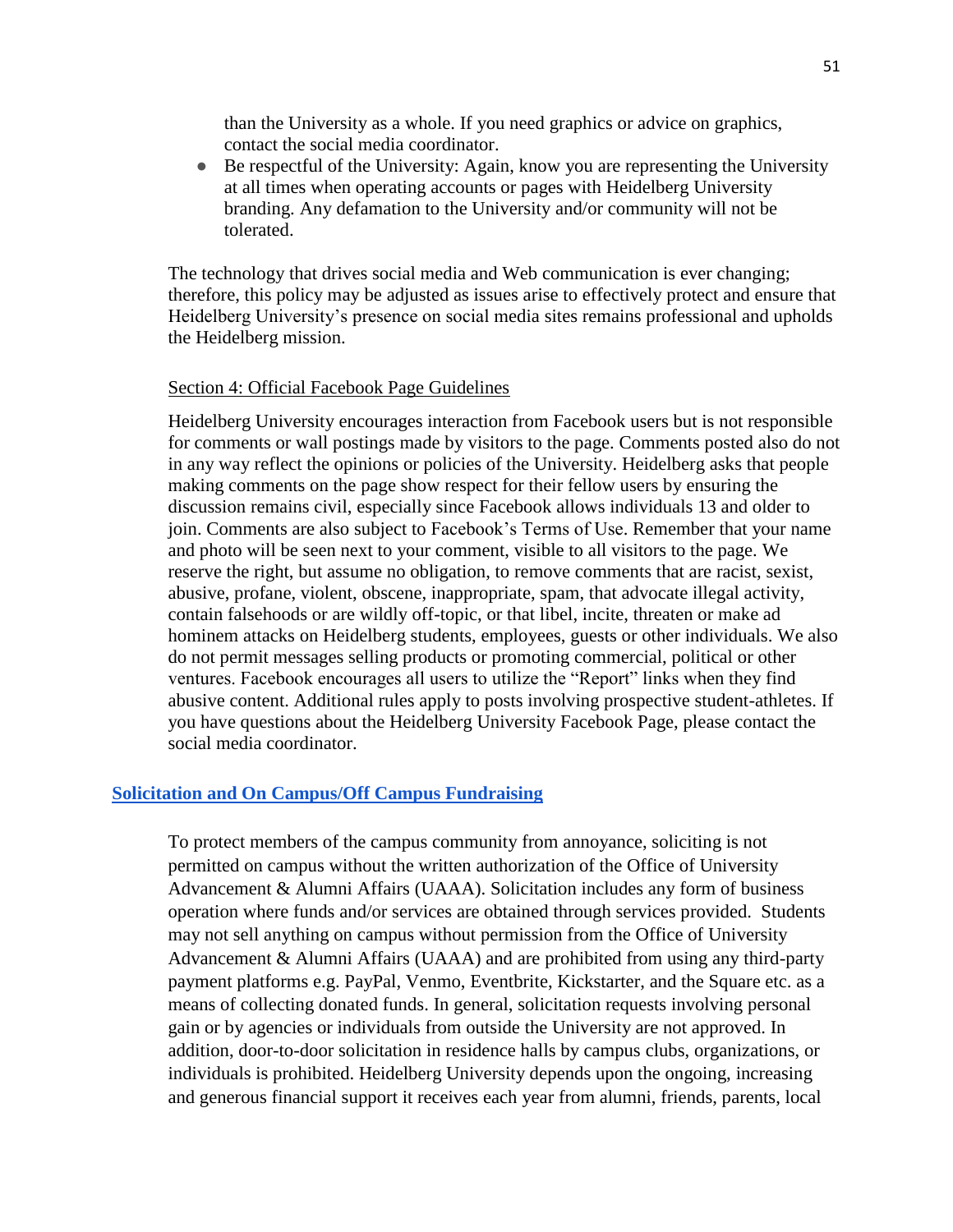businesses, corporations, foundations and other donors. All on and off-campus fundraisers must be requested 21 days prior to the proposed Fundraising Activity date by completing and submitting the [Campus Fundraising Activity Form](https://inside.heidelberg.edu/departments-offices/university-advancement/campus-fundraising-activity-form) and approved by the Office of University Advancement and Alumni Affairs (UAAA). In spite of the popularity of "crowdsourcing" websites such as gofundme.com, crowdrise and indiegogo.com, the Office of UAAA does not permit students, faculty or staff to fundraise on these third-party donation-based sites for any Heidelberg projects, events or programs. This does not mean we condone or encourage students to conduct these for individual efforts. Please review the university's fundraising policy located at [inside.heidelberg.edu/sites/default/files/documents/fundraisingpolicy.pdf](https://inside.heidelberg.edu/sites/default/files/documents/fundraisingpolicy.pdf) 

### **Sports, Fitness and Recreation**

Sports, fitness activities, equipment, and other recreational functions within the residence facilities increases the possibility of personal injury, damage, and/or creates disturbances. Athletic or fitness activities are to be confined to areas designated for such use (i.e., Saurwein or Athletic fields). There are designated areas on campus for softball, baseball, football, weights/weight-lifting/fitness equipment, frisbee, soccer, lacrosse, golf, tennis, volleyball, basketball, catch, etc. The use of University-owned housing and areas directly around the buildings for these activities is prohibited without permission from Residence Life and Housing. Therefore, those activities or items are not permitted for use within the residential areas. Students will be documented for using any sports/fitness equipment within the residential buildings. Security or hall staff may confiscate any sports/fitness equipment found being used within the residential buildings.

Bicycles left in hallways and by doorways or stored in residential rooms pose a fire and safety hazard. Bikes must be stored in designated areas on campus. Bicycles may not be ridden in University-owned housing.

Rollerblades, skates, skateboards, or self-balancing personal scooters may not be used in University buildings.

#### **Storage**

Storage is not available on campus. There are several private storage facilities in Tiffin or within the surrounding communities. Heidelberg does not endorse any particular storage facility but recommends students bring home all personal items or utilize an outside storage facility. Any personal items left at the end of the year will be donated or discarded and charges may be assessed to student's accounts.

### **Travel Policy (Driver Eligibility)**

Heidelberg University is dedicated to providing a practical and effective policy for managing the risks associated with University travel. The Driver Eligibility and [University Travel Policy](https://inside.heidelberg.edu/sites/default/files/documents/drivereligibilityuniversitytravelpolicy.pdf) is designed to promote the safety of Heidelberg University students, faculty, staff, volunteers and guests engaged in University travel. This policy applies to the following University sponsored trips, including but not limited to: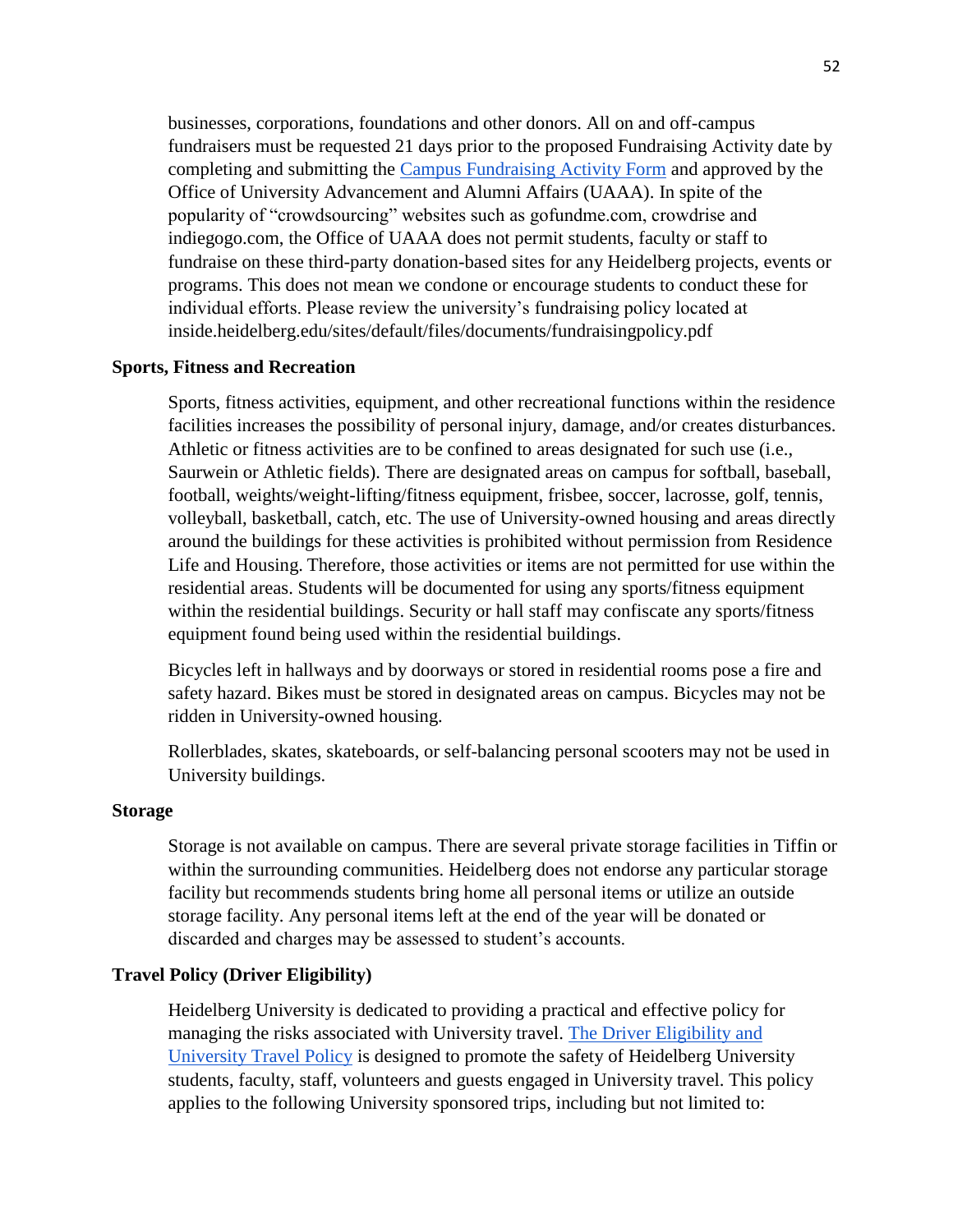1. Any travel involving a member(s) and/or coaches of an intercollegiate athletic team ("intercollegiate student-athlete") that is directly related to participation in intercollegiate athletics;

2. Any travel involving a member(s) of a sport club team recognized by Saurwein Health and Wellness Center ("sport club participant") that is directly related to participation in the sport club;

3. Any travel involving individual or multiple students associated with an academic class or student conference that directly relates to the university;

4. Any travel involving recognized student organizations and student groups that directly relates to university events;

5. Any travel involving faculty or staff that directly relates to University business. Personal vehicles for the above trips can only be used on a voluntary basis.

The University cannot require any student to drive their own vehicle for a required event. The owners/drivers must provide their own insurance coverage. All travelers choosing to ride in a private automobile do so voluntarily and at their own risk. The University does not insure or accept liability for any damage, loss or injury resulting from use of a private vehicle. An employee who is traveling on University related business and is involved in an accident must report the incident as soon as possible to their direct supervisor and the Chief Human Resources Officer.

#### **Tobacco-Free Campus**

Heidelberg University remains committed to the health and wellness of its employees, students and the broader campus community. Among the efforts to be implemented by the University are efforts to promote and assist health awareness, wellness, and smoking/tobacco cessation and to enhance air quality and concern for the health and wellness of others throughout campus. Though possession is not a violation, smoking, the use of smokeless tobacco products, and the use of electronic smoking devices is prohibited in all facilities owned or leased by Heidelberg University and on the grounds of any property owned or leased by the University. This means all buildings owned or controlled by Heidelberg University, including shelters, indoor and outdoor athletic facilities, walkways, sidewalks, residence halls, and parking lots. Smoking, the use of smokeless tobacco products, and the use of electronic smoking devices is prohibited on sidewalks that adjoin University property. Smoking, the use of smokeless tobacco products, and the use of electronic smoking devices is also prohibited in any vehicle or equipment owned, leased or operated by Heidelberg University. Students, faculty, and staff violating this policy may be subject to University action. Visitors who violate this policy may be denied access to Heidelberg University campus and may be subject to prosecution for trespass. Smoking is defined as inhaling, exhaling, burning of any lighted cigar, cigarette, shisha pipe, pipe, water pipe (hookahs) or other lighted smoking device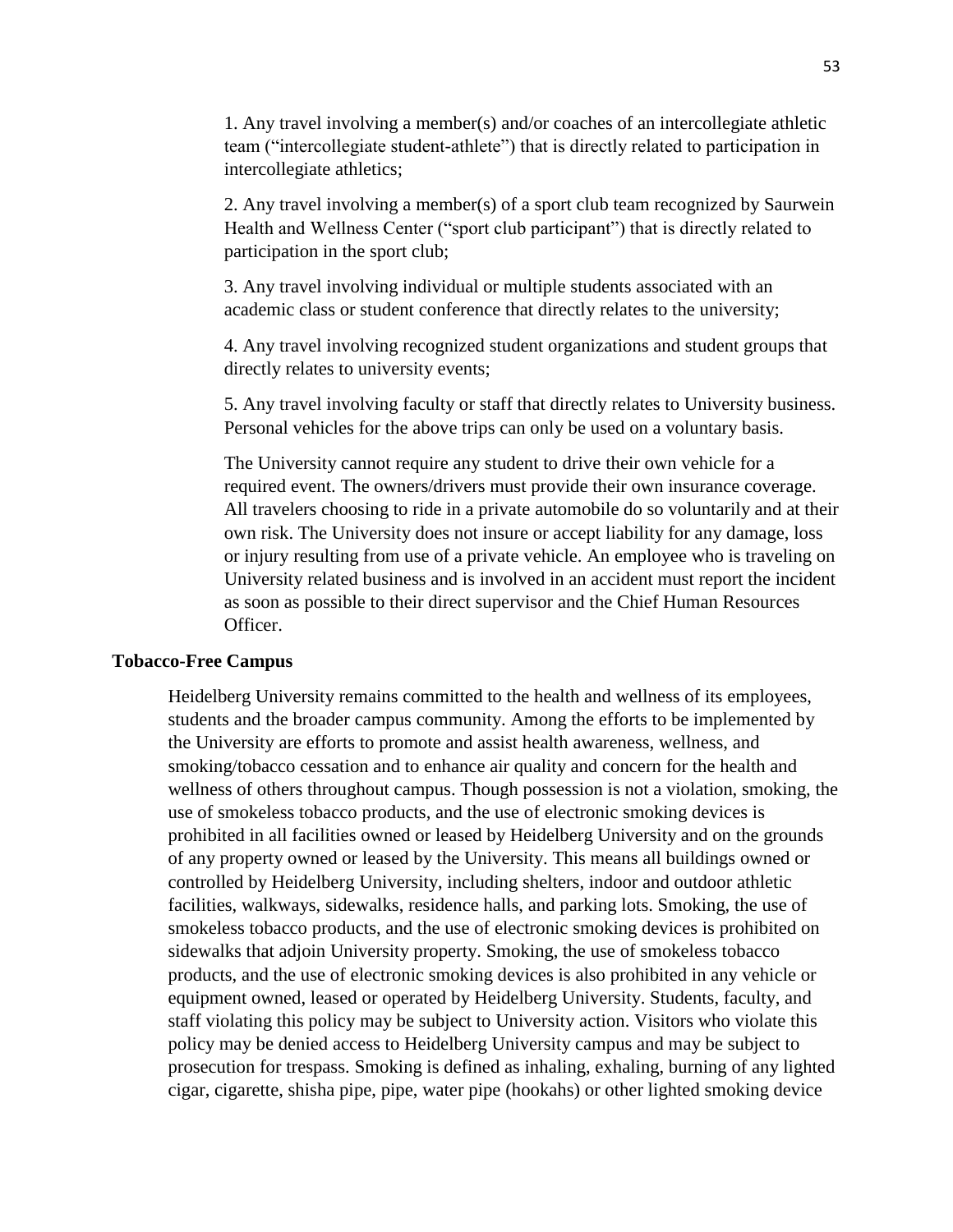for burning tobacco or any other plant. Smokeless tobacco includes, but is not limited to, chew, snus, snuff, sticks, strips and orbs.

Electronic smoking devices, commonly referred to as electronic cigarettes or e-cigarettes, are battery operated devices and closely resemble cigarettes. For the purpose of enforcement, the presence of smoking devices, smokeless tobacco or electronic smoking devices in a residence facility may be reasonable grounds for Residence Life and Housing staff or Security to question and/or document an alleged violation. As such, students are cautioned to use good judgment within this setting.

#### **Vehicles**

All Heidelberg University students are eligible to have one (1) vehicle on campus. All Heidelberg University students must register their vehicle annually within the first five (5) days of their first class or five (5) days following the acquisition of a new vehicle. There is a \$100 registration fee for students living on campus, and a \$50 registration fee for students who commute. Failure to register a vehicle will result in a \$75.00 fine for each ticket issued. Faculty and staff must register all vehicles driven to campus within the first five (5) days of their date of hire. To register your vehicle, log onto OASIS, and click on "Personal Information." Once your registration is complete, you may pick up your parking hanger by presenting your student ID at the Business Office. Vehicle Registration fees are billed to the student's account. The issued parking hanger must be hung on the inside rearview mirror so the numbers are visible from the outside of the vehicle. Purchasing a parking permit does not guarantee that a parking space will be provided. Students who choose to bring vehicles to campus must follow these guidelines:

According to Ohio law, all motor vehicles must carry personal and property liability insurance. The University has no liability, and assumes none, for a student driving or riding in a private car, nor does the University assume any responsibility for the loss or damage to motorized vehicles brought to campus or for liability whatsoever related to the ownership or use of student vehicles.

The owner and/or operator of a motor vehicle is responsible for any fines and costs incurred by the user of the vehicle.

Any fines incurred must be paid at the Business Office five (5) days from the date of issue. Fines not paid within five days will be posted to the student's account.

Abandoned Vehicles - No person shall willfully leave an abandoned vehicle on University property for more than 72 hours when classes are not in session without permission of the Office of Campus Safety & Security. The driver of any inoperable vehicle must notify Campus Security of the location of the vehicle, the nature of the problem and when the vehicle will be moved.

Any abandoned vehicle remaining on University property more than 72 hours without permission from the Office of Campus Safety & Security will be towed at the owner's expense. The University will make reasonable attempts to contact the owner or driver of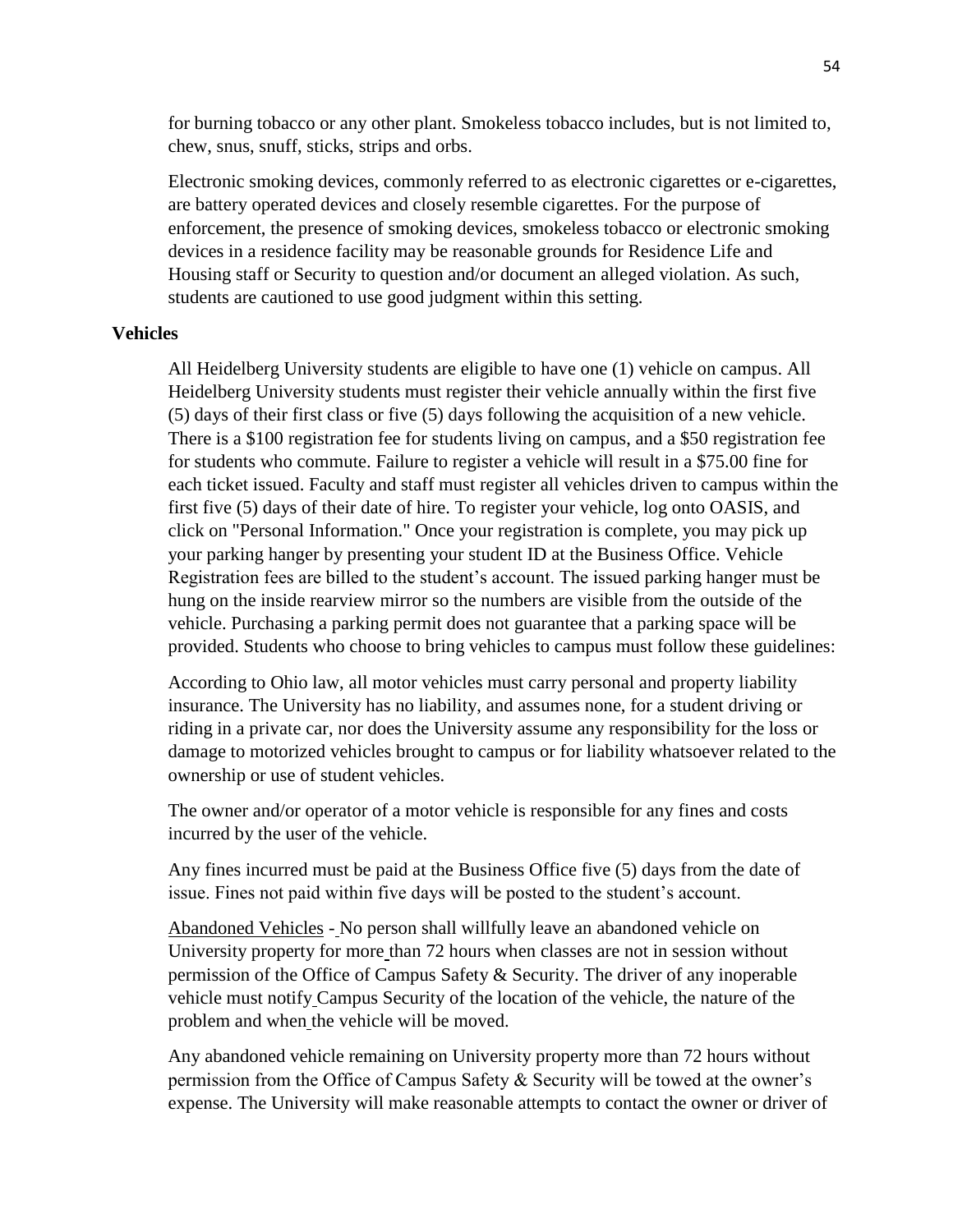the vehicle through the University's vehicle registration system. Vehicles not listed in the registration system will be reported to the Tiffin police department.

An abandoned vehicle as defined by the Ohio Revised Code (Section 4513.64) is a motor vehicle that has been so left without permission or notification.

Temporary Parking Permit for Visitors - Visitors are not charged for temporary visitor permits. A temporary visitor permit can be obtained from the Office of Campus Safety & Security in the Campus Center, Office 129 or by email at [campus](mailto:campus-security@heidelberg.edu)[security@heidelberg.edu.](mailto:campus-security@heidelberg.edu) The temporary visitor permit must be displayed on the dashboard of the visitor's vehicle.

Visitors to the Admission Office are welcome to use Parking Lot A. A temporary parking permit will be provided to you by the Admission Office. Visitors conducting business with offices in University Hall or Founders Hall are welcome to use the 15 minute parking spaces in Parking Lot A. Visitors using Parking Lot A for longer than 15 minutes must obtain a temporary parking permit from campus security.

Visitors to the Athletic Department between the hours of 7:00am and 5:00pm on Monday-Friday are welcome to use Parking Lots F and G. A temporary parking permit will be provided to you by the Athletic Department or you can contact the Office of Campus Safety & Security. Visitors for Athletic Events in Seiberling Gymnasium or Hoernemann Stadium should use Parking Lots F and G or the Lots at Peaceful Valley for Baseball and Softball or Hidden Valley for Soccer. NO parking permit is required for Athletic Events.

Overnight visitors must park in Lot G and obtain a temporary parking permit from Campus Security. All other visitors must use Parking Lots F and G and obtain a temporary parking permit from Campus Security.

Restricted Parking Areas/No Overnight Parking - Several parking spaces on campus are restricted for specific use. Parking spaces marked 'Handicapped' 'Service Vehicle' or 'University Vehicle' are restricted at all times. The following lots are restricted for the use noted. Restrictions apply from 8:00am – 5:00pm Monday through Friday. Overnight parking in these lots is not permitted. Campus Security will ticket any vehicle parked in these lots after 2:00am.

- Lot A University Hall lot President, Provost, Admissions visitors and guests of Heidelberg University
- $\bullet$  Lot B Founders lot Faculty and staff
- Lot D Berg Bistro 1850 guest dining only
- Lot E Faculty/Staff area next to the education building directly behind France Residence Hall is Faculty/Staff only
- Lot F Gillmor lot Faculty, staff, commuters and visitors
- Lot J Aigler lot Faculty, staff and commuters
- $\bullet$  Lot K Brenneman lot Faculty and staff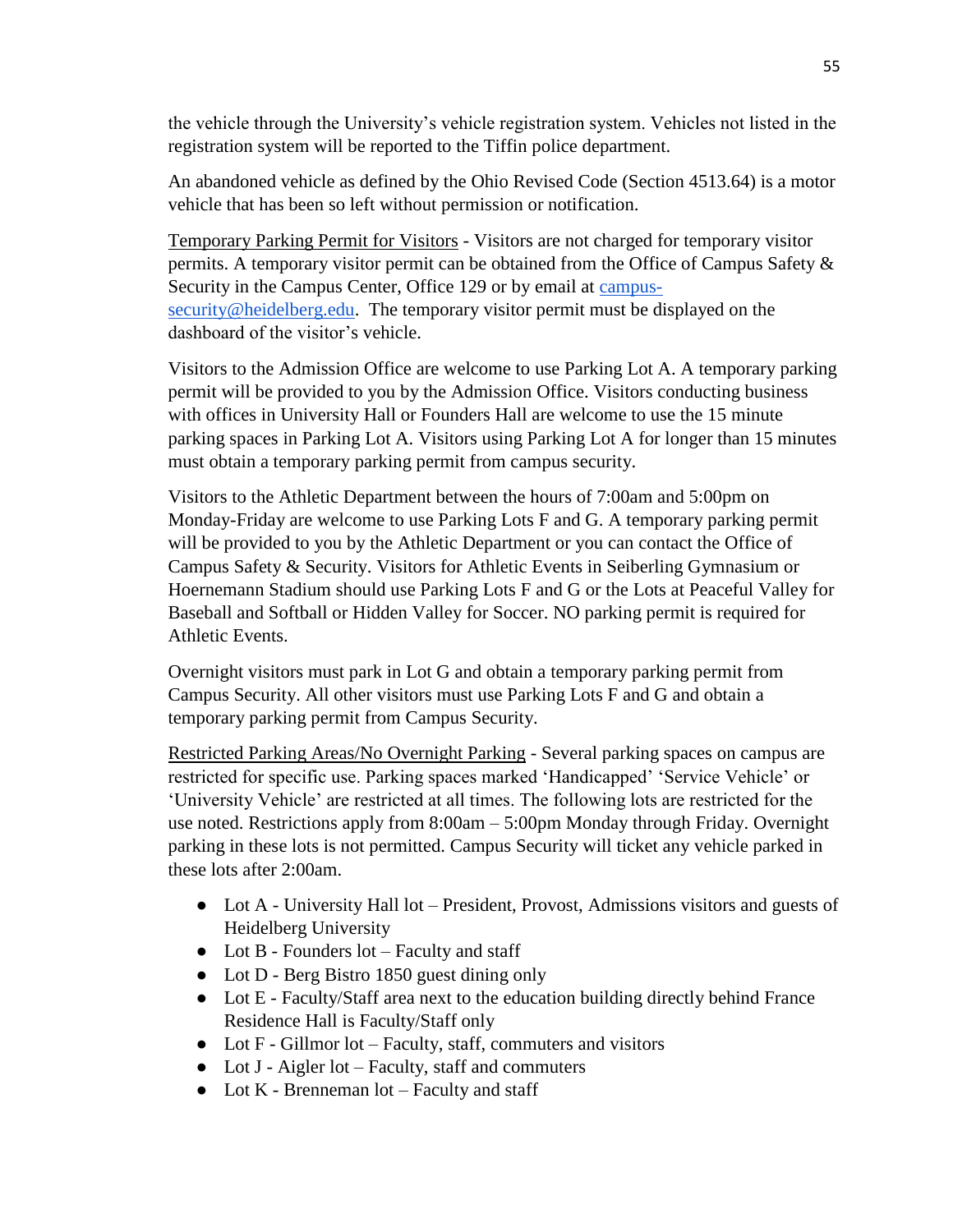Berg Bistro 1850 - Community guests dining at the Berg Bistro 1850 and Parkhurst business partners and vendors are welcome to park in Lot D. Faculty, staff, and students are not permitted to park in Lot D at any time, even when dining in the Bistro.

24-Hour Parking - Vehicles registered to residential students may park in these lots 24/7.

- Lot C Lot on north side of tennis courts next to railroad tracks
- Lot E Lot behind Brown Hall and France Hall
- Lot G Large lot beside Rock Creek on Rebecca Street
- Lot H King Hall East lot
- Lot I Krieg Hall lot

### *Ticket Fines*

Any vehicle that is operated without due regard for safety within the campus area will be ticketed. The following fines will be placed on a student/employee account for violation that may occur:

- 1. Failing to register vehicle \$75.00
- 2. Parking in a handicapped space \$50.00
- 3. Parking in a fire lane \$50.00
- 4. Parking in a Faculty, Staff, or Commuter space \$35.00
- 5. Failing to display parking registration tag \$25.00
- 6. Parking or driving on grassed area or sidewalk \$25.00
- 7. Overnight parking violation \$25.00
- 8. Failing to park in a marked stall \$25.00
- 9. Parking in a restricted area \$25.00
- 10. Parking in or blocking a driveway \$25.00
- 11. Parking in the National Machinery Lots \$25.00
- 12. Parking in HeidelBean customer spaces \$25 1st ticket, fine increase by \$25 each additional ticket

### *Billing Process*

An email will be sent explaining the reason for the ticket, the fine and the appeal process. Parking fines will be billed to the student or employee account. Fines are to be paid in the business office.

### *Appealing Your Ticket*

If you receive a ticket you have five (5) class days to appeal the ticket. If the ticket is not waived or appealed, the fine will be billed to your student or employee account. All appeals for a violation must be submitted via email to the Director of Campus Safety & Security at *irhoade1@heidelberg.edu* within five (5) class days. The responsibility of finding a designated parking space rests with the vehicle owner/operator. Lack of space is not considered a valid excuse for violating parking regulations. Other unacceptable reasons for appealing a ticket include but are not limited to: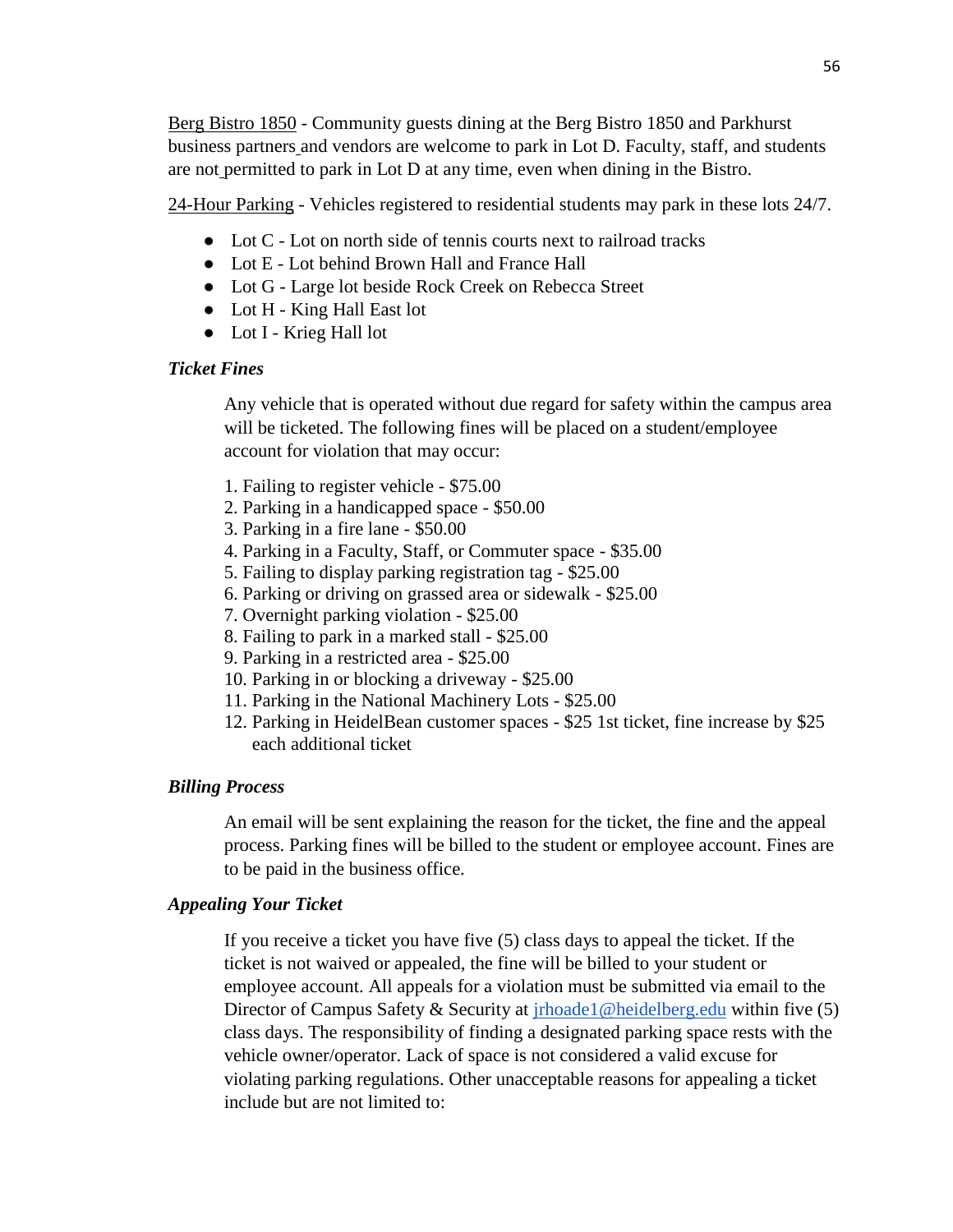- 1. I only parked illegally for a few minutes
- 2. I was late for a class or event
- 3. I did not know the parking regulations
- 4. I parked there before and did not receive a ticket
- 5. Bad weather, train, etc.

#### *Parking in the Community*

Heidelberg University will work with its neighbors to address issues that arise from inappropriate parking in the surrounding neighborhoods. It is inappropriate to park across a private resident's driveway, to park longer than 48 hours on public streets, or in the National Machinery parking lots (which are east of France Hall and Williard Hall). Violators are subject to potential tickets and or fines, and towing (at the owner/operator's expense) by the Tiffin City Police Department.

### *Towing*

The Office of Campus Safety & Security will contact the Tiffin City Police Department to have vehicles towed at the vehicle owner/operator's expense for the following reasons:

- 1. emergency situations
- 2. blocking other vehicles
- 3. creating a safety hazard
- 4. abandoned/disabled vehicles
- 5. any other situation determined necessary

The owner/operator of the vehicle will be responsible for all towing expenses and/or ticket fines. Any damages incurred as a result of the vehicle being towed will be the responsibility of the owner/operator. On campus parking privileges will be suspended until all ticket fines and registration fees are paid.

#### *Special Needs Parking*

Special needs parking will be coordinated and managed by the Office of Campus Safety & Security and should be requested by contacting Campus Safety & Security at [campus-security@heidelberg.edu.](mailto:campus-security@heidelberg.edu) Reserved spaces are not guaranteed and will be approved based on need and availability.

### **Weapons**

The Heidelberg University Board of Trustees mandates the following ban on all weapons. Additionally, the Board gives the administration the authority to enforce this policy. The possession, manufacture, transfer, sale, or use of weapons by anyone on University property, which includes personal vehicles, or at any University event, without the written authorization of Heidelberg University, is expressly prohibited. Likewise, the possession, manufacture, transfer, sale, or use of weapons is prohibited while conducting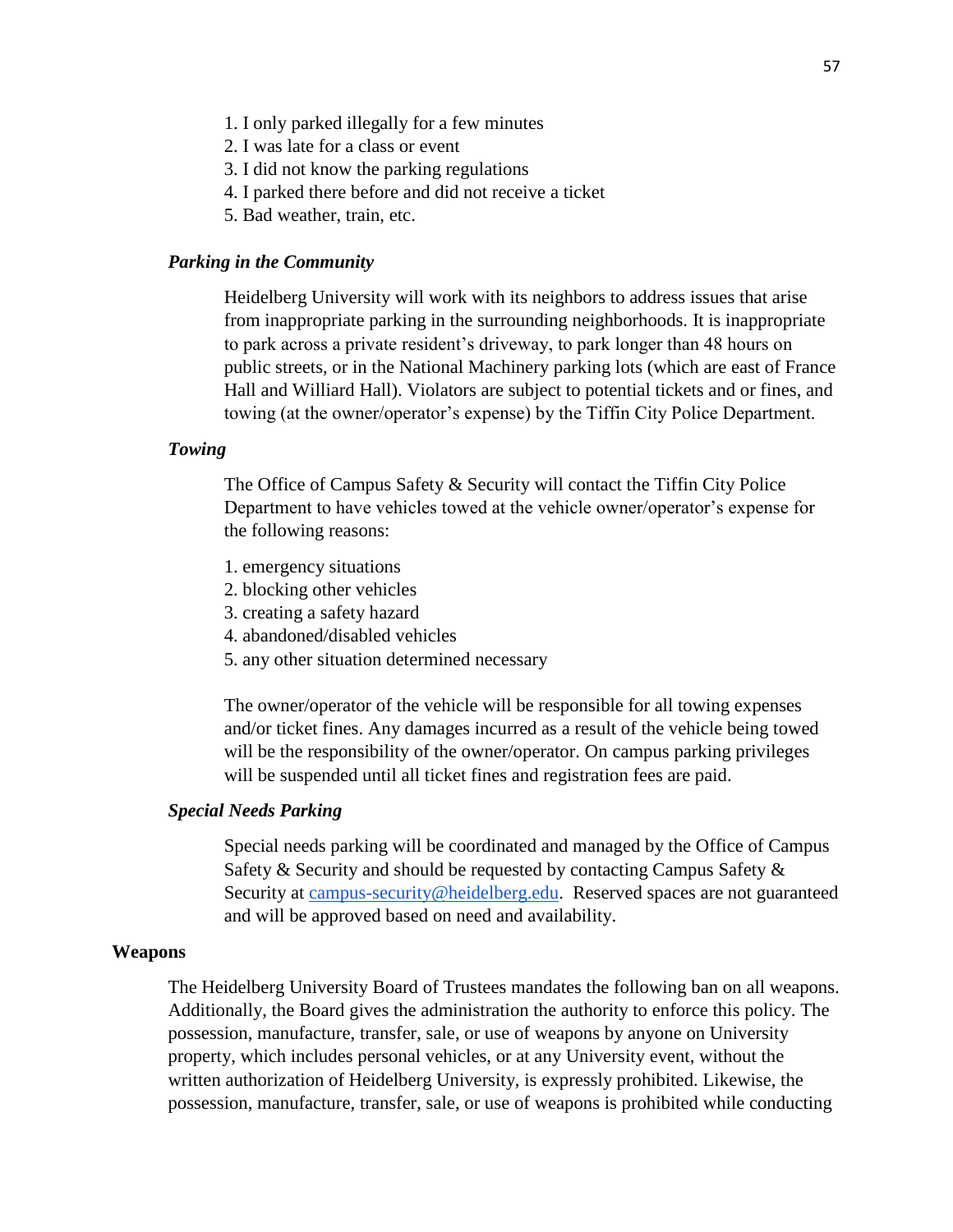University business, whether or not on University property, or at a University sponsored event. This prohibition exists whether or not a federal or state license to possess a weapon has been issued to the possessor. Weapons are defined as any device or substance that is designed, used, or likely to be used to cause bodily harm, or property damage. Included are firearms, which are defined as any gun, rifle, pistol, handgun or device designed to fire bullets, BBs, pellets, or shots (including paintballs), or other projectiles, regardless of the propellant used. Other weapons include but are not limited to Taser/stun guns, knives with fixed blades, switchblades, spring-loaded knives, pocket knives, kitchen utensils not used for their intended purpose, martial arts weapons, bow and arrows of any type, swords, brass knuckles, sling shots, explosives, or incendiary devices. This prohibition includes other items deemed by the Office of Campus Safety and Security to be dangerous, including but not limited to hazardous chemical or biological material of any sort, displays or collections of the weapons, ornamental weapons and ornamental ammunition. Prohibited items are subject to the immediate removal of the weapon from University property or at the University event.

Any member of the University community who observes an individual possessing, manufacturing, transferring, selling, or using a weapon and who reasonably believes that the individual is doing so without the consent of Heidelberg University should immediately report this to the Office of Campus Safety and Security. Likewise, any member of the community who observes unattended items they reasonably believe to be weapons should also immediately contact the Office of Campus Safety and Security with a description and location of these items.

The only exceptions to this policy are:

1. Authorized law enforcement officers or authorized military personnel, acting on behalf of and within the scope of their official duties, and to the extent they are legally permitted to possess weapons in the State of Ohio.

2. Persons legally permitted to possess weapons in the State of Ohio, to the extent that such possession is necessary as a part of an academic, research, or work related activity. Such use must have received prior written approval by the Director of Campus Safety and Security.

3. A State of Ohio Concealed Handgun licensee, who is transporting a handgun and where the handgun and all of the ammunition remains inside the person's privatelyowned motor vehicle while the person is physically present, or each handgun and all the ammunition is locked within the trunk, glove box or enclosed compartment or container within or on the person's privately-owned motor vehicle and the vehicle is in a location where vehicles are permitted.

#### **Withdrawal from the University**

A withdrawal from the University occurs when a student wishes to drop all of their courses within a semester or does not plan to return for a semester following their current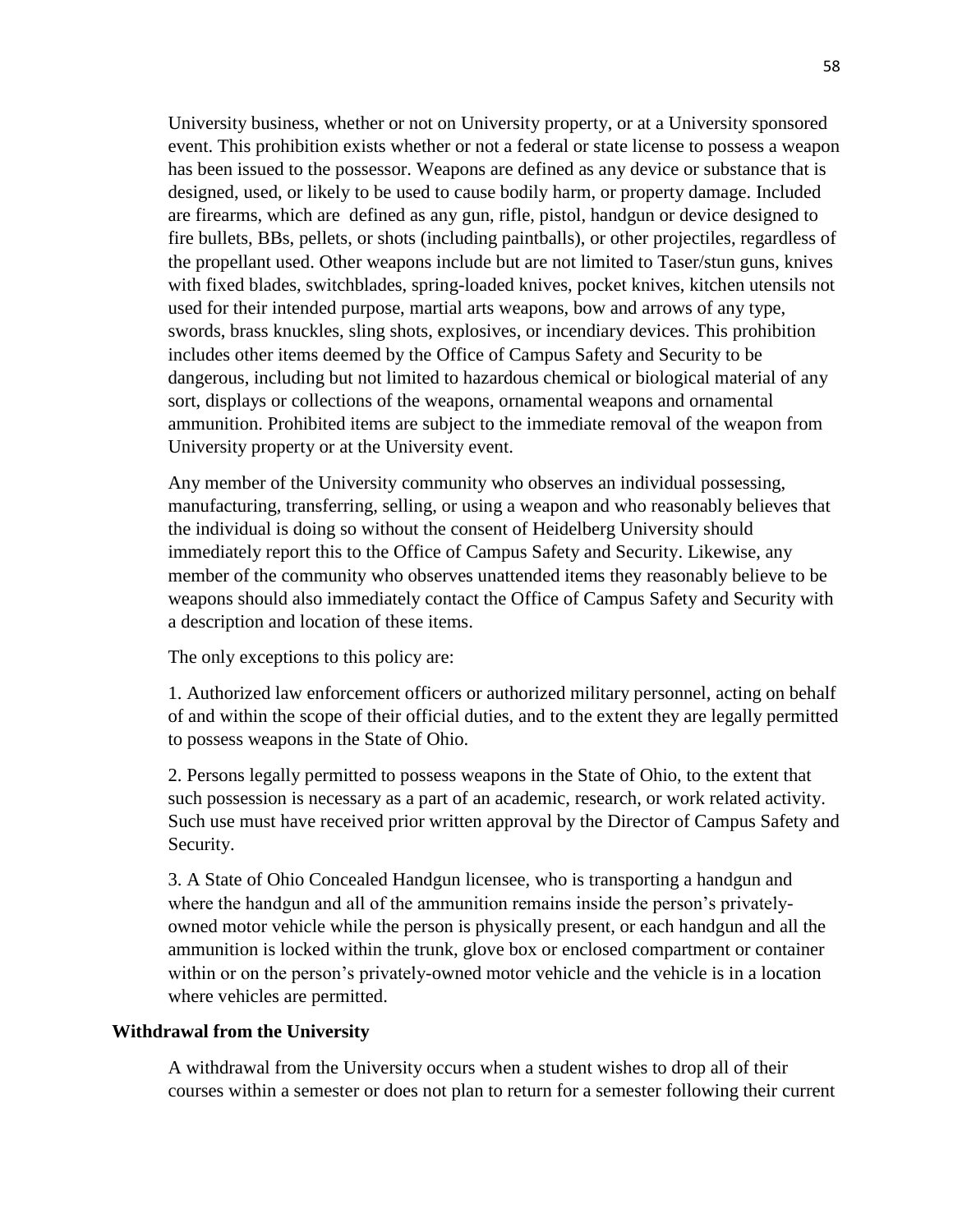enrolled semester. Students who wish to withdraw should complete the on-line withdrawal form in their OASIS account. (Please go to your OASIS account and login. Select the Student tab, and then select Registration. There you will find a link to Online Withdrawal Form. To begin the form choose Tiffin Campus and Select Term (which is the last term that you attended classes). Next, Start a new online withdrawal form. After completing the form, students must meet with the Dean of Student Affairs, or a designee, for an exit interview to determine their withdrawal date. The Dean of Student Affairs Office will assign a withdrawal date based on the criteria below:

1. The student's withdrawal date will be determined by the date the student submits an official intent to withdraw notice to the Dean of Student Affairs Office. Typically, this notice is submitted through the student's OASIS account.

2. If records show that a student attended classes later than the date submitted to the Dean of Student Affairs office, then the last date recorded by a class instructor will be used as the date of withdrawal.

3. If records show that, at a date later than any date cited above, the student met with an advisor, participated in a study group or academic support activity, completed assignments in Moodle, or had some other documented academic interaction with university personnel, then a determination shall be made by the Dean of Student Affairs Office as to whether the date of the activity will serve as the effective date of withdrawal.

4. If the Dean of Student Affairs office determines that the student, through no fault of their own, was unable to submit a timely, official withdrawal notice to the Dean of Student Affairs Office, then the Dean of Student Affairs Office may determine a withdrawal date earlier than the official notice date based on class attendance, completed assignments in Canvas, attendance at a meeting with an advisor, attendance at a study group, or any other academic interaction with university personnel.

5. Finally, if the last date of attendance cannot be determined, then the last date of final exams may be used. A student may rescind an official notification to withdraw by submitting a written statement to the Dean of Student Affairs Office that they are continuing to participate in academic activities and intend to complete the enrollment period. The rescind notice must be submitted prior to the end of the enrollment period in which the student was withdrawn.

### Leave of Absence (Stop Out)

Students are expected to enroll in consecutive Fall and Spring terms until their degree is complete. If a student chooses to take time away from Heidelberg University for any reason, they can request a Leave of Absence. Students requesting a Leave of Absence should complete the Withdrawal Form located in OASIS. After completing the form, the student must meet with the Dean of Student Affairs as soon as possible for final approval.

Eligibility Requirements - To be eligible for a Leave of Absence, students must be eligible to register for classes and meet the following criteria: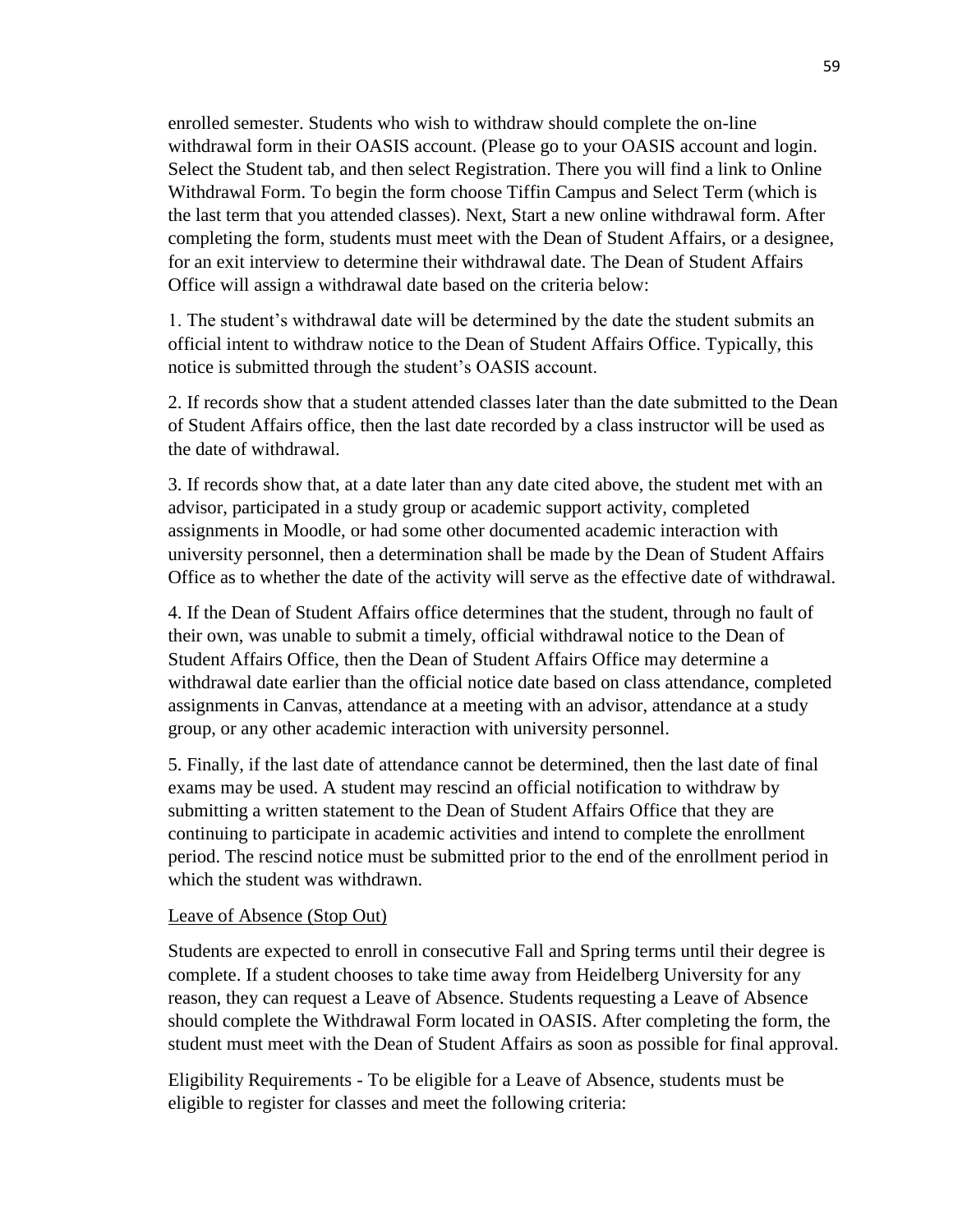1. Be a degree-seeking student.

2. Be registered during the semester immediately prior to the beginning of the Leave of Absence,

3. Students who were admitted as new first semester freshmen or transfer students but did not attend any classes are not eligible for a Leave of Absence. Instead, they should contact the Office of Admissions.

4. Be in good academic standing, on academic watch or probation.

5. Have no hold (e.g., conduct, financial, etc.) which would normally restrict registration.

Students are permitted a Leave of Absence for no more than two semesters. Students on a Leave of Absence and ready to return must contact the Office of Admissions to reactivate their account. Students on a Leave of Absence are not considered enrolled at the University and do not have access to any amenities that are associated with full time enrollment.

### Administrative Withdrawal

Students are expected to be properly registered for courses prior to the initial drop/add date as outlined in the University catalog. Additionally, students are expected to regularly attend all courses in which they are enrolled. A student may be administratively withdrawn from one or more of their courses, or from the University when:

1. The student is not registered for classes prior to the semester drop/add date.

2. The student has not attended courses for which they are registered prior to the semester drop/add date.

3. The student's attendance and work for over half of those courses is erratic.

4. The student is on academic probation and is not following through with expectations for academic recovery.

Undergraduate students are administratively withdrawn the semester immediately following the last date of attendance. Graduate students are administratively withdrawn one year following the last semester attended.

### Readmission/Reactivation

Students who have withdrawn, taken a leave of absence, or were administratively withdrawn but wish to return to the University will follow the readmission policy with the Admission Office.

### Withdrawal For Medical Reasons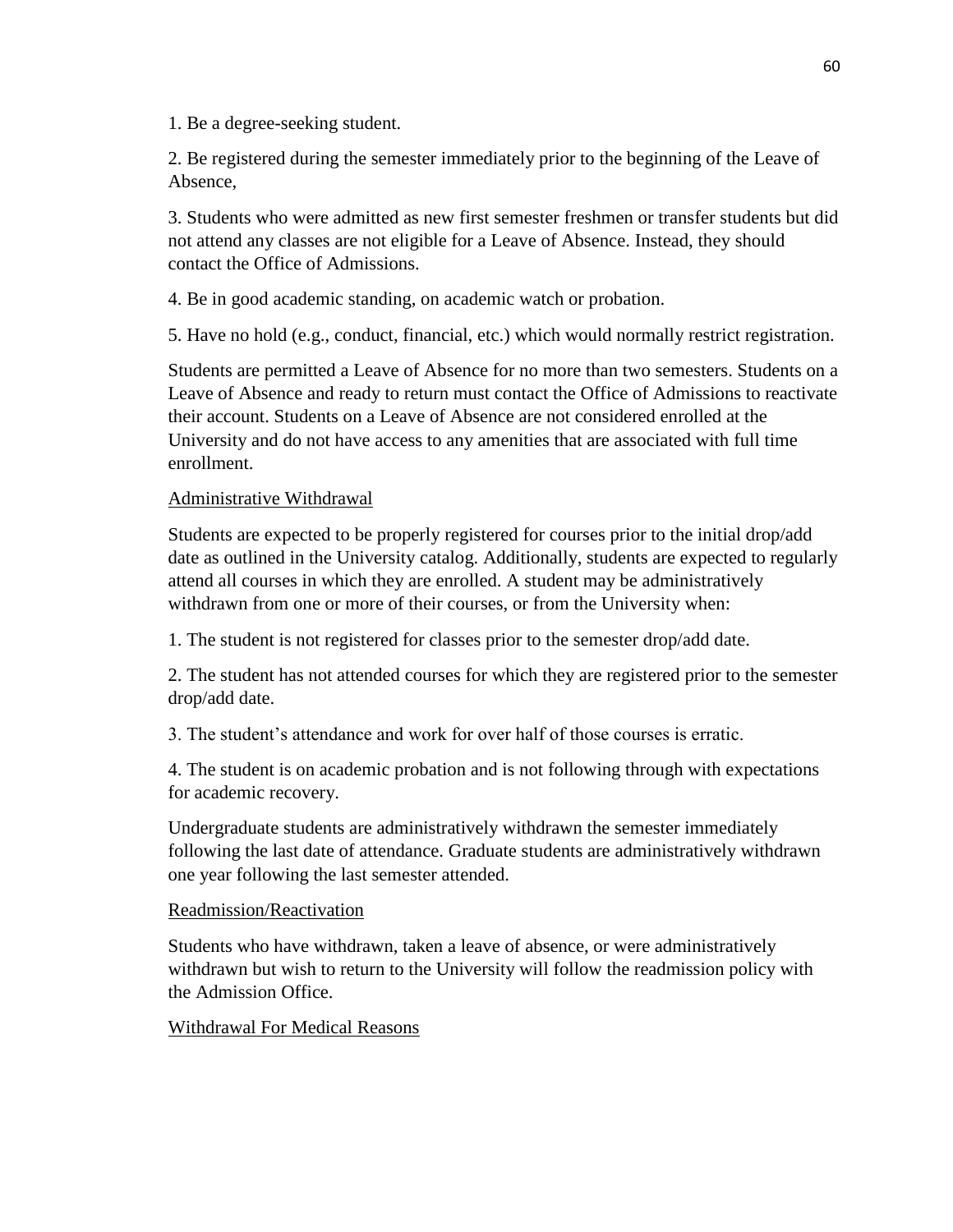Appropriate action may be implemented when there is clear and convincing evidence that certain physical, psychological, or emotional health conditions interfere with the student's ability to function effectively in the academic environment, i.e.:

1. The student's state of health poses a substantial danger to the health or wellbeing of other members of the University community; or

2. The student is suffering from a mental disorder and as a result of that disorder engages or threatens to engage in behavior which:

a. Poses a substantial danger or risk of causing harm to self or to others;

b. Poses a substantial danger or risk to University property, or to the property of another member of the University community; or

c. Results in conduct which substantially impedes or disrupts the authorized activities of other members of the University.

When the health of a student is alleged to be as defined above, the Dean of Student Affairs, or designee, shall consult with the student about the student's health status. If the Dean of Student Affairs decides it is necessary, the student may be required to submit to examination(s) deemed sufficient by the University health service, or other person/agency deemed by the Dean of Student Affairs, to evaluate such condition. The office of the Dean of Student Affairs will then review the case, including any medical evidence or opinion available, and determine appropriate University action. If the student fails to submit to an examination, or fails to furnish relevant health condition information, or if the review by the Dean of Student Affairs discloses the existence of an immediate danger to the University community as described above, the student may be subject to one or more of the following measures:

• conduct action:

• an immediate involuntary order to leave the campus;

• conditions appropriate to protect the University community may be placed upon continued enrollment; or immediate involuntary withdrawal from the University with an order to leave the campus.

In arriving at appropriate action, the Dean of Student Affairs will take into account reasonable action on the part of the University to accommodate the student's condition. Involuntary withdrawal will be used as a last resort.

If a student has been ordered to leave the campus, withdraw, or otherwise experienced modification of enrollment status by reason of health conditions enumerated described above, the student may petition for revision of that status through the office of the Dean of Student Affairs. Such request must be accompanied by supporting documentation that the conditions for revision of enrollment status have been fulfilled, and/or that the health condition has changed sufficiently to make such revision appropriate. Upon receipt of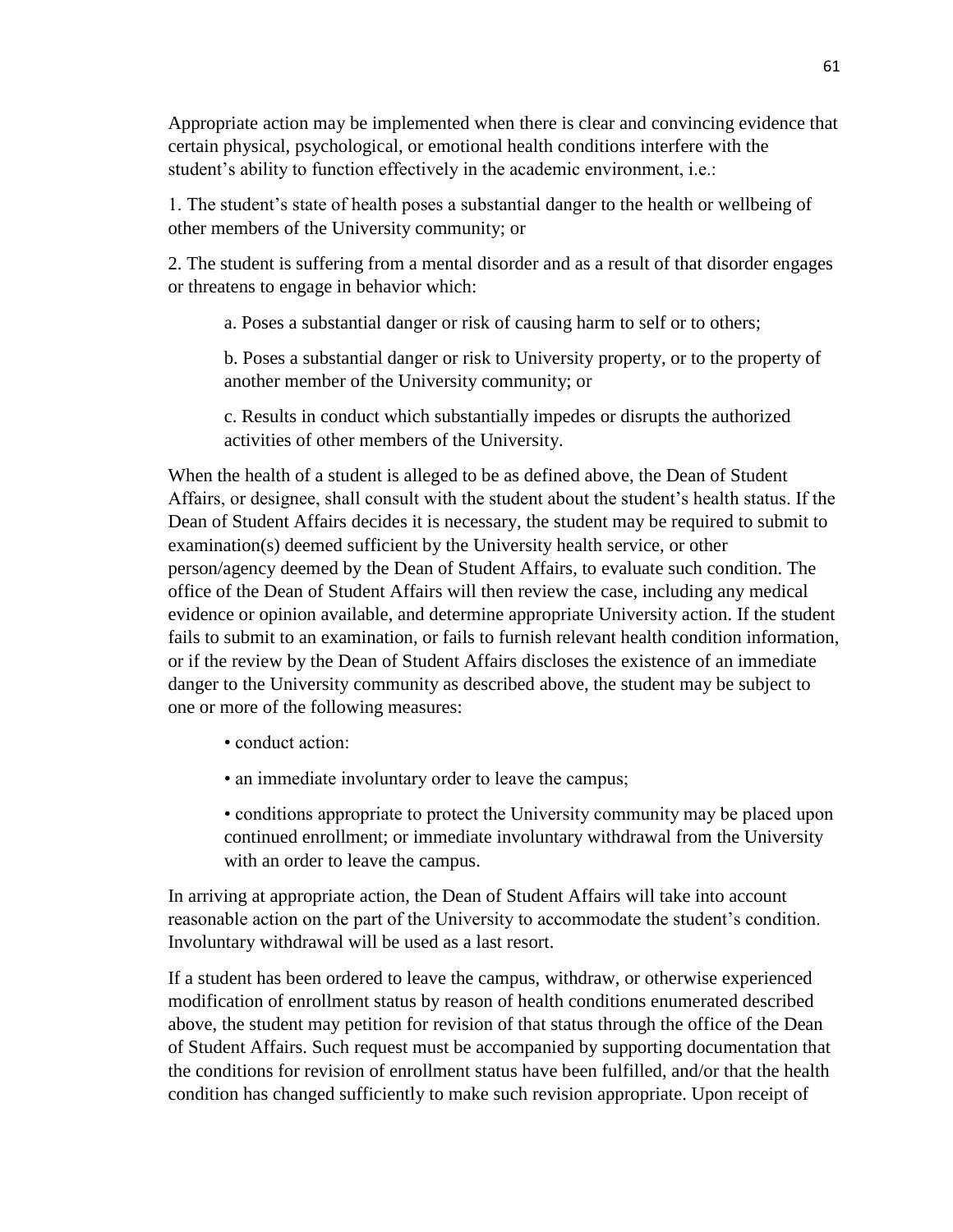such request, the Dean of Student Affairs will evaluate the evidence, or consult with appropriate University health service and administrative officials for that purpose, and decide to:

a. Revise the status, without condition;

b. Revise the status, with specified conditions of continuation, such as medical treatment or disciplinary action; or

c. Not revise the status.

The student must, in addition, meet all normal and appropriate standards for admission or enrollment set by the academic requirements of the University.

### **HEIDELBERG UNIVERSITY STUDENT CODE**

### **INTRODUCTION**

By enrolling as a student into Heidelberg University and its community, students recognize their individual and collective responsibilities toward the development of a fair, just, mature, and diverse living and learning environment. Students are expected to uphold all rights and responsibilities of an adult, as outlined in the Student Code. Within the context of protecting the integrity and welfare of the University community, the student conduct process is centered on developing the student holistically. The conduct process stresses personal integrity and a behavior that positively reflects oneself and the University community.

#### **ARTICLE I: DEFINITIONS**

1. The term "Administrative Hearing" is the opportunity for the Reporting/Responding Party to meet with the Dean of Student Affairs, Hearing Officer, Conduct Board, or any other designee assigned by the Dean of Student Affairs to administer the prescribed conduct process. The hearing process may or may not be recorded; however, determination from this process will be left to the discretion of the Dean of Student Affairs, or designee as listed above.

2. The term "Administrative Request to Meet" is the official communication sent from a Hearing Officer to an individual, who is believed to have first-hand knowledge of a potential policy violation. Meeting requests may occur through email, letter, or online platform. Failure to comply with this notice may result in a Charge Letter.

3. The term "Advisor" is any person affiliated or not affiliated with the Heidelberg University community that serves as a consultant to the Reporting Party or Responding Party during the duration of the conduct process, excluding Title IX processes. The Advisor may only communicate directly with the student and not actively participate in the conduct hearing. The Advisor can be removed at any time of the conduct process if the University official has determined the Advisor has violated the conduct process.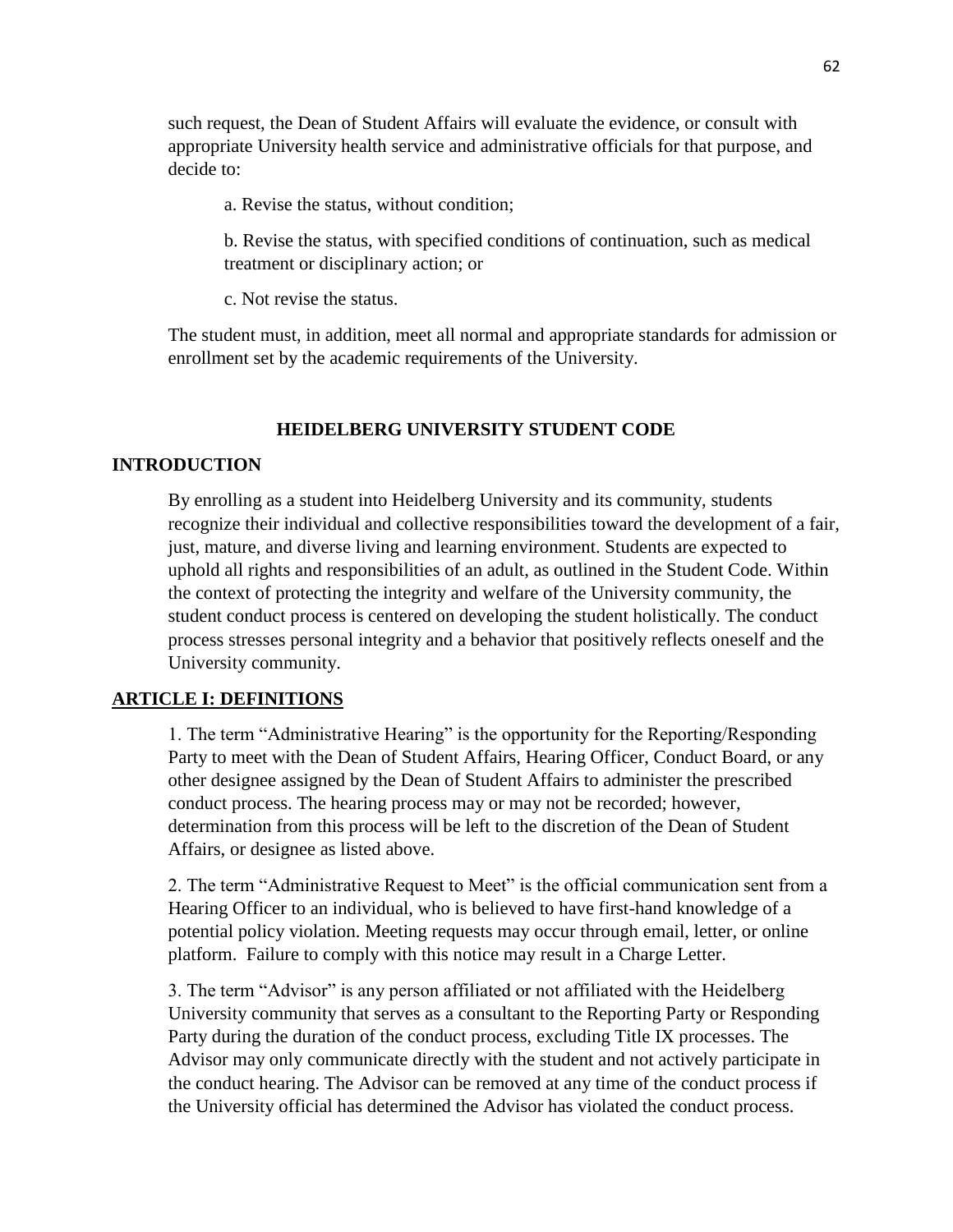4. The term "Alumni" includes any and all people who have successfully completed course work toward graduation from the University.

5. The term "Appeals Board" means any person(s) authorized by the Dean of Student Affairs to consider an appeal from a student to determine if a decision from a Hearing Officer or Conduct Board was appropriate. The Appeals Board will make recommendations regarding the appeal status to the Dean of Student Affairs.

6. The term "Authority" is the scope and reach of the University to take appropriate actions that will most effectively protect, preserve, and restore the welfare of the students and the interest of the University. All actions associated through this authority may take place in conjunction with or prior to all criminal and/or civil proceedings.

7. The term "Charge Letter" is the official notice of communication to a Reporting Party outlining the hearing process of the alleged violation of the Student Code that contains details of who, when, where, and why the Reporting Party is meeting with a Hearing Officer or Conduct Board.

8. The term "Clubs or Organizations" means any persons who have complied with the formal requirements for University recognition.

9. The term "Consent" means informed, freely given agreement, communicated by clearly understandable words or actions, to participate in each form of activity. Refer to Title IX Sex Discrimination & Gender-Based Misconduct Policy for additional information.

10. The term "Conduct Board" means any person(s) authorized by the Dean of Student Affairs, or a designee, to determine whether a student has violated the Student Code, offers the opportunity for the student(s) to be heard, and to impose sanctions when a policy violation has been committed. Conduct Board hearings are recorded for appeal purposes.

11. The "Dean of Student Affairs" is the person designated by the President as the Conduct Administrator overseeing a fair and equal process for students. The Dean of Students may identify other designees to serve as the Conduct Administrator.

12. The term "Guest" is any person visiting the University that is not enrolled in coursework or employed at the University. These individuals may not have the right to the same privileges as those enrolled or employed at the University unless authorized by the Dean of Student Affairs, or a designee.

13. The term "Hearing Officer" means any person who is authorized by the Dean of Student Affairs, or a designee, to facilitate the Student Conduct process. The Hearing Officer has the right to investigate any and all potential violations of the Student Code and impose sanctions when a policy violation has been committed.

14. The term "Impact Statement" refers to any statement regarding the impact of the events.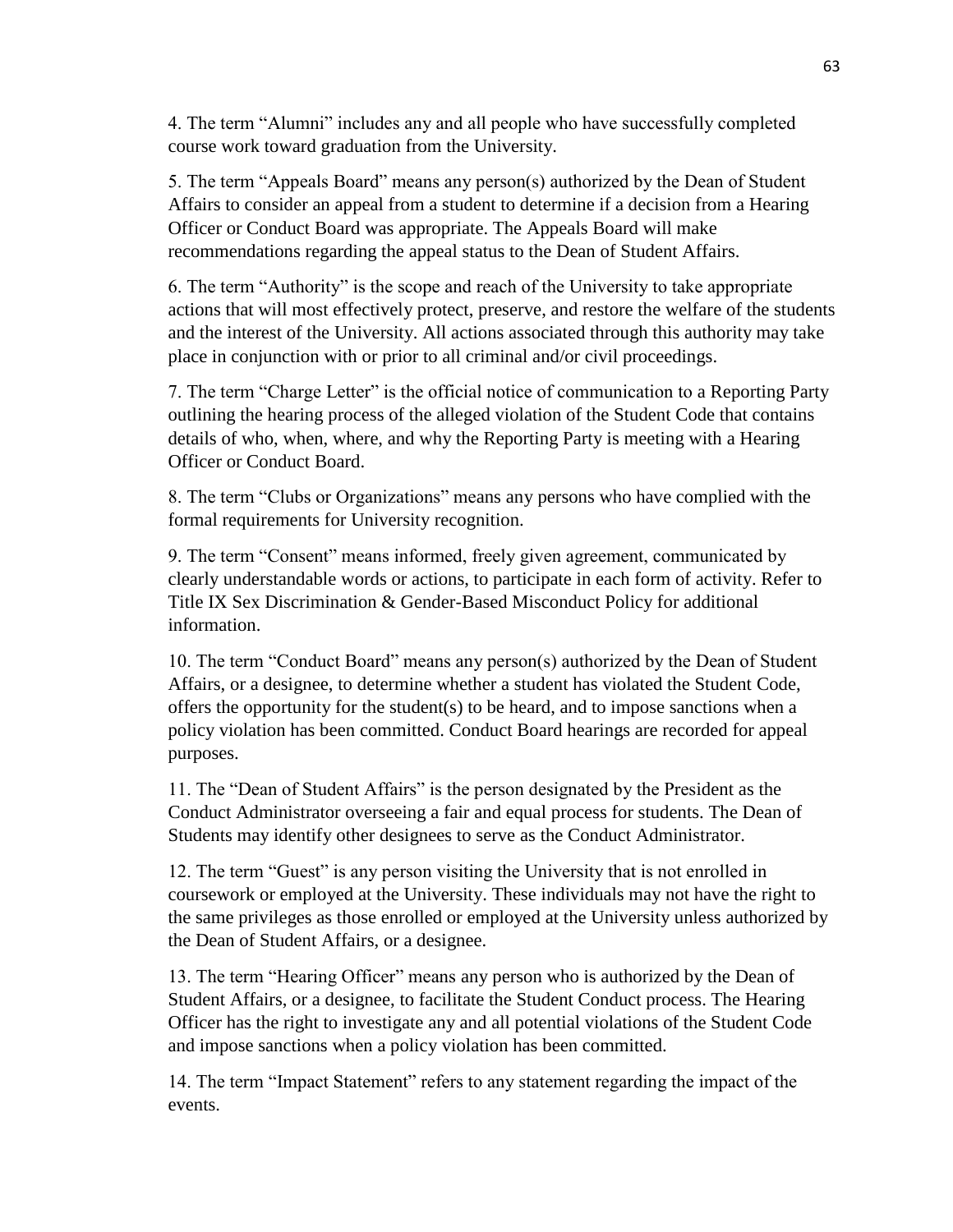15. The term "May" is used in the permissive sense.

16. The term "Mediation" means a resolution can be disposed of administratively by mutual consent of the parties involved. Mediation is a problem solving process guided by a neutral third party who assists in understanding the issues and exploring options, with the goal of resolving the dispute without processing the issue through the conduct system. All parties have the opportunity to express their concerns. The mediator will not choose sides and will not attempt to determine who is telling the truth or who is lying.

17. The term "Policy" means the written regulations of the University as found in, but not limited to, the Student Code, the Heidelberg University Student Handbook, the Heidelberg University Catalog, or on the Heidelberg University website.

18. The term "Reporting Party" means any person or university entity that reports a violation of the Student Code or federal/state/county/city law.

19. The term "Responding Party" means any person accused of violating the University policy, Student Code or federal/state/county/city law.

20. The term "Sanction Letter" is the official communication a Reporting Party will receive outlining the Hearing Officer's or Conduct Board's decision. This document will include the finding of the Hearing Officer or Conduct Board, listed sanctions imposed, and due dates for sanctions. This letter may include supplemental materials that further explain the imposed sanctions. The appeal process will follow at the end of this letter.

21. The term "Shall" is used in the imperative sense.

22. The term "Student" includes a person taking courses at the University, either full-time or part-time, pursuing undergraduate, graduate, or professional studies.

23. The term "University" means Heidelberg University.

24. The term "University Official" includes any person employed by the University, performing assigned administrative or professional responsibilities. This includes any person who is classified as faculty or staff or who is otherwise considered by the University to be an employed member.

25. The term "University Premises" includes all land, buildings, facilities, and other property in the possession of or owned, used, or controlled by the University (including adjacent streets and sidewalks).

26. The term "Witness" is any person identified with first-hand knowledge of an alleged policy violation in accordance with the Student Code.

# **ARTICLE II: STUDENT RIGHTS**

A. Rights of the Reporting Party (Victim)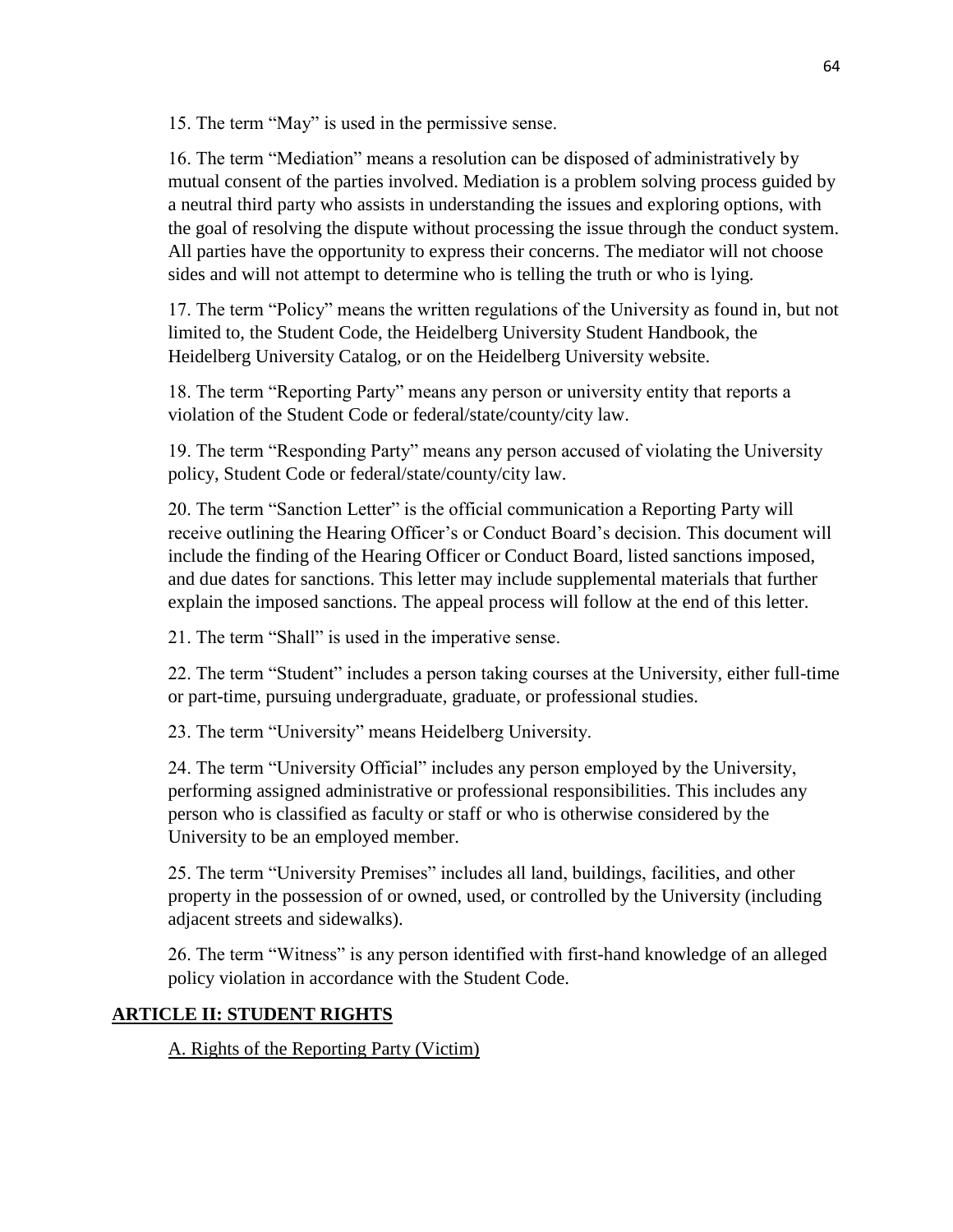1. The right to receive notification of the section(s) of the Student Code allegedly violated, which includes the date, time, and place of any hearing on the alleged violation.

2. The right to challenge the objectivity or fairness of any person(s) serving on a Conduct Board or as a Hearing Officer. The decision to uphold any challenge rests with the Dean of Student Affairs, or designee.

3. The right in disciplinary proceedings to have the presence of an Advisor. The Advisor may consult with the student, but may not address the Hearing Officer or Conduct Board or participate directly in the hearing. This Advisor may be any person, including attorney, at the student's expense.

4. Upon request, the right to review a copy of each document pertinent to the alleged violation.

5. Upon request, the right to notification of the name of each person expected to testify at any hearing.

6. The right to introduce documents, to call witnesses, and present other evidence. The right to call witnesses is accompanied by the obligation to provide the name of each witness, in writing, two (2) class days in advance of a hearing to the Hearing Officer, Dean of Student Affairs, or a designee.

7. The right to be present at Conduct or Administrative Hearings regarding the alleged violation and to make or refrain from making statements unless violations occur within seven (7) days of the final examination schedule. Violations that occur during or after the above timeframe will be processed at the discretion of the Administrative Hearing Officer, Conduct Board or designee. (This right is not applicable to appeal hearings with the Dean of Student Affairs, or a designee, unless requested to appear).

8. The right to ask questions of any person participating in or providing information at a hearing. All questions asked by the Reporting Party are to be directed toward the Chair of the Conduct Board. In certain circumstances, questioning may be done outside the physical presence of those participating in the hearing.

9. The right to request to answer questions posed by the Responding Party outside of the physical presence of the accused. The Dean of Student Affairs, or a designee, will determine if such a request will be granted.

10. The right to submit, in writing, an impact statement to any conduct body. Impact statements are considered only after a decision is made that a violation occurred.

11. The right to receive timely written notification of any decision made.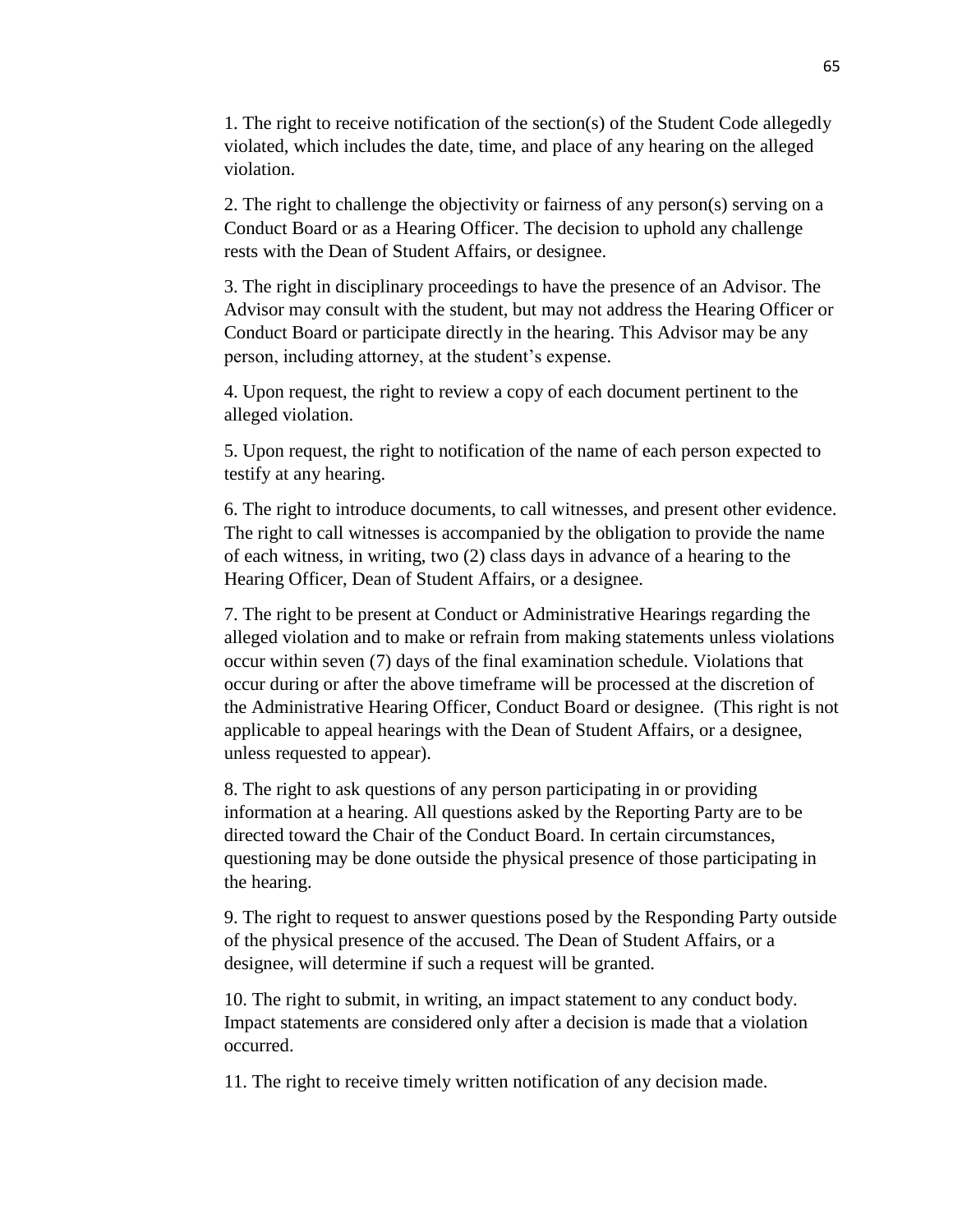12. The right to be granted, if reasonably available, a change in living assignment, academic arrangement, no contact order, or other steps necessary to prevent unnecessary or unwanted contact.

13. The right to request postponement of a hearing for good cause shown. In most cases, a postponement will only be granted due to an academically related commitment. The decision to postpone a hearing rests with the Hearing Officer, the Dean of Student Affairs, or a designee.

14. The right to appeal the decision of a hearing in accordance with University procedures.

15. The right to review the student's own record that exists of any hearing in accordance with all state laws and the Family Education Rights and Privacy Act.

### B. Rights of Responding Party (Accused)

1. The right to receive notification of the section(s) of the Student Code allegedly violated, which includes the date, time, and place of any hearing on the alleged violation.

2. The right to challenge the objectivity or fairness of any person(s) serving on a Conduct Board or as a Hearing Officer. The decision to uphold any challenge made rests with the Dean of Student Affairs, or designee.

3. The right in all disciplinary proceedings to have the presence of an Advisor. The Advisor may consult with the student, but may not address the Hearing Officer or Conduct Board or participate directly in the hearing. This Advisor may be any person, including attorney, at the student's expense.

4. Upon request, the right to review a copy of each document pertinent to the alleged violation.

5. Upon request, the right to notification of the name of each person expected to testify at any hearing.

6. The right to introduce documents, to call witnesses, and present other evidence. The right to call witnesses is accompanied by the obligation to provide the name of each witness, in writing, two (2) class days in advance of a hearing to the Hearing Officer, Dean of Student Affairs, or a designee.

7. The right to be present at Administrative Hearings on the alleged violation and to make or refrain from making statements unless violations occur within seven (7) days of the final examination schedule. Violations that occur during or after the above timeframe will be processed at the discretion of the Administrative Hearing Officer, Conduct Board or designee. (This right is not applicable to appeal hearings with the Dean of Student Affairs, or a designee, unless requested to appear).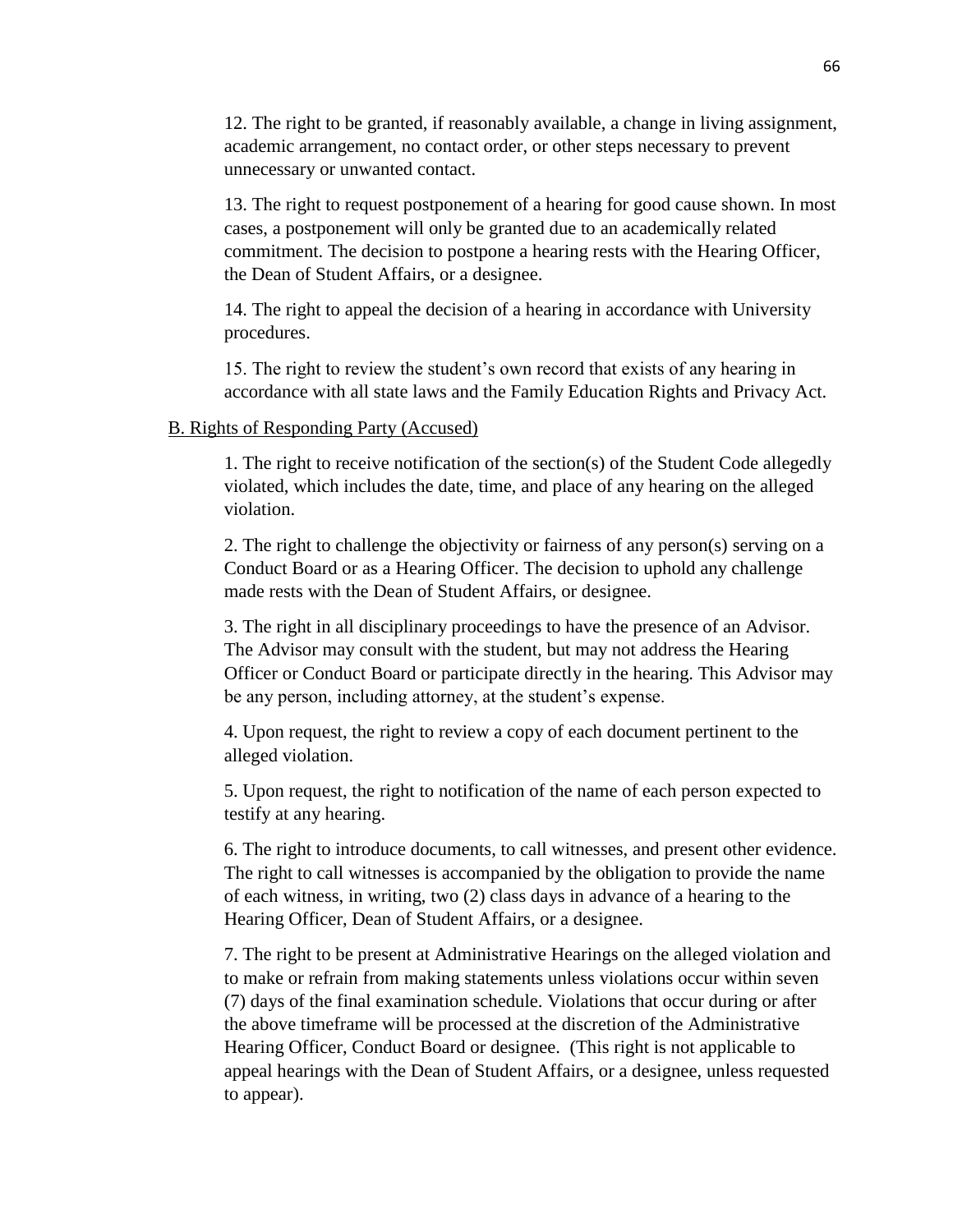8. The right to ask questions of any person participating in or providing information at a hearing. All questions asked by the Responding Party are to be directed toward the Chair of the Conduct Board. In certain circumstances, questioning may be done outside the physical presence of those participating in the hearing.

9. The right to request to answer questions posed by the Reporting Party outside of the physical presence of the accused. The Dean of Student Affairs, or a designee, will determine if such a request will be granted.

10. The right to submit, in writing, an impact statement to any conduct body. Impact statements are considered only after a decision is made that a violation occurred.

11. The right to receive timely written notification of any decision made.

12. The right to be granted, if reasonably available, a change in living assignment, academic arrangement, no contact order, or other steps necessary to prevent unnecessary or unwanted contact.

13. The right to request postponement of a hearing for good cause shown. In most cases, a postponement will only be granted due to an academically related commitment. The decision to postpone a hearing rests with the Hearing Officer, the Dean of Student Affairs, or a designee.

14. The right to appeal the decision of a hearing in accordance with University procedures.

15. The right to review the student's own record that exists of any hearing in accordance with all state laws and the Family Educational Rights and Privacy Act.

### **ARTICLE III: PROSCRIBED CONDUCT**

A. Jurisdiction of the Heidelberg University Student Code:

The University Student Code shall apply to conduct, which occurs on University premises, at University sponsored activities, and to off-campus conduct, that adversely affects the University community and/or the pursuit of its objectives. Students shall be responsible for their conduct from the time of application for admission through the actual awarding of a degree, even though conduct may occur before classes begin or after classes end, as well as during the academic year and during periods between terms of actual enrollment (and even if their conduct is not discovered until after a degree is awarded). The Student Code shall apply to a student's conduct even if the student withdraws from the University while a disciplinary matter is pending. Violations of University policy which occur off campus are subject to University discipline. A degree awarded from the University may be revoked in accordance with Article IV(B)(2)(m). Any violation of student code that occurs seven days (7) prior to the final examination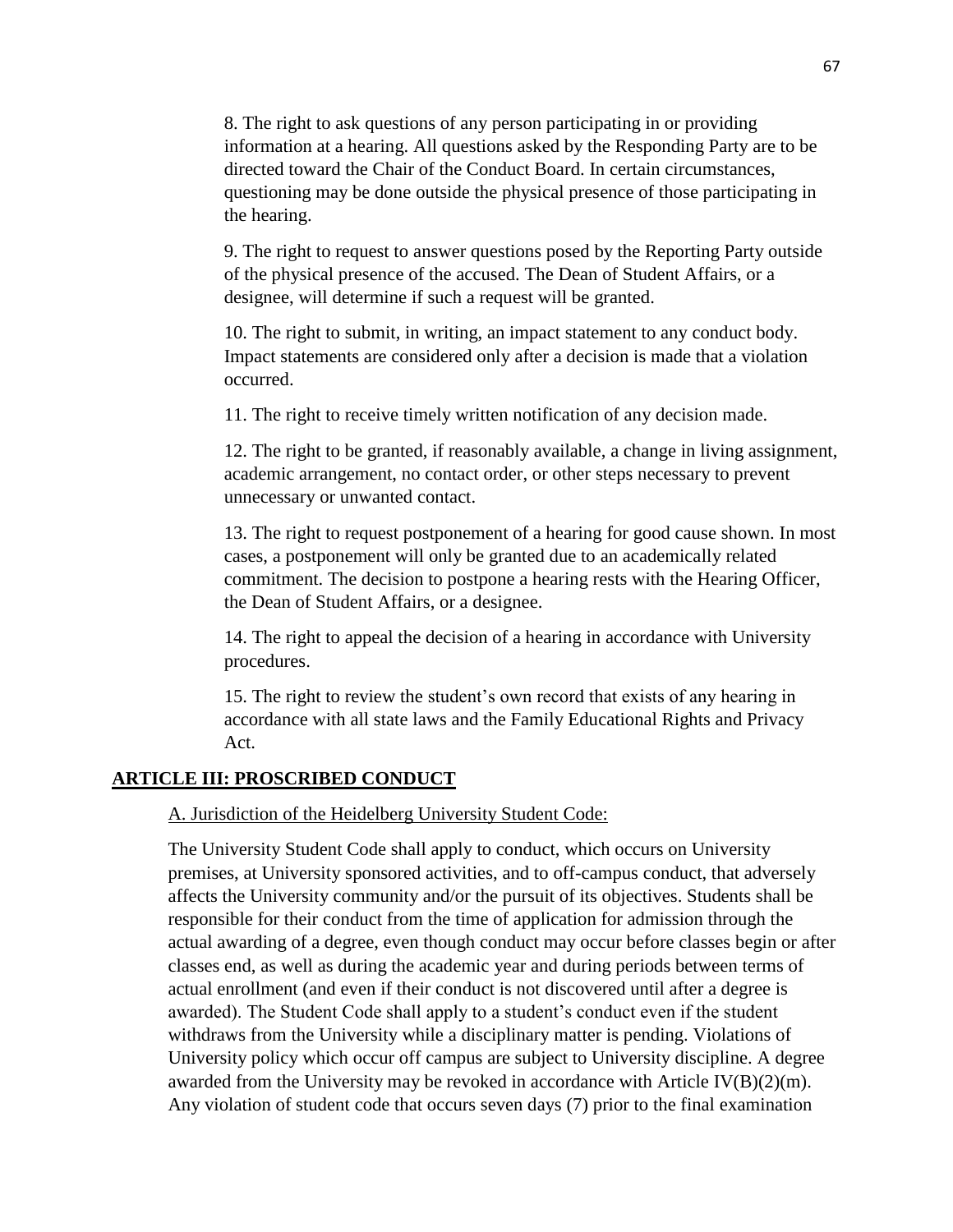period and past the conclusion of the academic semester will be processed at the discretion of the Dean of Student Affairs, Hearing Officer, Conduct Board, or any other designee assigned by the Dean of Student Affairs to administer the prescribed conduct process.

B. Conduct - Rules, Regulations, and Expected Community Norms

Any student found to have committed or to have attempted to commit the following misconduct is subject to the disciplinary process and sanctions outlined in Article IV:

1. Abuse: Any kind of physical abuse, sexual misconduct, verbal or nonverbal abuse, threats, intimidation, harassment, coercion, and/or other conduct which threatens or endangers the health or safety of any person.

2. Abuse of the Student Conduct System, including but not limited to:

a. Failure to obey the notice from a Conduct Board or University official to appear for a meeting or hearing as part of the Student Conduct System.

b. Falsification, distortion, or misrepresentation of information before a Conduct Board.

c. Disruption or interference with the orderly conduct of a Conduct Board proceeding.

d. Institution of a student conduct code proceeding in bad faith.

e. Attempting to discourage an individual's proper participation in, or use of, the student conduct system.

f. Attempting to influence the impartiality of a member of a Conduct Board prior to, and/or during the course of, the Conduct Board proceeding.

g. Harassment (verbal or physical) and/or intimidation of a member of a Conduct Board prior to, during and/or after a student conduct code proceeding.

h. Failure to comply with the sanction(s) imposed under the Student Code.

i. Influencing or attempting to influence another person to commit an abuse of the student conduct code system.

3. Accommodation Violation: a student who violates any accommodation will be processed through the conduct system for failure to comply and/or other violations.

4. Alcohol Violation:

a. Use or possession of alcoholic beverages except as expressly permitted by University regulations as well as under federal and state laws.

b. Manufacturing of alcoholic beverages except as expressly permitted by University regulations.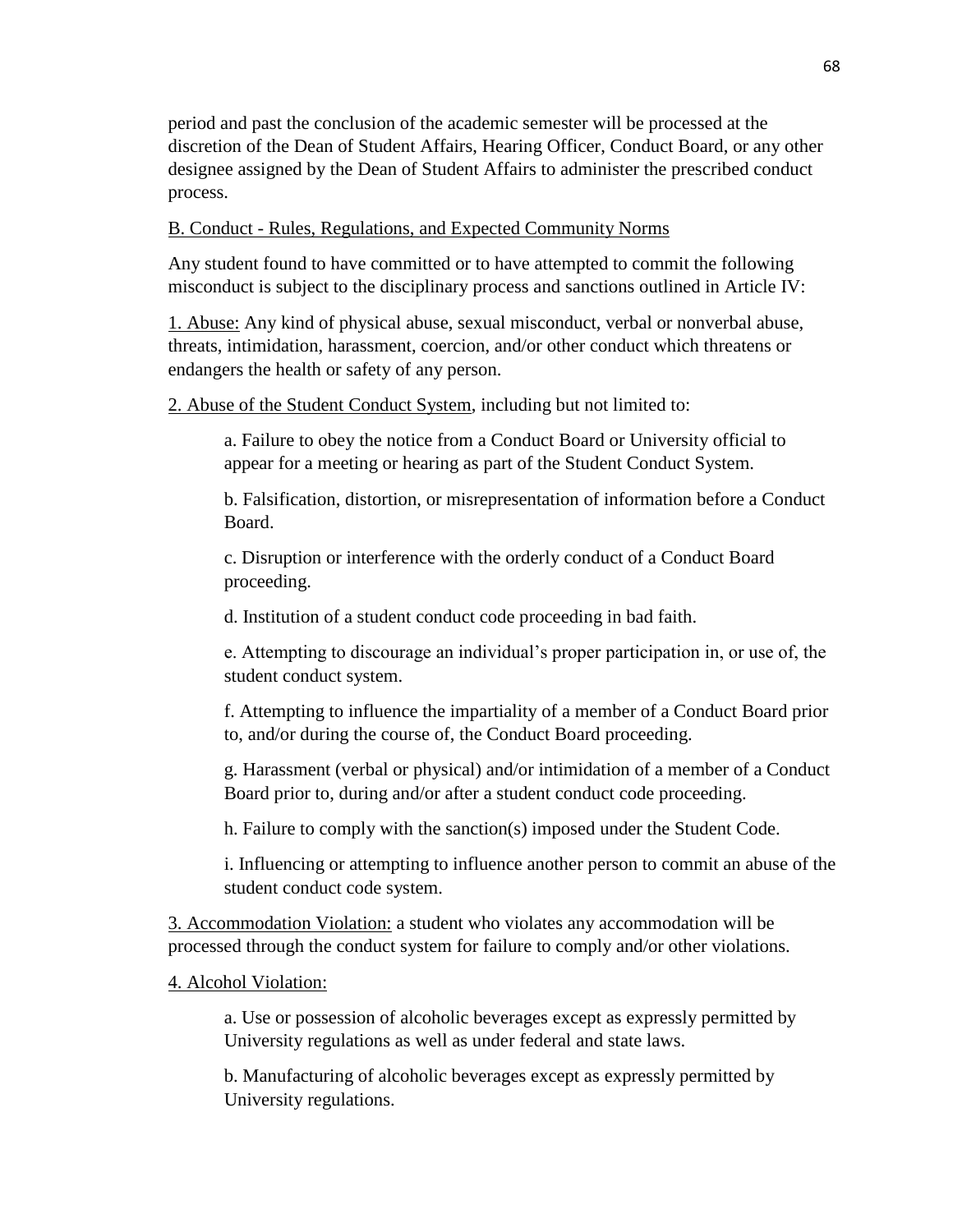c. Public Intoxication

d. Underage possession or consumption by any person under twenty-one (21) years of age.

e. Distribution of alcohol to any person under twenty-one (21) years of age.

f. Complicity. (See complicity policy below).

5. Assault: is an unlawful attack by one person upon another for the purpose of inflicting severe or aggravated bodily injury.

6. Behavior Unbecoming: Behavior unbecoming of a Heidelberg University student or behavior which reflects poorly upon the Heidelberg University community.

7. Bias - Bias is the prejudice in favor of or against one thing, person, or group compared with another, usually in a way considered to be unfair. The categories of bias include the victim's actual or perceived race, religion, gender, gender identity, sexual orientation, ethnicity, national origin, and disability

8. Breaking and Entering: No person by force, stealth, or deception, shall trespass in an unoccupied structure with purpose to commit therein any theft offense.

9. Bullying: Bullying includes any intentional electronic, written, verbal, or physical act or a series of acts directed at another person or persons on the basis of sex, gender, or sexual orientation, that is severe, persistent, or pervasive and that has the intended effect of doing any of the following:

- substantially interfering with a person's education or work;
- creating a threatening environment; or
- substantially disrupting the orderly operation of the University.

10. Burglary: is the unlawful entry of a structure with the intent to commit a felony or theft. For reporting purposes this definition includes unlawful entry with the content to commit larceny or felony; breaking and entering with the intent to commit a larceny; housebreaking; safecracking; and all attempts to commit the aforementioned.

11. Community Standards Violation: Students are required to engage in responsible social conduct that reflects credit upon the University community and to model good citizenship in any community.

12. Complicity: Complicity is condoning, supporting, or encouraging any violation of the Student Code. Students who anticipate or observe any violation of the Student Code or local/state/federal law are expected to remove themselves from association or participation in any such inappropriate behavior and report such violation(s) to the proper authority. Failing to remove self from or report violation to appropriate authority is ample reason to associate violation to the student(s) involved.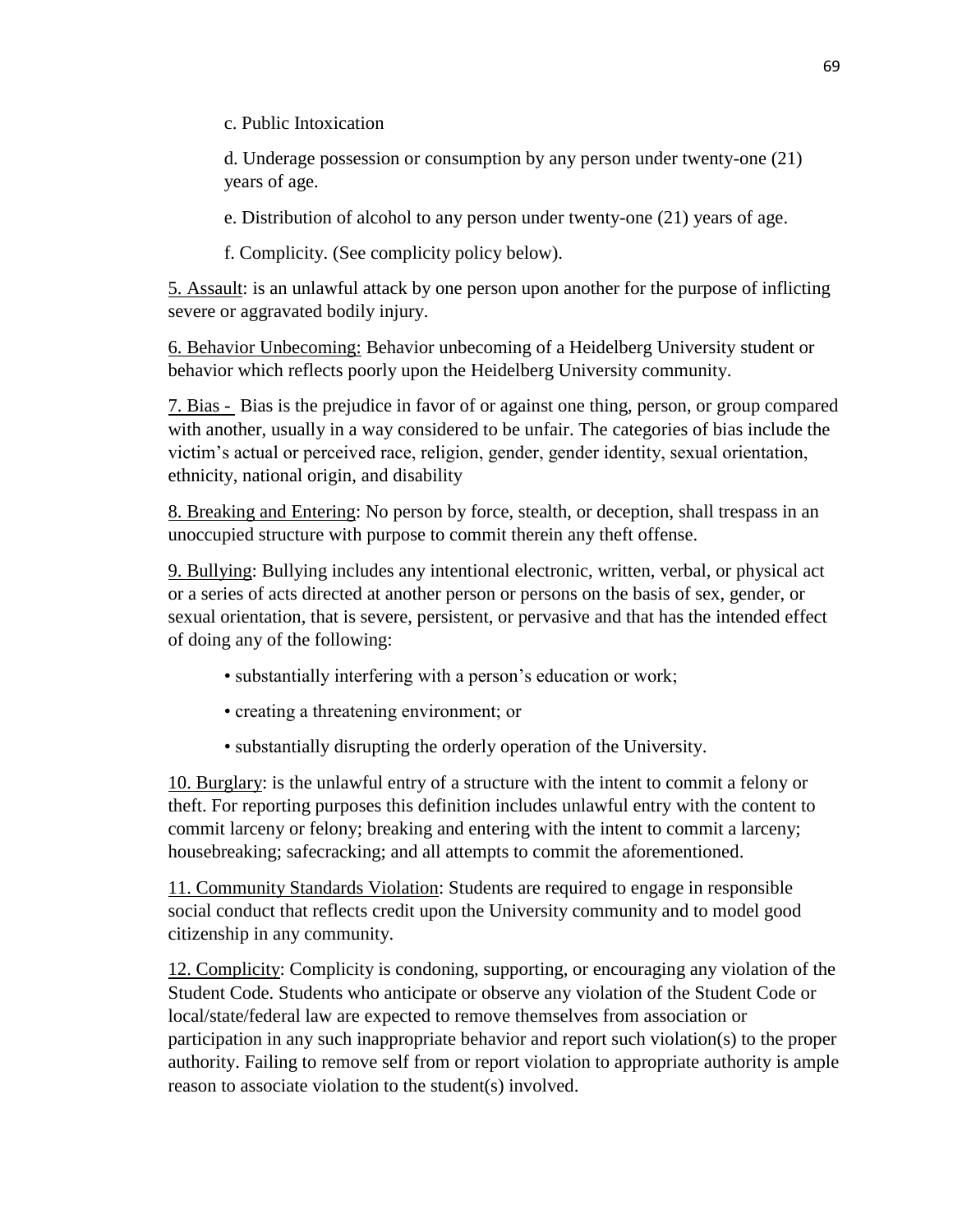13. Computer Policy Violations: Theft or other abuse of computer facilities and resources, including but not limited to:

a. Unauthorized entry into an account to use, read, or change the content(s), or for any other purpose.

b. Unauthorized transfer of a file.

c. Use of another individual's identification and/or password.

d. Use of computing facilities and resources to interfere with the work of another student, faculty member or University official.

e. Use of computing facilities and resources to send obscene or abusive messages.

f. Use of computing facilities and resources to interfere with normal operation of the University computing systems.

g. Use of computing facilities and resources in violation of copyright laws, or any local, state, federal, or international laws..

h. Any violation of the University's Information Technology Use and Security Policy.

14. Dating Violence: "Dating violence" means violence committed by a person:

a. Who is or has been in a social relationship of a romantic or intimate nature with the victim; and

b. Where the existence of such a relationship shall be determined based on a consideration of the following factors:

i. The length of the relationship;

ii. The type of relationship;

iii. The frequency of interaction between the persons involved in the relationship.

15. Destruction of Property: Destruction of property is the attempt or actual damage to, and/or threat to property of the University, property of a member of the University community, or other personal or public property, on or off campus.

16. [Discrimination](https://www.heidelberg.edu/sites/default/files/FINAL%20-%202020%20Heidelberg%20Sex%20Discrimination%20Policy%20%281%29.pdf) - It is the policy of Heidelberg University not to engage in discrimination or harassment against any person because of race, color, national and ethnic origin, age, political affiliation, socioeconomic status, sex, veteran status, or disability in the administration of its admissions policies, educational policies and programs, financial aid programs, employment practices, and athletic and other schooladministered programs and activities and to comply with all federal and state nondiscrimination, equal opportunity, and affirmative action laws, orders, and regulations,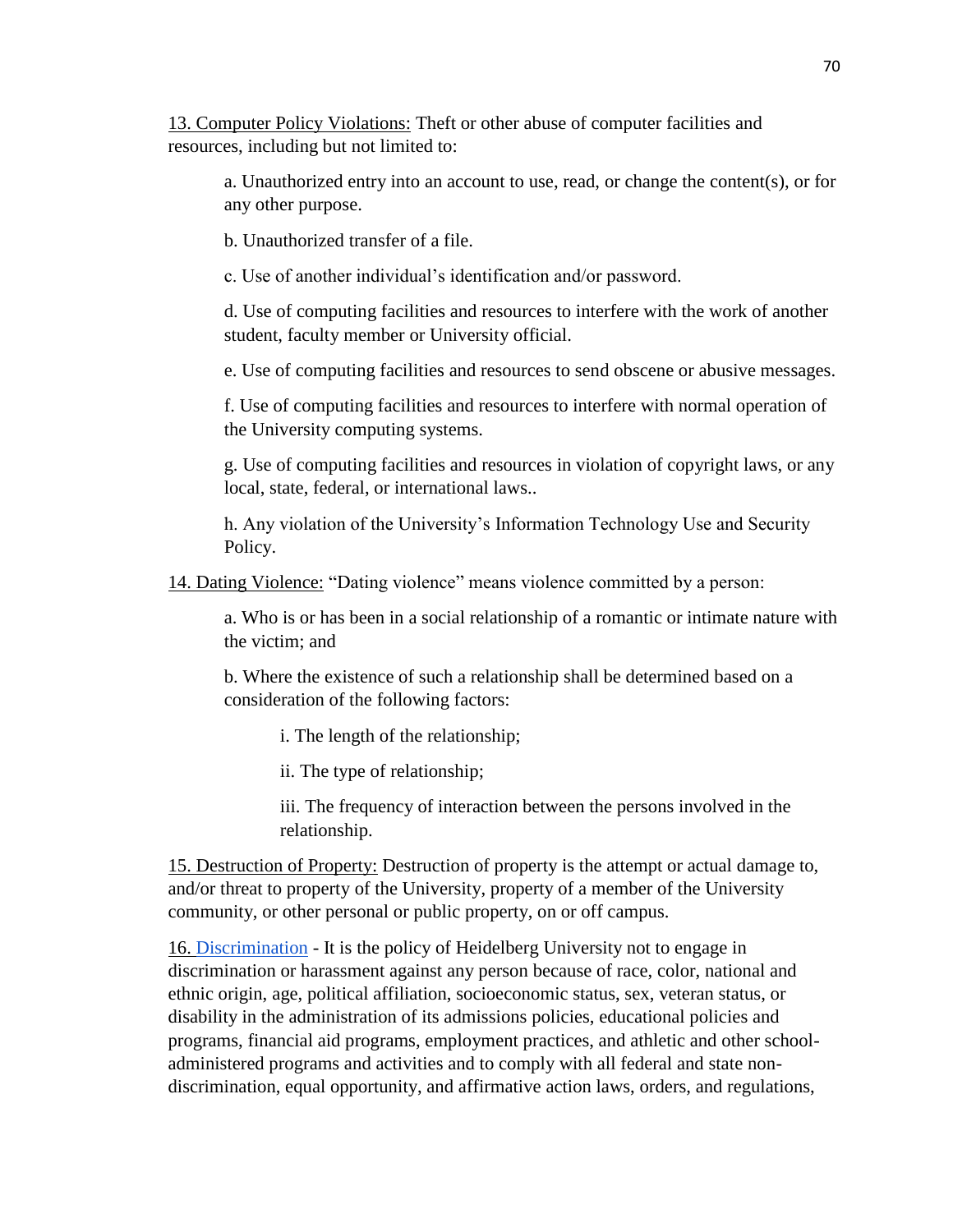including remaining complaint and consistent with the Civil Rights Act; the Americans with Disabilities Act; the Rehabilitation Act of 1973, and Title IX of the Education Amendments of 1972. This policy on non-discrimination applies to admissions, enrollment scholarships and financial aid, participation in University activities, employment and access to, participation in, and treatment in all University centers, programs and activities.

17. Dishonesty: Acts of dishonesty, including but not limited to the following:

a. Furnishing false information to any University official, faculty member, office, or affiliate.

b. Forgery, alteration or misuse of any University document, record, or instrument of identification.

18. Disruption: Disruption or obstruction of teaching, research, administration, disciplinary proceedings, or other University activities, including its public service functions on or off campus or of other authorized non-University activities, when the conduct occurs on University premises.

19. Domestic Violence: "Domestic violence," which is defined to include felony or misdemeanor crimes of violence committed:

a. by a current or former spouse or intimate partner of the victim,

b. by a person with whom the victim shares a child in common,

c. by a person who is cohabitating with or has cohabitated with the victim as a spouse or intimate partner,

d. by a person similarly situated to a spouse of the victim under the domestic or family violence laws of the jurisdiction, or

e. by any other person against an adult or youth victim who is protected from that person's acts under the domestic or family violence laws of the jurisdiction.

20. Drug Violation: A drug violation may occur when:

a. Use or possession of marijuana, heroin, narcotics, or other controlled substances except as expressly permitted by law.

b. Manufacturing or distribution of marijuana, heroin, narcotics, or other controlled substances except as expressly permitted by law.

c. Improper use, distribution, or manufacturing of prescription drugs.

d. Complicity (See complicity policy above).

21. Email Violation: Failure to regularly check campus mail and Heidelberg issued email accounts for important University information.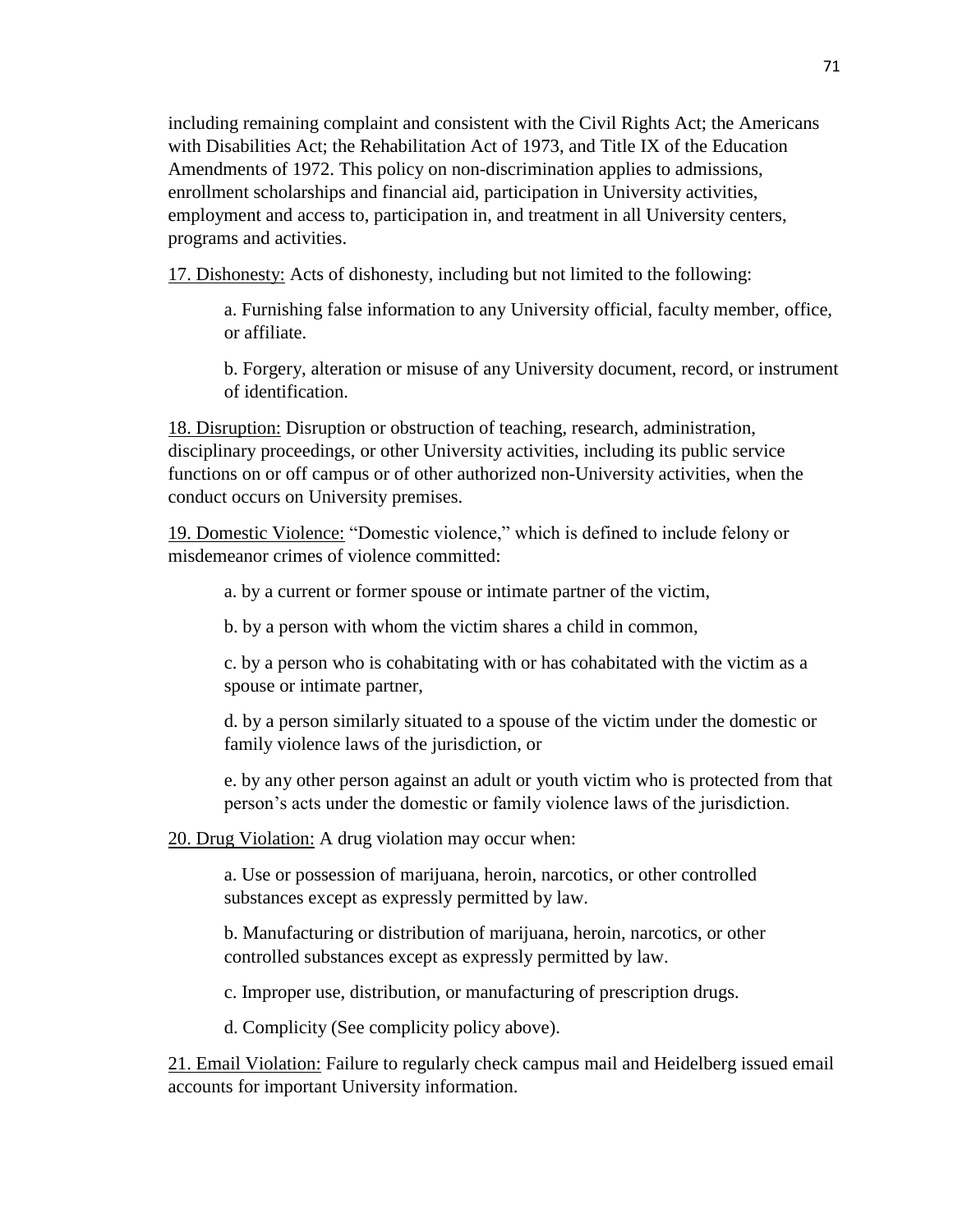22. Failure to Comply: Failure to comply with directions of University officials or law enforcement officers acting in the performance of their duties and/or failure to identify oneself to these persons when requested to do so.

23. Gambling: Gambling for money or other things of value on campus or at Universitysponsored activities is prohibited except as permitted by law. Such prohibited activity includes, but is not limited to, betting on, wagering on, or selling pools on any University athletic event; possessing on one's person or premises (e.g., room, residence unit, car) any card, book, or other device for registering bets; knowingly permitting the use of one's premises or one's phone or other electronic communications device for illegal gambling; knowingly receiving or delivering a letter, package or parcel related to illegal gambling; offering, soliciting, or accepting a bribe to influence the outcome of an athletic event; and involvement in bookmaking or wagering pools with respect to athletic events.

24. Harassment: harassment is any unwelcome advance, request, or other unwanted verbal or physical conduct when one or more of the following conditions are present:

a. Submission to or rejection of such conduct is an explicit or implicit condition of an individual's employment, evaluation of academic work, or any aspect of a University program or activity;

b. Submission to or rejection of such conduct by an individual is used as the basis for decisions affecting the individual; or

c. Such conduct has the purpose or effect of unreasonably interfering with an individual's work or academic performance, i.e. it is sufficiently severe, pervasive, or persistent as to create an intimidating, hostile, humiliating, demeaning, or offensive working, academic, residential, or social environment under both an objective and subjective standard.

25. Harmful Behavior: Harmful behavior is discrimination or unwelcome conduct, including but not limited to, verbal, written or electronic communication against another individual that is based upon an individual's protected category as defined by local/state/federal law that is so severe, pervasive, and objectively offensive that it substantially interferes with the ability to work, learn, live, or participate in, or benefit from services or activities or privileges provided by the University. Harmful Behavior can also be conduct that is disorderly, lewd, or indecent.

26. Hazing: Hazing is defined as an act which endangers the mental or physical health or safety of a student, or which destroys or removes public or private property for the purpose of initiation to, admission into, affiliation with, or as a condition for continued membership in a group or organization. The express or implied consent of the victim will not be a defense. Apathy or acquiescence in the presence of hazing are not neutral acts; they are violations of this rule.

27. Intimidation: - Intimidation is any verbal, written, or electronic threats of violence or other threatening behavior directed toward another person or group on the basis of sex,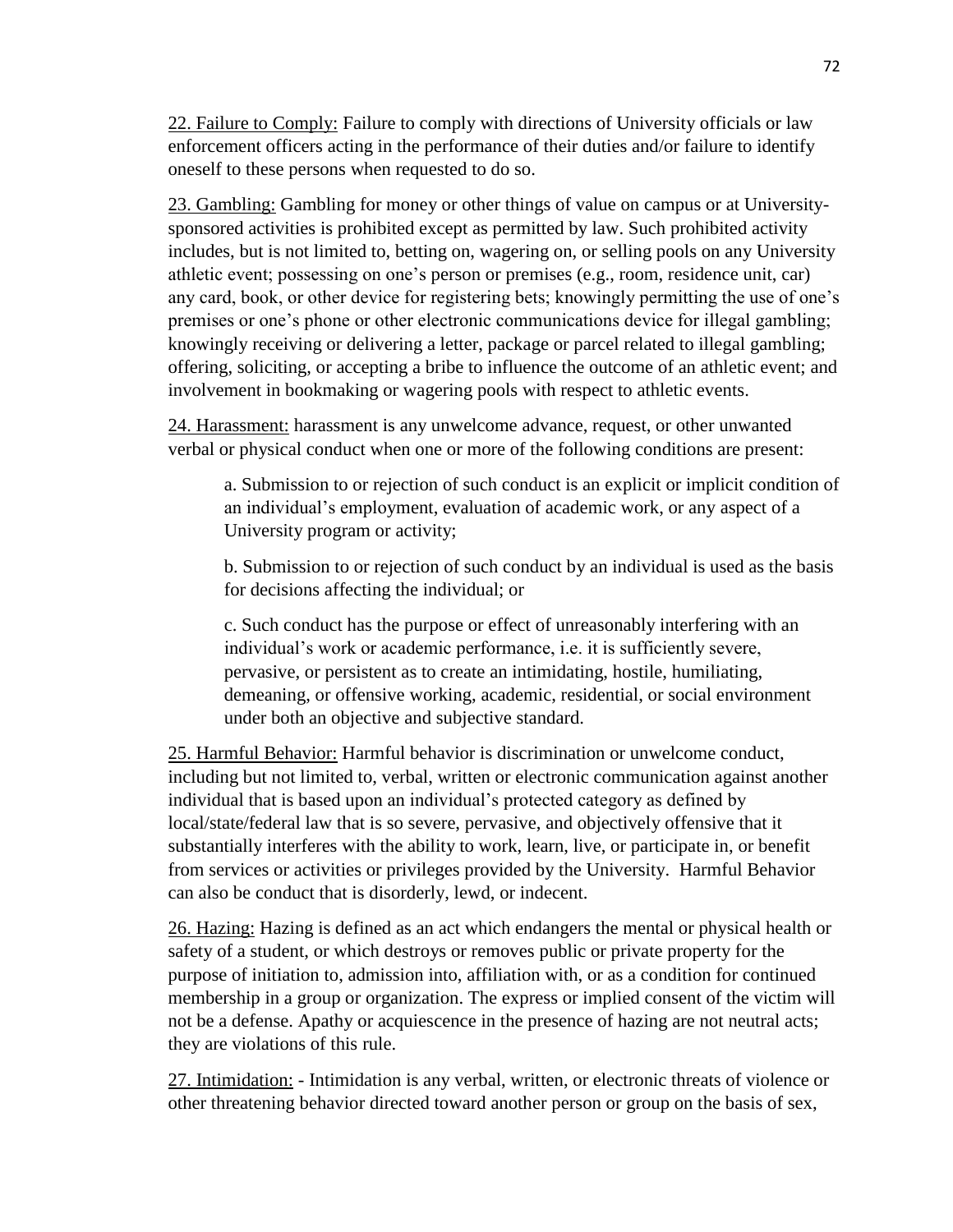gender, or sexual orientation that reasonably leads the person(s) in the group to fear for her/his physical well-being.

28. Parking Violation - any violation of the parking policies listed above or on the Heidelberg website.

29. Physical Assault: Physical assault is a purposeful action meant to hurt another person. Examples include, but are not limited to, kicking, punching, hitting with or throwing an object, or biting, when these acts occur in the context of intimate-partner violence or when the behavior is perpetrated on the basis of sex, gender, or sexual orientation.

30. Sexual Assault: - Sexual Assault is a forcible or non-forcible sex offense as classified under the Uniform Crime Reporting system of the FBI to include:

a. Rape – The carnal knowledge of a person, without the consent of the victim, including instances where the victim is incapable of giving consent because of his/her age or because of his/her temporary or permanent mental or physical incapacity. Carnal knowledge is defined as the slightest penetration of the sexual organ of the female (vagina) by the sexual organ of the male (penis). Attempts or assaults to commit rape are considered rape under this Policy.

b. Sodomy – Oral or anal sexual intercourse with another person, without the consent of the victim, including instances where the victim is incapable of giving consent because of his/her age or because of his/her temporary or permanent mental or physical incapacity.

c. Sexual Assault With An Object – To use an object or instrument to unlawfully penetrate, however slightly, the genital or anal opening of the body of another person, without the consent of the victim, including instances where the victim is incapable of giving consent because of his/her age or because of his/her temporary or permanent mental or physical incapacity. An object or instrument is anything used by the offender other than the offender's genitalia, e.g., a finger, bottle, handgun, stick.

d. Fondling – The touching of the private body parts of another person for the purpose of sexual gratification, without the consent of the victim, including instances where the victim is incapable of giving consent because of his/her age or because of his/her temporary or permanent mental or physical incapacity.

e. Incest – Sexual intercourse between persons who are related to each other within the degrees wherein marriage is prohibited by law.

f. Statutory Rape – Sexual intercourse with a person who is under the statutory age of consent. In Ohio, no person may have sex with a child under the age of thirteen, nor may a person over the age of eighteen have sex with a child under the age of sixteen.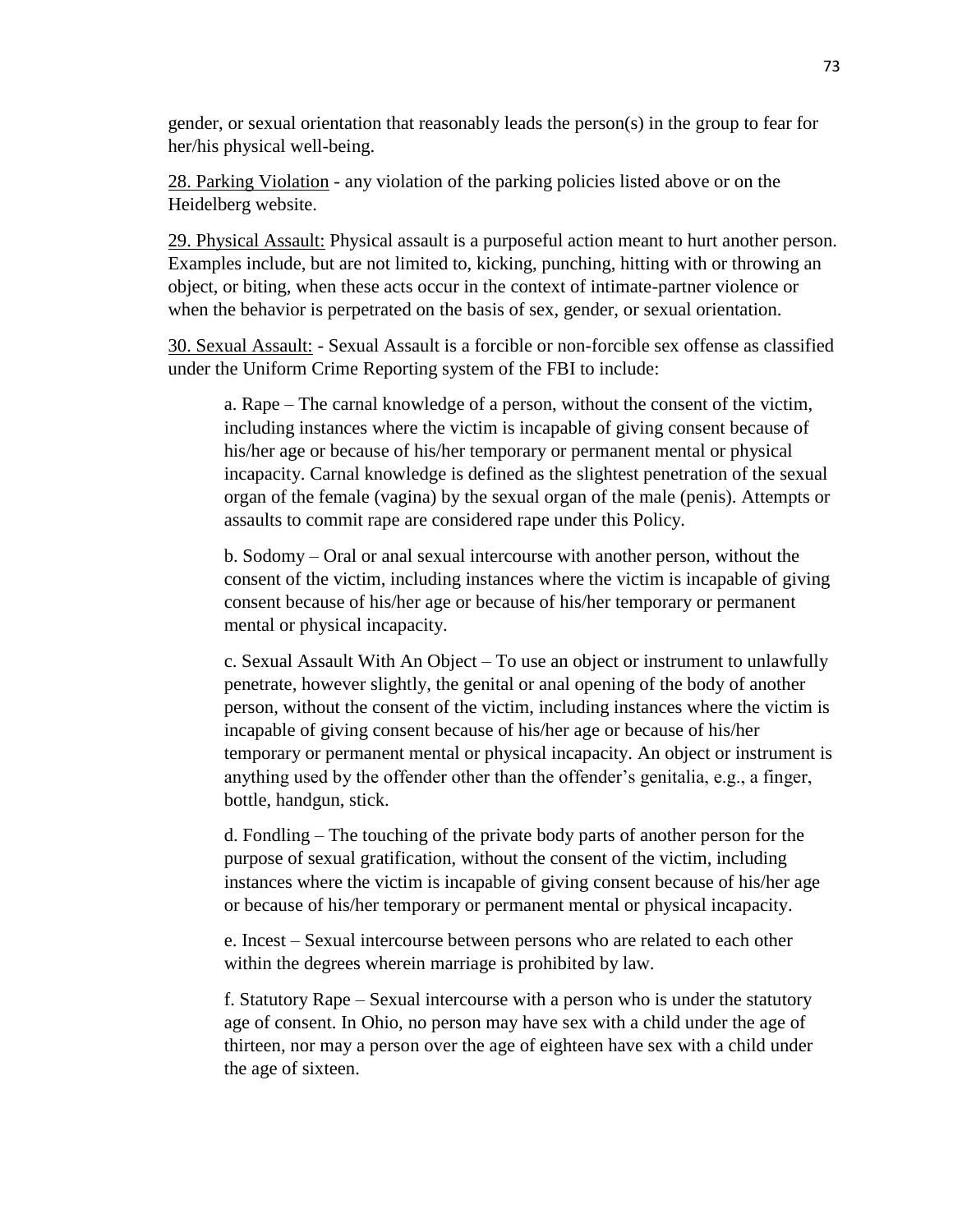31. Sexual Exploitation: - Sexual exploitation is an act or acts committed through nonconsensual abuse or exploitation of another person's sexuality for the purpose of sexual gratification, financial gain, personal benefit or advantage, or any other non-legitimate purpose. The act or acts of sexual exploitation are prohibited even though the behavior does not constitute one of the other sexual misconduct offenses.

Examples of sexual exploitation include:

• observing another individual's nudity or sexual activity or allowing another to observe consensual sexual activity without the knowledge and consent of all parties involved;

• non-consensual streaming of images, photography, video, or audio recording of sexual activity or nudity, or distribution of such without the knowledge and consent of all parties involved;

• prostituting another individual;

• exposing one's genitals in non-consensual circumstances;

• knowingly exposing another individual to a sexually transmitted disease or virus without that individual's knowledge; and

• inducing incapacitation for the purpose of making another person vulnerable to non-consensual sexual activity for the purpose of making another person vulnerable to non-consensual sexual activity

32. Sexual Harassment: - Conduct on the basis of sex that satisfies one or more of the following:

(1) An employee of the recipient conditioning the provision of an aid, benefit, or service of the recipient on an individual's participation in unwelcome sexual conduct;

(2) Unwelcome conduct determined by a reasonable person to be so severe, pervasive, and objectively offensive that it effectively denies a person equal access to the recipient's education program or activity; or

- (3) Sexual assault
- (4) Dating violence
- (5) Domestic violence
- (6) Stalking

33. Sexual Misconduct: - Sexual misconduct is a type of violence that uses power, control, and/or intimidation to harm another. It includes sexual harassment, sexual assault, domestic violence, dating violence, and stalking. It occurs when there is an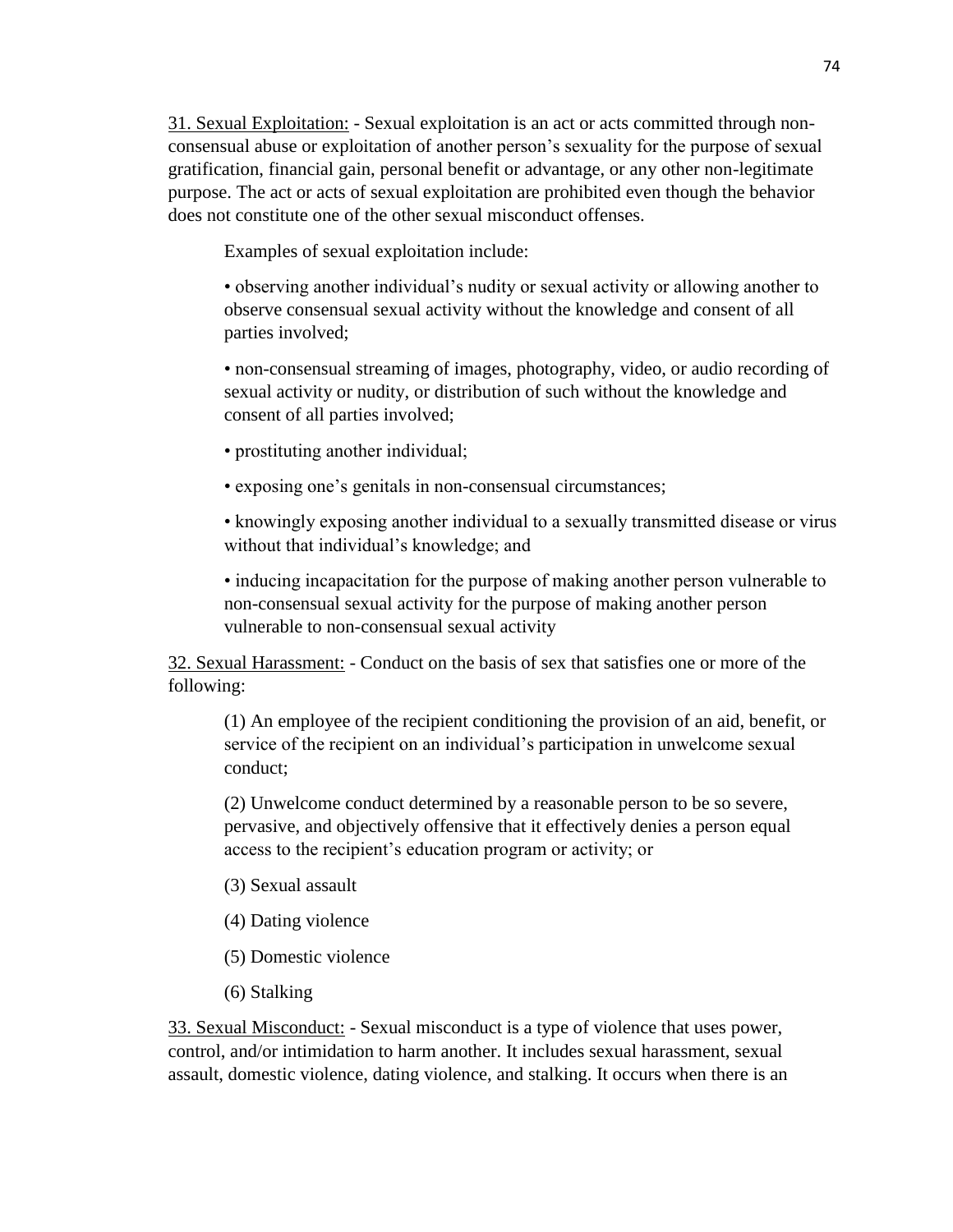absence of consent. Consent is a free and clearly given yes, not the absence of a no, and cannot be received when a person is incapacitated by alcohol or drugs.

34. Stalking: "Stalking" means engaging in a course of conduct directed at a specific person that would cause a reasonable person to:

- a. Fear for his or her safety or the safety of others; or
- b. Suffer substantial emotional distress.

35. Theft: Attempted or actual theft of, damage to, and/or threat to property of the University or property of a member of the University community or other personal or public property, on or off campus.

36. Unauthorized Entry or Use: Unauthorized possession, duplication or use of keys or student identification at any University function/sponsored event, or unauthorized entry to or use of University premises. Permission to enter a premise or use alternate identification can only be approved by the Dean of Student Affairs, or a designee.

37. Federal, State, Local Law or University policy, rule, or regulation published in hard copy or available electronically on the University website or on federal, state or local community law websites. (The electronically available policies, rules and regulations are the most current and active version of the Student Code for Heidelberg University.)

38. Dissent and Assembly Policy: Please see Dissent and Assembly Policy above.

39. Privacy: Violation of privacy is the making, attempting to make, transmitting, or attempting to transmit audio, video, or images of any person(s), or viewing or spying on any person(s) where there is an explicit expectation of privacy (such as a dwelling, bathroom, locker room, University employee's office, etc.) without knowledge and prior consent of all participants.

40. Weapons: Illegal or unauthorized possession of firearms, pellet guns, explosives, other weapons, or dangerous chemicals on University premises or use of any such item, even if legally possessed, in a manner that harms, threatens or causes fear to others.

41. Hate Crime: - Crimes reported to local police agencies or to a campus security authority that manifests evidence that the victim was intentionally selected because of the perpetrator's bias against the victim.

# C. Violation of Law and/or University Discipline:

1. University disciplinary proceedings may be instituted against a student charged with conduct that potentially violates both the criminal law and this Student Code (that is, if both possible violations result from the same factual situation) without regard to the pendency of a civil or criminal litigation in court or criminal arrest and prosecution. Proceedings under this Student Code may be carried out prior to, simultaneously with, or following civil or criminal proceedings off campus at the discretion of the Dean of Student Affairs. Determinations made or sanctions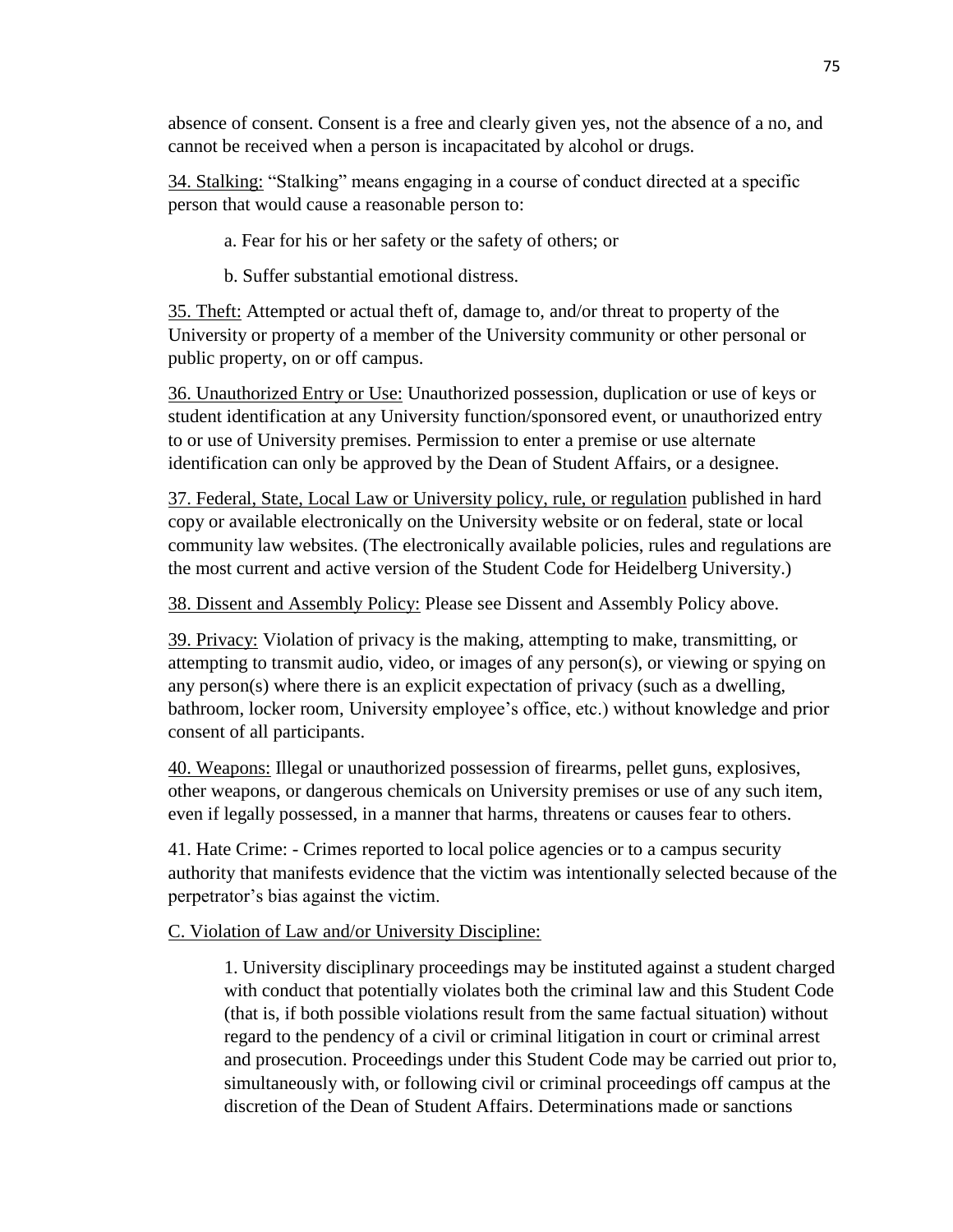imposed under the Student Code shall not be subject to change because criminal charges arising out of the same facts giving rise to violation of University rules were dismissed, reduced, or resolved in favor of or against the criminal law defendant.

2. When a student is charged by federal, state or local authorities with a violation of law, the University will not request or agree to special consideration for that individual because of their status as a student. If the alleged offense is also being processed under the Student Code, the University may advise off-campus authorities of the existence of the Student Code and of how such matters are typically handled within the University community. The University will attempt to cooperate with law enforcement and other agencies in the enforcement of criminal law on campus and in the conditions imposed by criminal courts for the rehabilitation of student violators (provided that the conditions do not conflict with campus rules or sanctions). Individual students, and other members of the University community, acting in their personal capacities, remain free to interact with governmental representatives as they deem appropriate.

### **ARTICLE IV: STUDENT CONDUCT CODE PROCEDURES**

### A. Charges and Administrative Hearing

1. Any person may file charges against a student for violations of the Student Code. A charge shall be prepared in writing and directed to the Conduct Administrator, or through an on-line Incident Communication Form (ICF). Any charge should be submitted as soon as possible after the event takes place, preferably within twenty-eight (28) class days of the date of the incident. However, the University has the right to process any charge filed regardless of when the incident occurred.

2. The Hearing Officer or Conduct Administrator, or a designee, may conduct an investigation to determine if the charges have merit and/or if they can be disposed of by an administrative hearing by mutual consent of the parties involved through mediation or arbitration on a basis acceptable to the Hearing Officer/Conduct Administrator. Such disposition/mediation/arbitration shall be final and there shall be no subsequent proceedings. If the charges are not admitted and/or cannot be disposed of by mutual consent, the Hearing Officer/Conduct Administrator may later serve in the same matter as the Conduct Board or a member thereof. If the student admits violating institutional rules, but sanctions are not agreed to, subsequent process, including a hearing, if necessary, shall be limited to determining the appropriate sanction(s).

3. All charges shall be presented to the Responding Party in written form. A time shall be set for an Administrative or Conduct Board Hearing, not less than two (2) class days but no more than fifteen (15) class days after the student has been notified (exceptions may be made if holiday or break schedules are . Maximum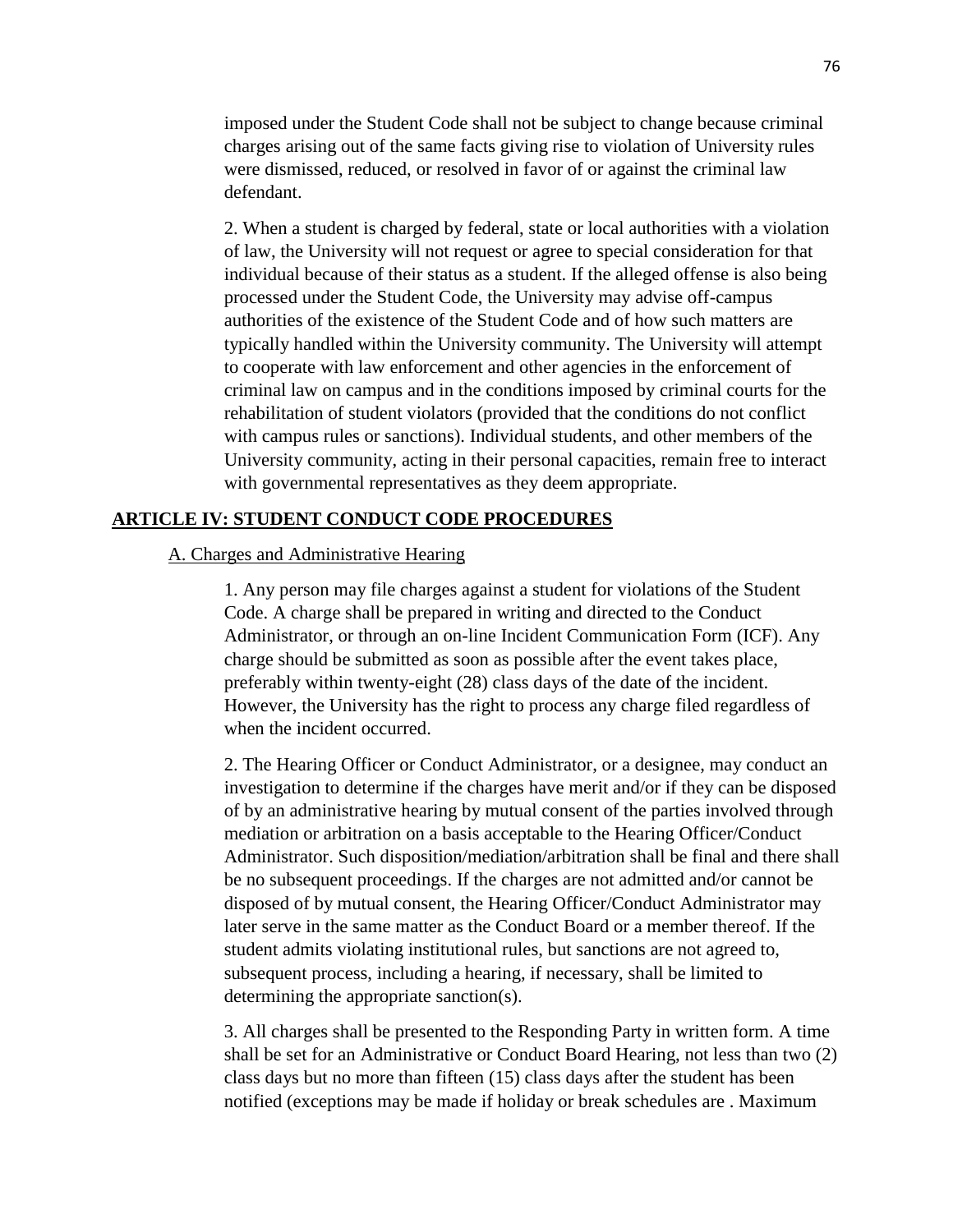time limits for scheduling of Administrative or Conduct Board Hearings may be extended at the discretion of the Conduct Administrator.

4. Administrative Hearings shall be conducted by a Conduct Board or Hearing Officer according to the following guidelines except as provided by Article  $IV(A)(7)$  below:

a. Administrative Hearings normally shall be conducted in private.

b. The Responding Party, Reporting Party and their advisors, if any, shall be allowed to attend the entire portion of the Administrative Hearing at which information is received (excluding deliberations). Admission of any other person to the Administrative Hearing shall be at the discretion of the Conduct Board and/or Hearing Officer.

c. In Administrative Hearings involving more than one Reporting Party, the Conduct Board or Hearing Officer, to their discretion, may permit the Administrative Hearing concerning each student to be conducted either separately or jointly.

d. The Responding Party and the Reporting Party have the right to be assisted by an advisor they choose. The Responding Party and/or the Reporting Party is responsible for presenting their own information and, therefore, advisors are not permitted to speak or to participate directly in any Administrative Hearing before a Conduct Board or Hearing Officer. A student should select as an advisor a person whose schedule allows attendance at the scheduled date and time for the Administrative Hearing because delays will not normally be allowed due to the scheduling conflicts of an advisor unless extenuating circumstances are approved by the Dean of Student Affairs, or a designee.

e. The Responding Party, the Reporting Party, and the Conduct Board or Hearing Officer may arrange for witnesses to present pertinent information to the Conduct Board or Hearing Officer. The University will try to arrange the attendance of possible witnesses who are members of the University community, if reasonably possible, and who are identified by the Responding Party and/or Reporting Party at least two class days prior to the Administrative Hearing. Witnesses will provide information to and answer questions from the Conduct Board or Hearing Officer. Questions must be directed to the Conduct Board Chair or Hearing Officer. Responding Party(s) or Reporting Party(s) may not ask direct questions to one another. This method is used to preserve the educational tone of the hearing and to avoid creation of an adversarial environment. Questions of whether potential information will be received shall be resolved at the discretion of the Conduct Board Chair or Hearing Officer.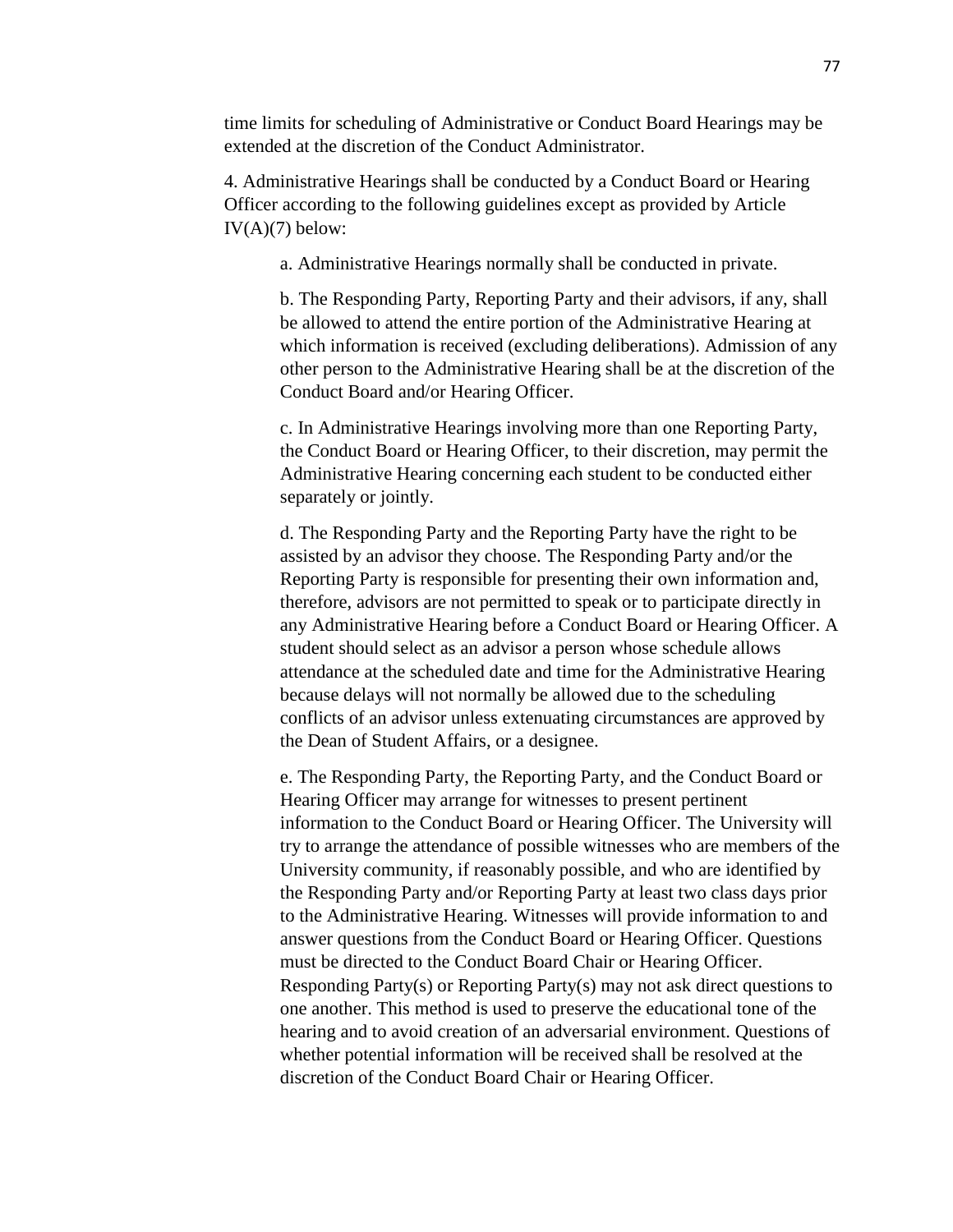f. Pertinent records, exhibits and written statements (including absent witness reports) may be accepted as information for consideration by a Conduct Board or Hearing Officer at the discretion of the chair or Hearing Officer.

g. All procedural questions are subject to the final decision of the Conduct Board Chair or Hearing Officer.

h. After the portion of the Administrative Hearing concludes in which all pertinent information has been received, the Conduct Board or Hearing Officer shall determine (by majority vote if the Conduct Board consists of more than one person) whether the Reporting Party has violated each section of the Student Code for which they have been charged with violating.

i. The Conduct Board's or Hearing Officer's determination shall be made on the basis of whether it is more likely than not (a preponderance of evidence) that the Reporting Party violated the Student Code.

j. Formal rules of process, procedure, and/or technical rules of evidence, such as are applied in criminal or civil court, are not used in Student Code proceedings.

k. There shall be a single verbatim record, such as a tape recording of all Conduct Hearings before a Conduct Board (not including deliberations). Deliberations shall not be recorded. Minutes of Administrative Hearings may be taken by a University administrative assistant. The record shall be the property of the University. Only Conduct Board hearings are tape recorded. Administrative hearings may be recorded at the discretion of the Hearing Officer.

l. If a Reporting Party, with notice, does not appear before an Administrative/Conduct Board Hearing, the information in support of the charges shall be presented and considered even if the Reporting Party is not present. Ample attempts of contact to the Reporting Party or Responding Party will be made prior to a scheduled hearing.

m. The Conduct Board or Hearing Officer may accommodate medical or physical disabilities, as well as concerns for the personal safety, wellbeing, and/or fears of confrontation of the Responding Party, Reporting Party, and/or other witness(es) during the Administrative Hearing by providing separate facilities, by using a visual screen, and/or by permitting participation by telephone, videophone, closed circuit television, video conferencing, videotape, audio tape, written statement, or other means, where and as determined in the sole judgment of the Dean of Student Affairs, or a designee, to be appropriate.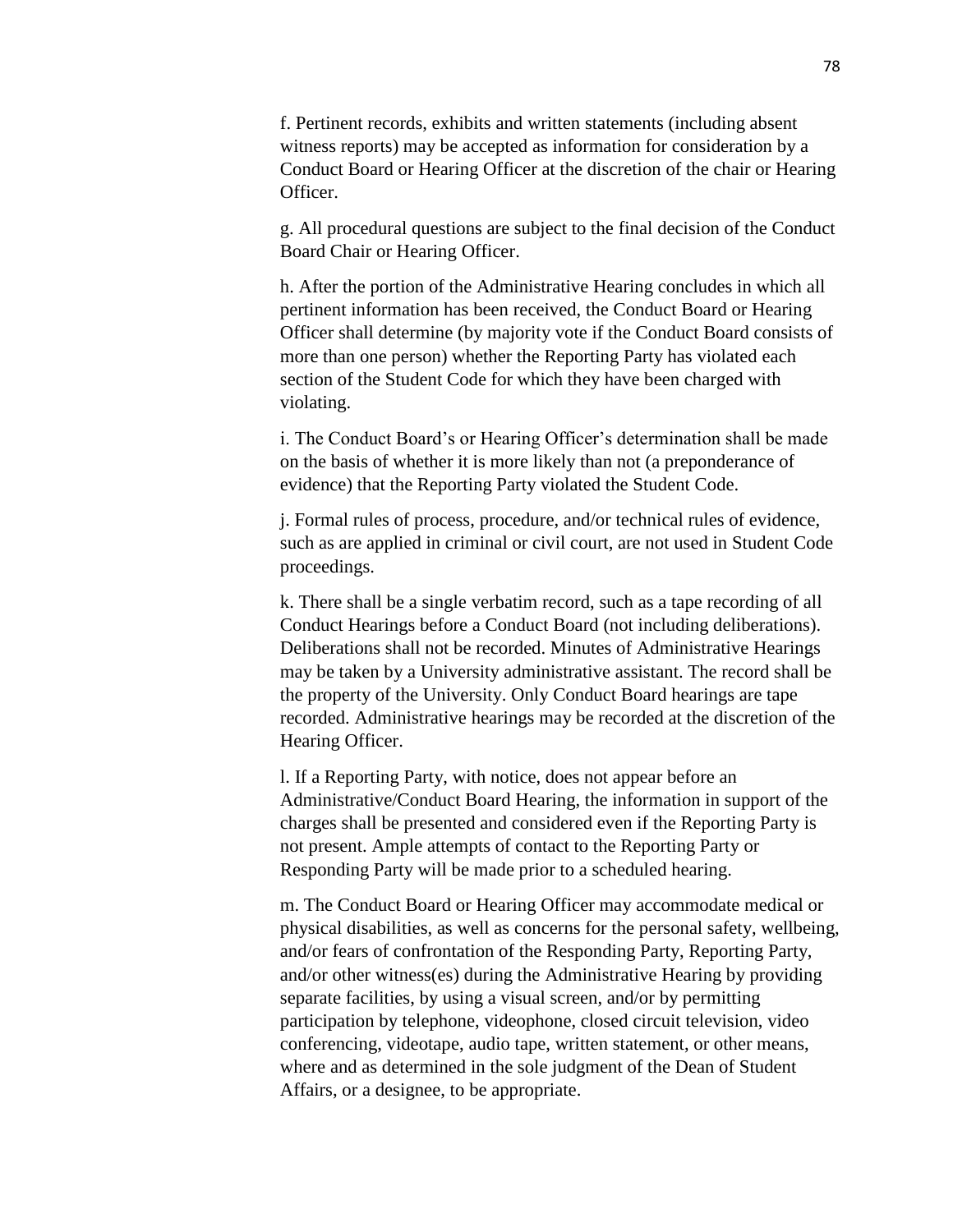### B. Sanctions

The Dean of Student Affairs, or a designee when appropriate, reserves the right to notify parent(s) or guardian(s), faculty, or staff of any or all levels of disciplinary sanctions. The following sanctions may be imposed upon any student found to have violated the Student Code:

a. Deferred Suspension – This sanction is a suspension that is delayed pending specified behavioral performance. A definite period of observation and review occurs during deferred suspension. If a student is found responsible of violating the Student Code again, the suspension will take place immediately without appeal.

b. Discretionary Sanctions – Sanctions that work to restore, repair, or reverse the damage(s) done by a Student Code violation or other related discretionary assignments.

c. Educational Measures – Work assignments, essays, workshops, class(es), service to the University, or other related educational assignments.

d. Expulsion - Permanent separation of the student, group, or organization from the University.

e. Fines - Previously established and published fines may be imposed.

f. Housing Reassignment - Required move from housing unit to another on campus.

g. Interim Suspension - In certain circumstances, the Dean of Student Affairs, or a designee, may impose a University or residence hall suspension prior to the Administrative Hearing. Interim suspension may be imposed only:

i. to ensure the safety and well-being of members of the University community or preservation of University property;

ii. to ensure the student's own physical or emotional safety and wellbeing; or

iii. if the student poses an ongoing threat of disruption of, or interference with, the normal operations of the University. During the interim suspension, a student may be denied access to the residence halls and/or to the campus (including classes) and/or all other University activities or privileges for which the student might otherwise be eligible, as the Dean of Student Affairs, or a designee, may determine to be appropriate. The interim suspension does not replace the regular process, which shall proceed on the normal schedule, up to and through an Administrative Hearing, if required.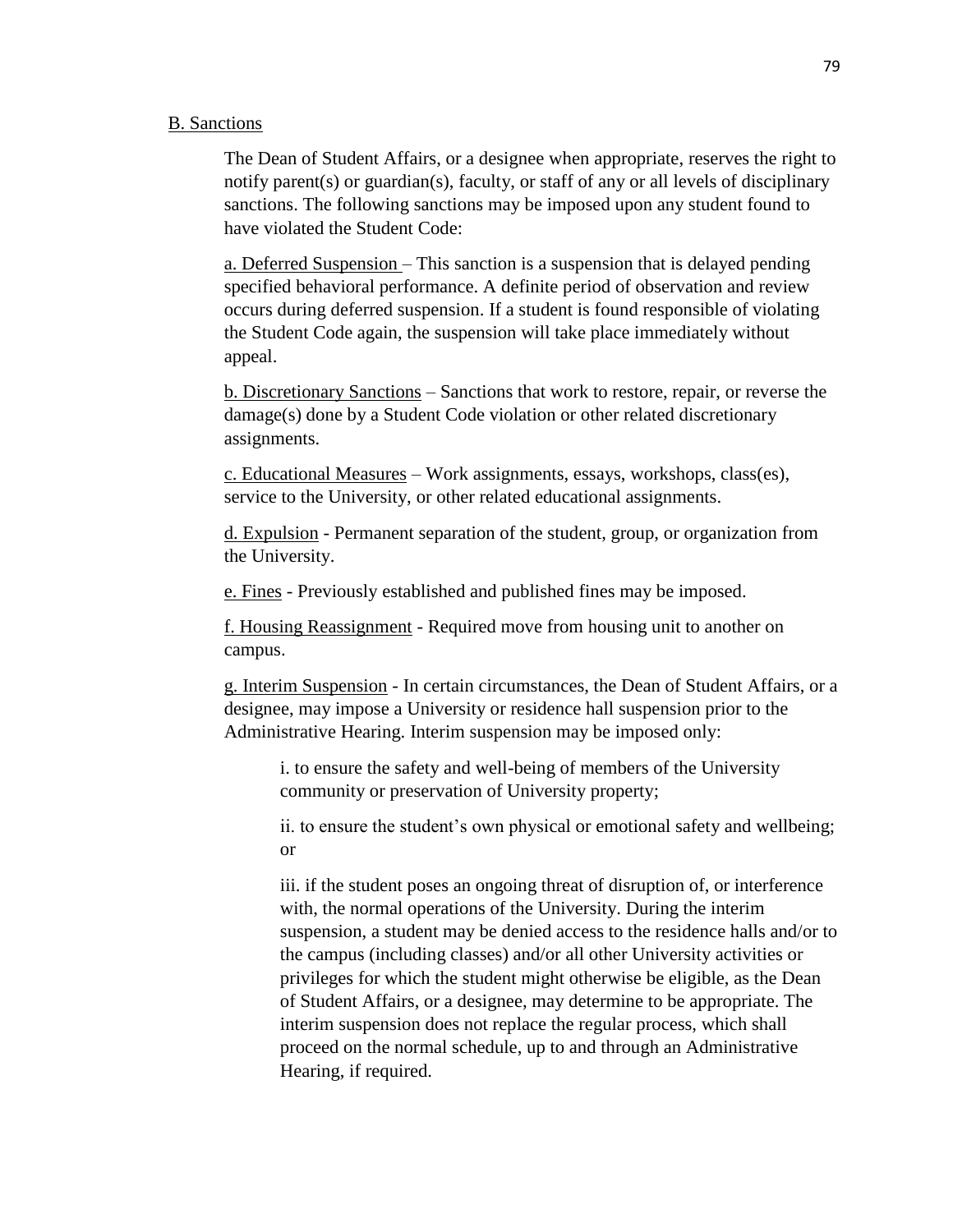h. Loss of Privileges - Denial of specified privileges for a designated period of time.

i. Notifications – A written notification to parent, guardian, coach, advisor and/or University officials regarding Student Code violation(s).

j. Probation - A written reprimand for violation of specified regulations. Probation is for a designated period of time and includes the probability of more severe disciplinary sanctions if the student is found to violate any institutional regulation(s) during the probationary period.

k. Restitution - Compensation for loss, damage or injury. This may take the form of appropriate service and/or monetary or material replacement.

l. Revocation of Degree – A degree awarded from the University may be revoked for violation of University standards in obtaining the degree, or for other serious violations committed by a student prior to graduation.

m. Suspension - Separation of the student/group/organization from the University for a definite period of time, after which the student, group, or organization is eligible to return. Conditions for readmission or reinstatement may be specified.

n. Warning - A notice in writing to the student that the student is violating or has violated institutional regulations.

o. Withholding Degree – The University may withhold awarding a degree otherwise earned until the completion of the process set forth in the Student Conduct Code, including the completion of all sanctions imposed, if any.

More than one of the sanctions listed above may be imposed for any single violation.

Failure to complete a sanction to the expectations of the assigning Hearing Officer may result in a conduct hold being placed on the student's account until the sanction is completed as outlined.

Other than University expulsion or revocation or withholding of a degree, disciplinary sanctions shall not be made part of the student's permanent academic record, but shall become part of the student's disciplinary record with the Dean of Student Affairs Office. Upon graduation, the student's disciplinary record may be expunged of disciplinary actions (other than University Suspension, University expulsion, or revocation or withholding of a degree), upon application to the Dean of Student Affairs, or a designee.

Cases involving the imposition of sanctions other than University Suspension, University expulsion, or revocation or withholding of a degree shall be expunged from the student's confidential record seven years after the student leaves the University. In situations involving both a Reporting Party (or group or organization) and a student claiming to be the victim of another student's conduct, the records of the process and of the sanctions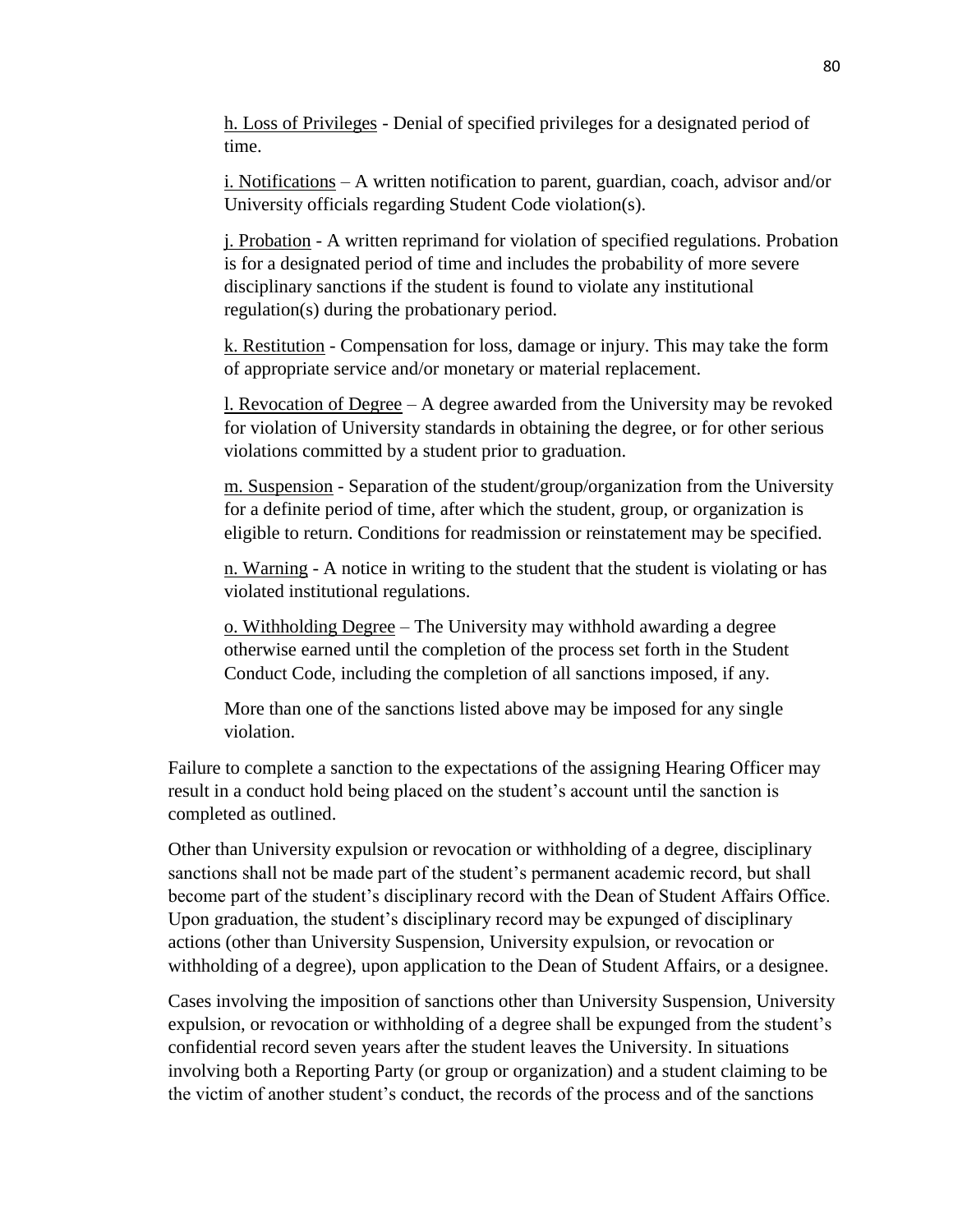imposed, if any, shall be considered to be the education records of both the Reporting Party and the student claiming to be the victim, because the educational career and chances of success in the academic community of each may be impacted.

All recognized student groups, clubs, and organizations are subject to all sanctions listed in the Student Handbook. In each case, in which a Conduct Board or Hearing Officer determines that a student group, club, or organization has violated the Student Code, the sanction(s) shall be determined and imposed by the Conduct Administrator, or a designee. In cases where persons other than, or in addition to, the Conduct Administrator have been authorized to serve as a member of the Conduct Board, the recommendation of the Conduct Board shall be considered by the Conduct Administrator, or a designee, in determining and imposing sanctions. The Conduct Administrator, or designee, is not limited to sanctions recommended by members of the Conduct Board. Following an Administrative Hearing, the Conduct Board and the Conduct Administrator, or a designee, shall advise the Reporting Party, group, club, or organization (and Responding students who believe they were the victim(s) of another student's conduct) in writing of its determination and of the sanction(s) imposed, if any.

#### C. Appeals

A decision reached by the Conduct Board and/or Hearing Officer, may be appealed by the Reporting Party(s) or Responding Party(s) to the Dean of Student Affairs, or a designee, within five (5) class days of the decision. Such appeals shall be in writing and shall be delivered to the Dean of Student Affairs, or a designee, or the Appeals Board.

Except as required to explain the basis of new information, an appeal shall be limited to the following purposes:

a. To determine whether the Administrative or Conduct Board Hearing was conducted fairly in light of the charges and information presented, and in conformity with prescribed procedures giving the Responding party a reasonable opportunity to prepare and to present information that the Student Code was violated, and giving the Reporting Party a reasonable opportunity to prepare and to present a response to those allegations. Deviations from designated procedures will not be a basis for sustaining an appeal unless significant prejudice results.

b. To determine whether the decision reached regarding the Responding/Reporting Party was based on preponderance of information, that is, whether there were facts in the case that, if believed by the fact finder, were sufficient to establish that a violation of the Student Code occurred.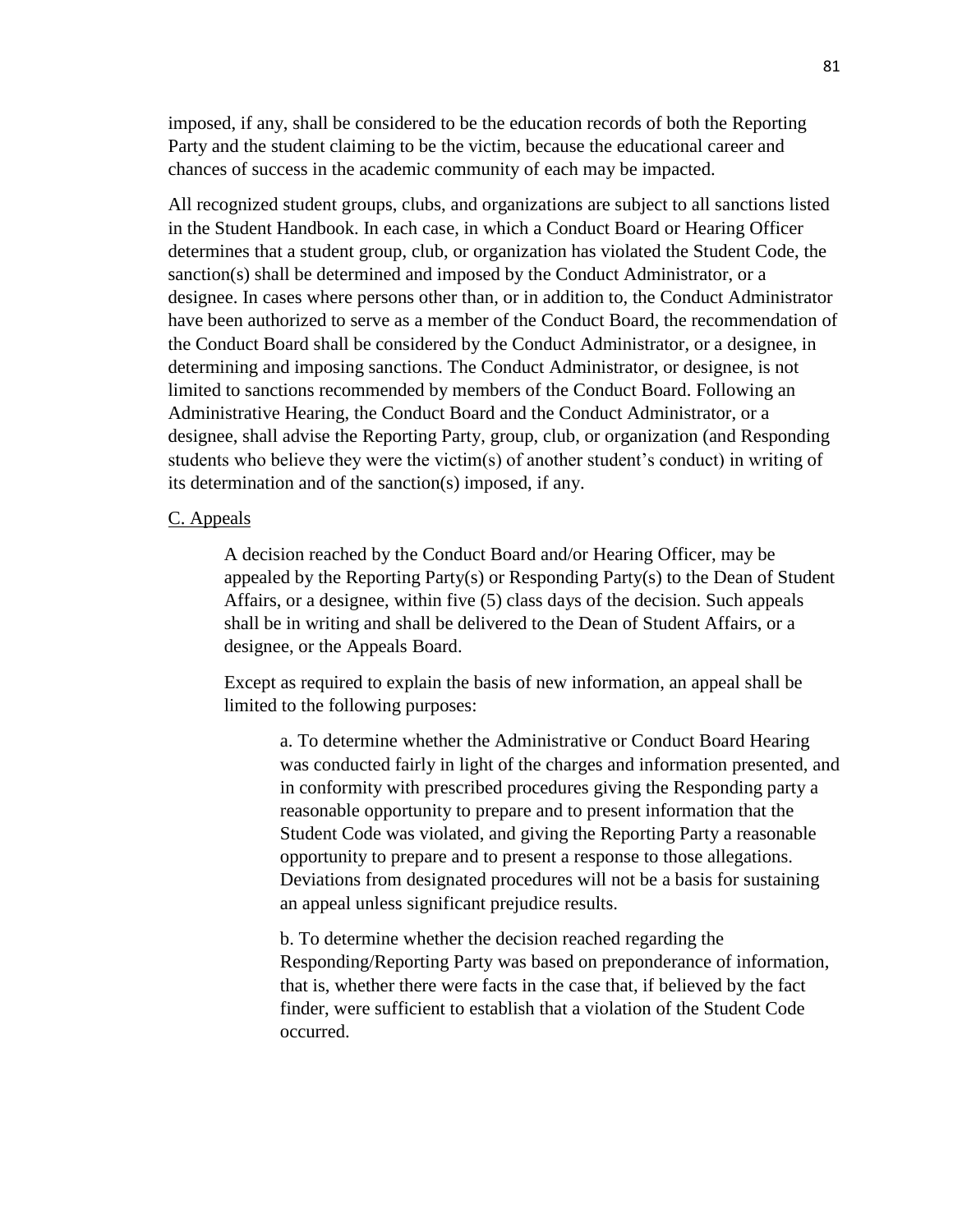c. To determine whether the sanction(s) imposed were appropriate for the violation of the Student Code that the student was found to have committed.

d. To consider new information, sufficient to alter a decision, or other relevant facts not brought out in the original Administrative Hearing, because such information and/or facts were not known to the person appealing at the time of the original Administrative Hearing.

If the Dean of Student Affairs or the Appeals Board upholds the appeal, one of the following will happen:

a. If the Reporting Party(s) or Responding Party(s) alleges that the sanction was inappropriate and the Dean of Student Affairs, or a designee, or the Appeals Board finds the sanction to be inappropriate, the Dean of Student Affairs, or a designee, or the Appeals Board may reduce the sanction.

b. If the Reporting Party(s) or Responding Party(s) alleges that there was a defect in procedure or new information is presented and the Dean of Student Affairs, or a designee, or the Appeals Board finds that there was a defect in procedure or new information was presented, which was sufficiently substantial to have affected the outcome, the Dean of Student Affairs, or a designee, or the Appeals Board will order a new hearing.

If an appeal is not upheld, the matter shall be considered final and binding upon all involved.

#### D. Fines

Fines are penalty fees payable to the University for violation of certain regulations within the Student Code of Conduct. Fines are designed to provide deterrents to prospective violators and to assign accountability to actual violators. The violations in the list below represent behaviors that contradict the Mission of the University and often result in damage to University property, reputation, or hazards to individual safety. Fines are in addition to other university sanctions and will be placed on the student(s) account upon completion of sanctioning. This list is not exhaustive, and may be amended at the discretion of the Dean of Student Affairs:

1. Student Conduct Fee: \$25 for sanctions processed for any university policy violations.

2. Alcohol policy: \$50 (Includes the costs for university educational programming).

3. False fire alarm: \$750, plus restitution for all costs associated with the false alarm, including, but not limited to, costs of any municipal and/or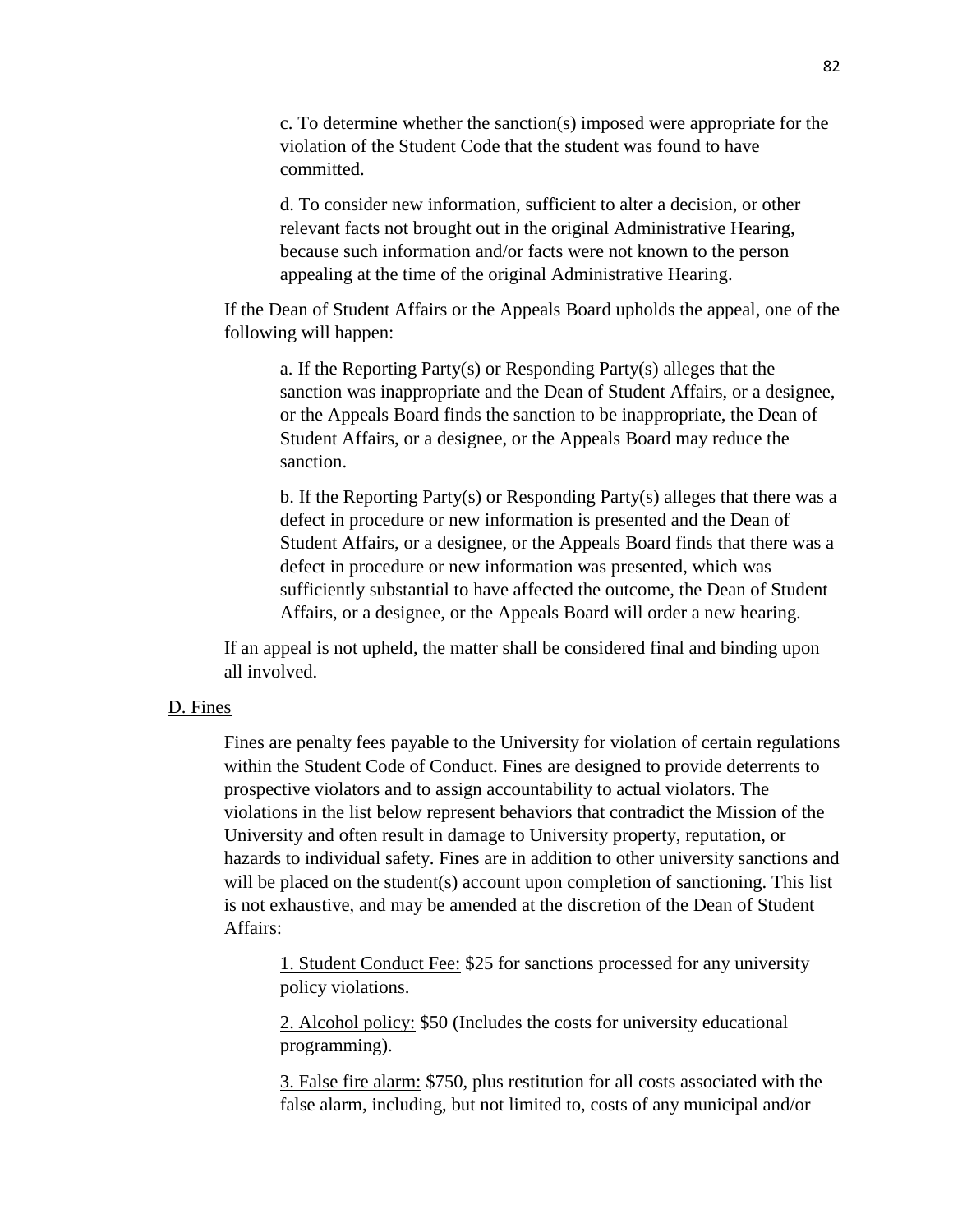county fire responses. The student may be subject to additional fines in the criminal process.

4. Defacing University property (e.g. painting on walls, etc.): Costs for cleanup, repair, and/or replacement.

5. Drug possession, use (misuse), sale, or distribution: \$100 (Includes the costs for university educational programming).

6. Failure to attend a student conduct meeting or hearing: \$25

7. Failure to complete a sanction by the established deadline: \$25

8. Tampering with any life safety related system (i.e. fire extinguishers, fire suppression system, sprinkler heads, smoke detectors, carbon monoxide detectors, etc.): \$750, plus restitution for all costs associated with the false alarm, including, but not limited to, costs of any municipal and/or county fire responses. The student may be subject to additional fines in the criminal process.

9. Fire extinguisher tampering: \$750, plus costs for clean up, repair, replacement, and/or refill.

10. Pets or animals violation: \$35 (per day of violation), plus costs for clean up, repair, replacement, infestation treatment, and/or other restitution. Use of ESA or assistance animals shall be reviewed by appropriate University officials. Failure to ensure proper behavior of any assistance animal, including, but not limited to, damage caused by the ESA or assistance animal, interference with the orderly and safe operation of the University, infestation and clean-up, may result in the assistance animal being banned from campus.

11. Restitution for lost, stolen, or damaged property: \$50 plus the cost of replacement

12. Tobacco Policy violation: \$50 (Smoking or use of tobacco, vaping, or burning of incense, candles or other incendiary devices in a residence hall or inside any university facility or on property)

13. Violation of the weapons policy: \$150

14. Second violation of the same policy: Charge Doubled and additional sanctions

15. Third violation of the same policy: Charge Tripled and additional sanctions

# **ARTICLE V: INTERPRETATION AND REVISION**